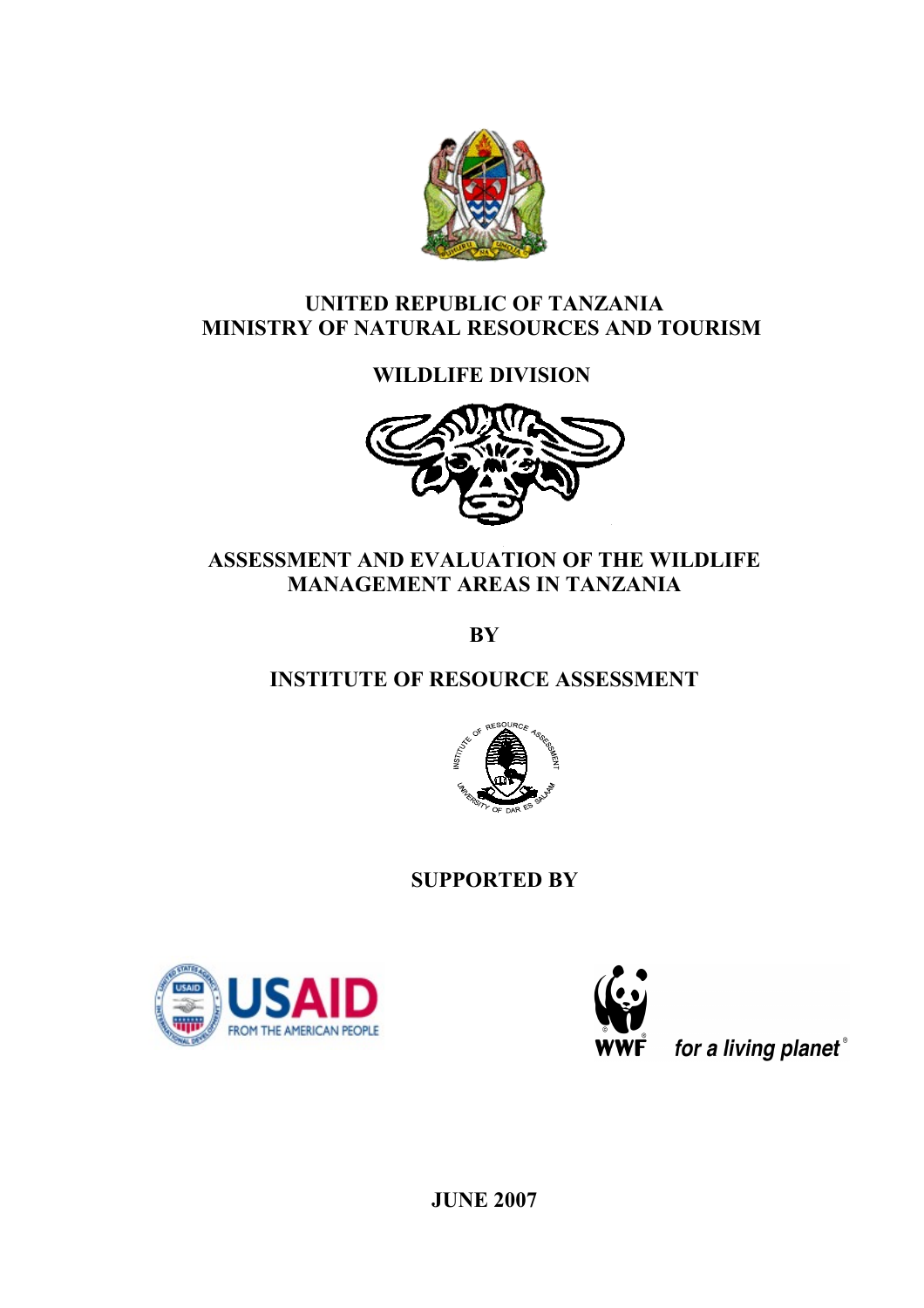### **Table of Contents**

<span id="page-1-32"></span><span id="page-1-31"></span><span id="page-1-30"></span><span id="page-1-29"></span><span id="page-1-28"></span><span id="page-1-27"></span><span id="page-1-26"></span><span id="page-1-25"></span><span id="page-1-24"></span><span id="page-1-23"></span><span id="page-1-22"></span><span id="page-1-21"></span><span id="page-1-20"></span><span id="page-1-19"></span><span id="page-1-18"></span><span id="page-1-17"></span><span id="page-1-16"></span><span id="page-1-15"></span><span id="page-1-14"></span><span id="page-1-13"></span><span id="page-1-12"></span><span id="page-1-11"></span><span id="page-1-10"></span><span id="page-1-9"></span><span id="page-1-8"></span><span id="page-1-7"></span><span id="page-1-6"></span><span id="page-1-5"></span><span id="page-1-4"></span><span id="page-1-3"></span><span id="page-1-2"></span><span id="page-1-1"></span><span id="page-1-0"></span>

|                                                                                     | .10<br>.12<br>.28 |
|-------------------------------------------------------------------------------------|-------------------|
|                                                                                     |                   |
|                                                                                     |                   |
|                                                                                     |                   |
|                                                                                     |                   |
|                                                                                     |                   |
|                                                                                     |                   |
|                                                                                     |                   |
|                                                                                     |                   |
|                                                                                     |                   |
| . 9                                                                                 |                   |
|                                                                                     |                   |
|                                                                                     |                   |
|                                                                                     |                   |
| 3.1.2 Review of Laws and Guidelines Related to WMAs                                 |                   |
|                                                                                     |                   |
|                                                                                     |                   |
|                                                                                     |                   |
|                                                                                     |                   |
|                                                                                     |                   |
|                                                                                     |                   |
|                                                                                     |                   |
|                                                                                     |                   |
| <b>Assessment of Factors Enabling or Constraining Attainment of Formalization32</b> |                   |
|                                                                                     |                   |
|                                                                                     |                   |
|                                                                                     |                   |
|                                                                                     |                   |
|                                                                                     |                   |
|                                                                                     |                   |
|                                                                                     |                   |
| 3.3.9 WMAs' Capacity to Foster Participatory Management and Good Governance40       |                   |
|                                                                                     | .44               |
|                                                                                     | .45               |
|                                                                                     |                   |
|                                                                                     | 51                |
|                                                                                     |                   |
| Evaluation of Level of Participation in Decision Making in the WMA Process58        |                   |
| 3.5.1 The participatory process in establishing and implementation of WMAs<br>59    |                   |
| 3.5.2 The decision making process in establishing and implementation of WMAs.       | .60               |
| 3.5.3 Opinions of stakeholders and local communities                                | .61               |
| Examination of Relationships and Linkages Between Various Stakeholders in the       |                   |
|                                                                                     | .62               |
|                                                                                     | .62               |
|                                                                                     | .62               |
|                                                                                     | .64               |
|                                                                                     | .64               |
|                                                                                     | .64               |
|                                                                                     | .65               |
|                                                                                     | .66               |
|                                                                                     | .66               |
|                                                                                     | .66               |
|                                                                                     | <u>.66</u>        |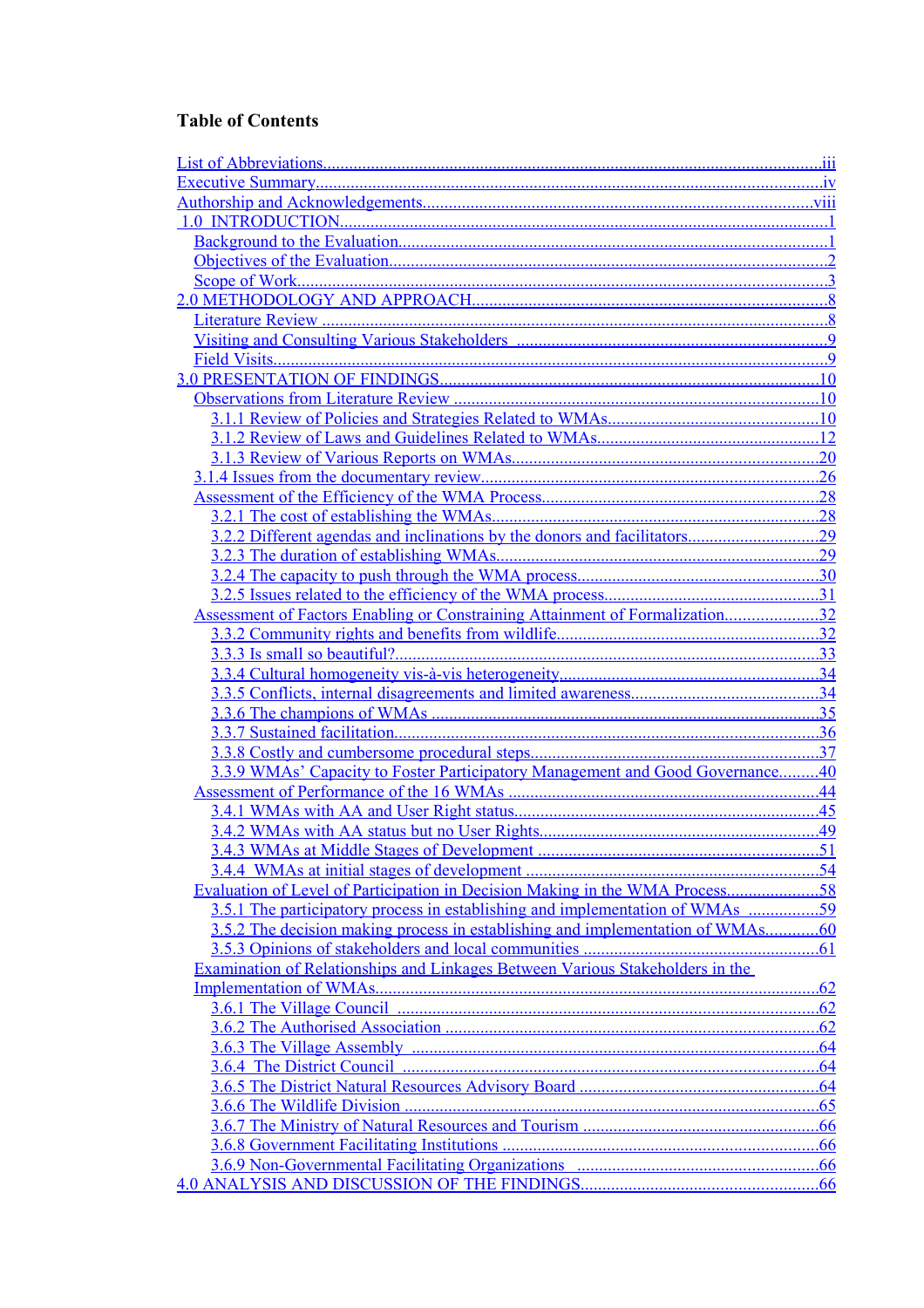Assessment and Evaluation of WMAs in Tanzania

<span id="page-2-14"></span><span id="page-2-13"></span><span id="page-2-12"></span><span id="page-2-11"></span><span id="page-2-10"></span><span id="page-2-9"></span><span id="page-2-8"></span><span id="page-2-7"></span><span id="page-2-6"></span><span id="page-2-5"></span><span id="page-2-4"></span><span id="page-2-3"></span><span id="page-2-2"></span><span id="page-2-1"></span><span id="page-2-0"></span>

|                                                                                    | .67 |
|------------------------------------------------------------------------------------|-----|
| 4.2.3 Role of non-governmental facilitating organizations and the private sector   | .69 |
|                                                                                    | .70 |
|                                                                                    | .70 |
|                                                                                    | 71  |
|                                                                                    |     |
|                                                                                    |     |
|                                                                                    | .72 |
|                                                                                    | 73  |
|                                                                                    | 74  |
|                                                                                    | 75  |
| <b>WAY FORWARD.</b><br>5 0 THE                                                     |     |
| 5.1 Recommendations for Improved Implementation of the Process to Establish a WMA. | -77 |
| 5.2 Recommendations for the Design of the Pilot Phase for the WMA                  | 77  |
|                                                                                    | .77 |
| <b>REFERENCES</b>                                                                  | .79 |
| <b>ANNEXES</b>                                                                     | .82 |
|                                                                                    | .82 |
|                                                                                    | .85 |
|                                                                                    | 87  |
|                                                                                    | .88 |
|                                                                                    |     |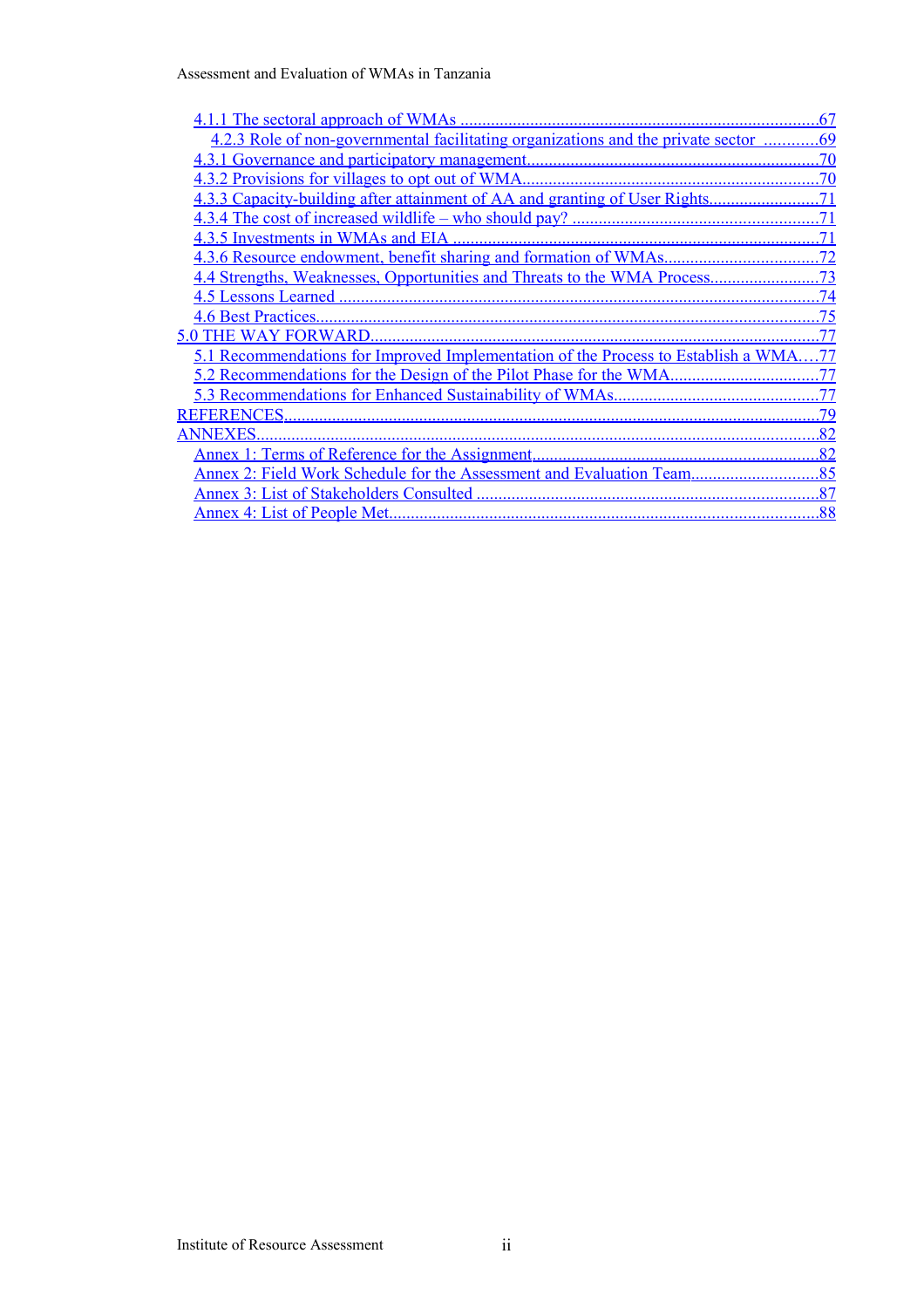### <span id="page-3-0"></span>**List of Abbreviations**

| AA             | <b>Authorised Association</b>                                                  |  |  |  |  |
|----------------|--------------------------------------------------------------------------------|--|--|--|--|
| AWF            | African Wildlife Foundation                                                    |  |  |  |  |
| CAWM           | College of African Wildlife Management                                         |  |  |  |  |
| <b>CBNRM</b>   | <b>Community Based Natural Resource Management</b>                             |  |  |  |  |
| <b>CBC</b>     | <b>Community Based Conservation</b>                                            |  |  |  |  |
| <b>CBO</b>     | Community Based Organisation                                                   |  |  |  |  |
| Danida         | Danish International Development Assistance                                    |  |  |  |  |
| <b>DED</b>     | District Executive Director                                                    |  |  |  |  |
| <b>DNRO</b>    | <b>District Natural Resources Officer</b>                                      |  |  |  |  |
| EIA            | <b>Environmental Impact Assessment</b>                                         |  |  |  |  |
| EMA            | <b>Environmental Management Act</b>                                            |  |  |  |  |
| <b>FBD</b>     | Forestry and Beekeeping Division                                               |  |  |  |  |
| GCAs           | <b>Game Controlled Areas</b>                                                   |  |  |  |  |
| <b>GMP</b>     | General Management Plan                                                        |  |  |  |  |
| GoT            | Government of Tanzania                                                         |  |  |  |  |
| <b>GRs</b>     | <b>Game Reserves</b>                                                           |  |  |  |  |
| <b>GTZ</b>     | Deutsche Gesellschaft für Technische Zusammenarbeit (Development Agency of the |  |  |  |  |
|                | Federal Republic of Germany)                                                   |  |  |  |  |
| <b>IRA</b>     | Institute of Resource Assessment                                               |  |  |  |  |
| JFM            | Joint Forest Management                                                        |  |  |  |  |
| LGFR           | <b>Local Government Forest Reserve</b>                                         |  |  |  |  |
| <b>JUHIBU</b>  | Jumuiya ya Hifadhi Burunge                                                     |  |  |  |  |
| <b>JUHIWAI</b> | Jumuiya ya Hifadhi Wanyama Pori ya Ipole                                       |  |  |  |  |
| <b>JUKUMU</b>  | Jumuiya ya Kuhifadhi na Matumizi Bor ya Maliasili Ukutu                        |  |  |  |  |
| <b>MBOMIPA</b> | Matumizi Bora ya Malihai Idodi na Pawaga                                       |  |  |  |  |
| <b>MNRT</b>    | Ministry of Natural Resources and Tourism                                      |  |  |  |  |
| <b>NCAA</b>    | Ngorongoro Conservation Area Authority                                         |  |  |  |  |
| NGO            | Non Governmental Organisation                                                  |  |  |  |  |
| <b>NPs</b>     | <b>National Parks</b>                                                          |  |  |  |  |
| <b>PFM</b>     | Participatory Forest Management                                                |  |  |  |  |
| <b>TALA</b>    | Tourist Agent Licence                                                          |  |  |  |  |
| <b>TANAPA</b>  | <b>Tanzania National Parks</b>                                                 |  |  |  |  |
| <b>TAWIRI</b>  | Tanzania Wildlife Research Insitute                                            |  |  |  |  |
| <b>TOR</b>     | Terms of Reference                                                             |  |  |  |  |
| <b>TWPF</b>    | Tanzania Wildlife Protection Fund                                              |  |  |  |  |
| <b>USAID</b>   | United States Agency for International Development                             |  |  |  |  |
| <b>VC</b>      | Village Council                                                                |  |  |  |  |
| <b>VFMP</b>    | Village Forest Management Plan                                                 |  |  |  |  |
| <b>VLFR</b>    | Village Land Forest Reserve                                                    |  |  |  |  |
| <b>VNRC</b>    | Village Natural Resources Committee                                            |  |  |  |  |
| <b>WCA</b>     | <b>Wildlife Conservation Act</b>                                               |  |  |  |  |
| <b>WD</b>      | <b>Wildlife Division</b>                                                       |  |  |  |  |
| <b>WDC</b>     | Ward Development Council                                                       |  |  |  |  |
| pilot WMA      | Pilot Wildlife Management Area                                                 |  |  |  |  |
| <b>WMA</b>     | Wildlife Management Area                                                       |  |  |  |  |
| <b>WPT</b>     | Wildlife Policy of Tanzania                                                    |  |  |  |  |
| <b>WWF</b>     | World Wildlife Fund                                                            |  |  |  |  |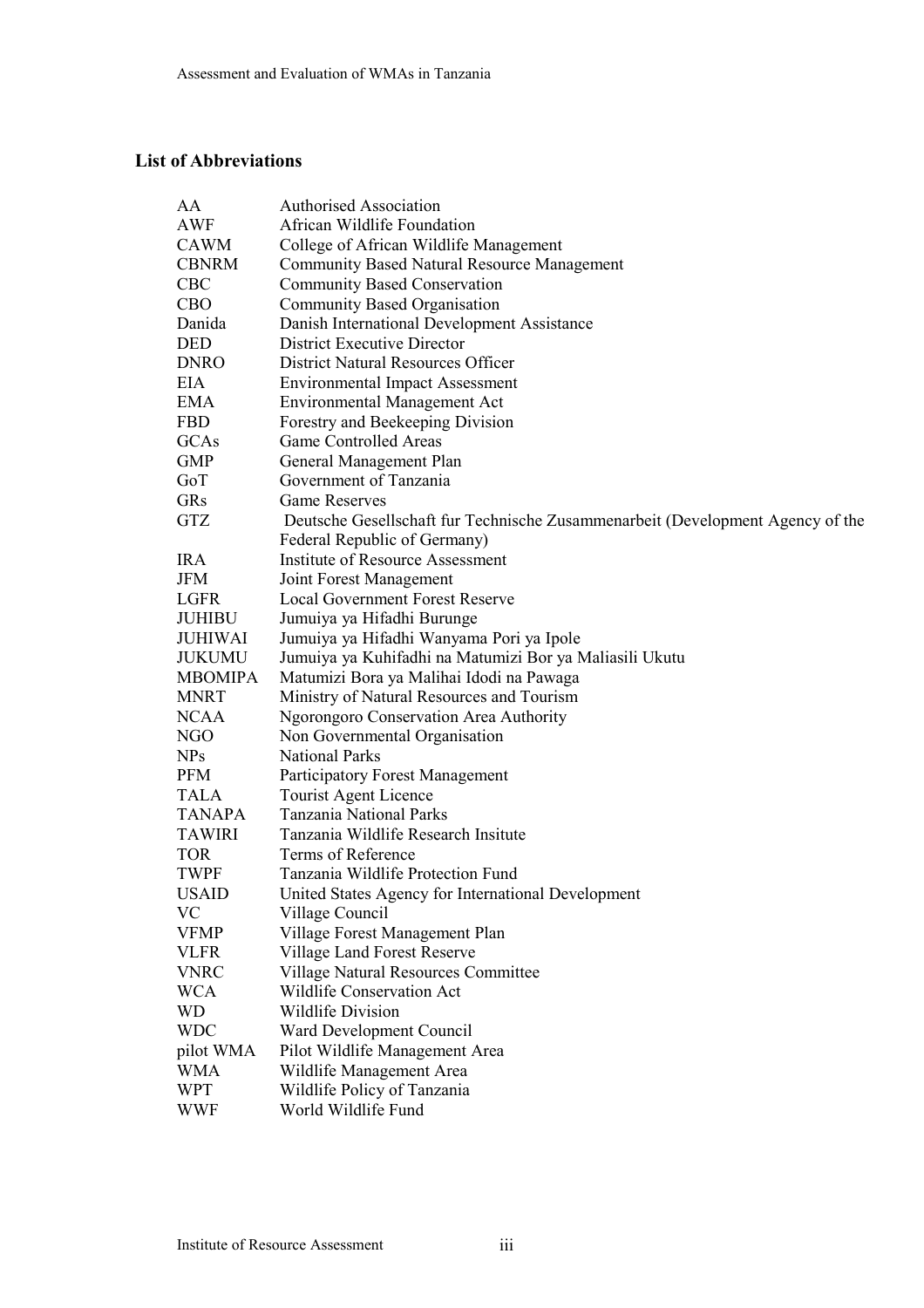## <span id="page-4-0"></span>**Executive Summary**

## **Background**

In December 2006 the Institute of Resource Assessment (IRA) was contracted by the Tanzania Programme Office of the WWF to undertake an assessment and evaluation of wildlife management areas (WMAs) in the country. The main objectives of this assignment were to:

- Evaluate the implementation of the process to establish a WMA;
- Evaluate the design of the pilot phase for the WMA looking at the extent to which the design has facilitated the implementation of WMAs, and
- Identify factors that can enhance sustainability of WMAs.

The evaluation was done in response to the WMA Regulations that require the pilot WMA to be assessed after the lapse of 36 months since the Regulations come to force. The assessment and evaluation aims to explore lessons learnt in order to provide a road map for WMA implementation in Tanzania.

### **Methodology**

This assignment involved assessment and evaluation of the 16 pilot WMAs in Tanzania. The assessment and evaluation process covered ecological, economic, and sociological aspects related to the pilot WMAs. The combination of these aspects necessitates the use of a variety of approaches in the collection of both primary and secondary information from the pilot WMAs.

Before visiting the respective WMAs, the Review Team consulted various stakeholders at the national, regional and district levels, where it conducted interviews and discussed with the appropriate officials with the purpose of getting their views about the importance, capacity, and feasibility of the WMA concept. Also, the team consulted with the various donors for the respective WMAs to collect and assess data and information related to the facilitation process for the WMAs. Moreover, issues related to performance, strength, weaknesses and opportunities of each WMA and the WMA establishment process as stipulated in the WMA Guidelines were explored. The discussions with district officials enabled the team to assess and evaluate the technical, administrative, community involvement and management structures to each of the WMAs.

### **Lessons Learned**

From the analysis and discussion of strengths, weaknesses, opportunities and threats to the WMA design and implementation process, the team is able to draw up at least nine major lessons, as follows:

The process of establishing WMAs is long and cumbersome. This does in many ways not only discourage communities by the resultant cost and bureaucratic complexity, but also lead to successful WMAs being formed only in areas with significant external support. The capital-intensive nature of activities like land use planning, natural resource management zoning, numerous consultative meetings in WMAs with many villages, and patrols make implementation of the WMA concept difficult indeed without donor support. Hence, continued facilitation is imperative in the whole process of establishment of WMAs.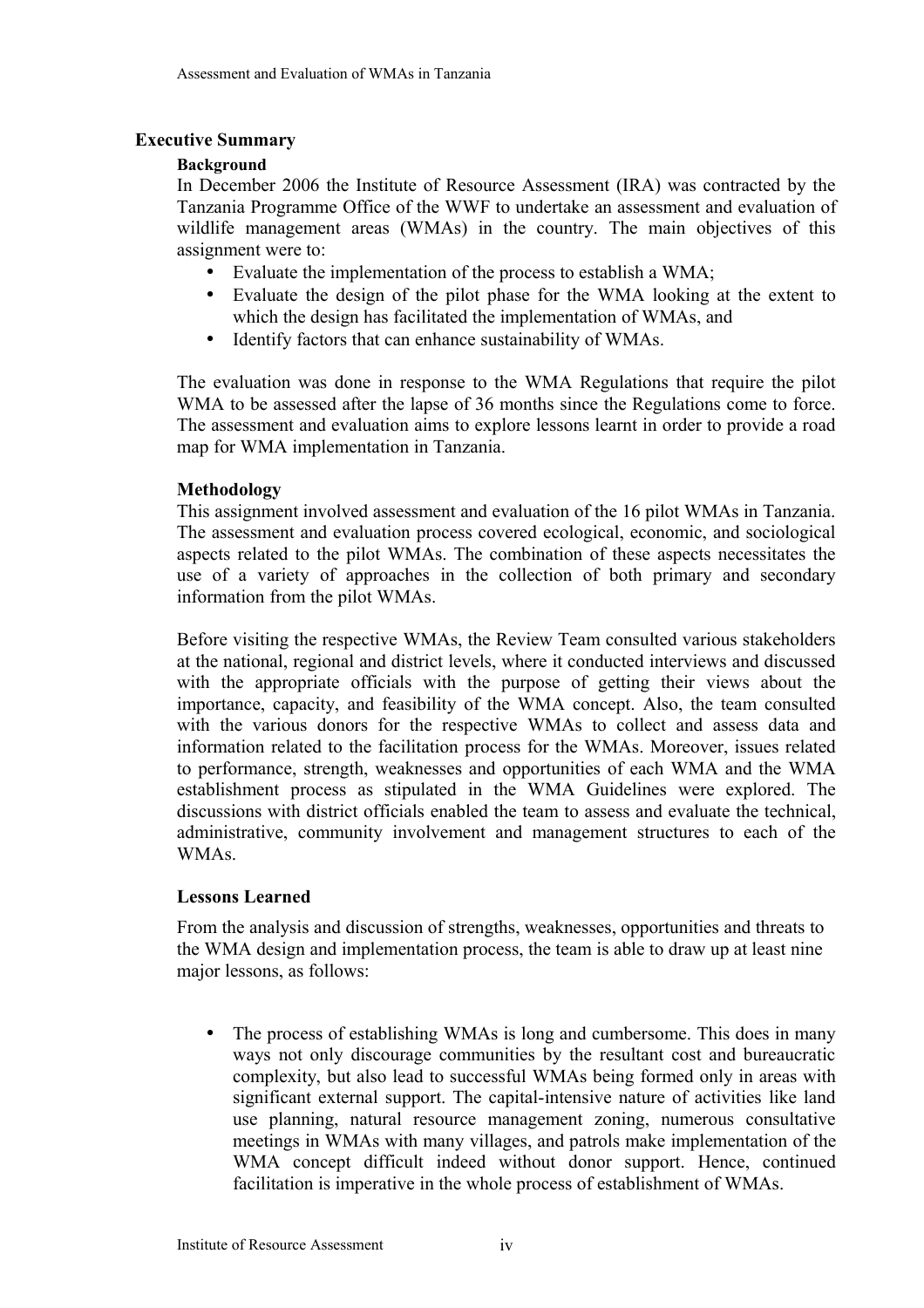- Recent history of conflict over land alienation for parks and game reserves has contributed substantially to the lack of progress on the establishment of WMAs in areas such as Tarime and Loliondo.
- Capacity building is the main issue emerging after the WMAs have attained an AA status and resource User Rights. All such WMAs do not have business and strategic plans to manage the WMAs and run business.
- Poor governance with little transparency and accountability is the general condition of many of the local level institutions. In some villages CBOs have distanced themselves too much from the Village Councils and hence also from the local communities. On the other hand, some of the Village Councils lack transparency in income and expenditures.
- In villages with rich wildlife and/or potential for investors there are strong anti-WMA establishment sentiments often fostered by individual investors and conflicting interests from some NGOs. Innovative and flexible ways need to be devised by facilitators to raise awareness among the local communities and promote the WMA option as a more attractive and viable economic venture.
- Benefit sharing between the Central Government and the local communities, and between villages with different land sizes contributed to the WMAs or with different resource bases, is still not so well defined.
- The focus of Regulations on wildlife management ignores the importance of other resources such as forests, water, minerals, and land, which could as well contribute to poverty alleviation. The situation calls for an integrated approach to the management of these resources and to the formation of resource management teams at the AA, district and national levels.
- Lack of harmonization of policies and legislation has made harmonization of the management and exploitation of the natural resources inherent in a WMA riddled with uncertainties and conflicts, as has been the case of forest resources in Ipole and Uyumbu WMAs, or the licencing of mineral exploration in the Songea pWMA.
- WMAs are not homogeneous. There are different socio-economic conditions and cultural lines within and between WMAs that need to be properly understood as they each demand different approaches to planning.

### **Best Practices**

Although none of the 16 pilot WMAs had been operational by the time of this Evaluation, there are a few best practices that can be documented, as follows:

• In the WMAs that had earlier on participated in CBC programmes/projects around the SGR, presence of demonstrable benefits to communities in the form of legal access to game meat and revenue derived from sale of quotas in WMAs has given an extra impetus to the process of establishing the WMAs. So has been the case in areas where individual villages had benefited from private tourist hunting and photographic safari companies that had entered into local agreements to provide development support to adjacent villages as in Western Serengeti (e.g. Robanda village in Ikona). WMAs such as the Pawaga-Idodi WMA in Iringa District managed by the MBOMIPA association, have been able to earn income by selling wildlife quotas to resident hunters.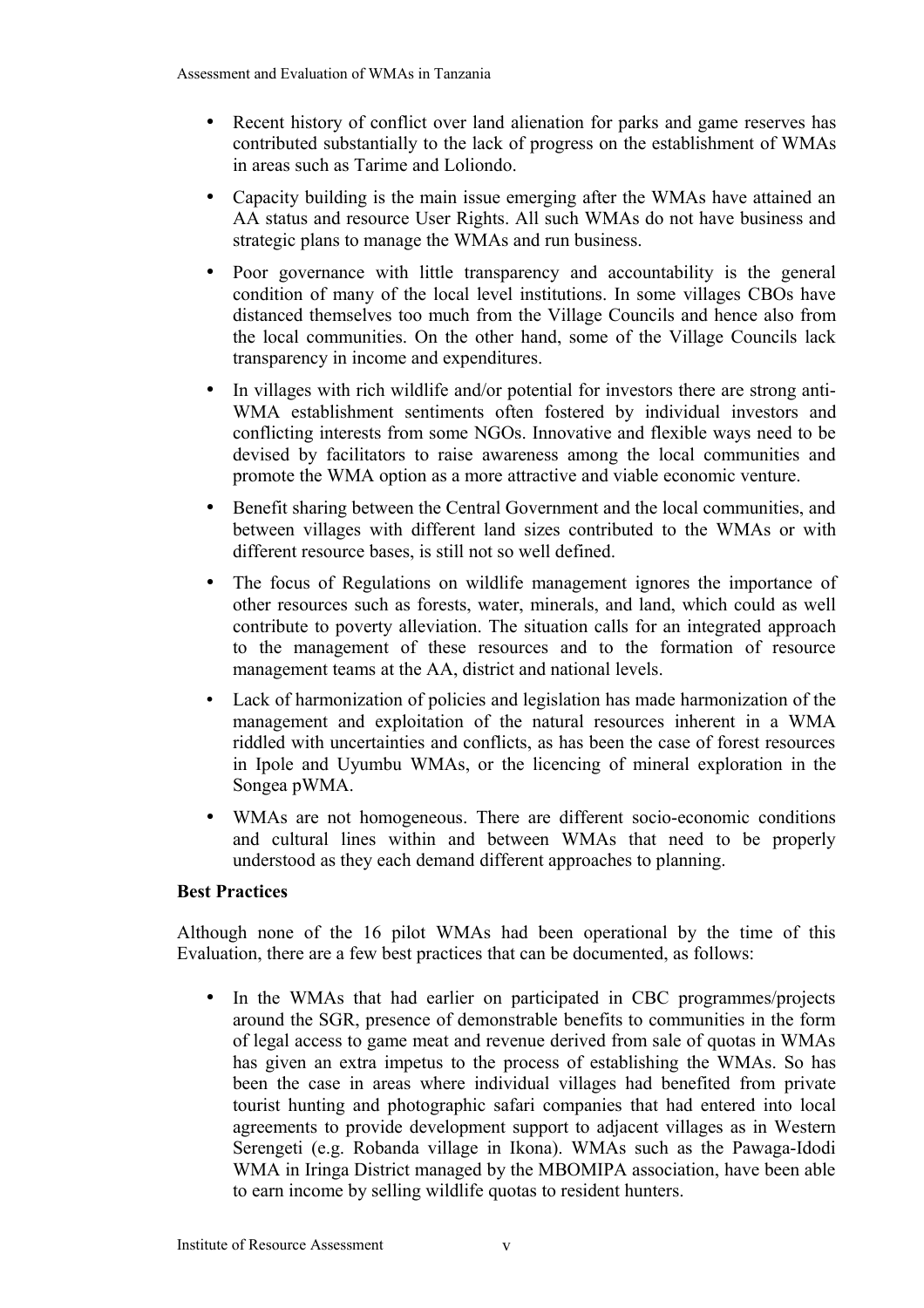- Commitment at the macro or meso level is crucial for establishing vibrant links between the micro and the macro. Wildlife Division has involved local government authorities in planning and implementation of WMA programmes. In this case local government's commitment is demonstrated through direct participation and through the institutionalization of the Wildlife Division /Local Government relationship. Most of WMA interventions have been scaled up to the meso level vis-à-vis the District Strategic Action Plans so as to ensure conformity and avoid duplication of activities. Meso level institutions, e.g. the DGO, DCDO, etc., have also done the district level training, received feedback and given out recommendations for improvement. This relationship needs to be enhanced and promoted.
- Though not very well spelt out in the Regulations, the role of NGOs, both local and international, in facilitating the implementation of the WMA process has in many cases been exemplary. Facilitators like WWF, Africare, AWF, GTZ, et cetera, have played a crucial role in assisting the WMAs from registering their CBOs to the acquisition of User Rights. This Government/CSO relationship also needs to be enhanced and promoted.

# **The Way Forward**

The following recommendations for improving the WMA process focus on the three objectives of this assignment, as follows:

#### **Recommendations for Improved Implementation of the Process to Establish a WMA**

- In order to ensure effective implementation and roll out of the WMA process, it is recommended that there should be a fully staffed and budgeted WMA Project Management Unit at WD.
- In order to ensure that the Wildlife Policy (1998), WMA Guidelines (2002) and Regulations (2004) are supported by a principal legislation, it is recommended that the new Wildlife Act be finalised as soon as possible.

### **Recommendations for the Design of the Pilot Phase for the WMA**

- Harmonizing wildlife policies and legislation with the Land Acts, Forest Act, and Tourism Act, the Local Government Act and the Local Government Reform Programme and other laws of the land so as to minimize resource use conflicts.
- Harmonizing the management of the natural resources inherent in a WMA call for an integrated approach to ensure optimal benefits and cost effectiveness. Hence, there is a need to harmonise these community based conservation initiatives which sometimes fall in the same geographical area (e.g. forest resources in Ipole and Uyumbu WMAs).
- In order to reduce bureaucracy and accelerate the process of establishing WMAs, applications by CBOs for AA status, User Rights and hunting blocks should be combined.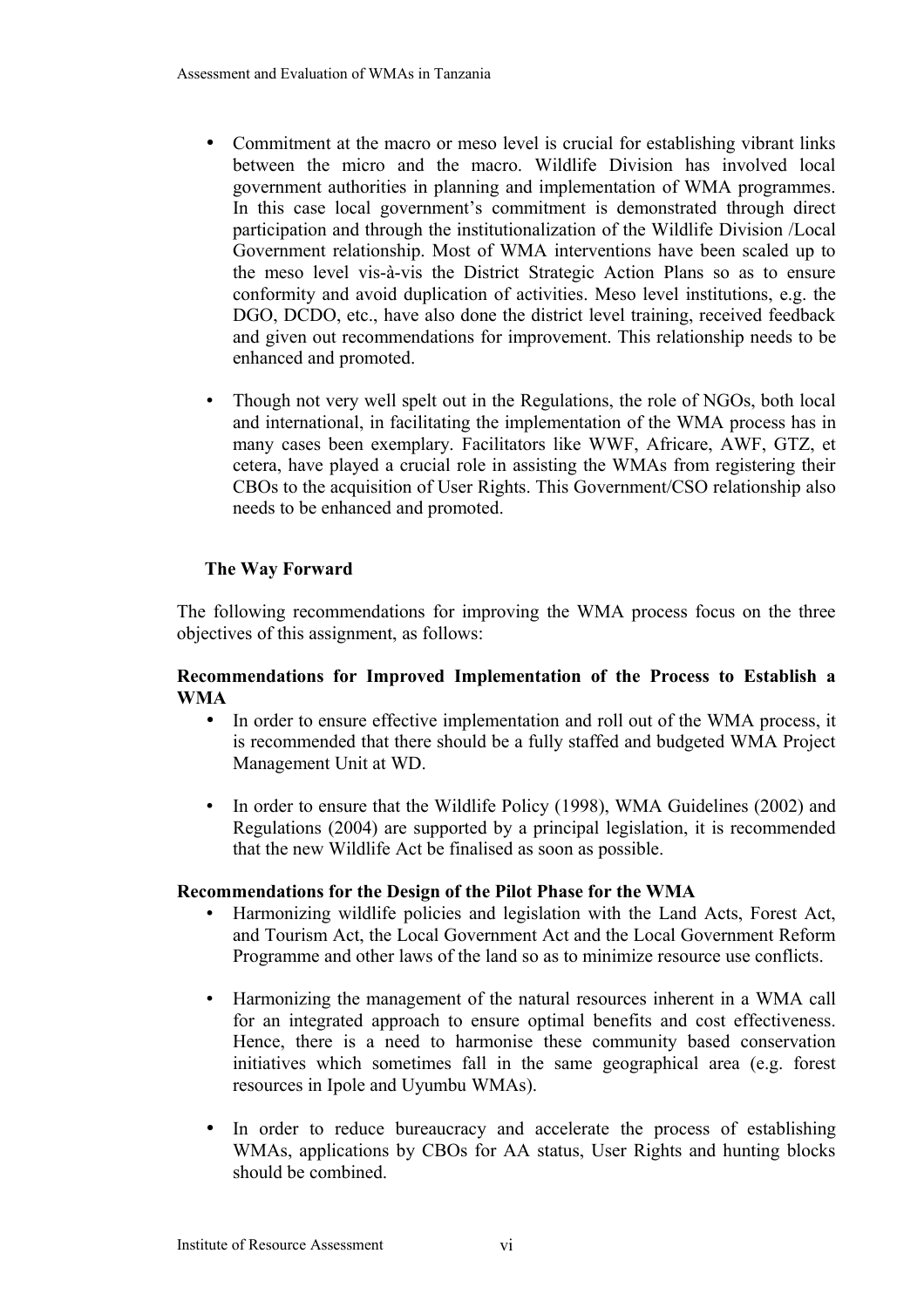• The conflicting Regulations need to be harmonized to rid them of the confusions and ease their implementation.

#### **Recommendations for Enhanced Sustainability of WMAs**

- Put in place a flexible post-User Rights capacity building programme, based on local needs assessments of the AAs and the communities in general, as these institutions are weak in human capital; lacking in both technical capacity and skill to take off and later manage their resources and operate successfully.
- In order to clearly define the role of facilitators in this respect a Facilitators Meeting should be organized on this issue by the Wildlife Division. The resultant capacity building programmes should be based on local needs assessments.
- Opportunities should be created for local communities to exercise and practice the skills obtained to alleviate poverty at the household level in simple, cheap and sustainable ways.
- Strengthen the WMA Regulations by clarifying the issue of benefit-sharing and granting community's greater control over wildlife utilization activities such as tourist hunting and photo tourism.
- Instead of relying solely on the resources of the donors, the WD should take a more pro-active role in the facilitation and roll-out of WMAs. The current initiatives of allocating a percentage of the tourist hunting fees to the WMA formation process are appreciable. However, other possible avenues of funding need to be explored. Inclusion of other players such as TANAPA, NCAA and the Tanzania Wildlife Protection Fund (TWPF) is encouraged.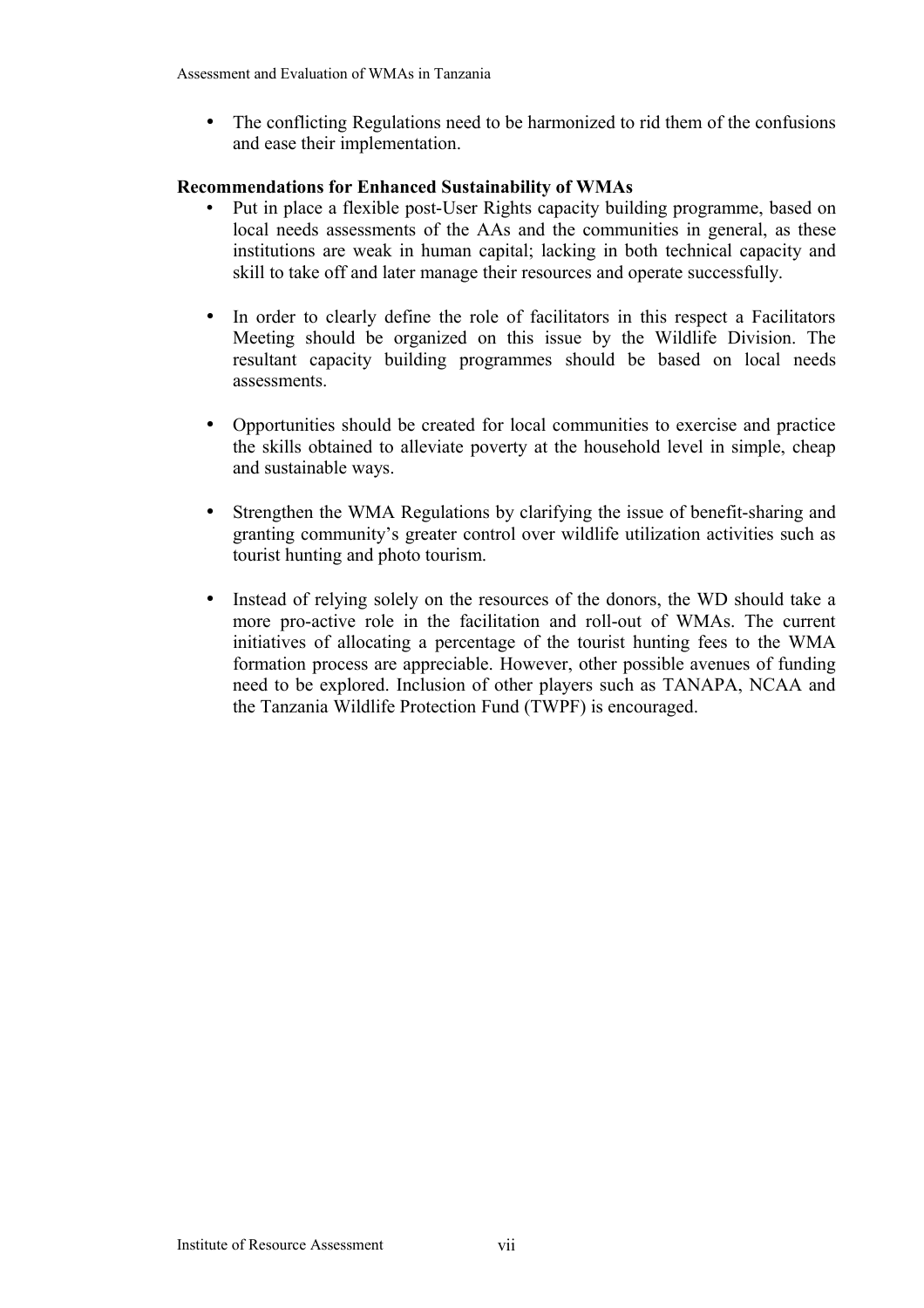#### <span id="page-8-0"></span>**Authorship and Acknowledgements**

This report has been prepared by Prof. N.F. Madulu (Demographer and Socio-Economist), Prof. P.Z. Yanda (Land Use Analyst and GIS Specialist), Dr. F. P. Maganga (Governance and Conflict Resolution Specialist) Dr. Claude Mung'ong'o (Rural Livelihoods and Community Participation Specialist and Dr. A. Mwakaje (Agricultural/Environmental Economist). Prof. I. Kikula participated in the early stages of the assignment, prior to being appointed Vice Chancellor of Dodoma University.

 The accomplishment of this assignment would not have been possible without the involvement of many players who invariably contributed to the report. Most of these appear under Annex 4 of this report. The evaluation team appreciates the understanding and cooperation displayed by the various institutions who dedicated their time and personnel to this exercise. In particular, the team would like to mention the Ministry of Natural Resources and Tourism, especially the Wildlife Division, who seconded one of their staff members, Captain W. Minja, who accompanied the team during the fieldwork trips.

Special appreciation goes to the WWF (TPO) who facilitated the work and coordinated the collection of comments to the draft report from various stakeholders, which helped significantly to improve the quality of the report. Last but not least, the evaluation team appreciates the role played by the IRA authorities and staff for assisting them to undertake the study and produce this report.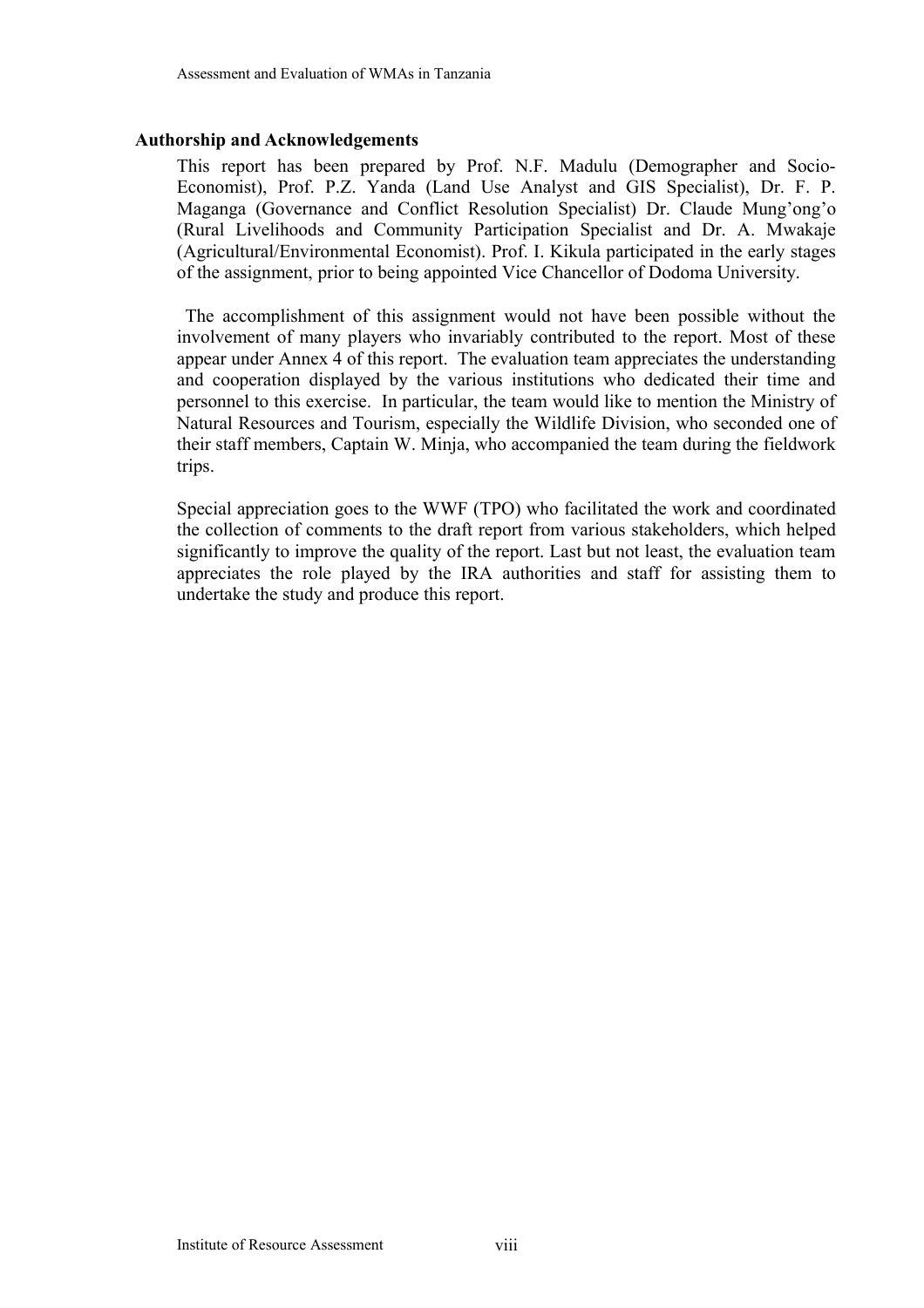## <span id="page-9-1"></span> **1.0 INTRODUCTION**

### <span id="page-9-0"></span>**Background to the Evaluation**

The Government of Tanzania is committed to effectively manage the wildlife resources for the benefit of its citizens. In 1998 the Government adopted the National Wildlife Policy of Tanzania (WPT). In the WPT a number of challenges were identified, and thus the adoption of best practices (sustainable development) for wildlife management in Tanzania was emphasized. The WPT has given a notable importance to community involvement in wildlife conservation. In addressing this aspect, the following challenges have been identified:

- To conserve areas with great biological diversity which are representative of the major habitats of Tanzania;
- To promote involvement of local community in wildlife conservation in and outside protected network;
- To integrate wildlife conservation with rural development;
- To ensure that wildlife conservation competes with other forms of land use, and
- To enhance recognition of intrinsic value of wildlife to the rural people.

In December 2002, the Government issued the Wildlife Management Areas (WMA) Regulations (2002), which identified 16 areas as pilot WMA where the Regulations applied. The pilot WMAs are governed by among other laws, the Wildlife Conservation Act of 1974, the Village Land Act 1999, and the Local Government Act (District Authorities) 1982. Collaborators in the management of the pilot WMAs are: the Authorized Association, the communities in the pilot WMAs, the Wildlife Division, District Councils, and other wildlife sector institutions such as TANAPA, NCAA and TAWIRI. Other partners include the private sector and NGOs such as WWF, AWF, and FZS. Development partners such as USAID, GTZ, and DANIDA have supported the Government in this initiative.

The implementation of the WMA was expected to increase community participation in the protection and conservation of wildlife resources, and contribute to improve natural resource management and planning process and strengthen local level governance and generate tangible social, economic and financial benefits to communities in harmony with the natural environment. The WPT advocates the establishment of WMAs as a means to effectively implement Community Based Conservation (CBC) activities in Tanzania. One of the objectives of the WPT is to promote the conservation of wildlife and its habitat outside the Core Protected Areas by establishing WMAs. This objective aims at fostering the involvement of local communities in the management of unprotected wildlife areas. The WMAs were expected to operate under the Wildlife Conservation Act (WCA) 1974, Village Land Act 1999 and Local Government Act (District Authorities) 1982. The underlying assumption was that WMAs would be established where there is a "healthy" population of wildlife, since WMAs, despite their conservation roles, would run as business entities parallel to other production systems in the village land, as will be determined by the land use plans.

The Operational Guidelines together with the Regulations for the Establishment of WMAs in Tanzania provided a starting point for the operations of the WMAs. The Ministry of Natural Resources and Tourism (MNRT) identified 16 sites to implement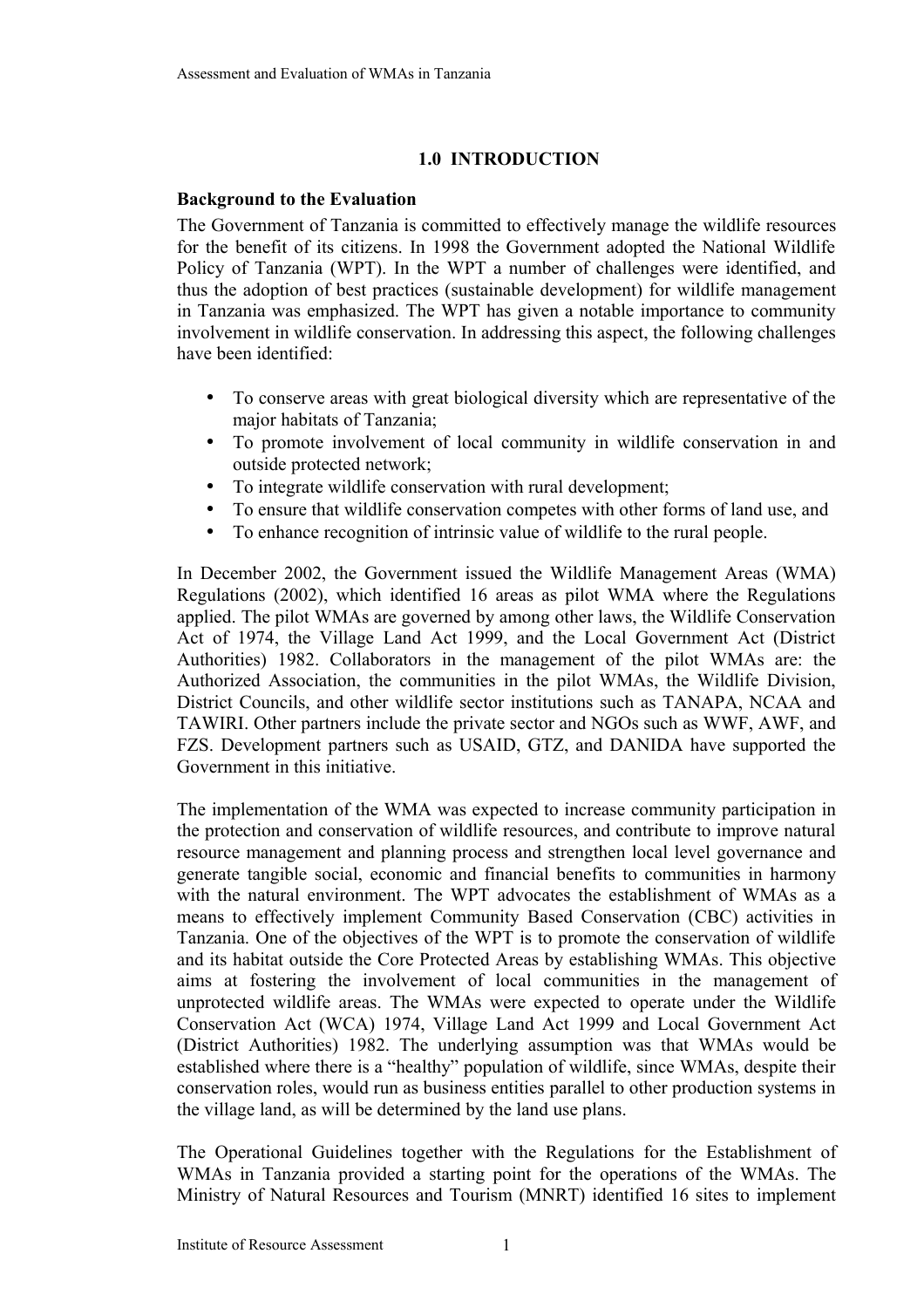Assessment and Evaluation of WMAs in Tanzania

WMAs on a pilot basis for the period of three years. The Progress Report outlines the strategy and methodology for conducting an assessment and evaluation of ten of the pilot WMAs in Tanzania. The TOR emphasised the importance of working with all stakeholders in order to generate information to be used in the assessment and evaluation of the performance of the various WMAs in terms of the conservation, social and economic activities in the respective WMAs.

As economic units of production the pilot WMAs were expected to operate in a sustainable way, and to provide benefits to the local community (village or villages) as well as individuals within the community (households). District Councils and the Central Government were also expected to eventually derive some benefits through taxes on income that would be derived from economic activities within WMAs. The local community at large was to benefit through investments that would be made from income derived from the WMA related activities. Individuals were expected to benefit through employment, using facilities or services that have been financed through proceeds from WMA economic activities and any disbursement from such activities accruing to individual village members. Villagers may use such disbursement for direct consumption to improve their welfare or they may use the benefits to improve productivity in other sectors such as crop or livestock production.

Since the overall goal of the WMAs is to have a secure and productive wildlife resources outside core protected areas, it is important to ensure that the WMAs are managed as a common pool resource. As already stated, the main objective of the WMAs is to conserve and manage wildlife outside protected areas, in view of maintaining environmental quality and improving livelihoods. It was expected that most of the benefits would be allocated for use to activities that provide benefits to the community in general. In order to entice sustainable interest and support of community members some benefits must also accrue to individuals and households from time to time and at an increasing rate over time.

### <span id="page-10-0"></span>**Objectives of the Evaluation**

The main objectives of this assignment are to:

- Evaluate the implementation of the process to establish a WMA;
- Evaluate the design of the pilot phase for the WMA looking at the extent to which the design has facilitated the implementation of WMAs, and
- Identify factors that can enhance sustainability of WMAs.

The evaluation is done in response to the WMA Regulations that require the pilot WMA to be assessed after the lapse of 36 months since the Regulations come to force. The assessment and evaluation aims to explore lessons learnt in order to provide a road map for WMA implementation in Tanzania.

This Draft Report presents the findings of literature review, fieldwork and consultations undertaken by the Institute of Resource Assessment (IRA). The Report starts with a brief introduction, followed by a discussion of the methodology used, presentation and discussion of the findings, a highlight of emergent issues and lessons learnt, as well as a charting of the way forward.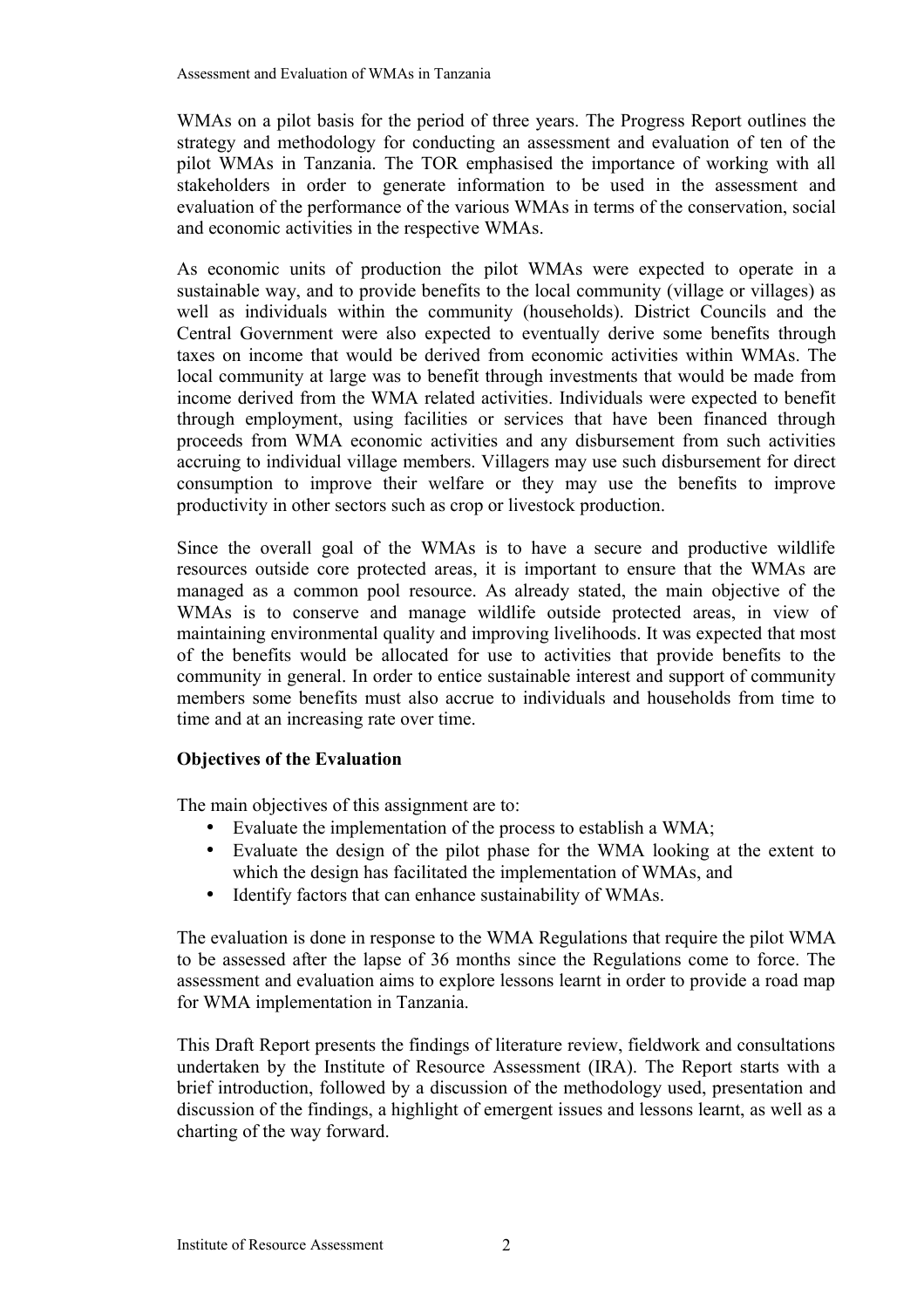## <span id="page-11-0"></span>**Scope of Work**

The TORs indicate the following 11 tasks that need to be undertaken in order to realise the objectives of the assignment.

- Review relevant information pertaining to operationalization of the WMA concept;
- Assess the efficiency of the pilot WMA development process;
- Assess factors that have enabled 4 pilot WMAs attain formalization process against those that have not, and highlight on the positive lessons from these 4 pilot WMAs;
- Assess the performance of the 16 pilot WMAs in establishing WMA as per regulations;
- Evaluate the level of participation in decision-making in the pilot WMA process;
- Examine the relationship and linkages between village communities, CBO, private sector, facilitators and government at all levels in the implementation of pilot WMAs;
- Determine strengths, weaknesses, opportunities and threats to WMAs based on ecological, economic, social, legal, including governance and cultural aspects;
- Document lessons learned and best practices;
- Provide recommendations on operationalization of WMA concept in Tanzania;
- Suggest way forward for development of WMAs and for the overall policy initiative in Tanzania bearing in mind national policies and laws, and stakeholders' views and concerns; and
- Document challenges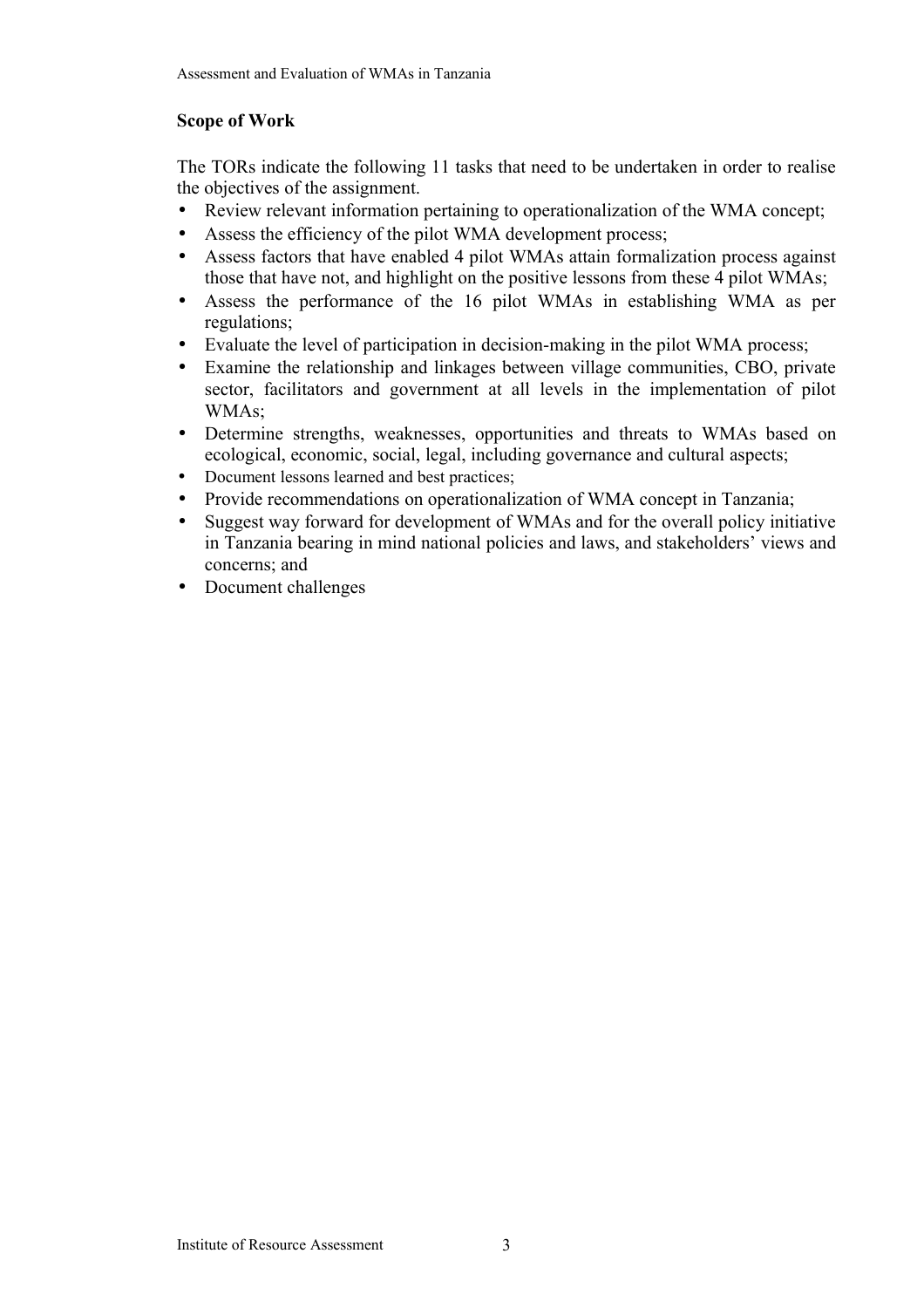•

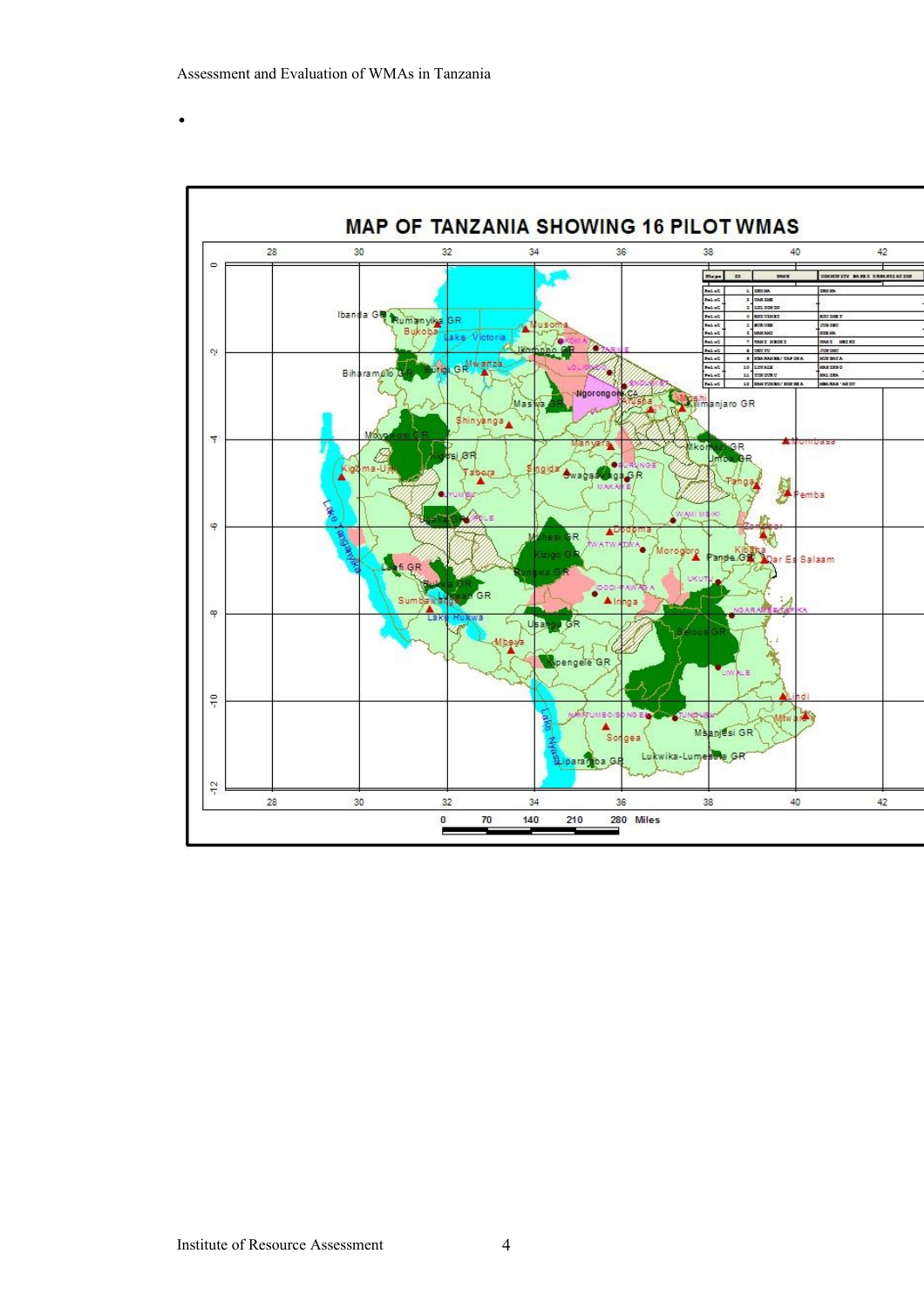## **2.0 METHODOLOGY AND APPROACH**

This assignment involved assessment and evaluation of the 16 pilot WMAs in Tanzania. The assessment and evaluation process covered ecological, economic, and sociological aspects related to the pilot WMAs. The combination of these aspects necessitates the use of a variety of approaches in the collection of both primary and secondary information from the pilot WMAs. Table 1 presents a list of the 16 Pilot WMA distributed according to respective Zones and Districts.

| Zone     | <b>District</b> | Names of WMA    | Name of CBO/AA           |
|----------|-----------------|-----------------|--------------------------|
| Southern | Rufiji          | Ngarambe-Tapika | <b>MUNGATA</b>           |
|          | Liwale          | Liwale          | <b>MAGINGO</b>           |
|          | Tunduru         | Tunduru         | <b>NALIKA</b>            |
|          | Namtumbo        | Songea          | <b>MBARANG' ANDU</b>     |
|          | Iringa          | Pawaga-Idodi    | <b>MBOMIPA</b>           |
|          | Kilosa          | Twatwatwa       | $\blacksquare$           |
|          | Morogoro        | Ukutu           | <b>JUKUMU</b>            |
| Western  | Mvomero         | Wami-Mbiki      | Wami-Mbiki Society (WMS) |
|          | Morogoro        |                 |                          |
|          | Bagamoyo        |                 |                          |
|          | Sikonge         | Ipole           | <b>JUHIWAI</b>           |
|          | Urambo          | Uyumbu          | <b>UWIMA</b>             |
| Northern | Kiteto          | Makame          | <b>INDEMA</b>            |
|          | Monduli         | Enduimet        | <b>ENDUIMET</b>          |
|          | Babati          | Burunge         | <b>JUHIBU</b>            |
|          | Ngorongoro      | Loliondo        |                          |
|          | Serengeti       | Ikona           | <b>JUHIWAIKO</b>         |
|          | Tarime          | Tarime          |                          |

|  | Table 1: Pilot WMAs Visited by Zones and Districts |  |  |  |
|--|----------------------------------------------------|--|--|--|
|--|----------------------------------------------------|--|--|--|

In order to accomplish the assessment exercise, the team started by reviewing relevant documents and consulting the various stakeholders as discussed below

### <span id="page-13-0"></span>**Literature Review**

The Evaluation Team reviewed relevant documents including policies, laws, and implementation reports at different levels of operation. Sources of such reports included the WD, MNRT, Donors (Development Partners), NGOs and various other stakeholders who are involved in WMA implementation in one way or another. Of special interest were the WMA baseline studies, Kulindwa *et al* (2003)<sup>[1](#page-13-1)</sup>; Malemari *et al* ([2](#page-13-2)003)<sup>2</sup>,

<span id="page-13-1"></span><sup>&</sup>lt;sup>1</sup> Kulindwa, K; Z. Mvena and V. Runyoro 2003. Baseline for the Proposed Pilot Wildlife Management Areas (WMA). Main Report Submitted to the Ministry of Natural Resources and Tourism

<span id="page-13-2"></span><sup>&</sup>lt;sup>2</sup> Malemari, L. Madulu, N.F. and Isinika 2003. Baseline Study in Uyumbu, Ipole and Wami-Mbiki WMAs. Main Report Submitted to the Ministry of Natural Resources and Tourism, Vols 1-IV.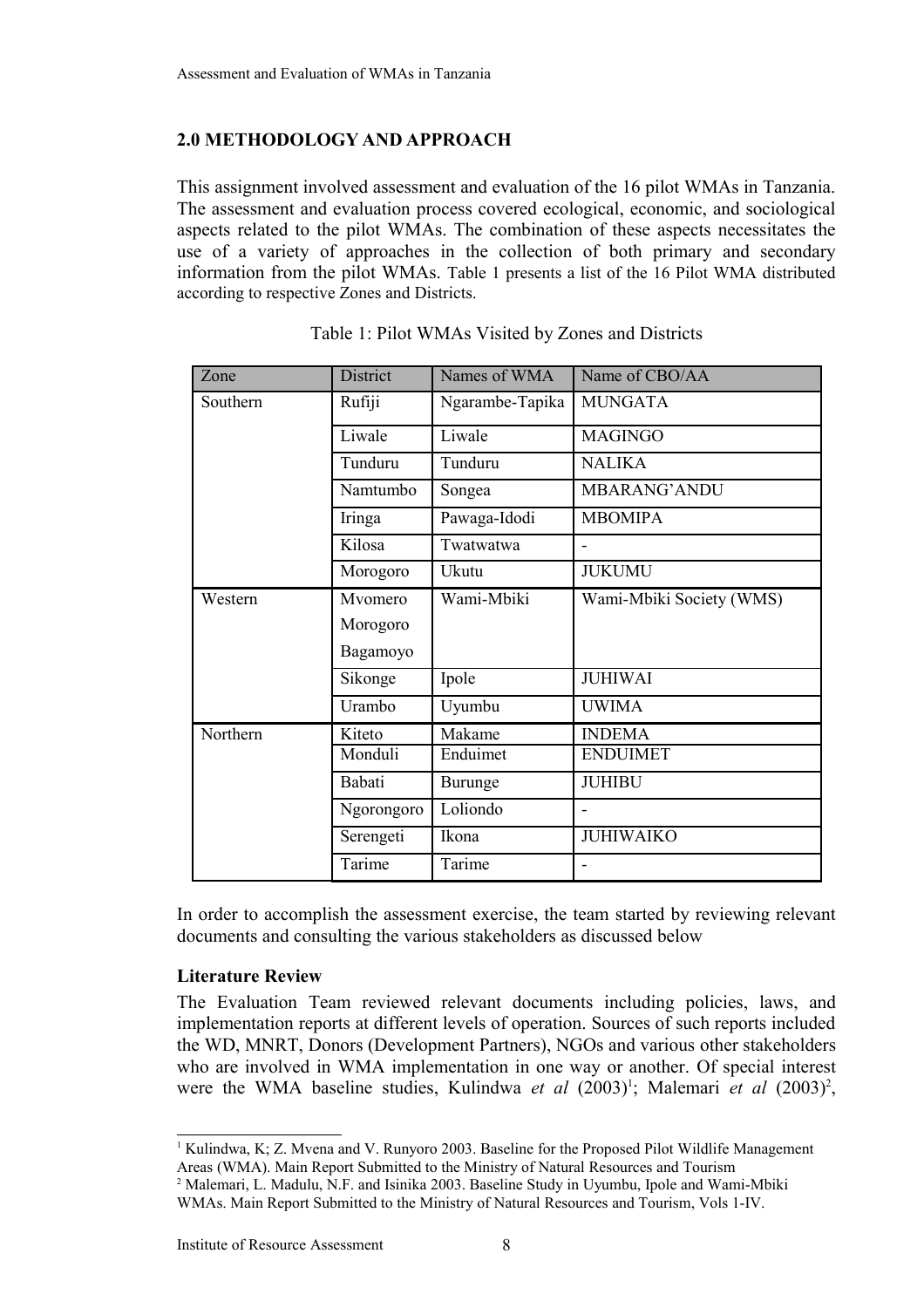Maganga *et al* (200[3](#page-14-2))<sup>3</sup> and Mung'ong'o *et al* (2003).<sup>[4](#page-14-3)</sup> In addition, the Evaluation Team reviewed of the most notable reports on WMAs, ranging from officially sanctioned studies (e.g. Booth *et al* 2000; Gamassa *et al* 2005 and Kessy *et al* 2004), preparatory studies undertaken by the USAID/EPIQUE initiative (e.g. Christophersen *et al* 2000 and Walsh, 2001); to independent studies by other interested stakeholders (e.g. Baldus and Cauldwell 2004; Kallonga *et al* 2003 and Nelson *et al* 2006). Section 3.1.3 provides detailed review of some of these reports.

#### <span id="page-14-1"></span>**Visiting and Consulting Various Stakeholders**

Before visiting the respective WMAs, the Review Team visited and consulted various stakeholders at the national, regional and district levels, where it conducted interviews and discussed with the appropriate officials with the purpose of getting their views about the importance, capacity, and feasibility of the WMA concept. Also, the team consulted with the various donors for the respective WMAs to collect and assess data and information related to the facilitation process for the WMAs. Moreover, issues related to performance, strength, weaknesses and opportunities of each WMA and the WMA establishment process as stipulated in the WMA Guidelines were explored. The discussions with district officials enabled the team to assess and evaluate the technical, administrative, community involvement and management structures to each of the WMAs. The list of stakeholders consulted in the course of gathering background information and views from stakeholders is attached as Annex 3 of this report.

#### <span id="page-14-0"></span>**Field Visits**

The Evaluation Team undertook fieldwork as shown in Annex 2. As indicated, the Team managed to visit all the targeted areas, except Sikonge District and Ipole WMA which was unreachable due to heavy rains and poor roads. However, the Review Team had a chance of discussing with stakeholders from Ipole and Sikonge District in Tabora, where they gathered attending another meeting. In addition to problems of reaching Sikonge, the Evaluation Team also faced other difficulties towards the end of the field visits. The Team's vehicle was stuck in the mud for a whole day near Loliondo, disrupting a planned meeting with Serengeti District officials in Mugumu. Attempts to re-schedule the meeting failed because afterwards the leaders were busy with a visit of European Union ambassadors to the area. The Team also encountered problems at Robanda village, where the village leadership refused to talk to the Team even after two days of trying to convince them (see Section 3.4.3).

Through literature review and field consultations, the team was able to establish the strengths, weaknesses and opportunities for the WMA process. While getting an understanding of the progress made for each WMA, the information obtained also highlighted challenges that face implementation of the pilot WMAs, and opportunities for enhancing WMAs implementation.

<span id="page-14-2"></span><sup>&</sup>lt;sup>3</sup> Maganga, S.L; F. Magayane; and E. Senkondo 2003. Baseline Information of Pilot Wildlife

<span id="page-14-3"></span>Management Areas in Tanzania. Report Submitted to the Ministry of Natural Resources and Tourism. <sup>4</sup> Mung'ong'o, C.; A. Mwakaje and A. Kijazi 2003. Baseline Survey of the Eastern Pilot Wildlife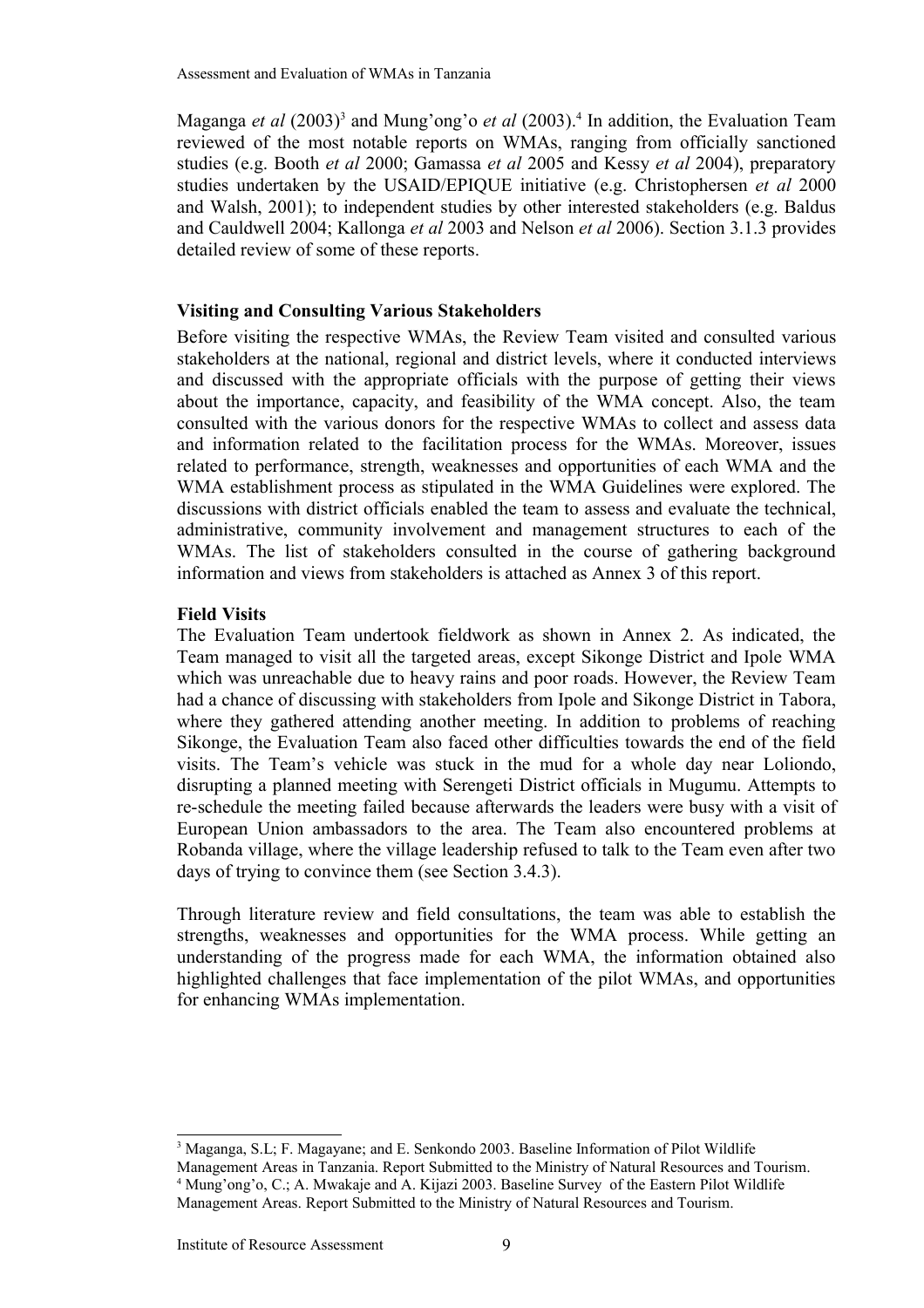#### **3.0 PRESENTATION OF FINDINGS**

#### <span id="page-15-0"></span>**Observations from Literature Review**

This section presents a brief review of policies, laws, guidelines and reports related to WMAs. Apart from reviewing literature and other relevant studies, the Review Team also reviewed legal and policy documents touching on WMAs in Tanzania as presented below.

#### **3.1.1 Review of Policies and Strategies Related to WMAs**

This sub-section presents five of the most important policies and strategies that are related to the WMA process.

**1. National Development Vision 2025:** The Development Vision in Tanzania aspires to graduate Tanzania from a least developed country, to a middle-income country with a strong competitive economy. It encourages NGO engagement with communities. The economic benefits to communities from managing WMAs as a means of generating revenue for local development supports this Vision and enhances efforts towards equitable rural development. In essence, the WMA is envisaged to be a community run business for the benefit of community development.

**2. The National Strategy for Growth and Poverty Reduction (MKUKUTA):** The Cabinet and Parliament adopted the MKUKUTA, the second Poverty Reduction Strategy, in early February 2005. The MKUKUTA makes linkages with Tanzania's Vision 202[5](#page-15-1) and is committed to the Millennium Development Goals  $(MDGs)$ <sup>5</sup> as internationally agreed targets for reducing poverty. The MKUKUTA aims at poverty reduction through three broad outcomes:

- Growth and reduction of income poverty;
- Improved quality of life and social well being;
- Good governance and accountability.

The MKUKUTA translated the MDGs by taking into consideration the national circumstances and priorities. It acknowledges the link between poverty (MDG 1) and environment (MDG 7), and gives specific targets in each of the three outcomes: 1) growth and reduction of income poverty has for instance targets (and strategies) on the contribution of natural resources to growth and poverty reduction; 2) improvement of quality of life and social well-being includes targets (and strategies) on environmental protection and pollution control, on environmental services such as water and

<span id="page-15-1"></span><sup>&</sup>lt;sup>5</sup> The **Millennium Declaration** was adopted in September 2000 by 189 world leaders who commited to "free all men, women and children from the abject and dehumanizing conditions of extreme poverty" by the year 2015. For that purpose, eight [Millenium Development Goals](http://www.un.org/millenniumgoals/) (MDGs), namely: (1) Eradicate extreme poverty and hunger; [\(2\) Achieve universal primary education;](http://www.choike.org/nuevo_eng/informes/2039.html) (3) Promote gender equality and empower women; (4) Reduce child mortality; (5) Improve maternal health; (6) Combat HIV/AIDS, malaria and other diseases; (7) Ensure environmental sustainability; and (8) Develop a global partnership for development; have been draw to cope with a variety of issues such as promotion of education, maternal health care, gender equality, poverty reduction, child mortality, AIDS and other fatal deseases. These goals were set for the year 2015 with reference to the international situation prevalent in 1990.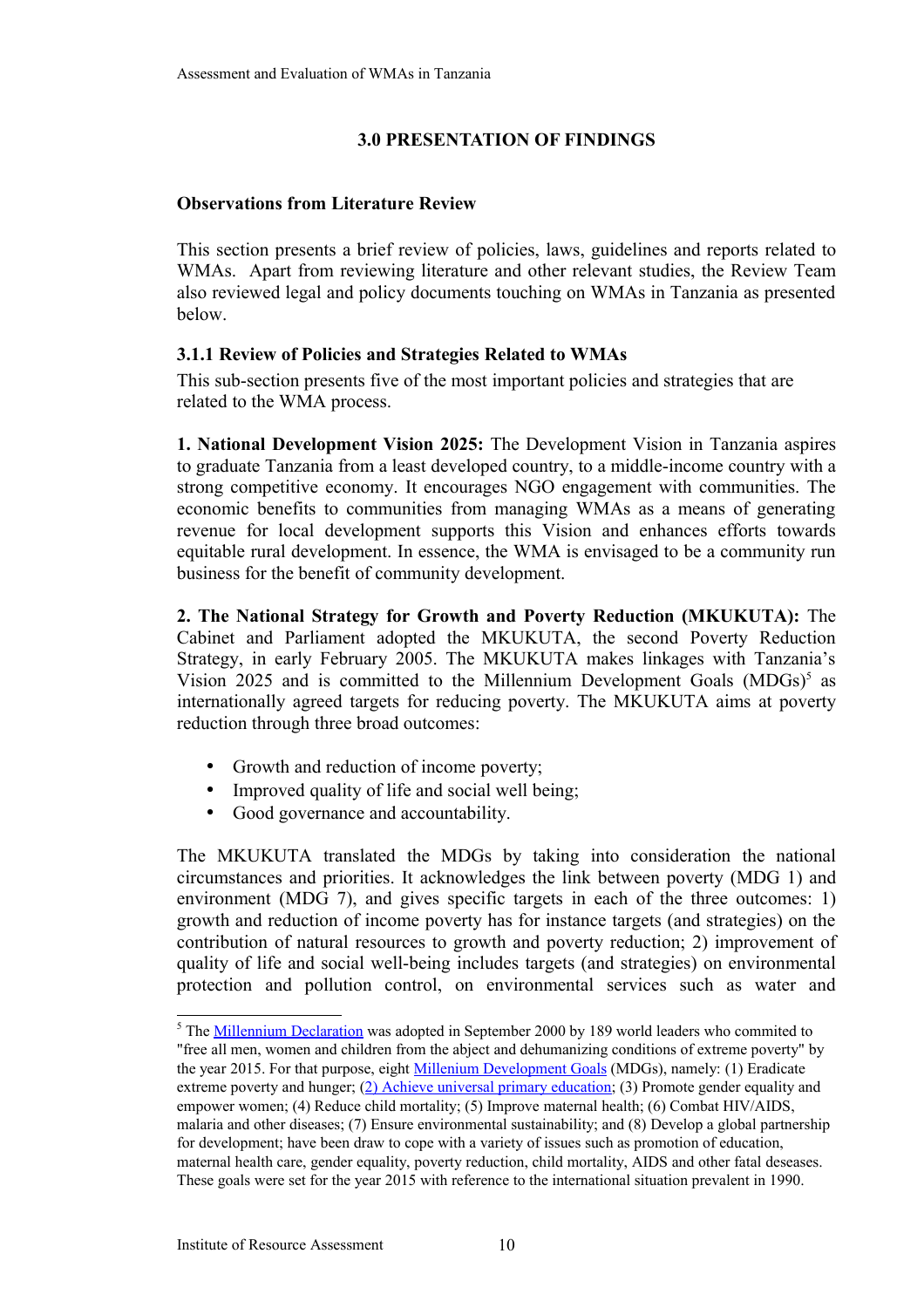sanitation, and vulnerability reduction; and 3) good governance and accountability has targets (and strategies) on equitable access and use of natural resources, general public participation, and transparent and accountable use of natural resources. Out of MKUKUTA's 108 targets, it is estimated that 15 are directly linked to environmental issues. The implementation of the WMAs is one of the strategies envisaged to translate MKUKUTA objectives at the community level by reducing income poverty and ensuring environmental sustainability.

**3. Wildlife Policy (1998):** The emergence of WMAs is based on the famous 1961 "Arusha Manifesto", whereby President Mwalimu Julius K. Nyerere first mooted Tanzania's wildlife conservation philosophy. The Wildlife Policy of Tanzania (WPT) of 1998 (URT, 1998) further facilitated the establishment of Wildlife Management Areas (WMA) as a new category of protected area. With Community Based Natural Resource Management (CBNRM) in mind, the policy had the following objectives: *"to promote the conservation of wildlife and its habitat outside core areas (i.e. NPs, GRs, GCAs, etc), by establishing WMAs". And, "to transfer the management of WMA to local communities thus taking care of corridors, migration routes and buffer zones and ensure that the local communities obtain substantial tangible benefits from wildlife conservation".* 

The Policy emphasise the importance of increasing local community participation in wildlife management. It states clearly that "*It is the aim of this policy to allow rural communities and private land holders to manage wildlife on their land for their own benefit*." Wildlife Management Areas (WMAs) are a main instrument provided by the Policy for the implementation of these CBNRM objectives. WMAs aim to provide local communities with the following:

- Responsibilities for wildlife management;
- Rights to use wildlife resources; and
- Opportunities to benefit from wildlife.

While the inauguration of the WMA Regulations in 2002 marked the implementation of the WP, the process of establishing pilot WMA gave various lessons that are discussed in this report (see Section 4.5). Important to note here is the high emphasis put on wildlife while leaving other related resources like land, water, mining, agriculture and livestock, and forestry to be managed under specific sectoral policies and Regulations. The WMA Regulations and the process to implement them calls for need to be integrative to facilitate sustainable management of natural resources and poverty reduction at the grassroots level.

**4. National Environmental Policy (1998):** The Environment Policy states that wildlife resources shall be protected with participation of local communities, and, that financial benefits from tourism activities should accrue to the local communities, and calls for equitable and sustainable use. Hence, the policy is supportive of the creation of WMAs but it requires the protection and monitoring of wildlife in an area to identify potential off-takes, and the undertaking of EIAs to accompany any developments like construction of hotels, lodges, roads, et cetera.

**5. The Forest Policy 1998:** encourages participatory forest management and seeks to integrate biodiversity values in forest management. Under the Land Act and Village Land Acts (1999), and the Forest Act (2002), communities can register unreserved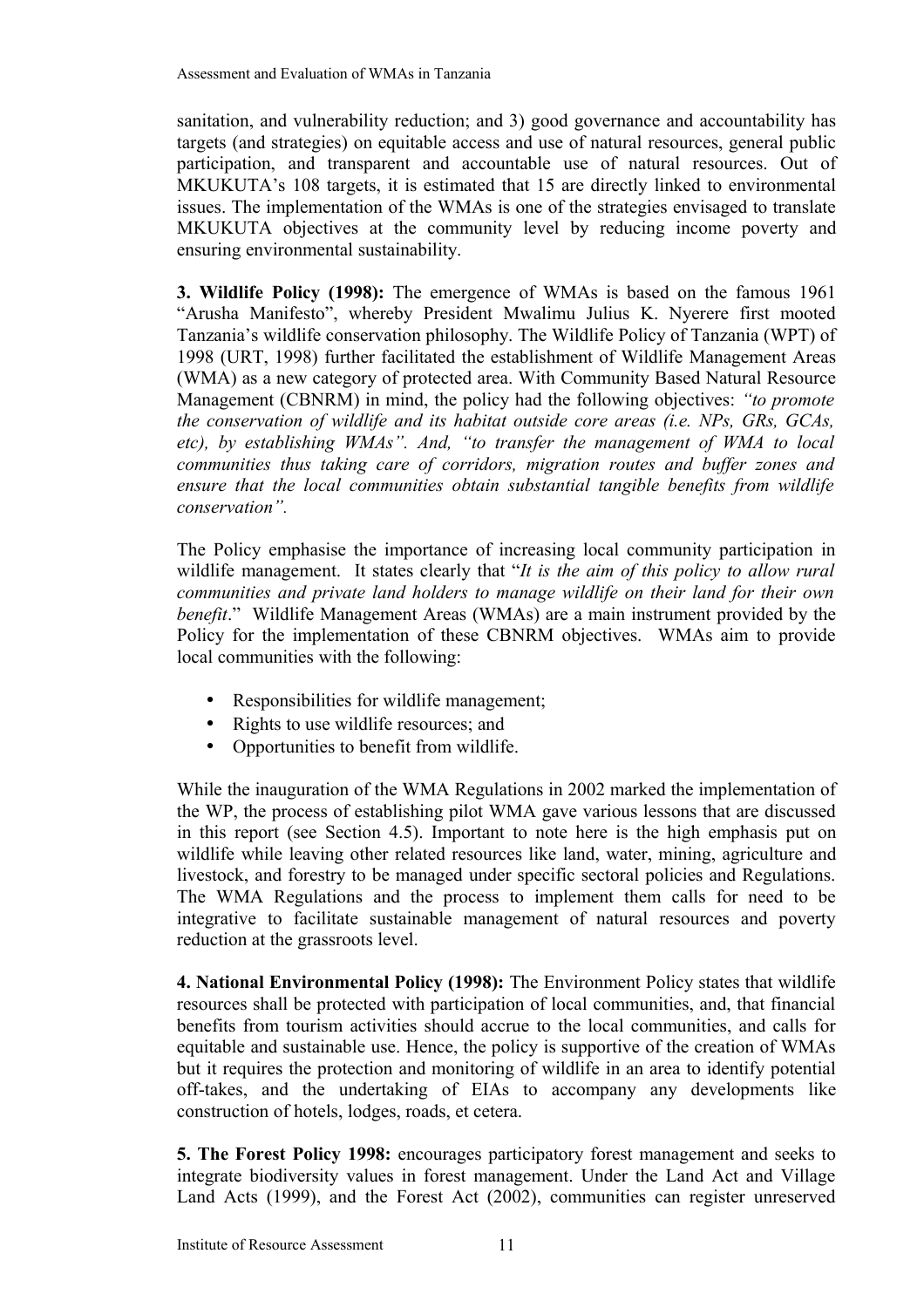Assessment and Evaluation of WMAs in Tanzania

forest lands as village forests to gain ownership and user rights (Community-Based Forest Management). They can also enter into Joint Forest Management agreements with the government for devolved management on reserved forestland. However, the focus of WMA Regulations is mainly on wildlife, while the areas set aside for WMAs may have abundant natural resources such as forests, water, minerals, and land, which could equally contribute to poverty alleviation. The management of these resources call for an integrated approach. Hence, there is a need to harmonise these community based conservation initiatives that sometimes fall in the same geographical area (e.g. forest resources in Ipole and Uyumbu WMAs).

### **3.1.2 Review of Laws and Guidelines Related to WMAs**

This sub-section presents five of the most important laws and guidelines that are related to the WMA process.

**1. The Environmental Management Act (2004):** The Environmental Management Act (EMA) was passed by Parliament November 2004, assented to by the President, February 2005 and became effective July 2005. EMA is a framework Act that overrides all current legislation related to environmental management. The EMA creates a conducive environment for the harmonisation of existing Acts. The EMA, being an umbrella for long-term environmental management:

- Defines mandates for national, regional and local level institutions; civil society; private sector; and other stakeholders.
- Contains provisions for the establishment of the National Environmental Advisory Committee.
- Contains provisions for the establishment of environmental sections/offices at all government institutions down to the village level.
- Provides VPO-DoE and NEMC with the overall coordination and overseeing responsibilities.
- Includes provisions for environmental planning at national, sectoral, and LGA levels.
- Includes provisions for management of the key environmental challenges: Land; aquatic systems including wetlands and coastal zones; pollution and waste; wildlife, forests and fisheries resources and biodiversity. This includes challenges occurring in WMAs (cf. the protection and monitoring of wildlife in an area to identify potential off-takes, and the undertaking of EIAs to accompany any developments like construction of hotels, lodges, roads, et cetera).
- Defines key environmental planning and management tools including EIA, SEA; and provides for environmental quality standards, economic instruments, and meeting of international obligations.
- Includes provisions for environmental analysis and record keeping, environmental information, education and research,
- Defines the mechanisms for public participation in environmental decisionmaking.
- Provides directives on enforcement and compliance.
- Contains provisions for the establishment of the Environmental Appeals Tribunal.
- Includes provisions for a National Environmental Trust Fund.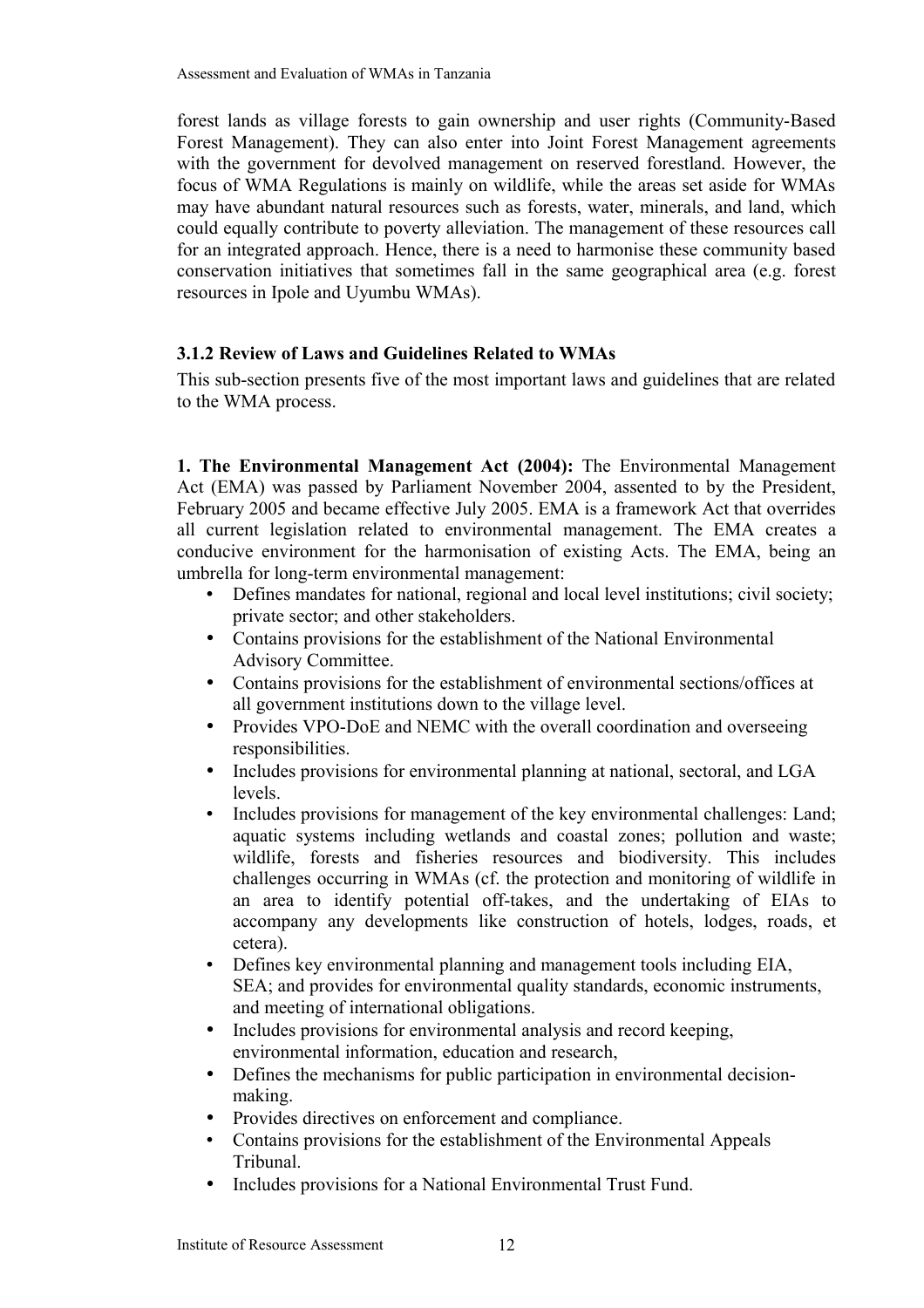The implementation of the WMA Regulations has many notable linkages with EMA, especially on ensuring sustainable environmental and poverty alleviation strategies. Whereas the WMA bring in local communities as managers of wildlife and other resources, the EMA provides security of the environment through sustainable resource use and management approaches. The harmonization of Acts that seem to be the emphasis of the EMA will benefit the WMA process by addressing resource use conflicts, including wildlife, on the one hand, and agriculture, pastoralism and mining, on the other.

**2. The Wildlife Act of 1974:** This piece of legislation serves as the primary governing legislation for wildlife in Tanzania today. The Act creates three layers of authority in the management of the wildlife resources: the President, the Minister (of the Ministry of Natural Resources and Tourism), and the Director of Wildlife. The President is given powers to appoint the Director of Wildlife (S.3) the power to establish Game Reserves (s.5); powers to modify any restrictions in Game Reserves, Game Controlled Areas and Partial Game Reserves, and powers to declare any category of persons unfit for the grant of a game license (S. 22).

The WCA provides the basic framework for wildlife management in Tanzania and the allocation of existing rights and authority. It concerns itself primarily with:

- The creation of and provisions for certain protected areas (Game Reserves, Game Controlled Areas, Partial Game Reserves).
- The regulation of wildlife uses throughout mainland Tanzania.

The Wildlife Act (1974) has relevance to the WMA process as most of the pilot WMAs are in one way or another adjacent to existing protected areas under the Act, like Game Reserves (GRs) and Game Controlled Area (GCAs).

### **Game Reserves**

GR are the foremost category of protected area under the WCA. Only the President, using his powers under section 5 of the Act, may establish this category of protected area. Entry into a GR without the express permission of the Director of Wildlife is prohibited by the WCA. The only people that are allowed to enter the GR without such permission are those who are ordinarily resident within the reserve, or persons travelling in a highway passing through the reserve. Under section 8 it is restricted for anyone to be in possession of a firearm or bow and arrows in a GR without the express permission of the Director of Wildlife. Section 9 restricts setting of fires, felling, cutting, burning, injuring, or removing any standing tree shrubs, sapling, seedling or any part thereof without the express permission of the Director of Wildlife. People ordinarily resident in G R are allowed to fell trees for the purposes of building dwellings for themselves, dependants and domestic employees. This permission is, however, not in prejudice of any written law restricting the felling of trees in any forest reserve or other areas.

No one is allowed to hunt, capture, kill, wound or molest any animal in a GR without the written permission of the Director of Wildlife. It is further restricted for any one to dig, lay or construct any pitfall, net, trap, snare or other device of whatsoever capable of killing and capturing or wounding an animal. Section 11 prohibits the carrying of weapon that may be used to hunt, kill, wound or capture any animals. Grazing of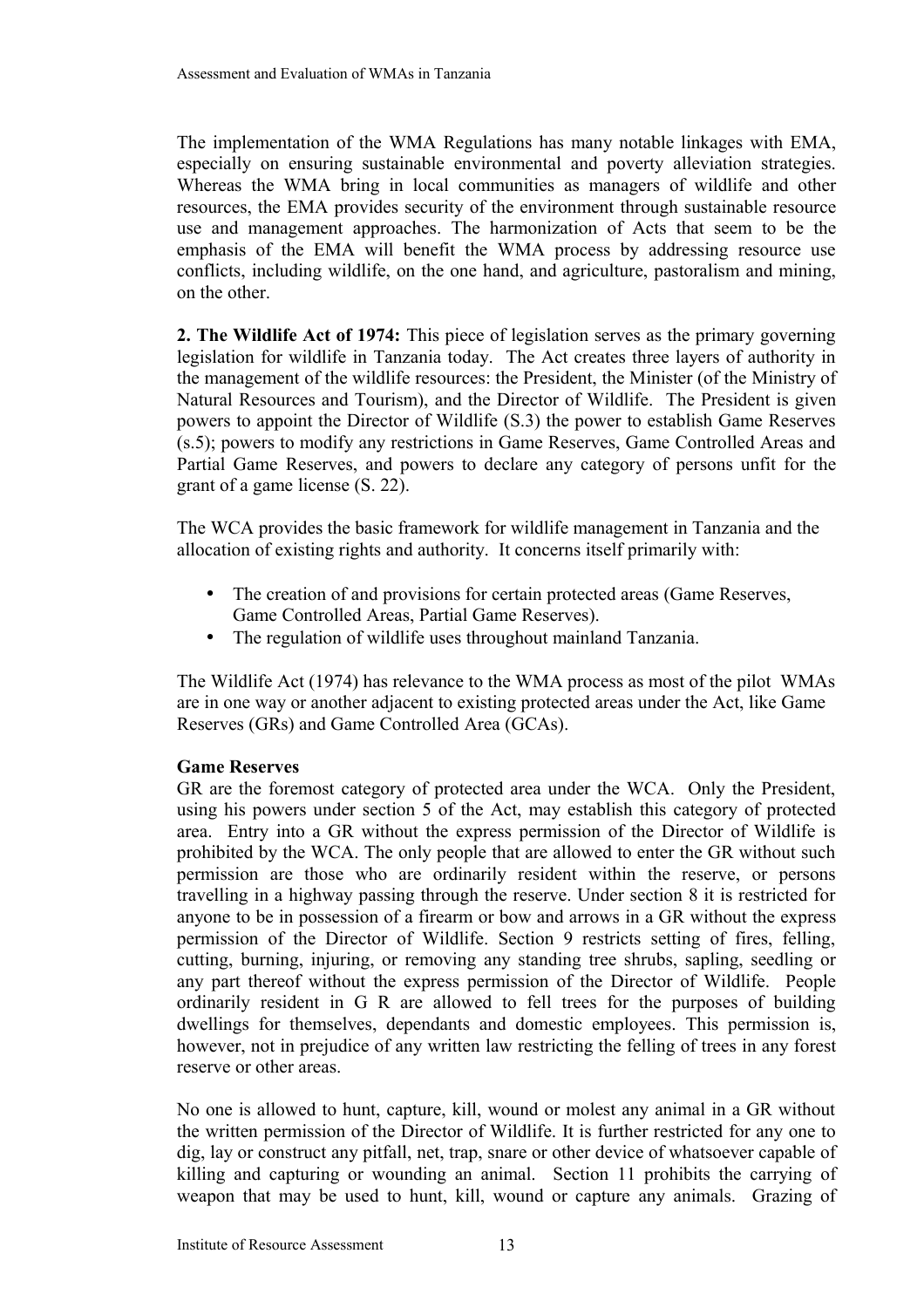livestock in GR is also prohibited without the written permission of the Director of Wildlife.

### **Game Controlled Areas**

Game Controlled Areas (GCAs) are a less restrictive form of protected area created by the WCA. As in Game Reserves, in GCAs the hunting, killing, wounding, molesting and capturing of an animal is prohibited unless one receives the written permission of the Director of Wildlife. It is prohibited in the GCAs for one to dig, lay, or construct any pitfall, net, trap, snare, or other device capable of killing, wounding and capturing an animal without the express permission of the Director of Wildlife. These are the only restrictions. In GCAs, the entry of people is not restricted. Neither is grazing of livestock, cultivation or human settlement unlike in Game Reserves. Thus it is clear that in GCAs only wildlife consumption is regulated, and land use is not.

## **3. The Wildlife Conservation (Tourist Hunting) Regulations, 2000 - GN. No. 306/2000 (Revised Edition, 2002)**

In 2000 the Minister for Natural Resources and Tourism, using her extensive powers under section 84 of the WCA to make regulations for the better performance of the Act and for the better conservation of wildlife, promulgated the Wildlife Conservation (Tourist Hunting) Regulations, 2000 i.e. GN. No.306/2000. The regulations are intended to establish procedures for the allocation of hunting blocks to tourist hunting companies and to attach conditions to each hunting company while performing its hunting activities. It imposes fines and the possible cancellation of a hunting block license for any company or person that conducts activities contrary to it. Regulation 16(5) of GN. 306 states:

No person shall conduct tourist hunting, game viewing, photographic safari, walking safari or any wildlife based tourist safari within a hunting block or within any wildlife protected area outside Ngorongoro Conservation Area, and National park, except by and in accordance with the written authority of the Director of Wildlife previously sought and obtained.

This regulation includes not only photographic tourism activities but also game viewing and walking safari as activities prohibited in hunting blocks. According to Kallonga *et al* (2003), even if all photographic tourism or photographing of wildlife by tourists fell under section 36 of the WCA, then GN. 306 would still be a major extension of the Ministry's regulatory powers under the WCA. Viewing game and walking in areas such as Game Controlled Areas is not addressed in any way by the WCA<sup>[6](#page-19-0)</sup>. Thus Kallonga *et al* (2003) view GN. 306 as an attempt to regulate such activities using subsidiary legislation of the WCA. According to them, this goes contrary to the powers delegated to the Minister by the Parliament in the WCA and as a result the said regulation carries no statutory authority. In many Game Controlled Areas and nearly all Open Areas tourist hunting activities are administered by the Wildlife Division on lands which fall under the management of village governments according the provisions of the Village Land Act. An important legal matter in terms of land rights, economic opportunities, and the extent of central authority deals with the authorisation by the

<span id="page-19-0"></span><sup>&</sup>lt;sup>6</sup> The Evaluation Team has been informed that a draft of Photographic Tourism Regulation has been completed. Hopefully this Regulation will give proper direction when it comes out.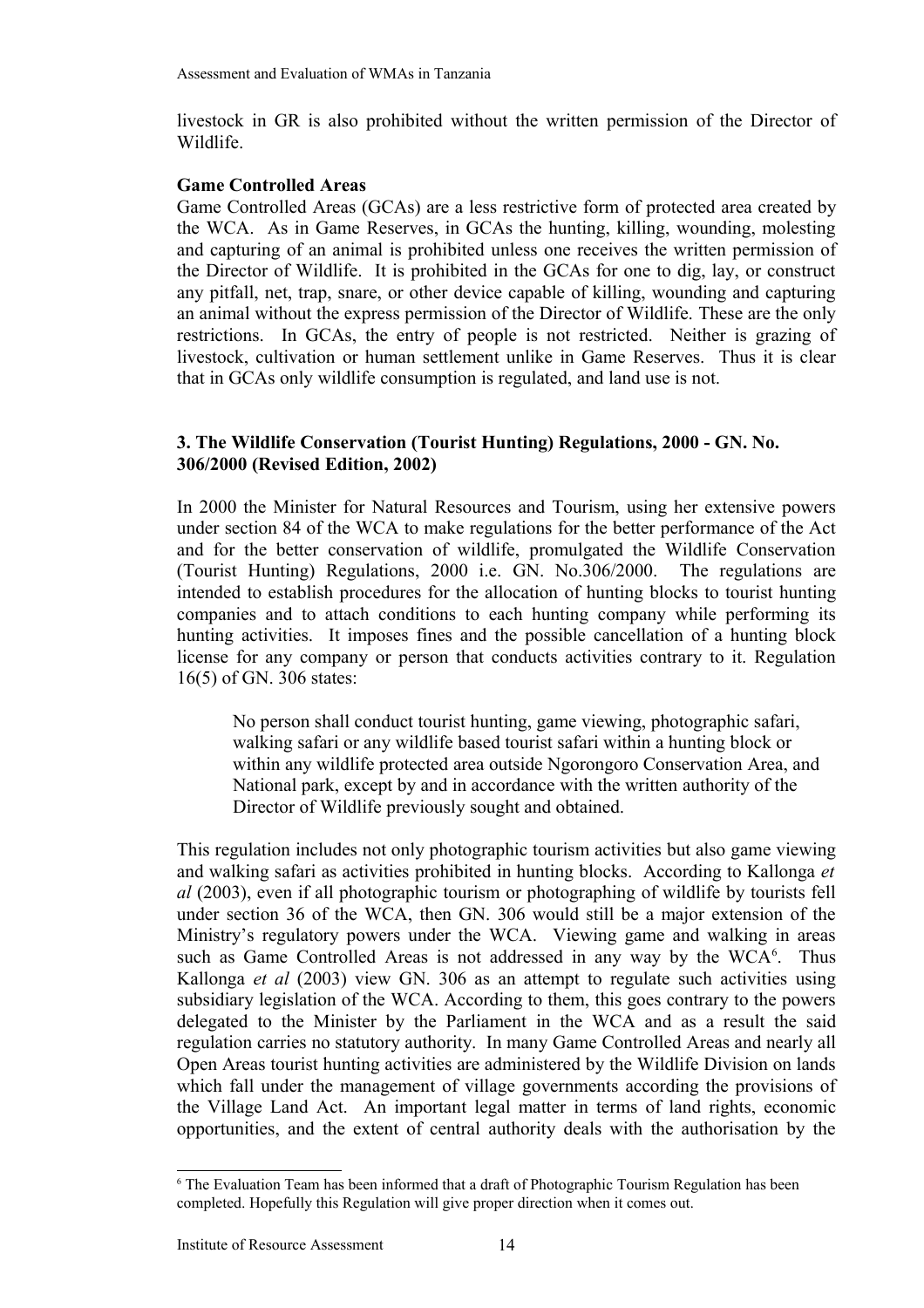Wildlife Division of hunting activities on village lands - what is the extent of the Wildlife Division's power to license hunting on village lands.

The relevance of the Wildlife Conservation (Tourist Hunting) Regulations, 2000 to the WMA process is that it provides guidance to tourist hunting activities, which are envisaged as the main economic activity for most of the WMA. The Regulations provide a basis for managing and control of tourist hunting companies for the benefit of the local communities and the public in general.

**4. Wildlife Conservation (WMA) Regulations of 2002:** The WMA Regulations (subsidiary legislation under Section 84 of the WCA of 1974) provide for the creation of WMAs on village lands and implementation of the Wildlife Policy's objectives. The Regulations allows communities to become corporate entities and participate and benefit from wildlife utilization, in WMAs. However, in order to use any other natural resource products like fish, forest or bees, one needs to consult sectoral policies, laws and regulations regulating that particular resource. The Regulations spell out the process that the communities must follow in order to qualify for being granted wildlife user rights. This process can be summarized as follows:

- First, a Village Assembly meeting or meetings in the relevant village or villages must decide to form a WMA on the village lands. Once this has happened the villages must form a CBO to represent the community members and manage the WMA. This CBO must have a constitutions, rules of membership, qualifications of office bearers, financial management procedures, etc.
- Second, the CBO is to prepare Land Use Plans (LUPs) for the relevant villages. These LUPs should show where the proposed WMA will lie in the village or villages' lands, they should follow the procedures laid out by the National Land Use Planning Commission.
- Third, the CBO must form a General Management Plan, or alternatively as an interim measure (for up to five years) can compose a more basic Resource Management Zone Plan providing for the zonation of resource uses in the proposed WMA.
- Last, after completing the above prerequisites, the CBO can apply to the Director of Wildlife for the Minister to declare for the CBO to become an AA and gazette the WMA. If the application is approved by the Director, and the WMA is gazetted, the CBO becomes an Authorized Association (AA), which then applies for a user right.
- For those communities in Game Controlled Areas, another requirement is provided in the Regulations. The Regulations state that communities in Game Controlled Areas (e.g. Loliondo, Longido, Burunge and Ipole) must have their land moved from reserved/conservation land to village land prior to having WMAs established. This is because WMAs are only supposed to be established on village land, and not on any category of Protected Areas.

If the WMA application is approved by the Director of Wildlife, and the WMA gazetted, the following conditions will apply to the WMA:

- The AA will apply for User RightAfter acquiring the User Right the AA cannot transfer it.
	- The AA can now enter into contracts with other entities for use of wildlife resources in the WMA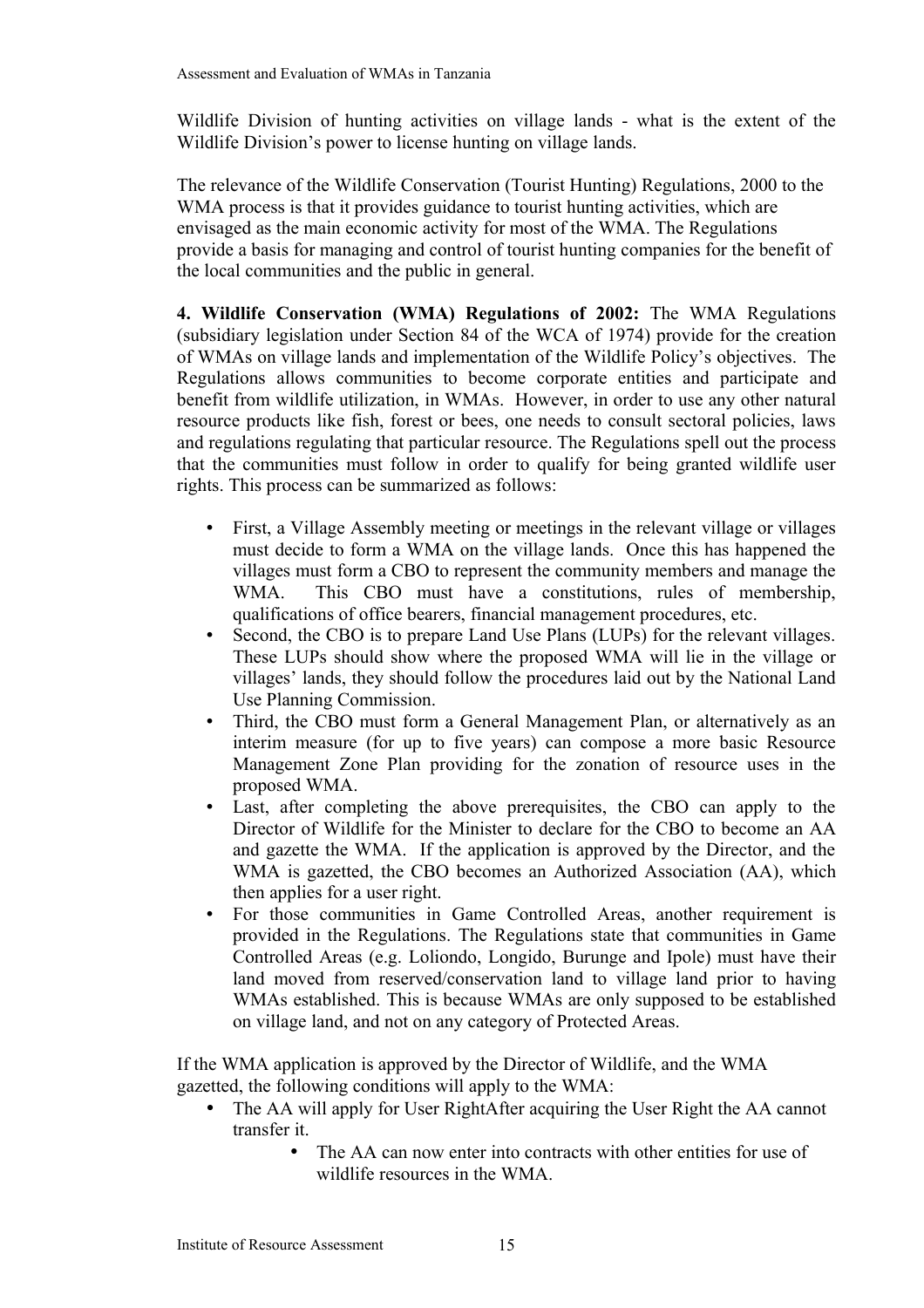For investments in WMAs, the Regulations state that all investments must be approved by the Director of Wildlife. In terms of tourist hunting, the AA can ask the Director to designate all or part of a WMA to be a hunting block. Regarding benefit sharing, in WMAs Section 73 states that benefit sharing will be determined by "circulars issued by government from time to time." For the proportion that the AA does capture, the Regulations state that:

- At least 15% must be reinvested for resource development of the WMA.
- At least 50% must be given to member villages in the WMA.
- At least 25% must be reinvested in strengthening the AA.

The Regulations provide a leeway for the individual AAs to decide on the actual allocation within the above stipulated limits.

A new institution created by the WMA Regulations is the District Natural Resources Advisory Board, which is charged with advising the AA on wildlife and natural resource management in the WMA.

**5. Land Act (1999) and Village Land Act (1999):** Wildlife is dependent on what happens to their habitats, and there is a strong link between land and wildlife legislation. In 1999 the Land Ordinance of 1923, which used to be the principal governing statute regarding land tenure and management in Tanzania, was repealed and replaced by two pieces of legislation, the Land Act No. 4 of 1999 and Village Land Act No. 5 of 1999, which came into force on May 1, 2001. The Land Act establishes three categories of land: general land, reserved land and village land. The Village Land Act deals with the management of the latter category of land while the Land Act deals primarily with the management of reserved land and general land in line with the sectoral pieces of legislation that the reserved lands are established under.

Most of the areas established for wildlife management in Tanzania fall under the category of reserved lands. Section 6(1) of the Land Act defines reserved lands to include:

- (a) Land reserved, designated or set aside under the provisions of:
- i. Forests Ordinance;
- ii. National Parks Ordinance;
- iii. Ngorongoro Conservation Area Ordinance;
- iv. Wildlife Conservation Act, 1974,
- v. The Marine Parks and Reserves Act, 1994;
- vi. Town and Country Planning Ordinance
- vii. Highway Ordinance
- viii. Public Recreation Grounds Ordinance;
- ix. Land Acquisition Act, 1967;
- b) Land parcel within a natural drainage system from which the water resource of the concerned drainage basin originates;
- c) Land reserved for public utilities and;
- d) Hazardous land.

Thus the Game Reserves, Game Controlled Areas and Partial Game Reserves which are established under the Wildlife Conservation Act of 1974 all qualify as reserved lands and the restrictions and conditions prescribed by that Act apply. The Village Land Act establishes and defines village land. This includes: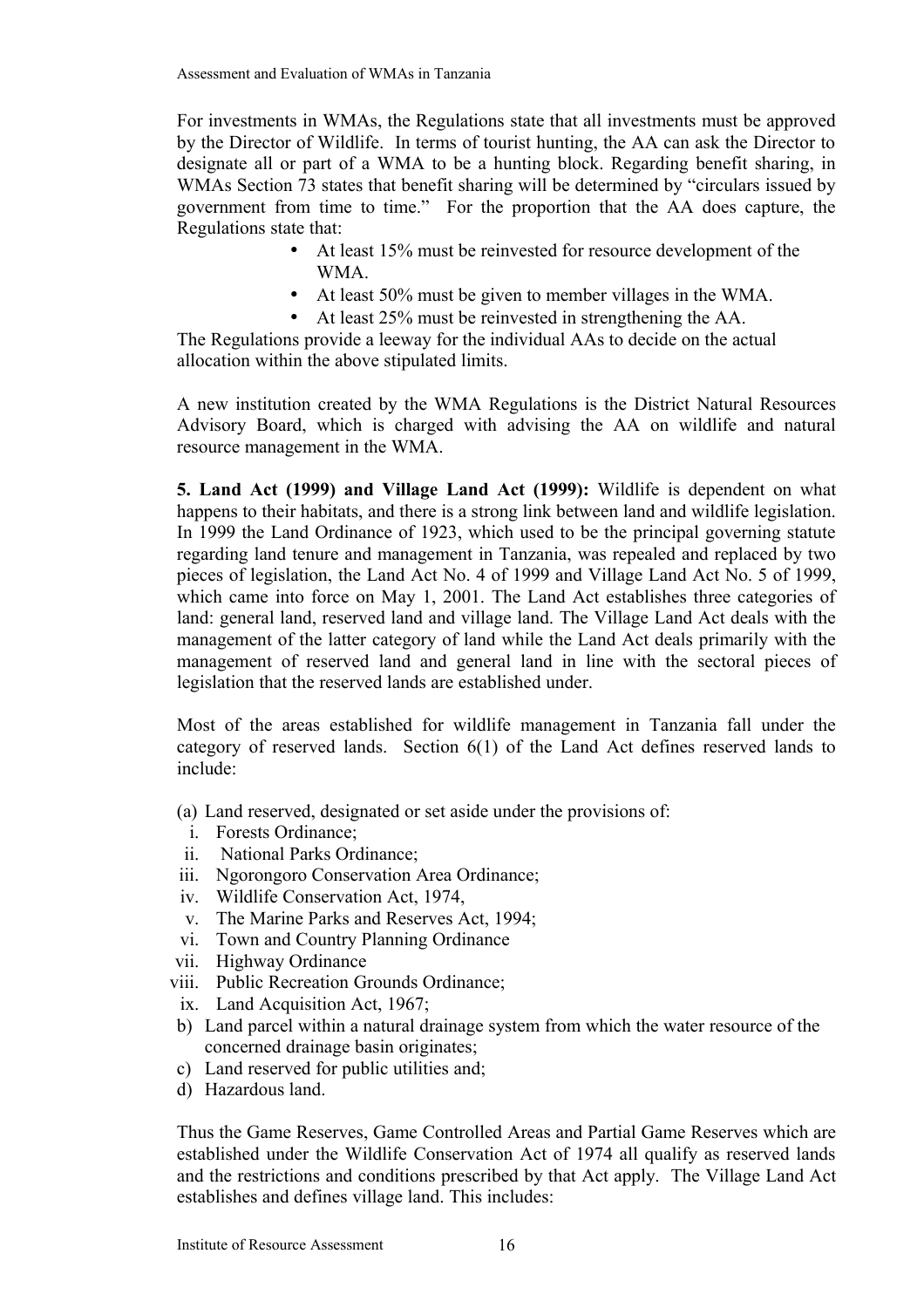- Land within the boundaries of the village registered under section 22 of the Local Government Act No. 7 of 1982;
- Land designated under the Land Tenure Village Settlements Act, 1965;
- Land, the boundaries of which have been demarcated as village land under any law or administrative procedure in force before the coming into operation of the Act whether that administrative procedure based on or conducted in accordance with any statute law or general principles of either received or customary law applying in Tanzania and whether that demarcation has been formally approved or gazetted or not;
- The land the boundaries of which have been agreed upon between the Village Council claiming jurisdiction over that land: and in case that land is contiguous to the village land, the Village Councils of the contiguous village; in case of the land contiguous to the village land is the general land by the Commissioner, or in case of the land contiguous to the reserved land; the official or public authority responsible for that reserved land; for a land claimed as part of the land or surrounding it is the land which has been declared to be urban or peri-urban land then by the local authority having jurisdiction over that urban land or peri-urban land and lastly with a body or person who is occupying a land under the right of occupancy and that land contiguous or surrounding the village land.
- Land other than the reserved land that the villagers have been using for the last 12 years before the enactment of the VLA as village land in whatever manner including land lying fallow at any time during the said 12 years; land used for depasturing cattle belonging to villagers or to persons using that land with the agreement of the villagers or in accordance with customary law; and land customarily used for passage or land used for depasturing cattle

It is clear that certain reserved lands, including most GCAs, are mainly found within village lands. The use of the land in those areas will have to be in conformity with the restrictions imposed by the Wildlife Conservation Act of 1974 which do not take away the rights of the villagers and the Village Councils to utilize lands and resources found therein, except for wildlife resources. Section 8 of the VLA gives the Village Council authority and responsibility for the management of village land. It requires the Village Council to:

…exercise the functions of the management in accordance with the principles applicable to a trustee managing property on behalf of a beneficiary as if the council were a trustee of, and the villagers and other persons resident in the village were beneficiaries under the trust of the village land.

All applications to occupy village land are made in the prescribed form to the Village Council. The Village Council will determine the application for land and if satisfied, it will issue customary right of occupancy. For the purpose of occupying village land, the following are allowed to apply; a person (individual), family unit, group of persons or association, and primary corporative society. It should be noted that only citizens may apply to the village council for a customary right of occupancy. The term or duration or time within which one can occupy land may be, for indefinite term to a person who is citizen, or a period less than 99 years, or on a year to year basis determinable by the village council. Once a village council has approved the application, certificates for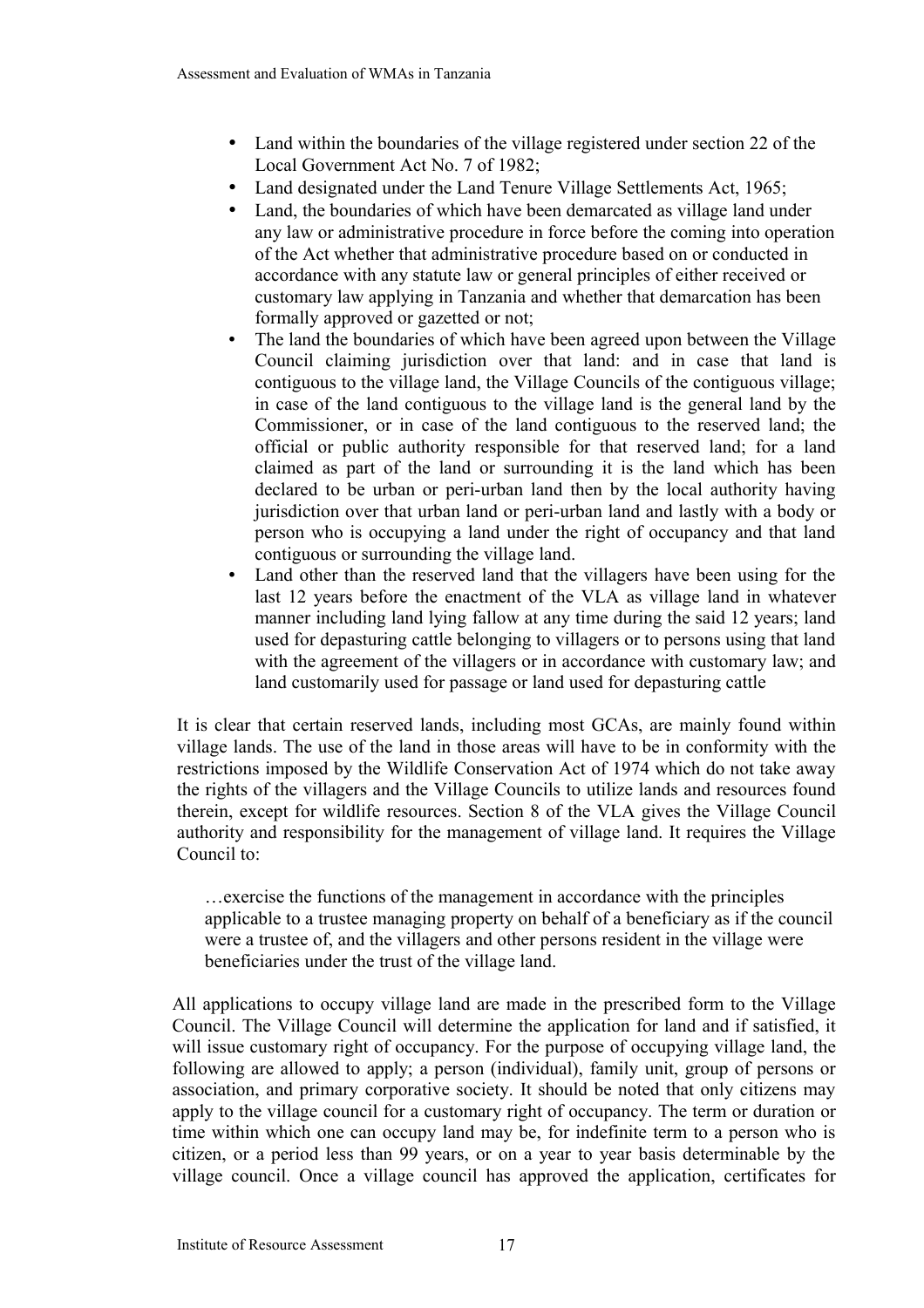customary right of occupancy are to be issued. Certificates have to be signed by the District Land Officer and either the Chairman or Secretary of the Village Council.

By virtue of section 23(2) of the Act, the law requires that any application for allocation of land by a non-village organization must obtain guidance or recommendations from the Land Commissioner. The Land Commissioner will have to consider the size of the area applied for vis-à-vis interest of villagers, whereby the interests of villagers must be given the first priority. The interests of villagers (or a village as a whole) include the need to reserve land for future village plans. Such future village plans may include the need to have sufficient land for the establishment of a WMA, public open spaces, areas for future village investments and the like. Village Councils are empowered to charge or vary any land premium and or annual rent to any landholder, the law also gives power to the Village Council to issue derivative rights<sup>[7](#page-23-0)</sup> to third parties.

It follows, therefore, that Village Councils may enter into a lease agreement or give licence to somebody else for term of certain years. All derivative rights are not assignable without the consent of the Village Council after obtaining approval of the Village Assembly. Derivative rights are classified into three classes, that is A, B and C, as shown in Table 2 below:

| <b>Class</b>  | Size of<br>L<br>$\mathbf{a}$<br>n<br>d<br>h<br>$\mathbf a$ | <b>Time/Duration</b>     | <b>Determining Authority</b><br>to Issue Derivative<br><b>Rights</b>             | Days to<br>Determine the<br><b>Application</b>                                                                                         |
|---------------|------------------------------------------------------------|--------------------------|----------------------------------------------------------------------------------|----------------------------------------------------------------------------------------------------------------------------------------|
| A             | 5 or less                                                  | Not more than 5<br>years | Village Council alone                                                            | 60 days after<br>receipt of<br>application                                                                                             |
| B             | 6 to 30                                                    | $5-10$ years             | Village Council with<br>approval of Village<br>Assembly                          | 90 days after<br>receipt of<br>application                                                                                             |
| $\mathcal{C}$ | 30 and<br>above                                            | More than 10<br>years    | Village Council with<br>approval of Village<br>Assembly and Land<br>Commissioner | 120 days after<br>receipt of<br>application, and<br>30 days after<br>approval of<br>Village<br>Assembly to<br>the Land<br>Commissioner |

Table 2: Classification of Derivative Land Rights and Distribution of Authority

<span id="page-23-0"></span> $<sup>7</sup>$  Derivative rights are secondary rights or those rights derived or taken from other rights, and owe their</sup> existence to something foregoing but not in themselves.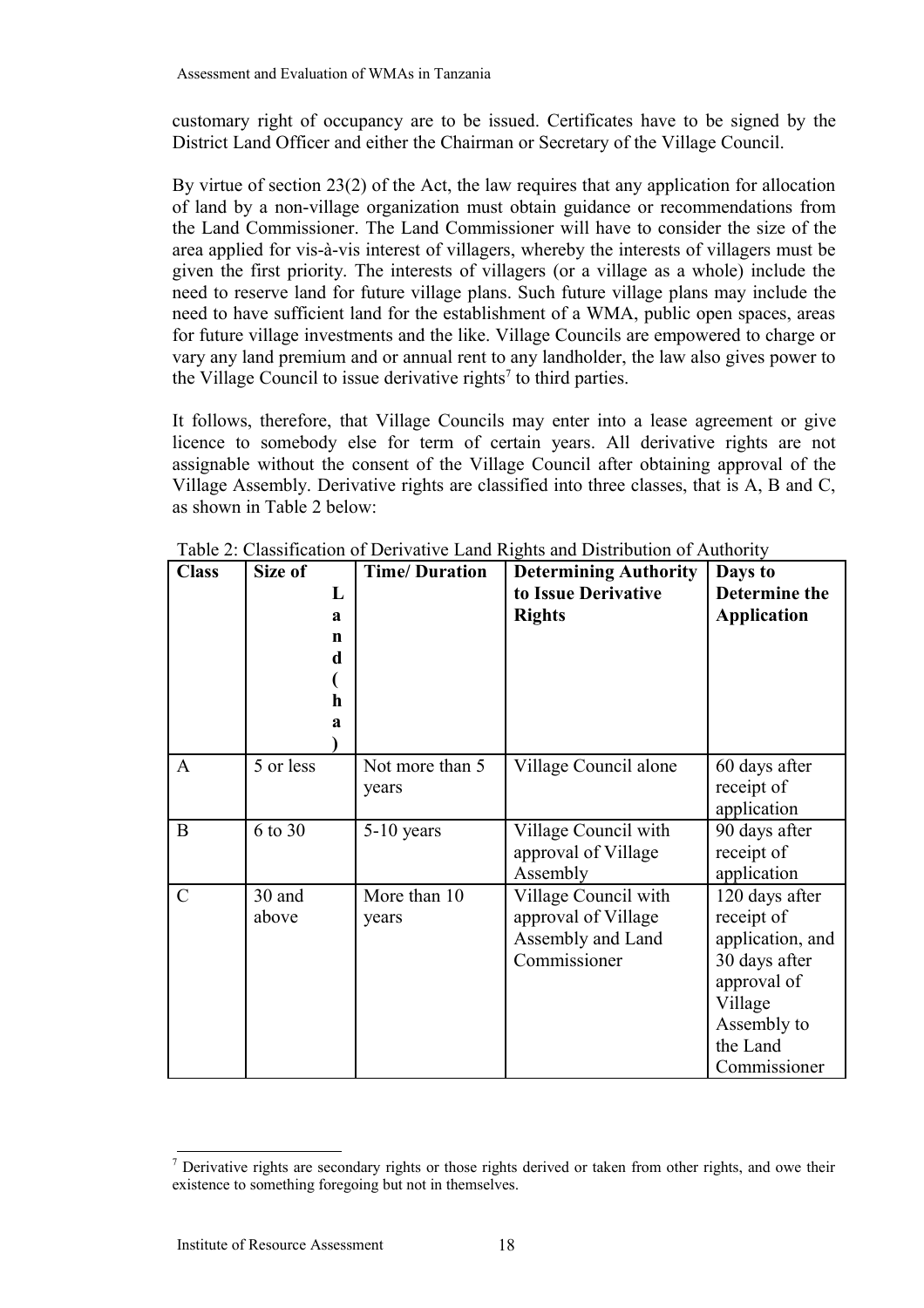Section 14 of the VLA states that village land may be held under a customary right of occupancy. The section also recognizes the right of different users of land in forests reserves, as regulated by the Forest Ordinance (now Forest Act of 2002), Ngorongoro Conservation Area where since the enactment of the Ngorongoro Conservation Ordinance customary residents were permitted to reside and use the land under the concept of multiple land use.

Section 14(9), however, retains the powers of the relevant authorities under the Forest Act of 2002 and Ngorongoro Conservation Authority to regulate the use of the land by the people holding their land under customary rights of occupancy. It is important to note that, although the role of the Wildlife Division to monitor and regulate the use of wildlife in areas outside Protected Areas is paramount, the VLA is silent on this aspect, and the Wildlife Conservation Act is not mentioned. This is an area which calls for harmonization between the VLA and the WCA.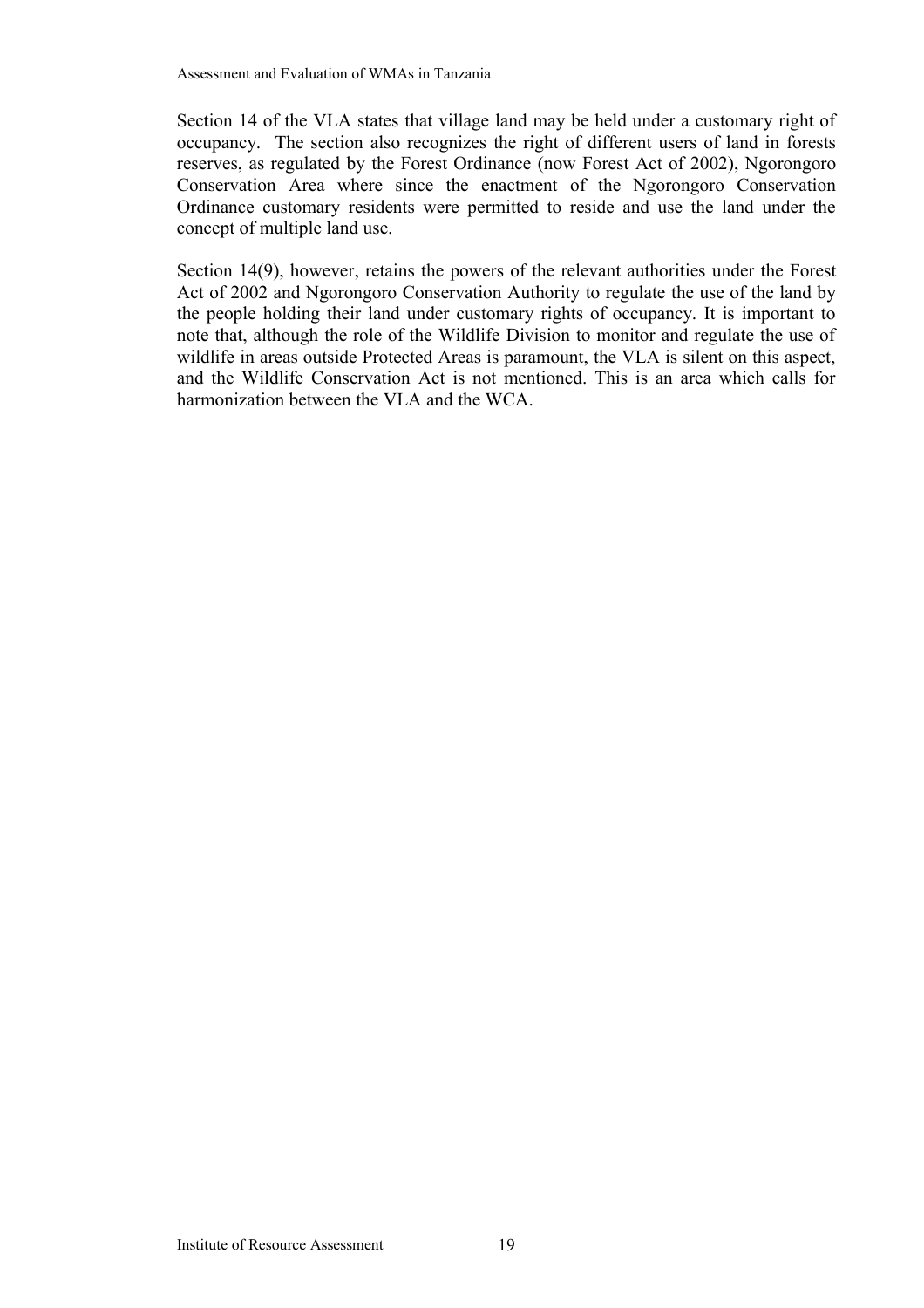## **3.1.3 Review of Various Reports on WMAs**

This section presents a review of 15 of the most notable reports on WMAs, ranging from officially sanctioned studies (e.g. Booth *et al* 2000; Gamassa *et al* 2005 and Kessy *et al* 2004); to independent studies by other interested stakeholders (e.g. Baldus and Cauldwell 2004; Kallonga *et al* 2003 and Nelson *et al* 2006). An attempt is made to relate the reports to some of the findings of this assessment and evaluation.

*1. Akunaay, et al (2003):* This paper is important for analysing the prospects of community based tourist investments inside and outside WMAs. The authors argue that in order to employ tourism as an effective rural development and poverty alleviation tool it is important to ensure that the rural communities capture directly the financial benefits from community-based tourism. They say that in northern Tanzania, community-based tourism is currently realising some of these objectives and is one of the main sub-sectors of growth in regional tourism enterprises<sup>[8](#page-25-0)</sup>. They note that CBT is hindered by local conflicts between land uses, confusing or contradictory policies and statutes, and limited local capacity for managing tourism as well as weak, local resource rights. They recommend that providing more support to CBT through policy and legal mechanisms is essential so that it can realise its potential as a poverty reduction component, as is reducing existing conflicts in a transparent and equitable way.

*2. Baldus and Cauldwell (2004):* This paper provides a critique of the current organisation of tourist hunting and points to one of the threats of the WMA process – the general reluctance of the hunting outfitters to accept and support the WMA process. The authors argue that, "the Wildlife Division has developed a command system of control that favours a select group of hunting outfitters<sup>[9](#page-25-1)</sup> with reduced income generation and the exclusion of rural communities who are the legitimate holders of the land upon which hunting takes places". They claim that concessions are leased at fixed rates far below the market value, and many to companies without the necessary marketing capacity, leading to a system of subleasing mostly to foreigners. Low rates are achieved and much of the hunting income that is generated never enters Tanzania and cannot be taxed.

Tourist hunting is the land use option that will provide the major source of funds for WMAs. The development of WMAs is delayed and there is no effective schedule for sharing of benefits from tourist hunting with the rural communities on whose land much of the hunting occurs. Outfitters are vaguely required to contribute towards protection and support of local communities, but set in a manner that cannot be effectively evaluated. There is a general hesitation among outfitters to accept the WMA concept and effectively empower local communities. They recommend that the Wildlife Division needs to be proactive through implementing effective reform of the tourist hunting industry, but this is only possible if: (i) Effective market-based competition between outfitters for concessions is introduced; (ii) Control of subleasing is implemented; (iii) Local communities are the principal decision makers for

<span id="page-25-0"></span><sup>&</sup>lt;sup>8</sup> The Evaluation Team encountered examples in Minjingu (Burunge WMA) Sinya (close to Enduimet), Tungamalenga (Pawaga-Idodi) and Kisaki (Ukutu). However, all these pose threats to the survival of the WMAs

<span id="page-25-1"></span><sup>9</sup> The Evaluation Team was struck by the omnipresence of the SHENI group of companies in all the WMAs situated near hunting blocks. For example, Game Frontiers were mentioned in Songea and Ngarambe-Tapika; Royal Frontiers in Makame; and Northern Hunting in Burunge, Enduimet and Ipole.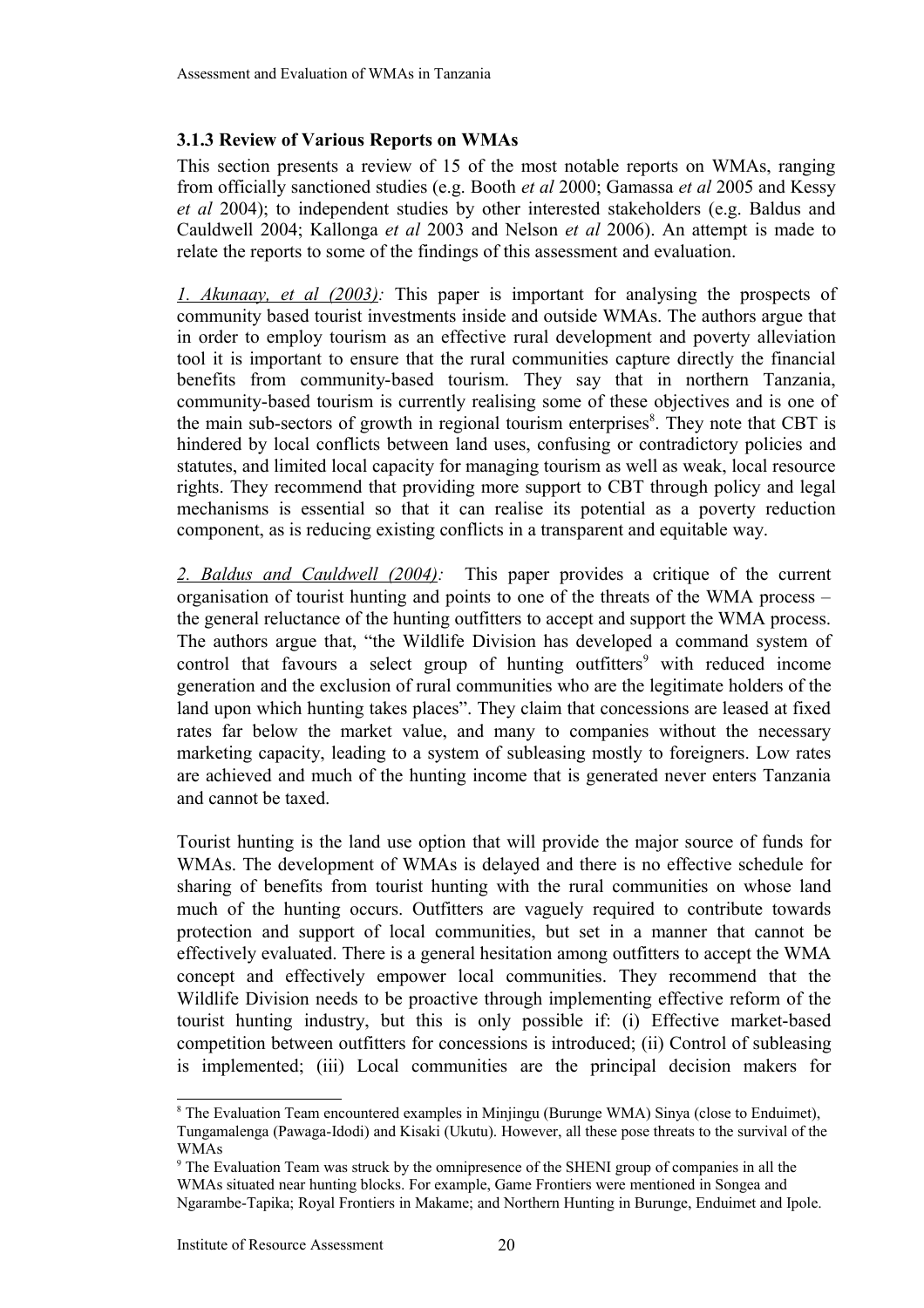allocation of concessions and quota setting for hunting on their land, and they receive and manage the funds generated on their land.

*3. Booth et al (2000):* This study developed recommendations to facilitate local communities to entering into negotiations with the private sector, and recommended suitable contractual instruments to ensure protection of both parties. The report provides draft guidelines and contracts as well as options for making expert advice on contractual issues available to local communities. These recommendations are important for capacity building after the pilot WMAs attain AA status and gain their user rights.

*4. Christophersen, and Jambiya (2002):* This study on emerging economic opportunities in the Wami-Mbiki Wildlife Management Area addresses the economic consequences of devolving the management responsibility and authority for the WMA from the Wildlife Department to the local communities in the area. Under such an arrangement, the revenues collected from hunting and tourism in the area must be shared with the local communities in the future. At the same time, additional economic activities complementary with the ongoing tourism hunting activity will emerge for the local communities to pursue once the new WMA becomes a reality. The key issue is whether the net revenues collected from additional sources by the both the local communities and the District and Central Government under the new system will be at least equal to, or exceed the net revenues collected from one source under the old system.

The authors note that in most rural communities, the capacity for planning and managing business enterprises is very low—there is a legacy of failed communal enterprise initiatives in Tanzania. The focus must be on the structure of the AA—the needed expertise must be hired from the outside while local capacities are being continually strengthened. The WMA legislative framework should reflect that the AA is free to hire the best and most competent management expertise to be able to manage the WMA to the maximum benefit of the local member communities within the constraints imposed by the Guidelines. Such a structure is costed in the modelling framework developed for this study.

The recommendation to hire outside expertise was tried in Wami-Mbiki, but at the time of the Evaluation most members of the paid secretariat were suspended because the Wami-Mbiki Society (WMS) could not meet their costs, and Danida support was suspended. However, it is argued that, with an area of 2,500 km2 Wami-Mbiki is one of the largest WMAs with most village members (24), and therefore needs a different type of institutional arrangement. It is unlikely, that without the help of a hired professional staff, WMS Executive as village volunteers, will have the time, nor the capacity and skills needed to run a protected area of this magnitude (John Balarin, pers. comm.). Still, efforts are needed to streamline the Secretariat to the most basic, practical size needed for a WMA of this size.

*5. Christophersen et al (2000):* This study identified economic opportunities emerging as a result of WMA designation and carried out feasibility analyses of these opportunities. The opportunities identified are 1) tourism (trophy) and resident hunting, 2) photographic (non-consumptive) tourism, 3) improved beekeeping and collection of honey, beeswax and other beekeeping products, and 4) natural forest management. Using a combination of financial and economic analyses, the study concluded that these activities are feasible. Further, under assumptions about revenue sharing, it concluded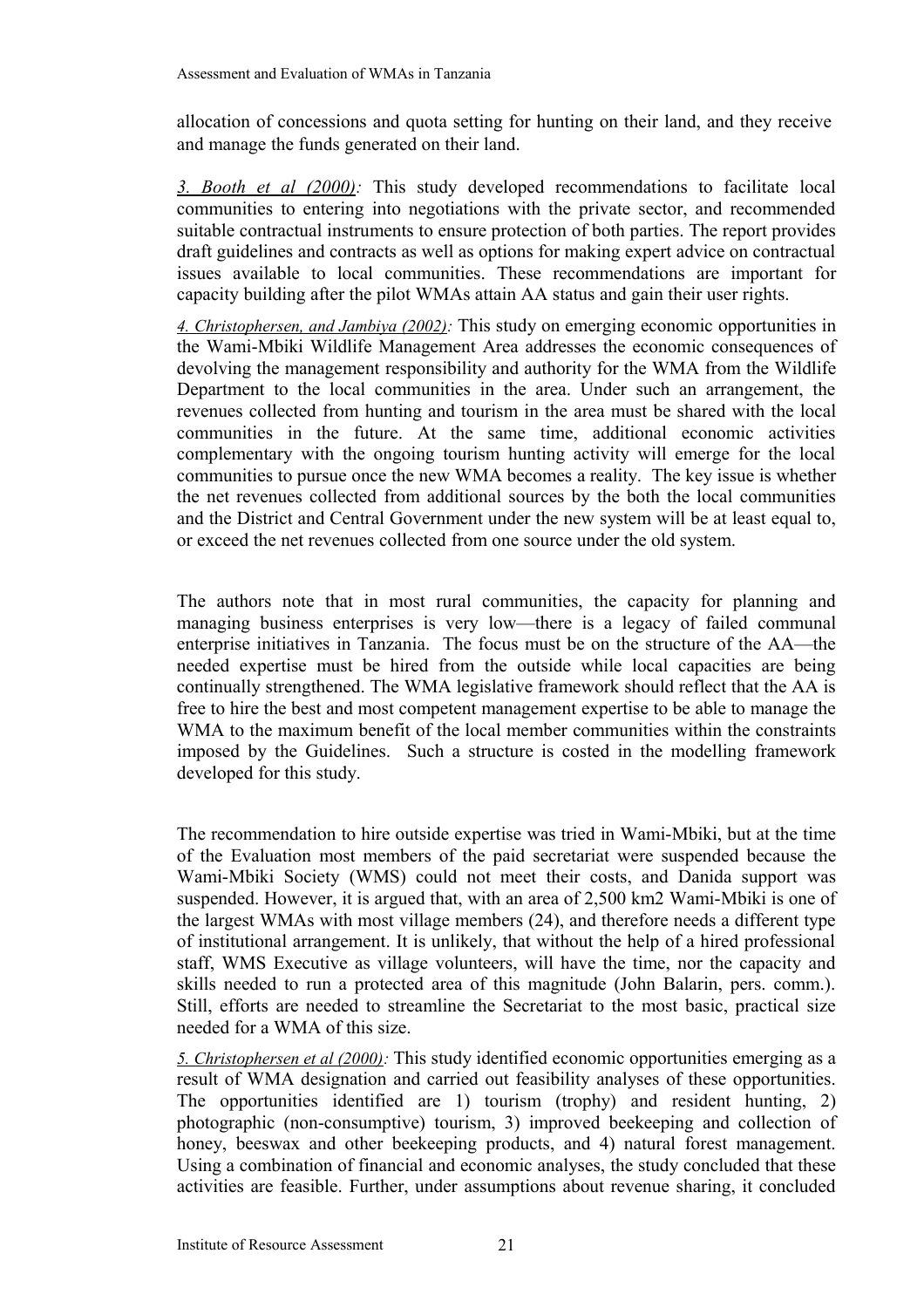that government would be able to recoup all the revenue lost in the initial years. The latter conclusion was reached after comparing revenues with and without the WMA.

*6. Gamassa, et al (2005):* This study addresses one of the obstacles to the WMA process – lack of capacity to push through the WMA process at different levels. Gamassa *et al* (2005) looks into the training needs for various Wildlife Management Area actors and stakeholders that would be involved in the operationalisation of pilot Wildlife Management Areas, and identified representative training service providers and examined their capacities to undertake training programmes for different Wildlife Management Areas actors. Also, the study made an exploration of a range of training courses, modules and topics for various actors.

The Evaluation Team found that there is general lack of capacity, and, although the District Councils are supposed to have officers with capacity to do Land Use Plans, natural resource zonation and preparation of maps, many of the visited pilot WMAs reported that they had to sub-contract experts from UCLAS or the ACWM, Mweka to facilitate these tasks on their behalf. Furthermore, there is little or no legal capacity to handle preparation of constitutions, and/or handle contracts negotiations. Discussions with villagers further indicated that they needed to acquire skills for managing and governing of CBOs and AAs, monitoring of wildlife, and entrepreneurship. At another level, it has also been observed that local communities not only lack the capacity to mobilize local resources for establishment of WMAs, but they also lack capacity to absorb and manage some of the investments. At the administrative level, village leaders lack capacity to write proper minutes and keep records.

*7. Gastorn (2003):* The purpose of this consultancy was to analyse and describe the legislative framework governing the process of allocations and investments on the village land. It identifies some existing weakness and proposes legal solutions on how best investment can be done on village land. More specifically it seeks to see how to curb the ongoing acquisitions of village land which does not benefit the local communities. The work focuses on the villages or areas around wildlife protected areas such as national parks and game reserves.

The author notes that many private investors are acquiring land in villages or areas around wildlife protected areas such as national parks and game reserves through the private selling to individuals with the intention to build tourist lodges or camps there before Wildlife Management Areas (WMAs) are created. This has the advantage that they do not have to pay the communities later or share the income with them. Land is presently cheap and more often than not such purchases and lodges constructions are not done according to the relevant Tanzanian legislation.

It is further noted that the Wildlife Policy of Tanzania 1998 and the Wildlife Management Area Regulations made under Wildlife Conservation Act, 1974 create opportunities for community investment, joint ventures, leases, wildlife management and other forms of community involvement in WMAs. However, many private investors are buying all lands potential for establishment of WMAs and other community investments. The ongoing acquisitions of lands, if not regulated, will render the communities losers and the surrounding villages will never benefit from the emerging tourism industry.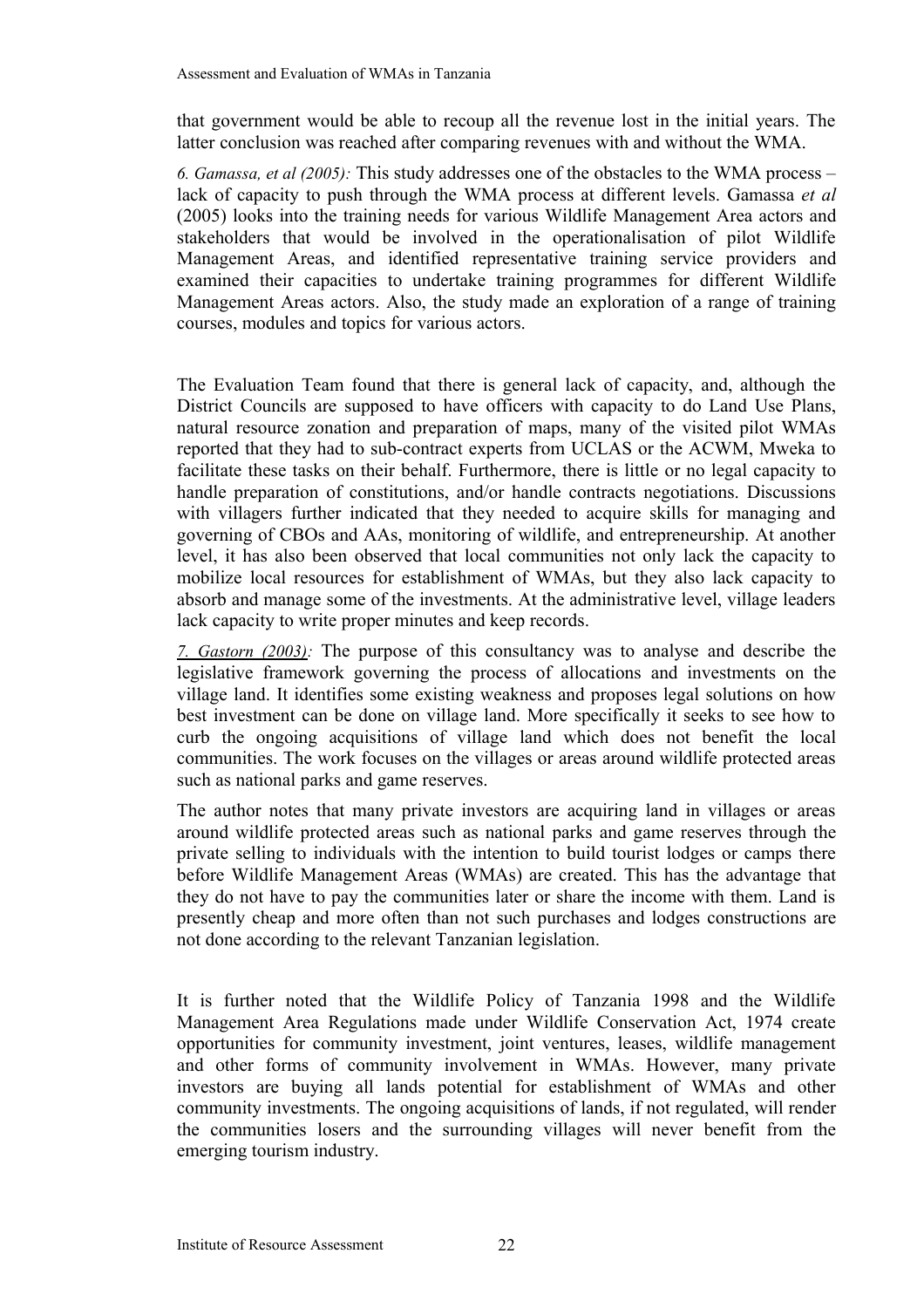*8. International Resources Group Ltd (2000):* This study reports on CBNRM/CBC experiences in Tanzania by focusing on:

- the nature of CBC interventions; the impact of the interventions in terms of level and sustainability of resource use;
- the impact of the interventions in terms of level and sustainability of resource use;
- the impact of the interventions in terms of creating conditions which are expected to change patterns of resource use in a desirable way;
- the level and incidence of economic benefits and costs attributable to the interventions;
- any institutional, economic, social, legal and cultural constraints to successful CBC interventions, and promising approaches to addressing them; and
- the nature, extent and effectiveness of participatory processes in the development and implementation of CBC interventions.

The report argues that, in promoting successful CBC, new premises are sought which focus on a multidisciplinary approach in which the Government is obliged to surrender some of its obligations to allow the sharing of responsibilities and benefits with communities. The parameters for national sustainable development and economic improvement of local communities are being redefined.

 *9. Kallonga et al (2003):* This report presents the proceedings of a workshop that held in Arusha between  $6<sup>th</sup>$  and  $7<sup>th</sup>$  May 2003 at the offices of Hakikazi Catalyst which was organised by the Legal and Human Rights Centre and the Wildlife Working Group. The workshop provided civil society organisations, including local community representatives, NGO's, researchers, and the private sector, with an opportunity to discuss options, opportunities, and constraints for community-based natural resource management (CBNRM) in Tanzania. The focus was on important laws and policies in the natural resource sectors, particularly wildlife and forestry, and how they enable CBNRM. The objectives were to provide information and education to the participants, as well as to promote joint analyses and discussion of local options and the way forward for CBNRM in Tanzania.

Presentations by legal experts dealt with wildlife laws and policies, with a particular emphasis on the new Wildlife Management Area Regulations of 2002, village rights in terms of land management and tourism and tourist hunting, and community forest management under the Community-based Forest Management Guidelines and the Forest Act of 2002. Group work by the participants focused on analysing the opportunities provided by these laws and policies and drawing comparisons between the sectors.

Workshop participants noted that, although the wildlife policy advocates community involvement and local benefit generation, the Wildlife Management Area (WMA) Regulations of 2002 are complex and difficult to implement and vests excessive power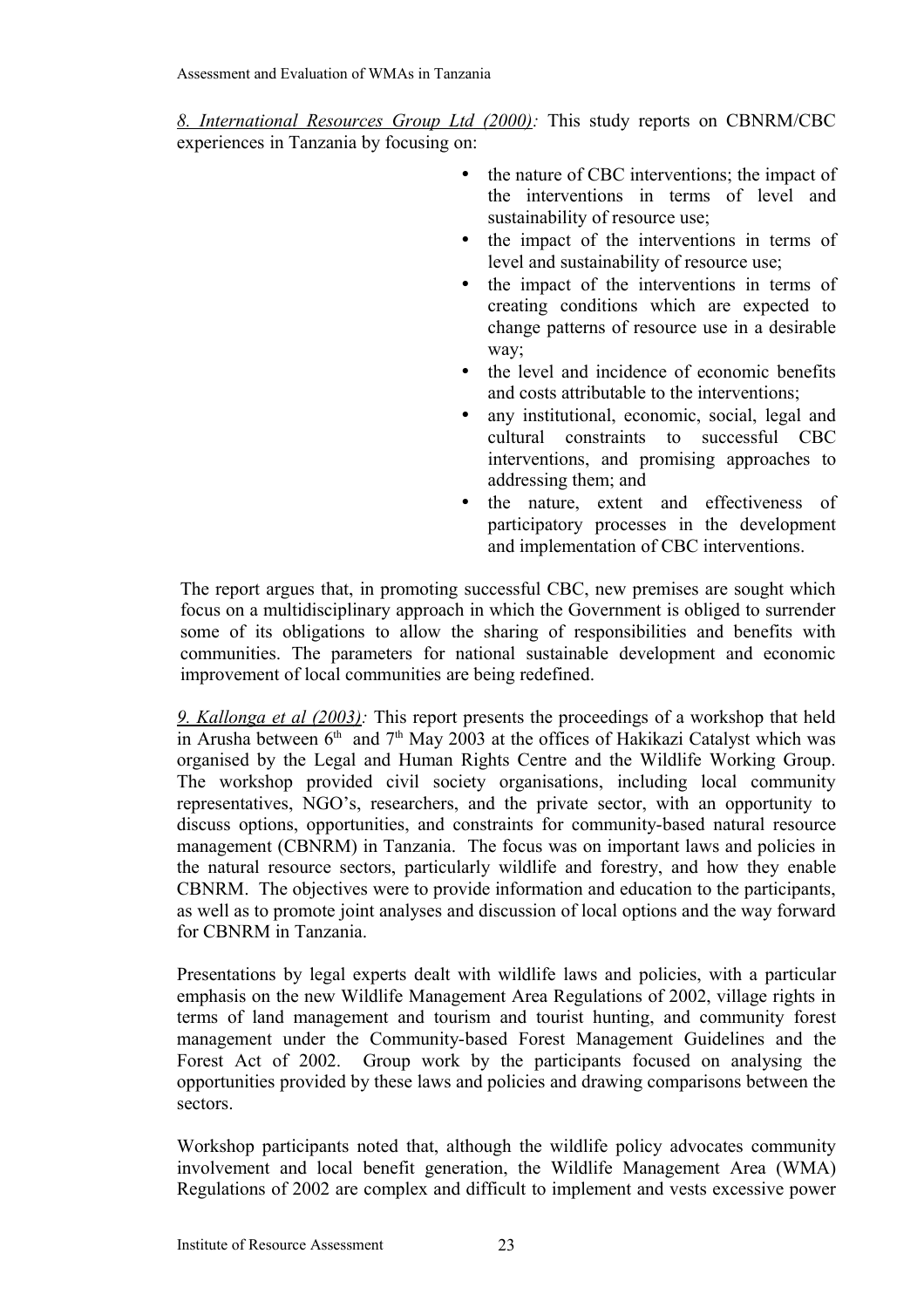with central authorities. General discussion focused on the importance of raising awareness at the local level and educating communities on WMAs, which they currently do not understand and "are being pressured on".

*10. Kessy et al (2004):* This report presents the findings of work commissioned with the objectives of developing indicators and monitoring plans for ecological, economical, social and institutional/process oriented parameters for monitoring the WMA process. Baseline information from 16 pilot WMAs were analysed and summarised in a matrix in which the status and key issues for monitoring were identified. This information will serve as benchmark against future developments on the WMAs can be gauged. The information also contributed in the process of developing indicators and monitoring plans for the WMAs. Regulations guiding the implementation of the WMA concept including mandates and roles for different stakeholders were analysed and indicators to measure the same developed. A logical framework matrix was developed to refine the indicators as well as establishing means of verification and assumptions.

The findings of this assignment will be useful for measuring the impact of WMAs at the appropriate time. The current Evaluation is mainly about the process, and not the impact of the WMAs.

*11. Mabugu and Mugoya (2001):* This study was commissioned to provide information on alternative revenue sharing formulas that will provide adequate incentives for wildlife protecting land uses as well as yield sufficient revenues for district councils and the central government; stakeholders who are likely to win or lose as a result of changing the revenue sharing formulas; current tax structures, and the type and levels of taxes that the WMAs should pay for the purpose of ensuring that local communities, district councils and the central government receive sufficient revenues without raising rates so as to create disincentives to local communities and investors; and the best source(s) of revenue for the provision of supportive public services in conjunction with the establishment of WMAs.

The previous revenue sharing formulae in the tourist hunting activities conducted outside Game Reserves was as follows:

- District Councils: 25%
- Treasury: 18.75%
- TWPF $\cdot$  25%
- Ministry of Natural Resources and Tourism: 31.25%

According to information from the WD, the current revenue sharing formulae in the tourist hunting activities conducted outside Game Reserves in areas which are hunting blocks and WMAs with user rights is as follows:

- District Councils: 15%
- Treasury:  $0\%$
- TWPF $\cdot$  25%
- $AA$  25%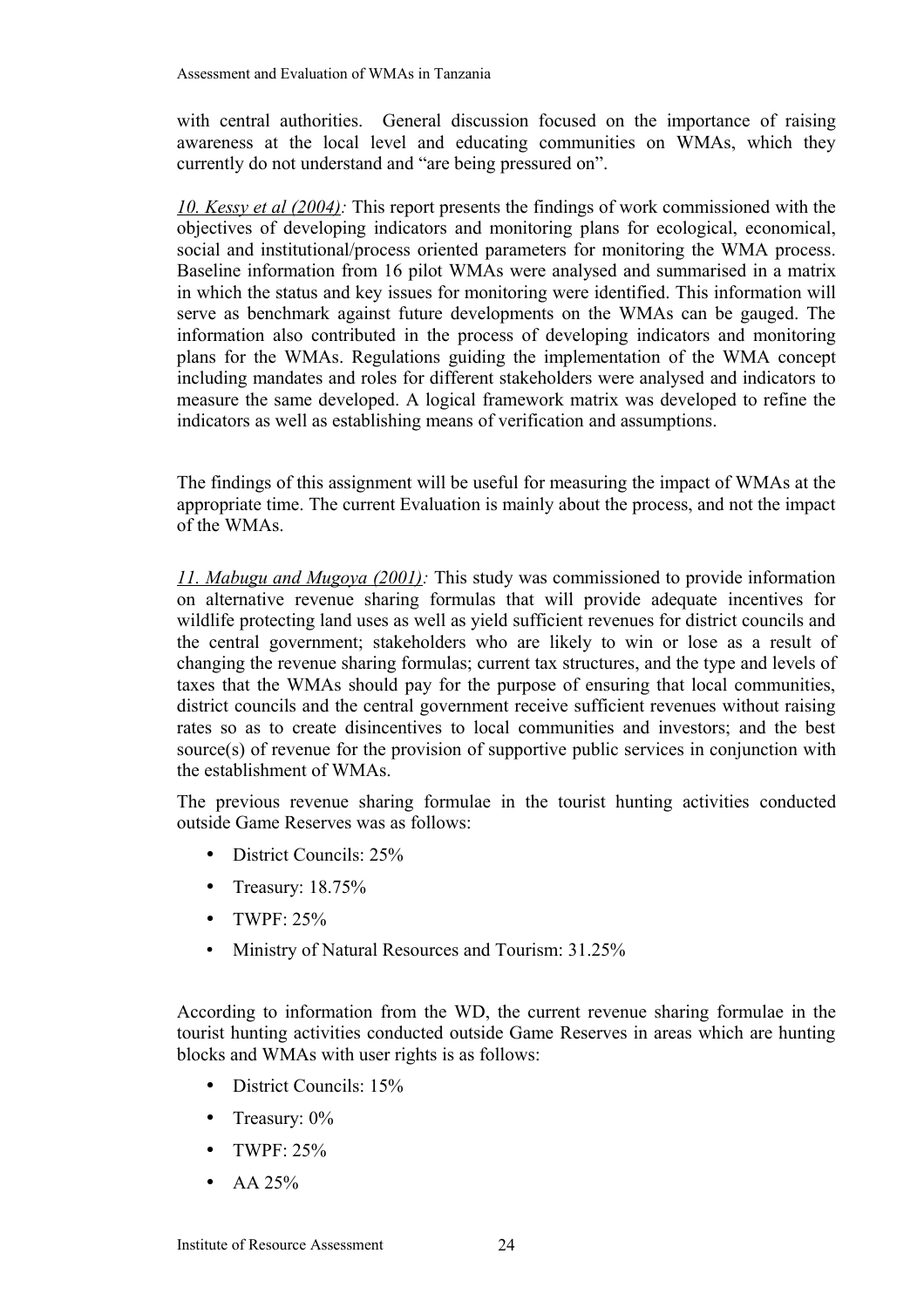• Ministry of Natural Resources and Tourism: 35%

There is, however, no clear rationale for the adoption of these rates. Also it is not clear whether these will be the rates of benefit sharing under the fully operational WMAs. There is need for WD to clarify on these issues and justify their adoption.

*12. Majamba (2000):* The study aimed to make recommendations and obtain country specific information on: 1) how the guidelines can be effectively incorporated into the existing national wildlife conservation policies and legislation, 2) the relationship between the proposed guidelines on WMAs and land tenure, as well as their relationship with international conventions on wildlife conservation and management, and 3) mechanisms to enforce the draft WMA guidelines. The report identified areas in which the 1998 Wildlife Policy of Tanzania is in conflict with existing legislation, namely, the Wildlife Conservation Act (WCA) and the Village Council Act of 1999. It recommended that the guidelines be urgently harmonised with the following legislation: the Village Land Act, 1999; the Wildlife Conservation Act, 1974; the Local Government (District Authorities) Act, 1982; the Law of Contract Ordinance, CAP 433; National Parks Ordinance, CAP 412; and the Tanzania Investment Act, 1997.

*13. Nelson et al (2006):* This report was prepared for the Tanzania Natural Resource Forum as a civil society analysis of progress in enabling community-based wildlife management at the local level through the WMAs initiative. The aim of the report was three-fold:

- To provide a thorough but succinct status report on the WMAs under development around the country, focusing on the 16 pilot areas established in the WMA Regulations of 2002;
- To draw key lessons from the process of developing WMAs in these areas, including both similarities and differences among a sample of different sites, and to learn from success as well as failure in implementing the WMA process;
- To produce practical recommendations for all stakeholders to improve the WMA policy and process on the ground in the interests of sustainable wildlife management, rural development, and economic growth.

According to the report, the key emerging issues from the experiences of the pilot WMA sites centre on matters of institutional design, facilitation, and political will. A major challenge to WMA implementation is establishing accountable and transparent community-based organizations (CBOs), which are the key management institution in the WMAs and must be created. Key issues of scale also face the WMAs and may need to be reconsidered, particularly as market factors and economic opportunities change in Tanzania. Facilitation of WMAs is critical to their success, and more attention needs to be given to broad community-level awareness of the WMA process, rather than focusing solely on training CBO members within the community. Ultimately the success of the WMAs depends largely on the ability of the community to hold the CBO management accountable and ensure transparent decision-making processes. The authors argue that the greatest barrier to implementing WMAs effectively has come from a lack of political will for supporting communities to fulfil the Regulations'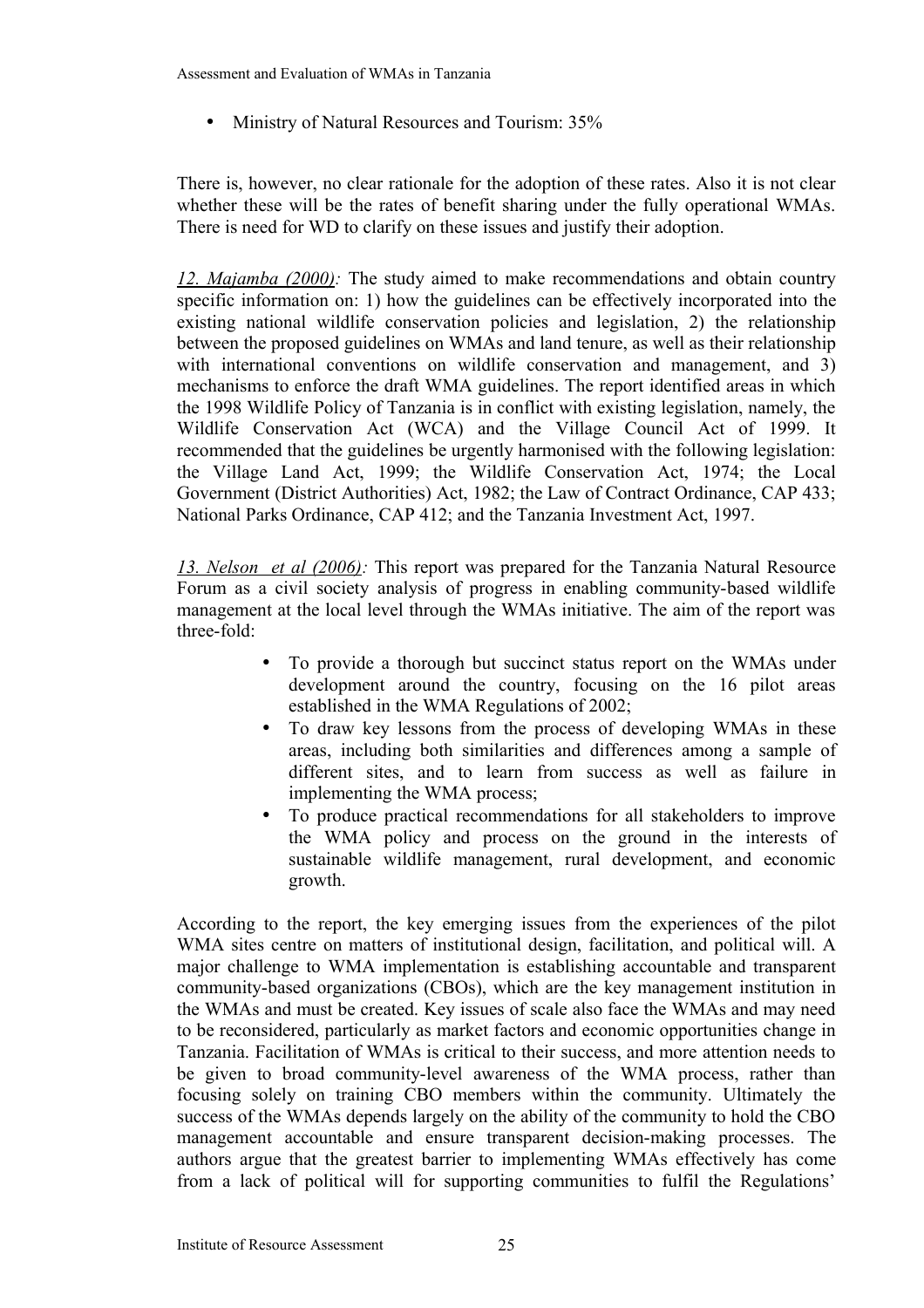requirements and to grant local people full mandate for making management decisions in WMAs.

*14. TANAPA (2002):* This report argues that corridors and dispersal areas play a big role towards conservation efforts, and Protected Areas face an ecological threat if dispersal areas are completely farmed and corridors are closed. Without protection of corridors and dispersal areas, isolation will follow, leading to progressive loss of population for migrating species that spend much of the year outside national parks, and whose numbers cannot be maintained on park lands alone.

*15. Walsh (2001):* This paper provides an historical review of the involvement of local communities in wildlife conservation and management, and it reviews the extent to which the provisions of the Wildlife Conservation Act, 1974 and the Wildlife Policy, 1998 are consistent with the notion that local communities should actively participate in devising and implementing wildlife conservation and management. The paper also discusses notable shortcomings and constraints inherent in the Wildlife Conservation Act, 1974, and the Wildlife Policy, 1998, and the implication of these for local communities' participation in wildlife conservation and management initiatives.

The author warns about the dangers of making too detailed Guidelines. He admits that the drafters of the Guidelines are caught in a dilemma. Specificity is demanded by many of the challenges to community-based management which the Guidelines are designed to address, including the tendency of investors to slip through legislative loopholes to the disadvantage of community stakeholders. However, too much detailed direction may act to reduce the options available to communities and dampen the potential for innovation. He also cautions that there is a danger that the procedures outlined in the Guidelines for establishing WMAs will discourage communities by their cost and bureaucratic complexity, and that WMAs will only be formed in areas where significant external support can be obtained, since many game-rich communities are among the poorest and most underdeveloped in other respects.

### **3.1.4 Issues from the documentary review**

A number of issues of relevance to the WMA process emerge from the above preview. These include the following:

### • **The legal basis for private sector enterprises and village governments to enter into contracts for use of village lands:**

The Wildlife Policy of Tanzania 1998 and the Wildlife Management Area Regulations made under Wildlife Conservation Act, 1974 create opportunities for community investment, joint ventures, leases, wildlife management and other forms of community involvement in WMAs. However, many private investors seem to prefer to focus on entering deals with individual villages, instead of dealing with the CBO/AA as a collective body. This was the reason which caused Sinya village to refuse to be part of the Enduimet WMA. It is also the case in Minjingu village, where reservations are still held about Burunge WMA. There are also cases where village governments have sold land to outside investors contrary to the land policy and the Village Land Act. In some cases, the sold land is potential for establishment of WMAs and other community investments.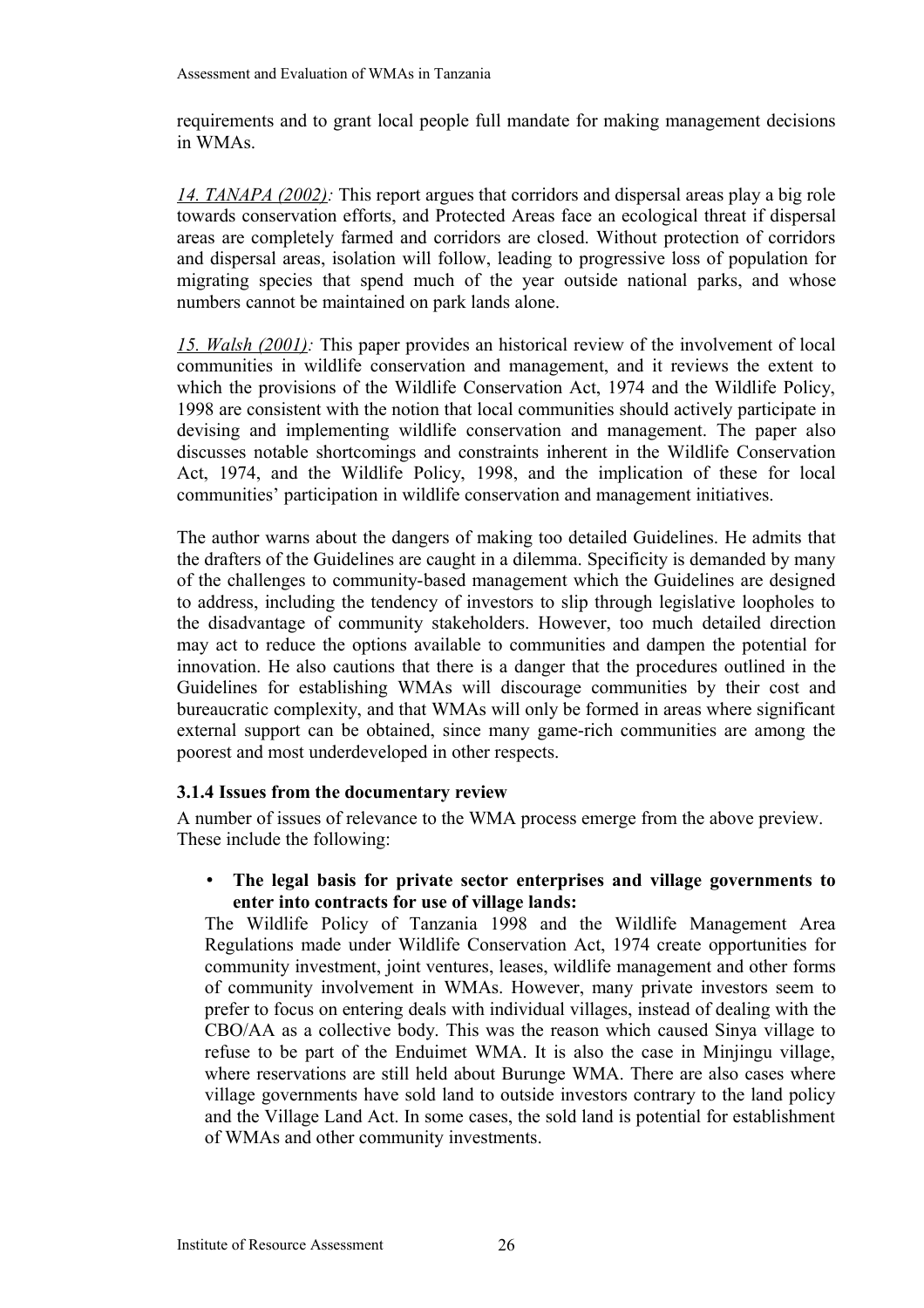The ongoing acquisitions of land, if not regulated, will render the communities losers and the surrounding villages will never benefit from the emerging tourism industry. Furthermore, it will, through fragmentation, undermine the whole concept of ecosystem management, which is the basis of WMA approach. The Evaluation Team encountered this challenge in Kisaki village (which in a tug-of-war with JUKUMU CBO in Ukutu pilot WMA); Minjingu village (where a number of people are campaigning to pull the village out of Burunge WMA); Sinya village (which pulled out of Enduiment pilot WMA); Tungamalenga village (in a tug-of-war with MBOMIPA in Idodi-Pawaga), Robanda village (whose leadership currently enjoy income from private investments, and where sentiments were expressed that benefits from Ikona WMA cannot be shared equally since some villages are less endowed than Robanda).

#### • **The legal basis for WD to regulate or control the conduct of tourism activities on village lands, and for central authorisation of tourist hunting activities on village lands without the consent of the village government:**

Here, there is a clash between the Tourist Hunting Regulations (2002) and Village Land Act (2001). Section 40 (1) of the WCA, 1974 states that no one is allowed to hunt or capture an animal on private land unless he is the holder of a valid licence, permit, or written authority, and that *the owner of that private land has given his/her consent thereto*. Private land is defined by section 2 of the WCA to be "land held or deemed by any written law to be held under a right of occupancy." According to the Village Land Act, village lands are held under customary rights of occupancy. Therefore village lands fall under the unambiguous definition of private lands provided by the WCA.

Is it then legal for the Wildlife Division to license hunting companies to enter, occupy, and use village lands without the permission of the village government? Of course, the Director of Wildlife has the power to issue hunting licenses to any person to hunt an animal in the village land, but that person cannot enter into the village land without the permission of the village government. The person or company granted the hunting license can only do so if he is given the written permission by the Director of Wildlife exercising his/her powers under section 40(2) of the WCA, when the hunting or capturing of the said animal in the village land is done in the public interest. The person or company given this authority must present it to the owner of the private land- in this case the village government. Failure to present this authority is a criminal offence. It is also an offence for the owner of a private land to prevent the person given the written authority to hunt in the public interest from doing so.

The law does not, however, define what is meant by the public interest. Most hunting companies do not only bring their guides, clients, and vehicles into village land but also build temporary and permanent hunting camps. This is often done without the permission of the village government and the respective Village Assemblies. For example there are complaints in Loliondo GCA, that a hunting company has reportedly built an airstrip and several large houses without the permission of the relevant village governments. It is possible to argue that such actions are contrary to the VLA which under section 17 requires any non-village organisation that intends to use any portion of the village land for the better carrying on of its operations to apply for that land to the Village Council which will then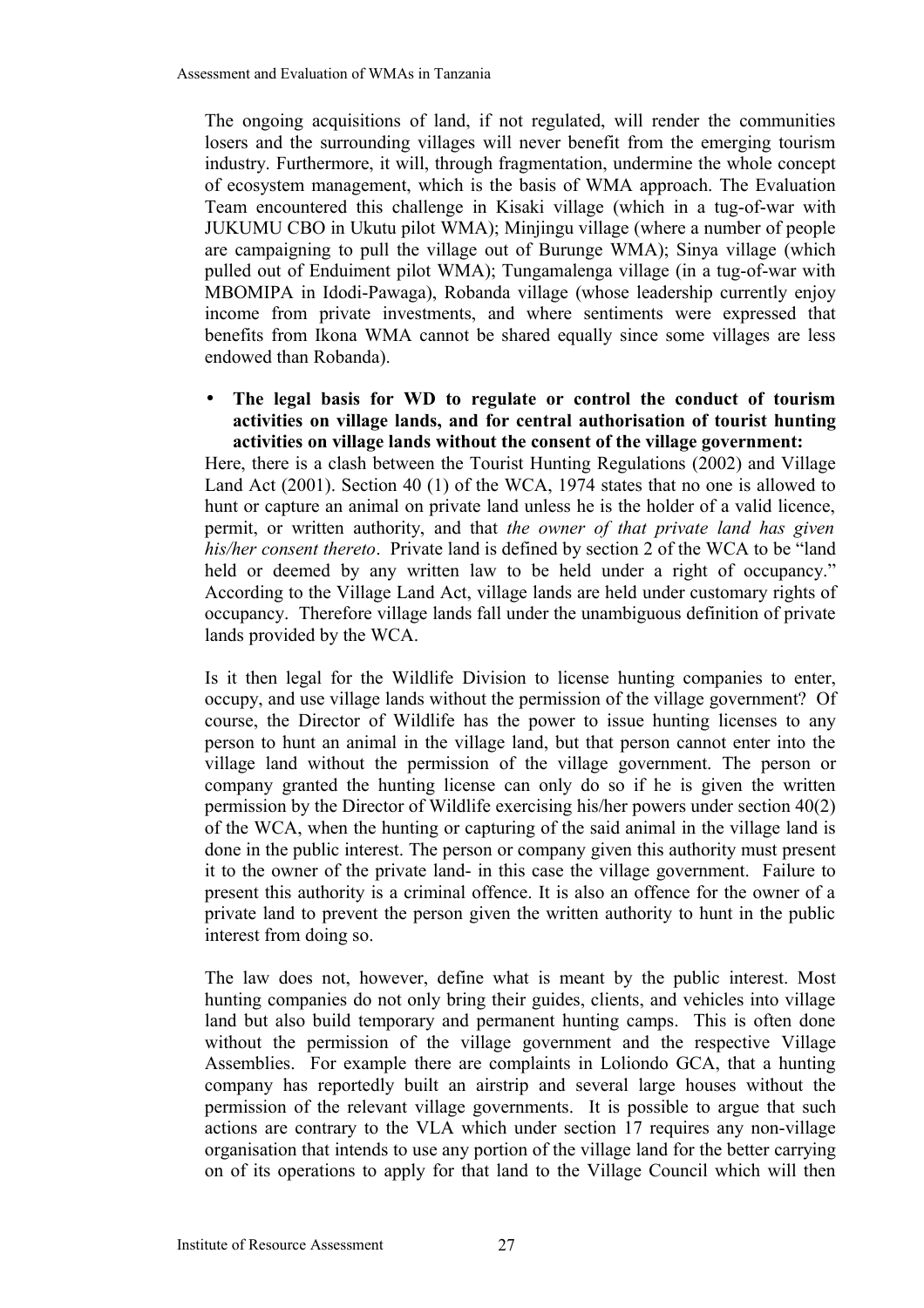forward that application and its recommendation for approval or rejection to the Commissioner for Land.

Village governments have the power to prevent such activities from occurring on village lands. Permission for construction or erection of any structures on village lands must be authorised by the Village Council and Village Assembly. This is because the management of the village land is vested by section 8 (1) of the VLA to the Village Council. Thus it is illegal for any person to enter into any village and use that village's land without being so permitted by the Village Council, and where applicable by the Village Assembly. However, before jumping to premature conclusions, it is important to establish how much of the GCA falls under a certain village. Nevertheless, while the Director of Wildlife has powers to issue hunting license to any person to hunt wild animals but in the event the said animals are found in the village land whoever is given a license to hunt those animals must obtain the permission of the Village Council to conduct his activities in the village land.

It is suggested that the Director of Wildlife should liaise with the Village Council before deciding who should be allowed to hunt animals in the village land and the WCA must be amended to create a legal requirement for the Director of Wildlife to consult the Village Councils concerned whenever he issues a hunting license to any person to hunt wild animals on village lands.

The WMA Regulations provide some guidance on Resident Hunting activities. Regulation 52 (3) stipulates that resident hunters should be supervised by Village Game Scouts and Regulation 52(4) provides guidance on monitoring and control of resident hunting licences. However, the Regulations are silent on how the villages can control Tourist Hunting activities, and is a shortcoming that needs to be addressed.

# <span id="page-33-0"></span>**Assessment of the Efficiency of the WMA Process**

In addressing this task, the Evaluation Team was guided by the understanding that *efficiency* is the relationship between the outcome, i.e. a functioning WMA and the cost related to its establishment, operation and maintenance. Given this understanding, our general assessment of the pilot WMA establishing process has been slow and in some WMA the management has been hindered by withdrawal of the initial facilitators leaving a vacuum. At the commencement of this assignment only four pilot WMA had attained AA status. The pace has recently gained momentum, and currently four WMAs have managed to get AA and user rights; four have attained AA status without user rights, and another eight are still struggling to finalise the process. Of the latter, Loliondo, Twatwatwa and Tarime are very far behind schedule.

# **3.2.1 The cost of establishing the WMAs**

"*The cost for preparation of Resource Management Zone Plan was Tshs 20 million. We had to hire a consultant from College of African Wildlife Management* " *(DED, Monduli District)*

First of all, the cost of pushing the process through has proved to be exorbitantly high. The capital-intensive nature of activities like land use planning, natural resource management zoning, numerous consultative meetings in WMAs with many villages,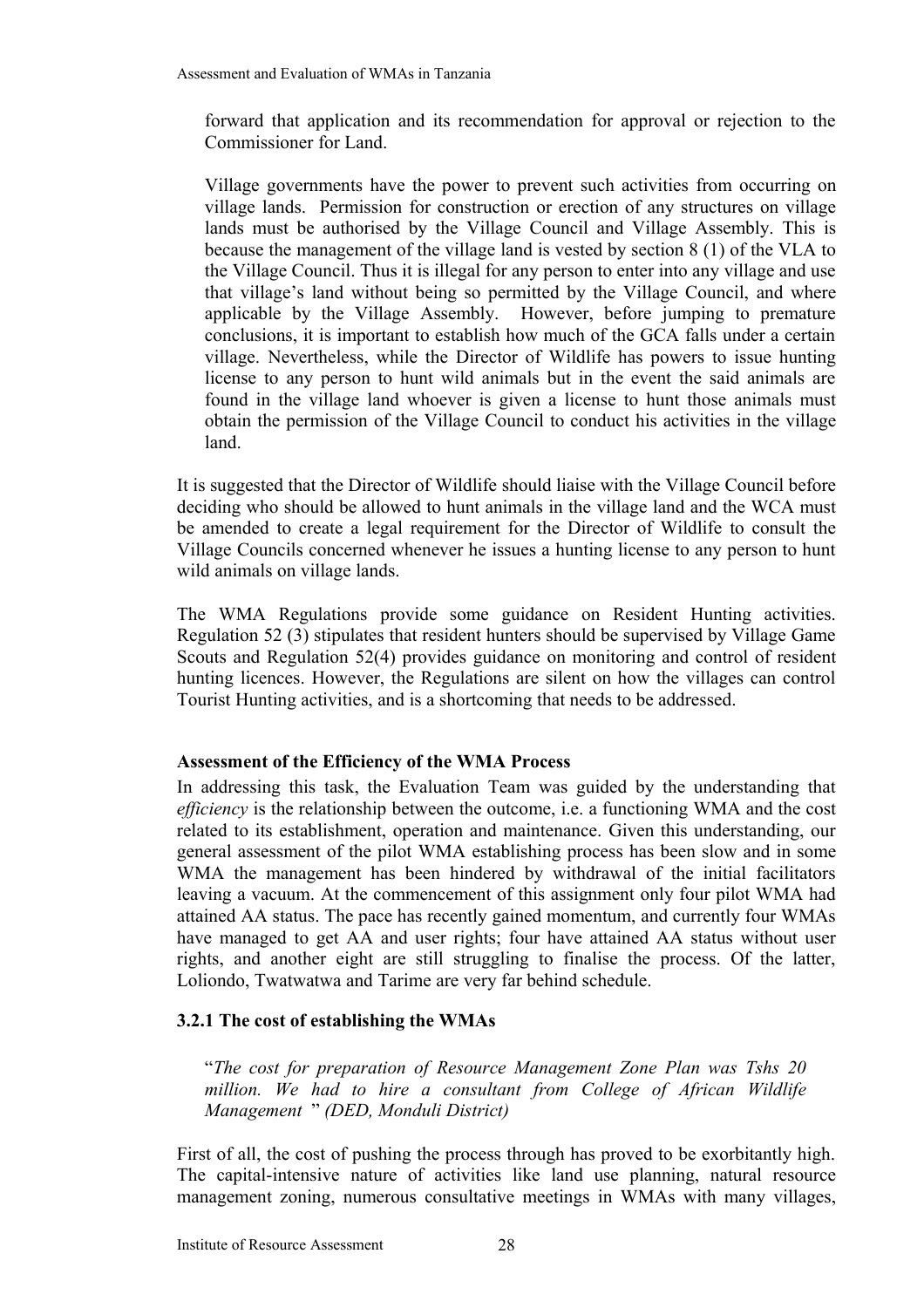and patrols has made implementation of the WMA concept difficult without reliable source of funding and facilitation.

Apart from the cost of preparing a Resource Management Zone Plan cited above, another indication of the enormous cost is provided by the funding of Danish Hunters Association in Wami-Mbiki. Phase I of the project (1997-2001) was funded for DKK 7.2 million (US\$ 43.2 million); Phase II 2002-2006 had a budget of DKK15.5 million (US\$ 93 million); while the planned Phase III (2007-2010) has a budget of DKK 11.7  $(US\$  70.2 million)<sup>[10](#page-34-0)</sup>. Information obtained from Africare indicated that it costs about 150,000 US\$ to facilitate one pilot WMA through all the stages up to attainment of AA.

Such funding has, on the other hand, led to donor dependency and a development implementation perspective that is project rather than process oriented. This perspective has alternately led to the creation of unrealistic expectations on the part of local communities. For example, the large amount of money poured in administering CBOs in Wami-Mbiki and Ngarambe-Tapika has to a large extent undermined local initiatives in mobilizing resources; so much so that the community at Ngarambe village are literary waiting for a donor to buy fuel for the village generator! The team suggests that the current funding should be also used to create an environment for sustainable management and self sufficiency of the WMA.

### **3.2.2 Different agendas and inclinations by the donors and facilitators**

As different donors have different agendas/inclinations different WMAs are at different stages of implementation. Twatwatwa which has no donor at the moment is so far the least developed while Ngarambe-Tapika, Uyumbu and Ipole which have had constant donor facilitation have already acquired the AA status with user rights. USAID through Africare supported Uyumbu and Ipole since 1998. The change in donor priorities can adversely affect the process like it happened to the pilot WMAs that were being facilitated by GTZ. GTZ has been around the Selous since 1989 up-to 2004.

The same has occurred to Wami-Mbiki when Danida imposed a number of conditions before they could fund Phase 3 of the facilitation process. According to information from the Embassy, the application for Phase 3 support for Wami-Mbiki was put on hold until the AA status was granted and an official communication on the resolution of the then existing land use conflict (Kahana, pers. comm.). Up to the time of this Evaluation it was not certain whether Danida would release the requested funds. Hence, although some pilot WMA had longer donor support in the past, the pilot phase was more crucial with regards to WMA development process because most of the processes required consistent financial and technical support.

# **3.2.3 The duration of establishing WMAs**

Discussions with the local communities and various stakeholders reveal that the process of establishing WMAs is unnecessarily long and cumbersome, as evidenced by the need to extend the piloting phase beyond the planned 36 months. Even after the extension, thee are a number of pilot WMAs that have not attained the AA status.

<span id="page-34-0"></span><sup>&</sup>lt;sup>10</sup> Based on the following conversion rates:  $1290$  Tshs = 1 US\$: 1 US\$ = 6.0; 1 DKK = 215 Tshs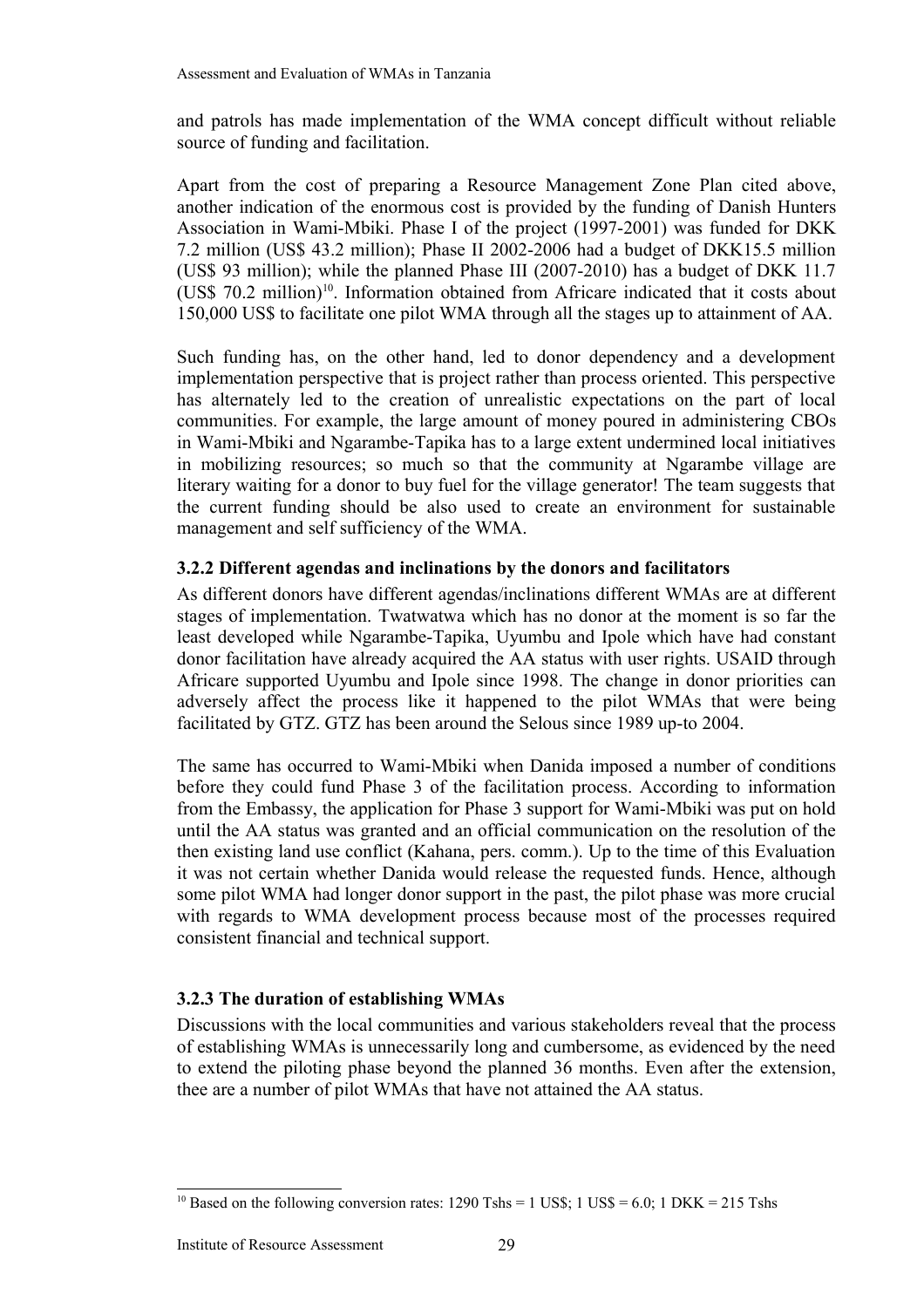## **3.2.4 The capacity to push through the WMA process**

Observations done in the visited districts and villages show that there is general lack of capacity to push through the WMA implementation process. Although the District Councils are supposed to have officers with capacity to do Land Use Plans, natural resource zonation and preparation of maps, many of the visited pilot WMAs reported that they had to sub-contract experts from UCLAS or the College of African Wildlife Management (CAWM), Mweka to facilitate these tasks on their behalf. Although government reforms allow outsourcing of some technical work to competent service providers, there is dire need of officers knowledgeable at the local level to undertake quality assurance on work submitted to independent service providers.

Furthermore, there is little or no legal capacity to handle preparation of constitutions, and/or handle contracts negotiations. In Tunduru, for example, it was reported that the CBO leaders, with assistance from the District Council, had to go to Songea in search of a lawyer to assist on the CBO constitution, and a cartographer to draw the land-use and resource zoning maps in the appropriate format. Many District Councils have no lawyers, cartographers and land use experts. Discussions with villagers further indicated that they needed to acquire skills for managing and governing of CBOs and AAs, monitoring of wildlife, and entrepreneurship.

At another level, it has also been observed that local communities not only lack the capacity to mobilize local resources for establishment of WMAs, but they also lack capacity to absorb and manage some of the investments (e.g. the defunct generator at Ngarambe; and the idle vehicles in Wami-Mbiki after the ending of Phase II of Danida support). At the administrative level, village leaders lack capacity to write proper minutes and keep records (Ms Rhoda Nsemwa, Bagamoyo DED, pers. comm.).

In addressing the problem of low capacity to facilitate the WMA process, the Ministry of Natural Resources and Tourism commissioned a study on Training Needs Assessment for Wildlife Management Areas actors in Tanzania (Gamassa *et al* 2005). This study looked into the training needs for various WMA actors and stakeholders that would be involved in the operationalisation of pilot WMAs, and identified representative training service providers and examined their capacities to undertake training programmes for different WMA actors. Also, the study made an exploration of a range of training courses, modules and topics for various actors.

Among other things, the study showed that:

- There were knowledge and skills gaps for the operationalisation of Wildlife Management Area actors particularly at the village level institutions. Therefore there was a dire need for capacity development of actors who would be engaged in the operationalisation of Wildlife Management Areas at this level.
- There was an overwhelming demand for training at all levels and it was estimated to be 293,290 actors. They would be trained from village assembly to national assembly, village government to central government, Community Based Organisations and private sector institutions.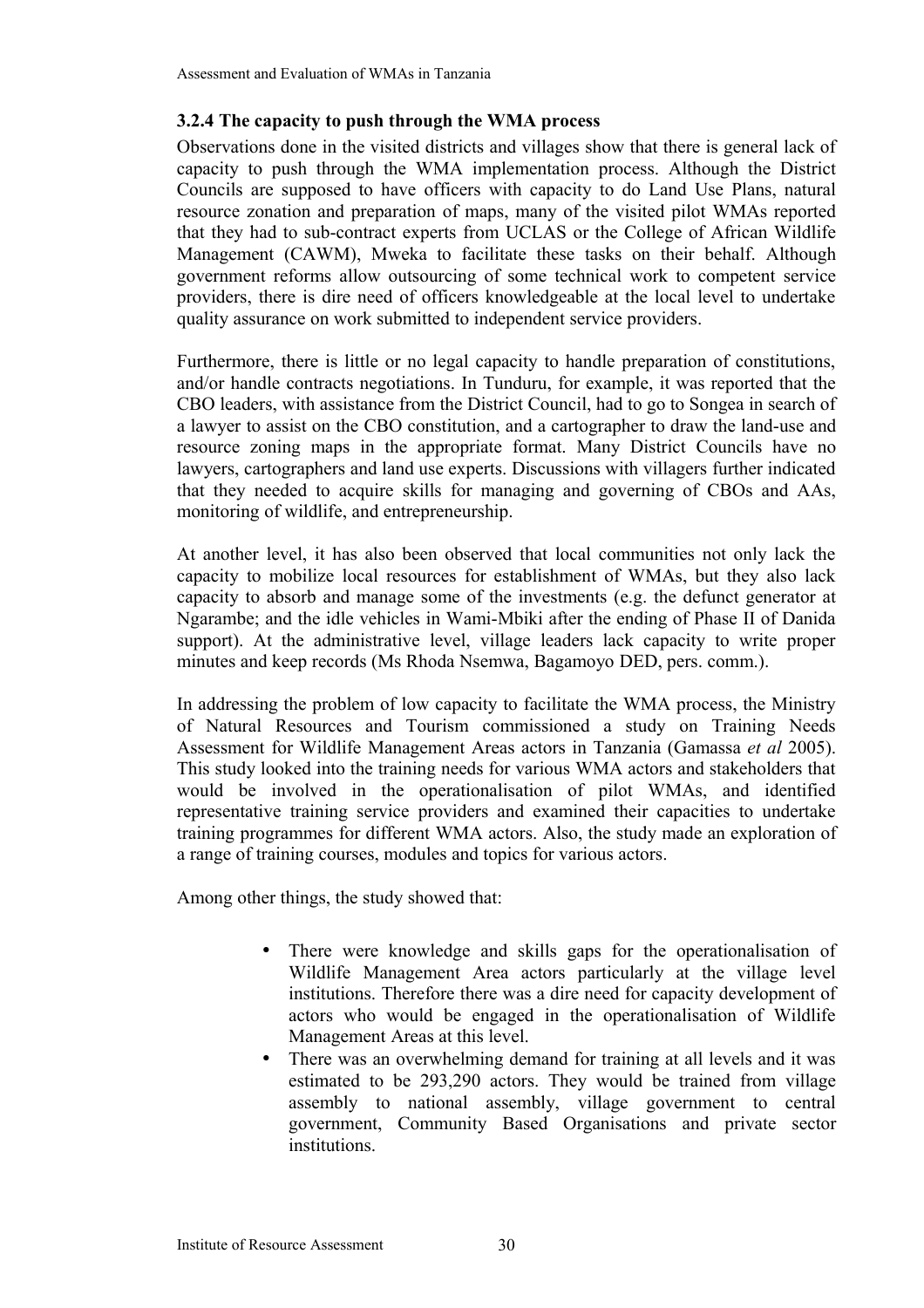- The capacity of the Wildlife Division and other partners to train about 293,290 actors in a variety of training programmes was unrealistic in terms of time, financial and human resources.
- The immediate estimated training demands for the 16 Pilot Wildlife Management Areas were 6,230 actors. Training would cover Village Game Scouts, Community Based Organisations, Village Natural Resources Committees, Village Councils, District Natural Resources Advisory Bodies and Protected Area Managers of Game Reserves and National Parks that share boundaries with the 16 pilot Wildlife Management Areas.
- Training programmes would cover the following broad areas of knowledge and skills: natural resources management, policies and legislation, organisational strengthening, planning, administrative management, financial management, enterprises development and governance.
- Training institution like the Community Based Conservation Training Centre at Likuyu Sekamaganga and Wildlife Training Institute at Pansiasi need support and facilitation to build their capacity in providing training in Wildlife Management Areas.
- There were issues seemingly tangential to the study but needed to be attended urgently in order to have effective operationalisation of the Wildlife Management Areas. They included land disputes and revocation and transfer of at least one game controlled area land into village land.
- Eight conservation partners, who had closely worked together with the Wildlife Division in the Wildlife Management Areas establishment processes, expressed willingness to facilitate the operationalisation of Wildlife Management Areas in several ways including supporting training programmes, building capacities of some of the training institutions and facilitating land use planning exercises.
- Village and district institutions neither had funds, funding mechanisms nor capacity to support training of Wildlife Management Area actors.

While some of these figures may need further justification, the major question is how to contextualize and finance the training programme. At the end of this Report it is proposed that the WD should take a more pro-active role in the facilitation and rollout of WMAs, including issues of capacity building. The current initiatives of allocating a percentage of the tourist hunting fees to the WMA formation and implementation process are appreciable. However, other possible avenues of funding need to be explored. These avenues could include WMAs' own contributions, and contributions by other relevant stakeholders.

# **3.2.5 Issues related to the efficiency of the WMA process**

From the above discussion a number of issues related to efficiency of the WMA process can be raised as follows:

- How to reduce the costs of establishing WMAs.
- How to reduce bureaucracy and accelerate the process of establishing WMAs.
- How to efficiently build the capacity of different actors involved in the WMA process.
- How to ensure sustainability and rollout the WMA process.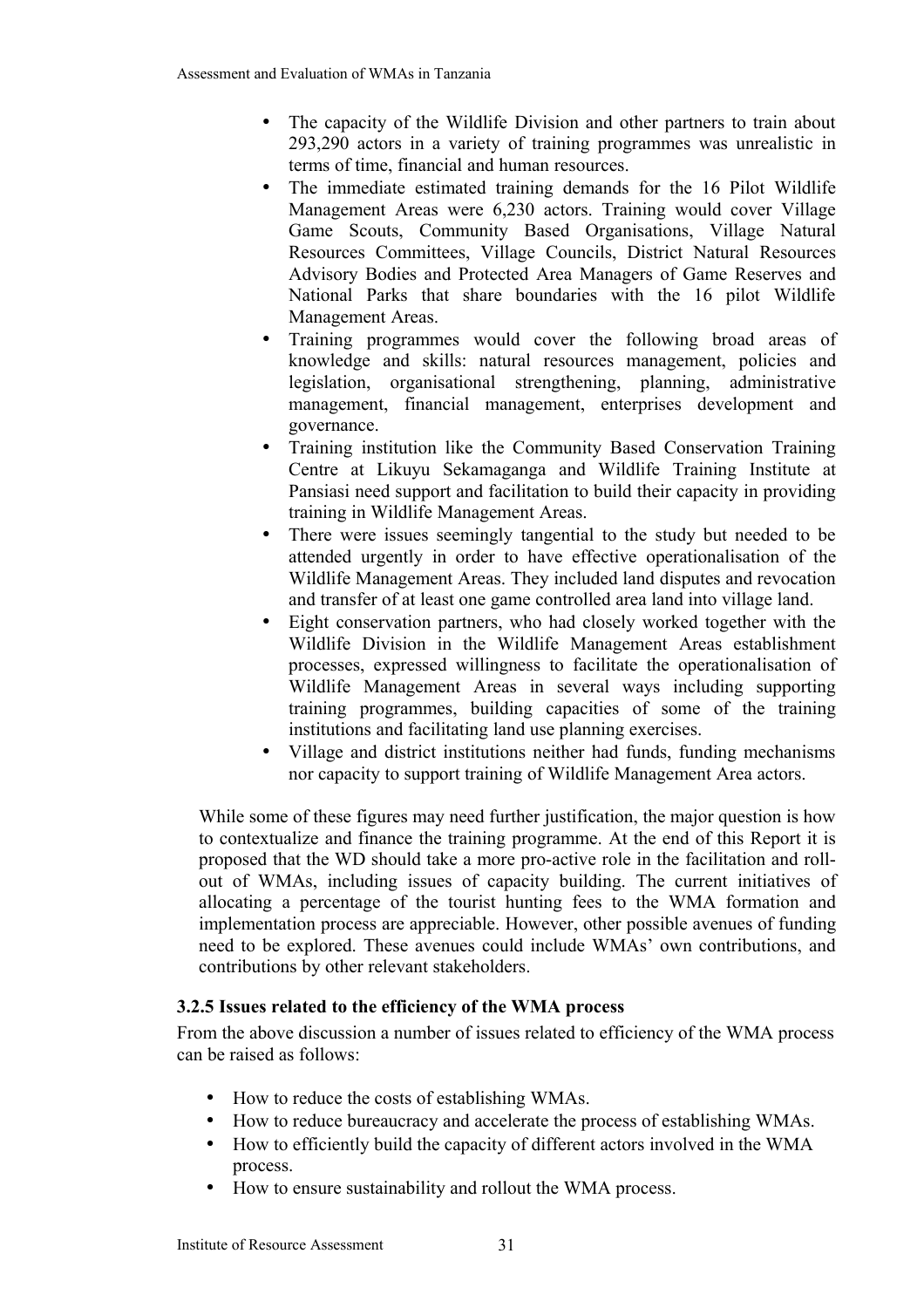Some solutions to these questions are provided in the Way Forward Section of this Report.

### **Assessment of Factors Enabling or Constraining Attainment of Formalization**

Under this Sub-Section the Draft Report summarizes the factors that have enabled or constrained attainment of formalization of the pilot WMAs as per Regulations, focusing on design of the pilot phase, the extent it has fostered participatory management and good governance and its impact on conservation and local livelihoods and issues of sustainability. In general, about nine factors can be identified as enabling and/or constraining the attainment of formalization of the pilot WMAs. These factors are as discussed in the paragraphs below.

# 3.3.1 History and participation in CBC

Heightened awareness has been a general feature in all of the advanced WMAs visited so far. The level of awareness was highest in WMAs surrounding the Selous Game Reserve (SGR), followed by those in Western Tanzania (Uyumbu and Ipole) and finally MBOMIPA. All of these have had a long history of participating in Community Based Conservation (CBC) programmes/projects and hence also being under constant donor facilitation for a long time (Ndunguru and Hahn, 1998).

Another fundamental challenge facing WMA facilitators is that the development of these community-based processes occurs within the context of past community experiences with wildlife and protected area management, and this affects the perception of the WMA process. For example, in Loliondo the pastoralist community's history with land loss and conflict with protected area managers, such as the adjacent Serengeti National Park, was another reason why the pilot WMA was rejected in that area. Facilitators were unable to present the WMA to those communities in a way which allayed their fears about further land loss through the WMA process. In Burunge WMA, similar fears about expanding national park lands have contributed to the internal conflicts in that WMA, as they have in Ilkiushoibor, in Makame WMA, where the village recently lost land to the newly created Mkungunero Game Reserve.

Tarime WMA is another area with a recent history of conflict over land alienation for parks and game reserves, and which probably contributes to the lack of progress on the WMA there. The past tensions between wildlife authorities and protected area managers and adjacent local communities need to be understood and accepted by facilitators, and should not be dismissed. For example, it is claimed that in Burunge WMA the attitude towards the concerns of Minjingu and Vilima Vitatu villages<sup>[11](#page-37-0)</sup> by district level facilitators is a dismissive one, arguing that the community concerns are not legitimate or reasonable; this is not likely to resolve conflicts in that WMA and is more likely to contribute to the WMAs failure to meet both conservation and rural economic objectives (see Nelson *et al* 2006).

# **3.3.2 Community rights and benefits from wildlife**

Rights and benefits from wildlife management outside protected areas to local communities has been the motivating factor behind the paradigm shift demonstrated by the 1998 Wildlife Policy. The Policy recognizes the issue of giving rural communities incentives for maintaining wildlife on their land as not only a matter of giving them

<span id="page-37-0"></span> $<sup>11</sup>$  The reasons and desire for Miniingu village intended withdraw from Burunge WMA are discussed in</sup> Section 3.4.1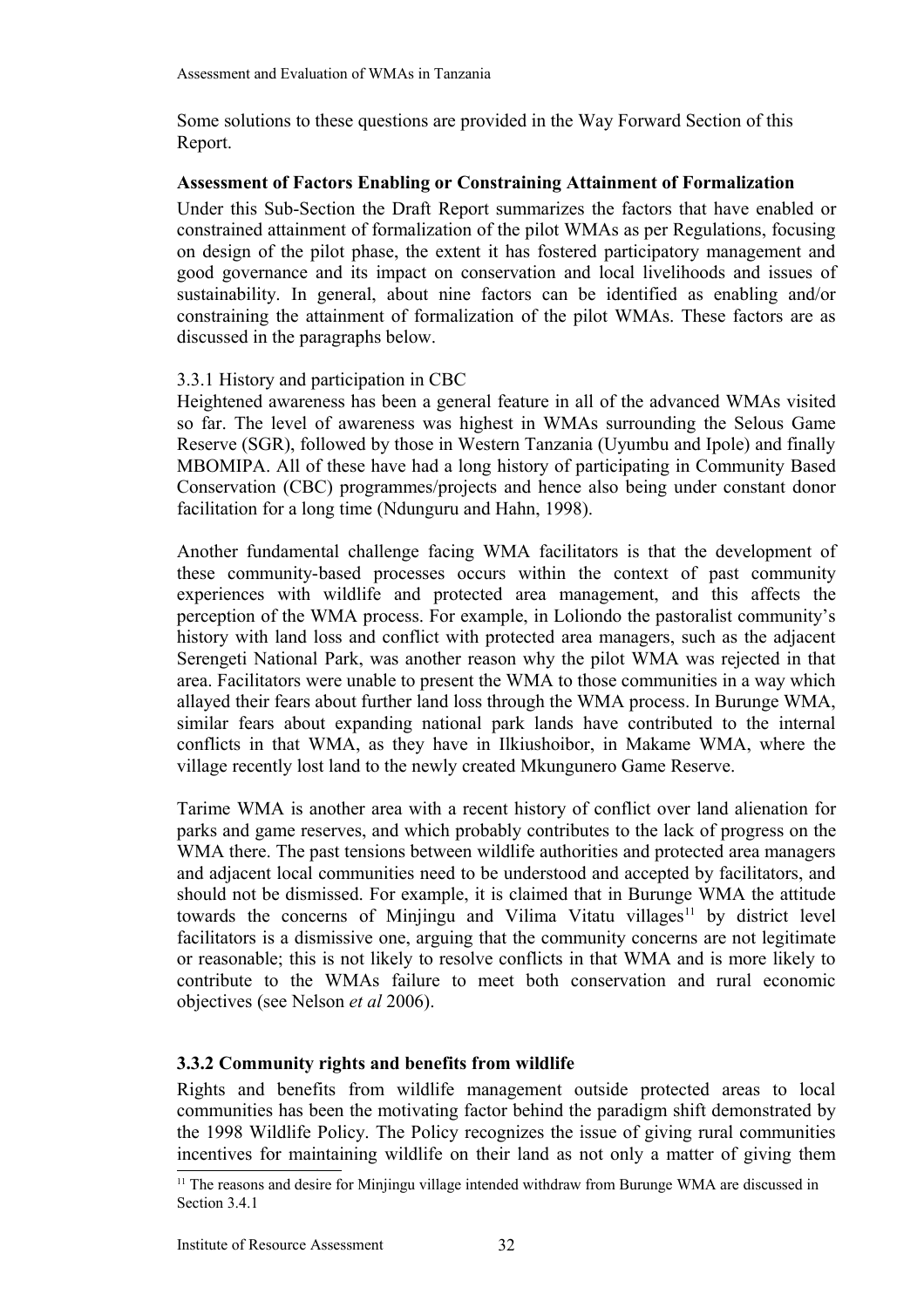benefits, but also transferring the right to make management decisions, which is essential in order for communities to have an ownership stake in the resource and a sense of security that they will be able to generate benefits over time (Nelson *et al,* 2006).

In the WMAs that had earlier on participated in CBC programmes/projects around the SGR, presence of demonstrable benefits to communities in the form of legal access to game meat and revenue derived from sale of quotas in WMAs has given an extra impetus to the process of establishing the WMAs. So has been the case in areas where individual villages had benefited from private tourist hunting and photographic safari companies that had entered into local agreements to provide development support to adjacent villages as in Western Serengeti (e.g. Robanda village in Ikona).

WMAs such as the Pawaga-Idodi WMA in Iringa District managed by the MBOMIPA association, have been able to earn income by selling wildlife quotas to resident hunters. In 2003, for example, MBOMIPA villages in the WMA earned over Tshs. 20m, or slightly more than one million Tanzanian shillings per village p.a., while in Ngarambe-Tapika WMA, Ngarambe village earned over Tshs. 4m p.a. from resident hunting sales until their area was allocated by the Wildlife Division as a tourist hunting block in 2005 (Nelson *et al,* 2006). Moreover, some tourist hunting revenues have recently been transferred to local communities by the Wildlife Division as a result of the WMA process. The Review Team was informed that this applies to the gazetted WMAs which are situated on hunting blocks.

Generally, however, it is important to note that it is possible to have WMAs which have been gazetted and issued with User Rights, but have not as yet allowed to earn income from doing wildlife business in their WMAs, as they will still need to apply and have a hunting block allocated to their WMA by the Director of Wildlife. These are those which are not yet situated on hunting blocks at the moment. Furthermore, ambiguity over benefit-sharing between the Government and the CBOs has contributed to the problem of completing the WMA process. Confusion exists over the transfer of control over hunting block revenues in gazetted WMAs to the CBOs. Benefit-sharing between the Government and the CBO, which the WMA Regulations state will rely on "circulars issued by the Minister from time to time," (Regulation  $73(1)$ ) is a critical issue which has not been clarified.

Hence, while formal WMA gazettement has presently not resulted in substantial income being generated at the local level as a result of the WMA process, the process has led to a significant amount of land (16,000 sq.km.) being set aside for wildlife conservation by villages. Ipole and Uyumbu WMAs in Tabora Region, for example, together have resulted in the designation of 3,500 sq.km. between them, an area larger than Mikumi National Park (Nelson *et al,* 2006). Unless these WMAs generate direct benefits to the communities in these areas, such conservation gains may not be sustained.

# **3.3.3 Is small so beautiful?**

Of the WMAs visited 8 had attained the AA status, while 5 had been granted User Rights. Of these Ngarambe-Tapika comprised two villages, both Ipole and Uyumbu had four villages each, while Ikona had five member villages. It would seem from this observation that the smaller a WMA is, the better. It is perhaps from this perspective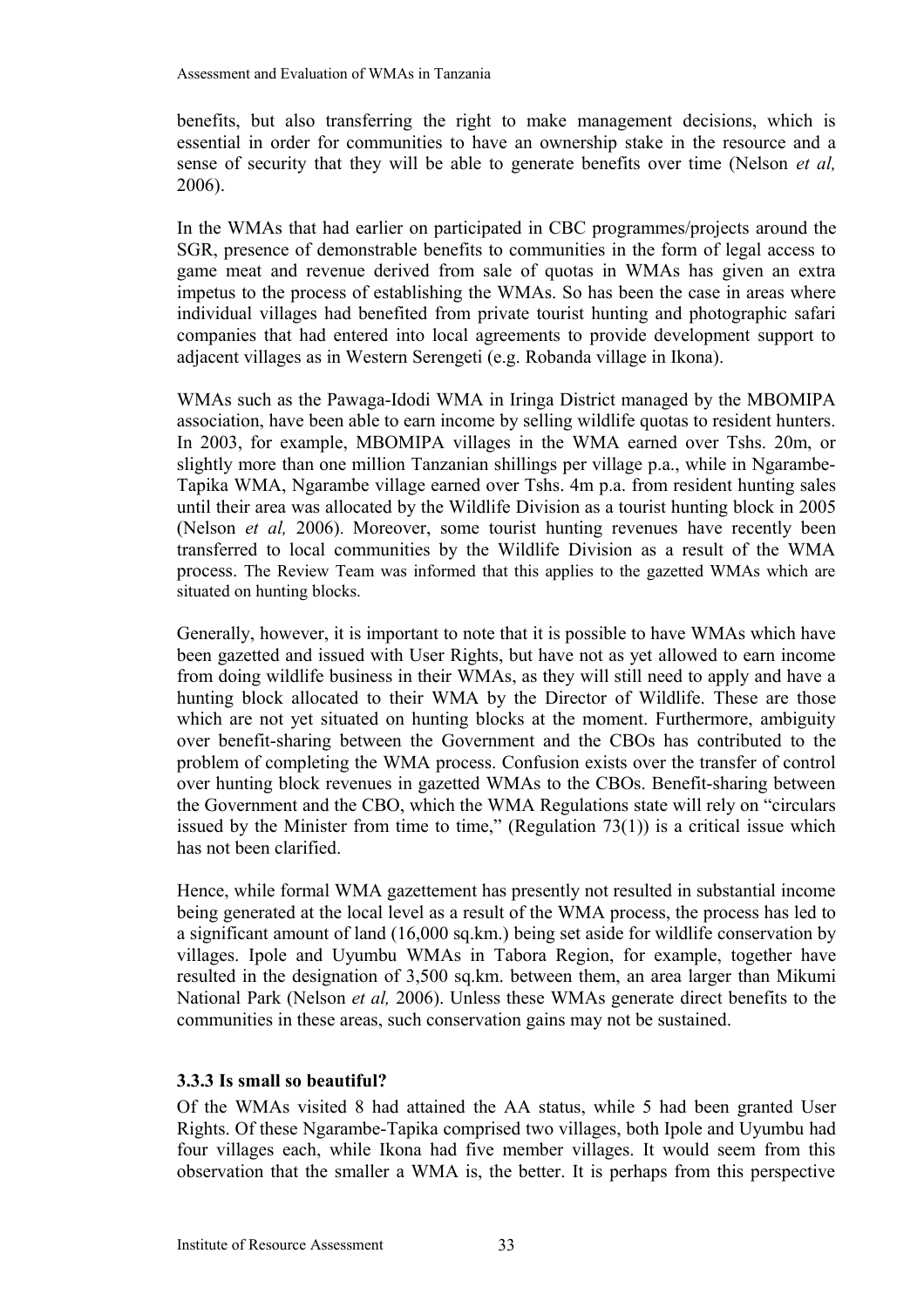that some stakeholders have argued for the idea of creating WMAs on a village-byvillage basis (Wildlife Sector Review Task Force, 1995b; Nelson *et al,* 2006).

However, the issue of scale makes the ecological validity of this perspective untenable. Wildlife moves over large areas, and many species require habitat which stretches over many village lands. There is, therefore, the need for the creation of a CBO as a new overarching inter-village institution to oversee the given User Rights to wildlife and as a management authority for the WMA. Thus the fewer number of villages involved, or the smallness of a WMA notwithstanding, other factors are also important in its success as discussed elsewhere in this Section.

# **3.3.4 Cultural homogeneity vis-à-vis heterogeneity**

The issue of smallness discussed in Section 3.3.3 above also relates itself to the role of culture in the success or failure of the WMA process. It is often said that cultural heterogeneity enriches diversity of thought and development potential. But is it always the case? For many of the WMA visited, however, the opposite seemed to be the case. Other factors notwithstanding, cultural homogeneity seemed to be the basis of success for Ngarambe-Tapika, Ipole, Uyumbu and Ikona. All of these WMAs comprised one or two culturally related ethnic groups. Meanwhile, heterogeneity seemed to lie behind the problems of Wami-Mbiki and Burunge (pastoralists v/s agriculturists), and Ukutu (immigrants  $v/s$  indigenous people).<sup>[12](#page-39-0)</sup>.

Different socio-economic and cultural lines demand different approaches. While, for example, zoning out livestock grazing from the WMA was acceptable to Ukutu, it was an anathema to the livestock keepers of Sinya village in the Enduimet WMA (Nelson *et al,* 2006). On the other hand, our discussions in Namtumbo, Tunduru, and Liwale with communities living around the SGR, clearly showed that one of the key values that wildlife provides to the villagers in that area is bush meat. Probably due to lack of livestock in this part of Tanzania, and certainly because of participation in CBC since the late 1980's, bush meat had become a very important livelihood ingredient, as opposed to financial benefits from wildlife.

However, in pastoralist areas such as Loliondo, Makame, and Enduimet, where people mostly did not consume wild meat due to abundance of livestock and cultural constraints/taboos, and where experience with doing both tourist hunting and photographic safaris with private companies was well established, financial benefits from wildlife were preferred and formed the basis of their decisions to participate or not to participate in the WMA process. There is, therefore, a need for flexibility in the process of WMA formation taking into account differences in cultural world view and ecological and socio-economic environments.

# **3.3.5 Conflicts, internal disagreements and limited awareness**

Harmonious relationships between and within communities have been the hallmark of success in the successful WMAs. In all of them there was a remarkable lack of land use conflicts as was, for example, experienced in the case of Twatwatwa and Wami-Mbiki, or the village boundary disputes in Ukutu and Wami-Mbiki.

<span id="page-39-0"></span> $12$  Nevertheless, the case of Twatwatwa and Tarime provides an exception to this rule due to other compounding factors, as detailed in Section 3.4.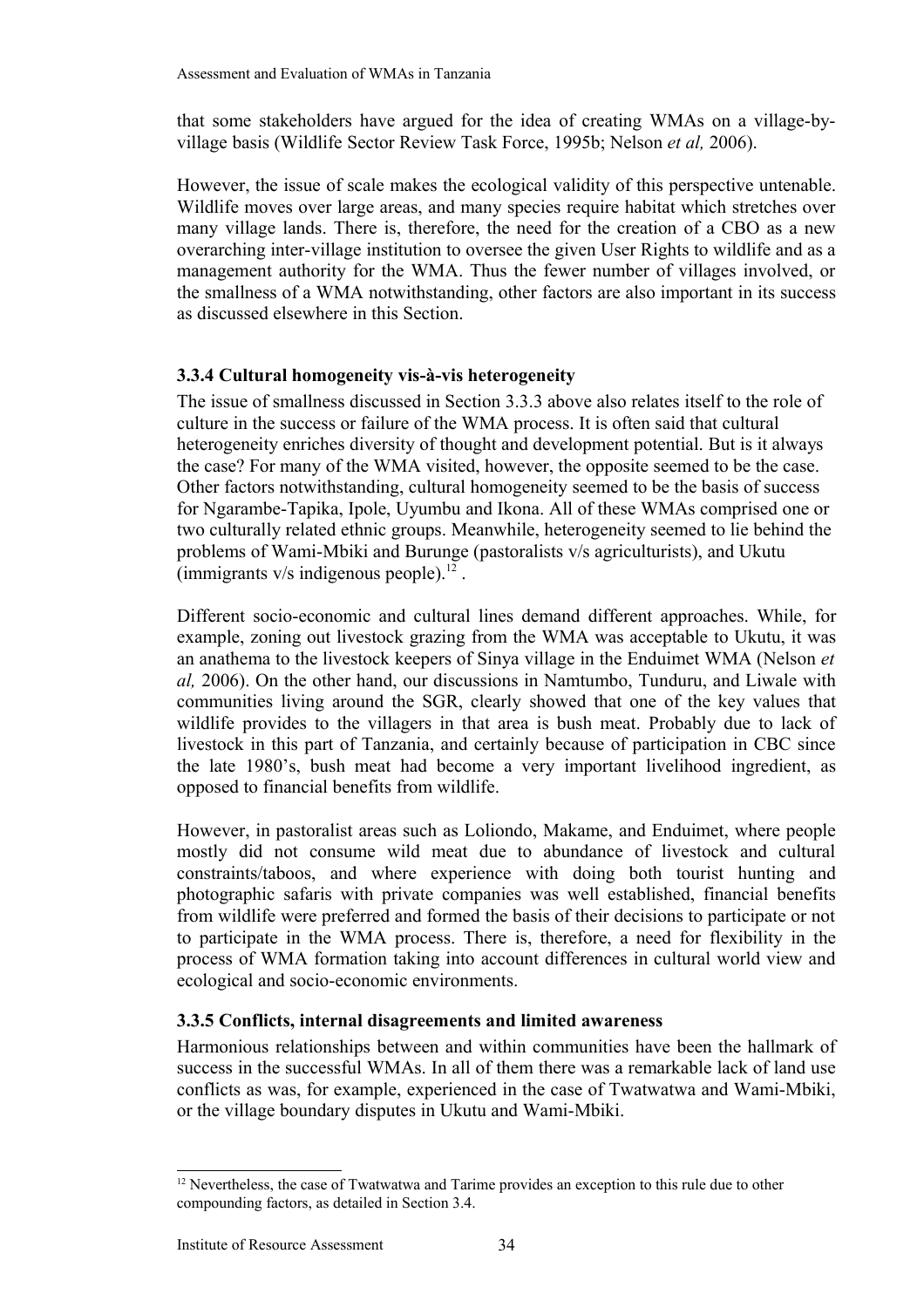As observed in Section 3.4 below, by the time of this Evaluation Loliondo had withdrawn from the process, while two others have made relatively little progress in completing the WMA process requirements due to internal disagreements and limited awareness and understanding.

# **3.3.6 The champions of WMAs**

The presence of influential individuals or organizations such as politicians, development oriented NGOs, et cetera, championing the cause of implementing the WMA concept has been another deciding factor in the success of some of the WMAs. For example, the concerted efforts of WWF and Africare in Ngarambe-Tapika and Uyumbu and Ipole, respectively, have been like a bouncing board to success for these 3 WMAs. So have been the efforts of the Babati District Game Officer in facilitating the gazettement of Burunge WMA, MPs like that of Ismani in helping MBOMIPA in the Pawaga-Idodi WMA, or the late MP for Tunduru in helping NALIKA finalize its application for an AA status.

Nevertheless, some stakeholders have alleged that there insufficient political will on the part of the Wildlife Division and the Ministry of Natural Resources and Tourism to implement the WMA concept (Nelson *et al* 2006). In reaching this conclusion, they cite the experiences of several WMAs which have not received intensive facilitation from external NGOs. Tarime and Twatwatwa WMAs are mentioned as examples of WMAs that have not had facilitating NGOs, and have consequently made little progress in pursuing the WMA Regulations' requirements. In the absence of such NGO support resources, it is argued that there has been little commitment on the part of the Wildlife Division to assist these communities to proceed; communities which, respectively, occupy important ecological areas in the Serengeti and Mikumi ecosystems. However, this criticism can be countered by asking the question: How can the same Ministry/ Division that introduced the WMA concept proceed to undermine it? With regard to the examples of Twatwatwa and Tarime, the Review team was informed that it was the Kilosa District Commissioner who stopped the WD from proceeding with WMA activities in Twatwatwa until the conflicts were solved; while the funds to facilitate the preparation of LUP and RZMP in Tarime have already been released to the Serengeti Regional Conservation Project (SRCP). They are just waiting for the villagers to come to an agreement for the process to start.

Another criticism levelled against the WD and the MNRT is that, following the withdrawal of GTZ from the WMAs of Ukutu, Tunduru, Liwale, and Songea, there appears to have been limited commitment by the Wildlife Division to ensuring that these communities complete the WMA process, even though some of them had been pilot WMAs for more than a decade. It is further argued that even in cases where facilitating organizations have been successful in helping WMAs to be gazetted, this has only occurred in the face of significant resistance on the part of this important government actor to acceding to gazettement (Baldus *et al.,* 2004; Baldus, 2006). With regard to this criticism, the Evaluation Team was informed GTZ who were facilitating the process in Ukutu, Tunduru, Liwale, and Songea were reluctant to follow the WMA Regulations, preferring to continue with their previous CBC approach. That is why even the land use plans which were previously prepared by these pilot WMAs did not follow the specifications suggested in the WMA Regulations.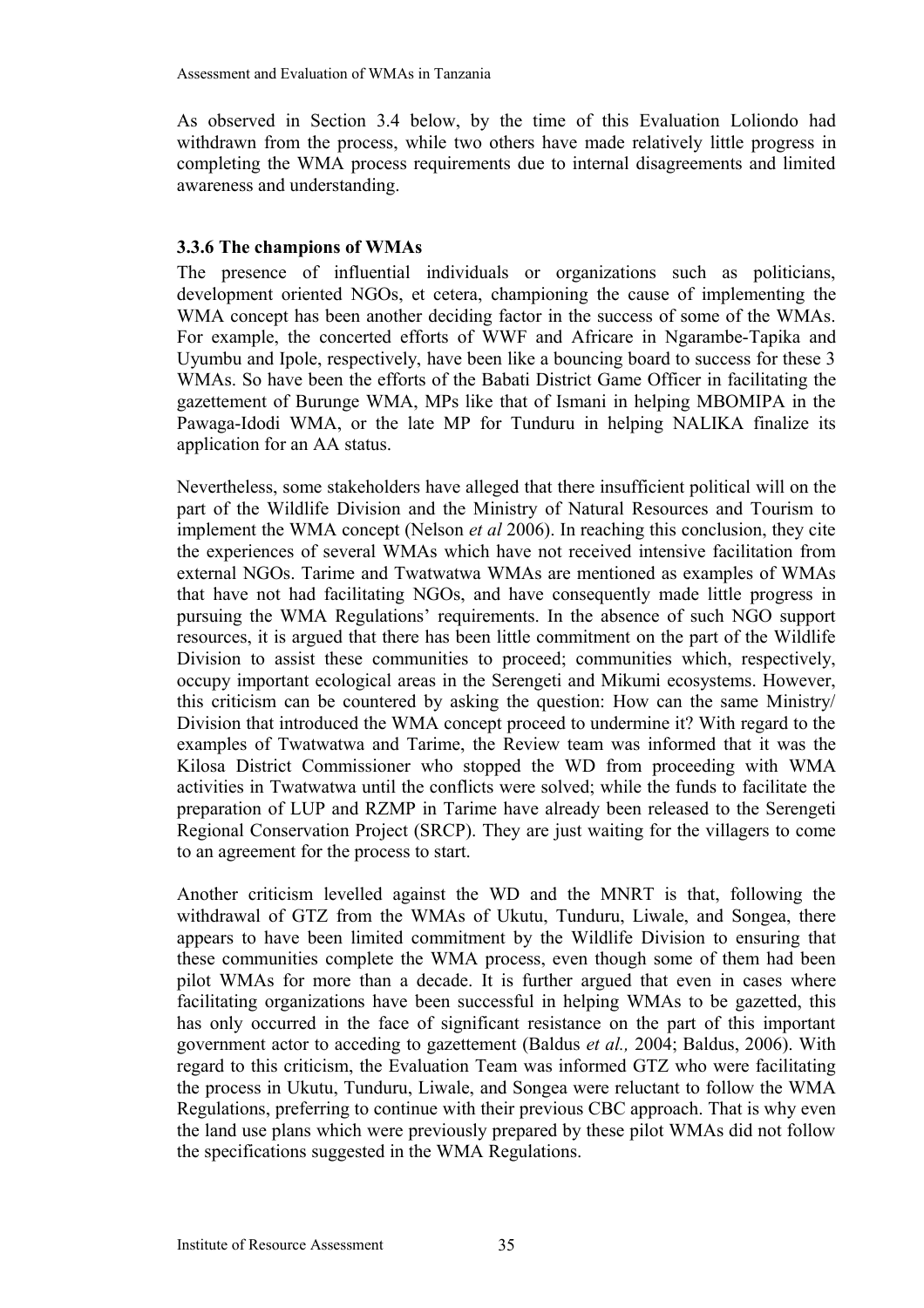Another criticism constantly mentioned by stakeholders has been that of Uyumbu WMA, where despite its establishment as a pilot WMA, the Ugalla Game Reserve (UGR) attempted to redefine its boundaries in a way which would have placed all the land in the villages' WMA inside the borders of the UGR. It is claimed that the conflict was resolved in 2004 in favour of the community, with the support of a Parliamentary Committee which visited the area. Although the UGR reverted to its historical boundary, the incidence is quoted to illustrate the apparent willingness of the Wildlife Division to disregard the interests of local communities and expand its areas of operation at the expense of WMA development.

Elsewhere, the confidence of communities in the WMA process is said to have been challenged as a result of the loss of rights extended to them and a lack of participation in key decisions despite the participatory spirit of the 1998 Wildlife Policy. An example is given of Ngarambe-Tapika WMA which was earning over Tshs. 4m annually from sale of a resident hunting quota before this quota was withdrawn and the area allocated to a tourist hunting operator without the villages' consultation (Dickinson, 2005).

Despite these criticisms, it should be noted that critical interventions by the government have also been made to support development of the WMA concept in the country. The most notable of these has been the resolution of a long-standing conflict between the villages in the Wami-Mbiki WMA and the Tanzania People's Defence Forces (TPDF), which had used land in the WMA for military training. This conflict had delayed the formalization of the WMA for several years, and was resolved earlier in 2005 by the President's Office in favour of the local communities, allowing the WMA to move forward with its application for gazettement, which has since been submitted and an AA status offered. In a way, the solution to the Wami-Mbiki land conflict was made possible through interference of influential political champions.

# **3.3.7 Sustained facilitation**

As already pointed out in the foregoing discussion, continued facilitation is imperative in the whole process of establishment of WMAs. Although it is rural communities who are the intended beneficiaries of the WMA process, and the management authority for the WMAs, the participation of local people in developing WMAs is dependent on outside facilitation. No communities have made progress in fulfilling the requirements of the WMA Regulations without outside facilitation, and all of the pilot WMAs have received a great deal of outside support from both district, national government agencies and NGOs.

We have seen how discontinuity in facilitation by GTZ negatively affected the development of WMAs around the SGR. Such WMAs have an uncertain status due to the withdrawal of this key donor. We have also seen how the WMA in Wami-Mbiki has been affected by Danida's suspension of financial support to Danish Hunters Association.

On the other hand, lack of proactive-ness on the part of some District Councils (e.g. Tarime and Kilosa) to support the WMA process has left WMAs such as Tarime and Twatwatwa like helpless orphans. These WMAs have made very little progress due to the absence of committed facilitation by either governmental or non-governmental actors.

All of these facilitation issues reflect the reality that, given Tanzania's contemporary history, top-down planning based on centralized norms of decision-making and directives remain a large part of the culture in the district and national agencies which are responsible for leading WMA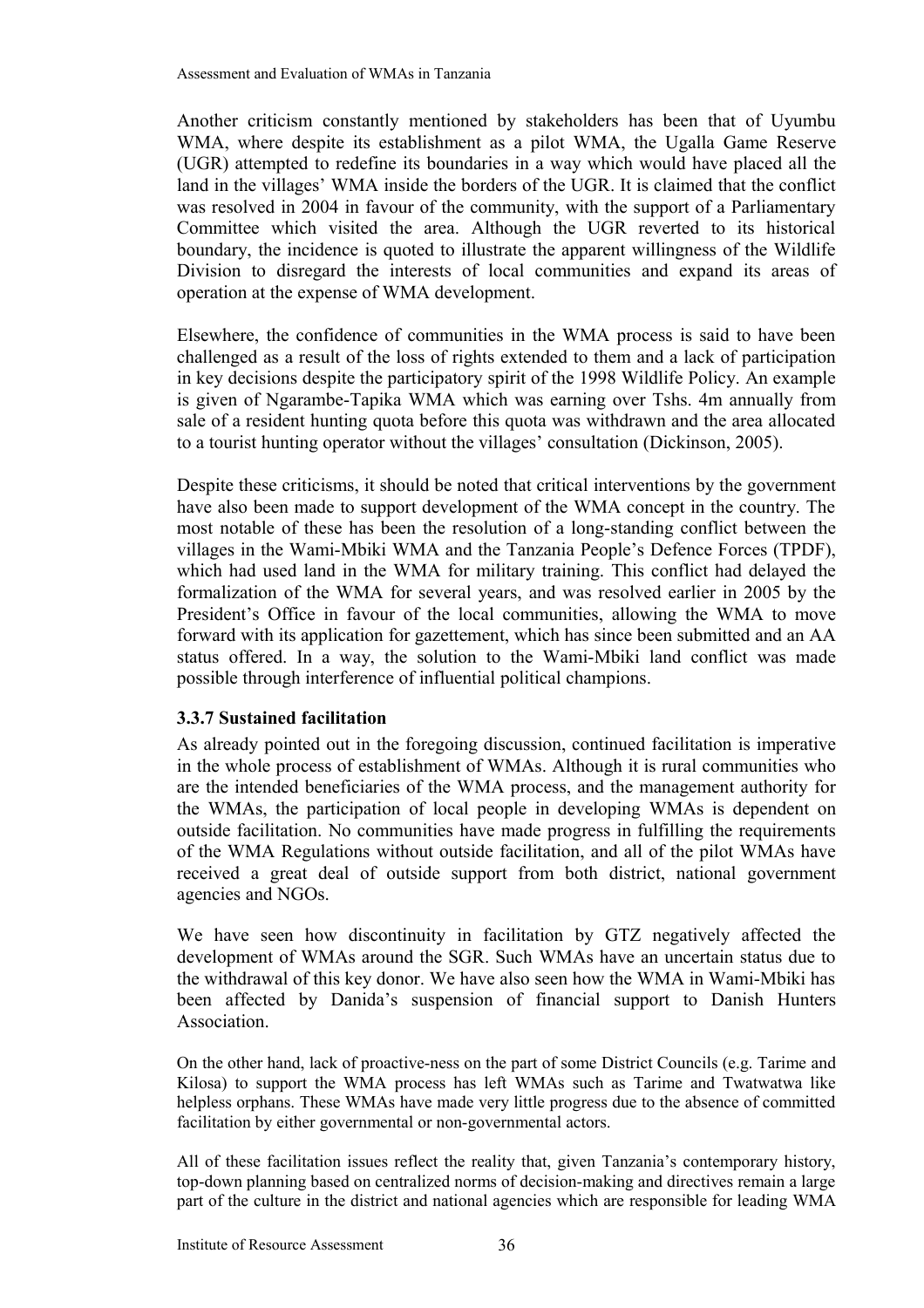facilitation. This issue is by no means solely characteristic of the wildlife sector, but is pervasive in central and district institutions in Tanzania and most other countries as well. But while top-down planning and facilitation may be the norm, WMA processes which operate in this manner are unlikely to produce the community level institutions required to manage the WMAs in a participatory and accountable manner. This is a fundamental and overarching challenge which the WMA process must cope with over time.

# **3.3.8 Costly and cumbersome procedural steps**

As noted by one study (International Resources Group, 2000:11), reconstructing the negative and antagonistic relationship between conservation authorities and local communities after a legacy of exclusion and fortress conservation is a difficult task. Some of the communities have remained sceptical and suspicious of Government's long-term intentions (e.g. Loliondo, Tarime, etc.), while the Government, on the other hand, is finding it difficult to devolve real power and responsibility to local communities, expressing doubt in their capacity to manage wildlife resources. Clearly, the Government cannot afford to make mistakes in this respect, and hence the elaborate, paternalistic, and highly regulatory Guidelines and Regulations.

However, according to a majority of the stakeholders consulted the complex nature of the WMA procedures has made the process time-consuming and costly. Table 3 highlights the usefulness, effectiveness and necessity of various WMA formalization steps. While all the steps are useful and necessary, some of them have not been effectively implemented due to their cost, tediousness and bureaucratic nature. For example, Africare estimates the cost of fulfilling these procedures for one WMA at about US\$150,000 at the minimum. This means that without major sources of external support, local communities, and indeed the Government itself, cannot effectively carry this process through (see Section 3.2). It is thus that many of the WMAs have failed to complete the process required by the WMA Regulations.

| <b>Steps of Forming WMA</b>                                                    | <b>Usefuln</b> | <b>Effectiv</b> | <b>Necessity</b> | <b>Remarks</b>                                                                                                                                                                                                |
|--------------------------------------------------------------------------------|----------------|-----------------|------------------|---------------------------------------------------------------------------------------------------------------------------------------------------------------------------------------------------------------|
|                                                                                | ess            | eness           |                  |                                                                                                                                                                                                               |
| 1. Awareness Raising                                                           | <b>YES</b>     | <b>YES</b>      | <b>YES</b>       | Forms a base for<br>$\bullet$<br>communities to<br>understand the WMA<br>concept<br>Enables villages to make<br>$\bullet$<br>decision of joining or not<br>joining (e.g. Sinya<br>Village in Enduimet<br>WMA) |
|                                                                                |                |                 |                  | Awareness raising efforts<br>inadequate and biases e.g.<br>Difference between CBC<br>and WMA not well<br>explained in WMAs like<br>Songea pilot WMA                                                           |
| 2. Village Assembly<br>endorsing application for<br>WMA designation in village | <b>YES</b>     | <b>YES</b>      | <b>YES</b>       | Evidence of acceptance<br>$\bullet$<br>by village community                                                                                                                                                   |

Table 3: Assessment of Usefulness, Effectiveness and Necessity of Various WMA Formalization Steps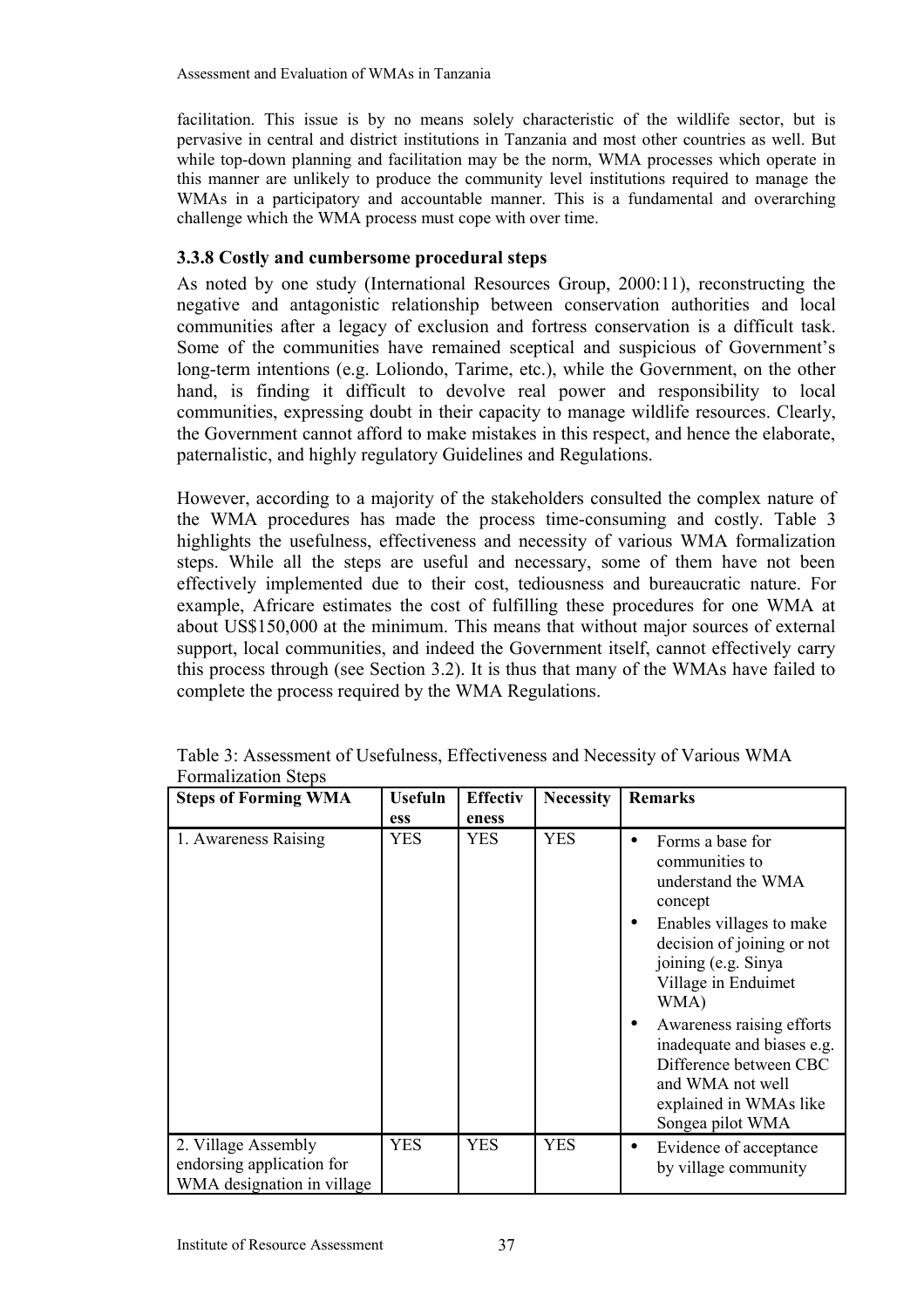| land                                                                                                                      |                          |                                  |                          |                                                                                                                                                                                                                                                                                                                                                                                                                                                                                                                                                                                |
|---------------------------------------------------------------------------------------------------------------------------|--------------------------|----------------------------------|--------------------------|--------------------------------------------------------------------------------------------------------------------------------------------------------------------------------------------------------------------------------------------------------------------------------------------------------------------------------------------------------------------------------------------------------------------------------------------------------------------------------------------------------------------------------------------------------------------------------|
| 3. Application made by<br>village(s) to Director WD<br>for designating part of<br>village(s) land as WMA<br>along with:   |                          |                                  |                          |                                                                                                                                                                                                                                                                                                                                                                                                                                                                                                                                                                                |
| Certified copy of<br>Village Assembly<br>minutes endorsing<br>application of WMA<br>designation                           | <b>YES</b>               | <b>YES</b>                       | <b>YES</b>               | Evidence of Village<br>$\bullet$<br>Assembly's endorsement<br>of application                                                                                                                                                                                                                                                                                                                                                                                                                                                                                                   |
| Dully completed<br>$\bullet$<br>information data sheet<br>as completed by District<br>Council                             | <b>YES</b>               | <b>YES</b>                       | <b>YES</b>               | Assists the Director to<br>$\bullet$<br>make proper decision                                                                                                                                                                                                                                                                                                                                                                                                                                                                                                                   |
| A certified copy of<br>registration of CBO                                                                                | <b>YES</b>               | <b>YES</b>                       | <b>YES</b>               | Evidence of existence of<br>$\bullet$<br>registered CBO                                                                                                                                                                                                                                                                                                                                                                                                                                                                                                                        |
| A land use plan<br>approved by Village<br>Assembly<br><b>Resource Management</b><br>Zone Plan                             | <b>YES</b><br><b>YES</b> | N <sub>O</sub><br>N <sub>O</sub> | <b>YES</b><br><b>YES</b> | Evidence of acceptance<br>$\bullet$<br>of land use plan by<br>village community<br>A major hindrance to the<br>٠<br>formalization process<br>Land use planning very<br>$\bullet$<br>expensive (in terms of<br>money, time, personnel)<br>Requires expertise that is<br>$\bullet$<br>often not available in<br>districts<br>Assists the Director to<br>$\bullet$<br>make proper decision<br>A major hindrance to the<br>$\bullet$<br>formalization process<br>Very expensive (in terms<br>of money, time,<br>personnel)<br>Requires expertise that is<br>often not available in |
| 4. Director WD approves or<br>rejects application for                                                                     | <b>YES</b>               | NO                               | <b>YES</b>               | districts<br>8 Bureaucratic and<br>$\bullet$<br>cumbersome steps need                                                                                                                                                                                                                                                                                                                                                                                                                                                                                                          |
| <b>WMA</b>                                                                                                                |                          |                                  |                          | to be followed (see Box<br>1)                                                                                                                                                                                                                                                                                                                                                                                                                                                                                                                                                  |
| 5. Director WD forwards to<br>Minister (within 14 days)<br>successful application of<br>WMA for publication in<br>Gazette | <b>YES</b>               | N <sub>O</sub>                   | <b>YES</b>               | Process takes longer than<br>$\bullet$<br>the time prescribed by the<br>Regulations                                                                                                                                                                                                                                                                                                                                                                                                                                                                                            |
| 6. Director issues certificate<br>of authorization to the CBO                                                             | <b>YES</b>               | <b>YES</b>                       | <b>YES</b>               | Evidence of acquiring<br>$\bullet$<br>AA status                                                                                                                                                                                                                                                                                                                                                                                                                                                                                                                                |
| 7. AA applies for User<br>Right                                                                                           | <b>YES</b>               | N <sub>O</sub>                   | N <sub>O</sub>           | This step could be<br>$\bullet$<br>combined with step $# 3$<br>Certificates of User Right<br>$\bullet$                                                                                                                                                                                                                                                                                                                                                                                                                                                                         |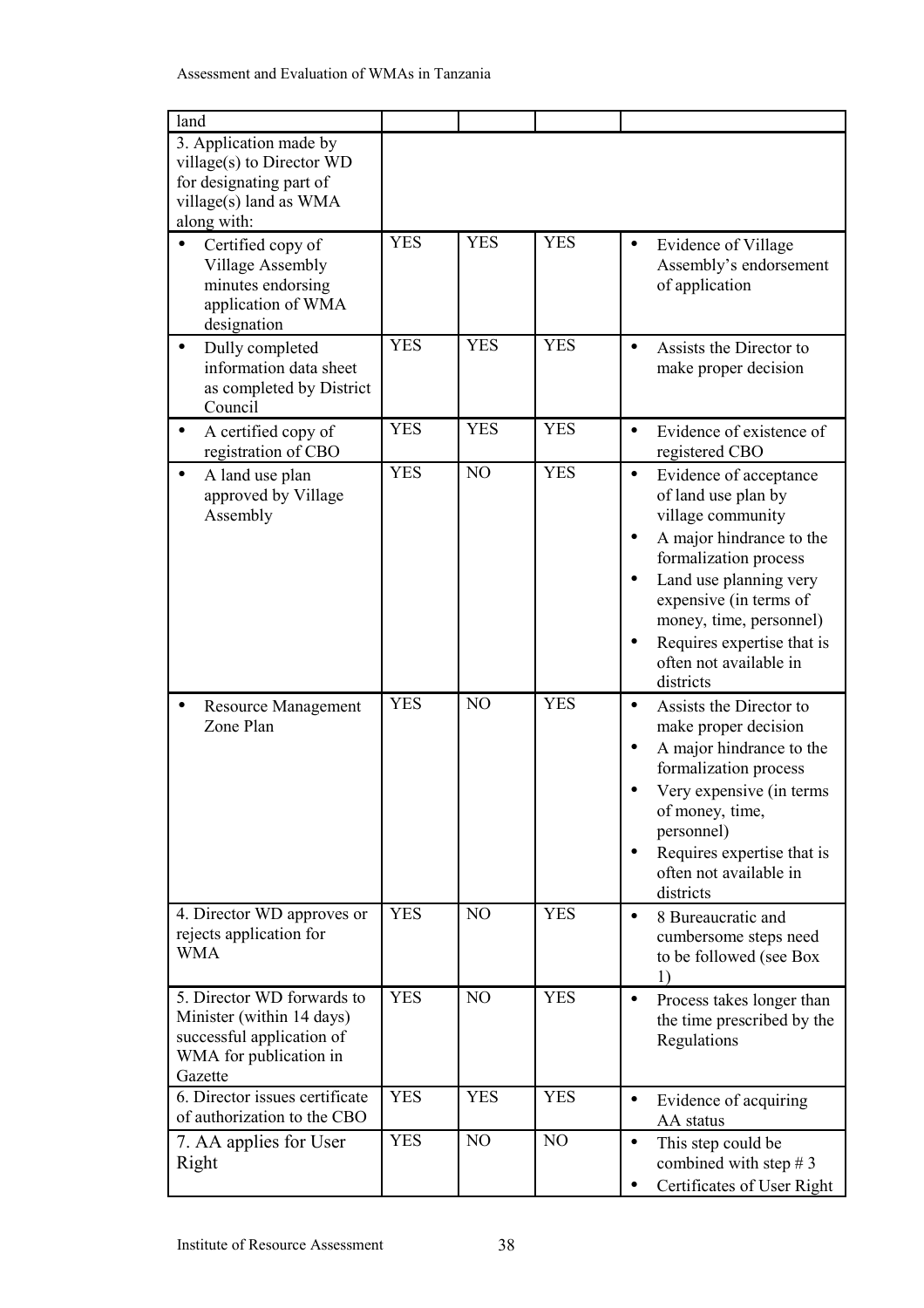|                                                                         |            |                |                | could also be issued<br>together with AA<br>certificate                                                                                                     |
|-------------------------------------------------------------------------|------------|----------------|----------------|-------------------------------------------------------------------------------------------------------------------------------------------------------------|
| 8. AAs situated outside<br>hunting blocks apply for<br>hunting block    | <b>YES</b> | N <sub>O</sub> | N <sub>O</sub> | The step could be<br>٠<br>combined with step $# 3$<br>Hunting block permits<br>٠<br>could also be issued<br>together with AA and<br>User Right certificates |
| 9. AA enters into<br>investment agreement with<br>prospective investors | <b>YES</b> | N <sub>O</sub> | <b>YES</b>     | Inadequate negotiation<br>skills among AAs/CBOs<br>Inadequate information<br>٠<br>on market value of<br>available resources                                 |

In general, the most difficult procedural requirement for the WMAs to fulfil to the satisfaction of the Wildlife Division appears to have been the land use planning provisions. According to the WMA Guidelines and Regulations, the land use plans must be completed according to the provisions of the National Land Use Planning Commission, which involves surveying and registering the village land use plans with the Mapping Division in the Ministry of Lands and Settlements Development. In many of the WMAs fulfilling these land use planning requirement has taken a considerable amount of time and resources, and been further hindered by lack of capacity at the district level for facilitating the plans' completion. This has been particularly the case in many of the WMAs adjacent to the SGR.

Even after accomplishing all the requirements for WMA registration, there is still the government bureaucratic process of gazetting the WMA which is illustrated in Box 1 below.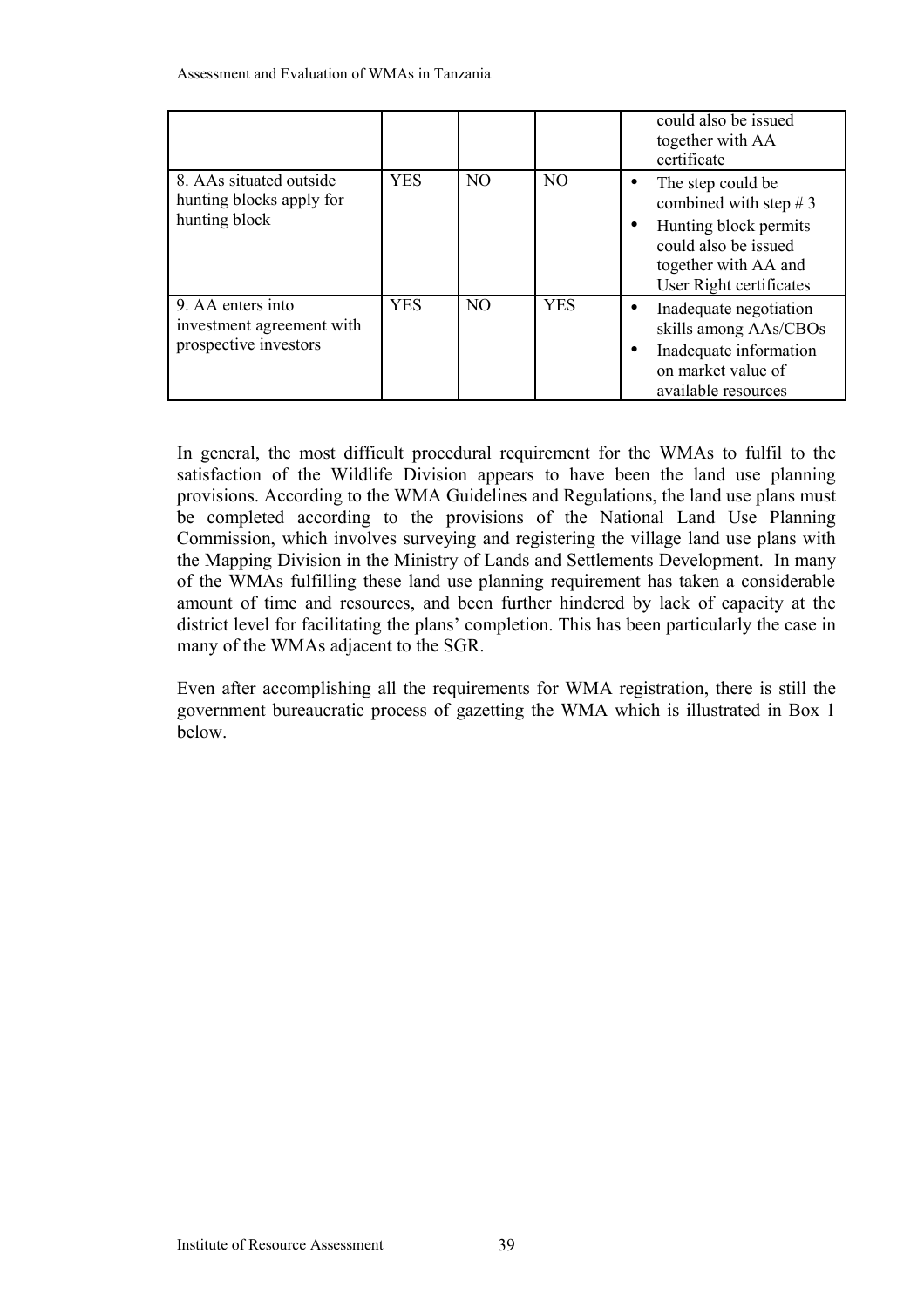#### **Box 1: Bureaucratic Steps for Gazetting WMAs**

- 1. The Director of Wildlife sends the proposal to MNRT
- 2. The MNRT drafts the Government Notice (GN).
- 3. The Draft GN is sent to the Parliamentary Draughtsman at the Ministry of Justice and Constitutional Affairs.
- 4. The Parliamentary Draughtsman scrutinizes the GN before approving it.
- 5. The GN goes back to the MNRT for the Minister's signature.
- 6. The GN goes back to the Ministry of Justice and Constitutional Affairs.
- 7. Ministry of Justice forwards the GN to President's Office (Public Service Management) to get the GN number.
- 8. The GN is sent to the Government Printer, where it joins the queue waiting to be printed.

Source: Interviews with Wildlife Division, April 2007.

### **3.3.9 WMAs' Capacity to Foster Participatory Management and Good Governance**

Rather than transferring rights to village councils and village assemblies, the WMA process requires the creation of a new institution, the CBO/AA, which is given User Rights to wildlife and is, as the 'Authorized Association', the management authority for the WMA. The main reason for this is that Wildlife often moves over areas larger than one village lands; hence the need for a management authority that is larger than single villages. According to WMA Regulation 22, the CBO/AAs are supposed to be accountable institutions to the Village Government and Village Assembly members of the villages participating in the WMA. If the CBO/AA is not accountable to the community the community may not feel the wildlife resources in the WMA as theirs, thus causing the problems of poaching and spread of alternative land uses such as agriculture to continue in the WMA.

Thus while in some WMAs (e.g. in Tunduru and Liwale) the CBOs are so well respected and trusted that District Councils and local communities are actually contributing money to pay for their administrative costs, in others (e.g. Ukutu and Namtumbo) local communities were of the opinion that their CBOs (JUKUMU and MBARANG'ANDU, respectively) had distanced themselves too much from the Village Councils and hence also from the local communities. Stakeholders in Namtumbo proposed that members representing the villages be recruited from among the Natural Resources Management Committees rather than from the rank and file in the villages.

The failure of the CBO/AA to keep its constituents in the village appraised of the CBOs activities is implicated in the current state of conflict in the Enduimet and Makame WMAs. In other cases, such as Ikona, tensions between the CBO/AA and the Village Councils over their respective roles in village level resource management are emerging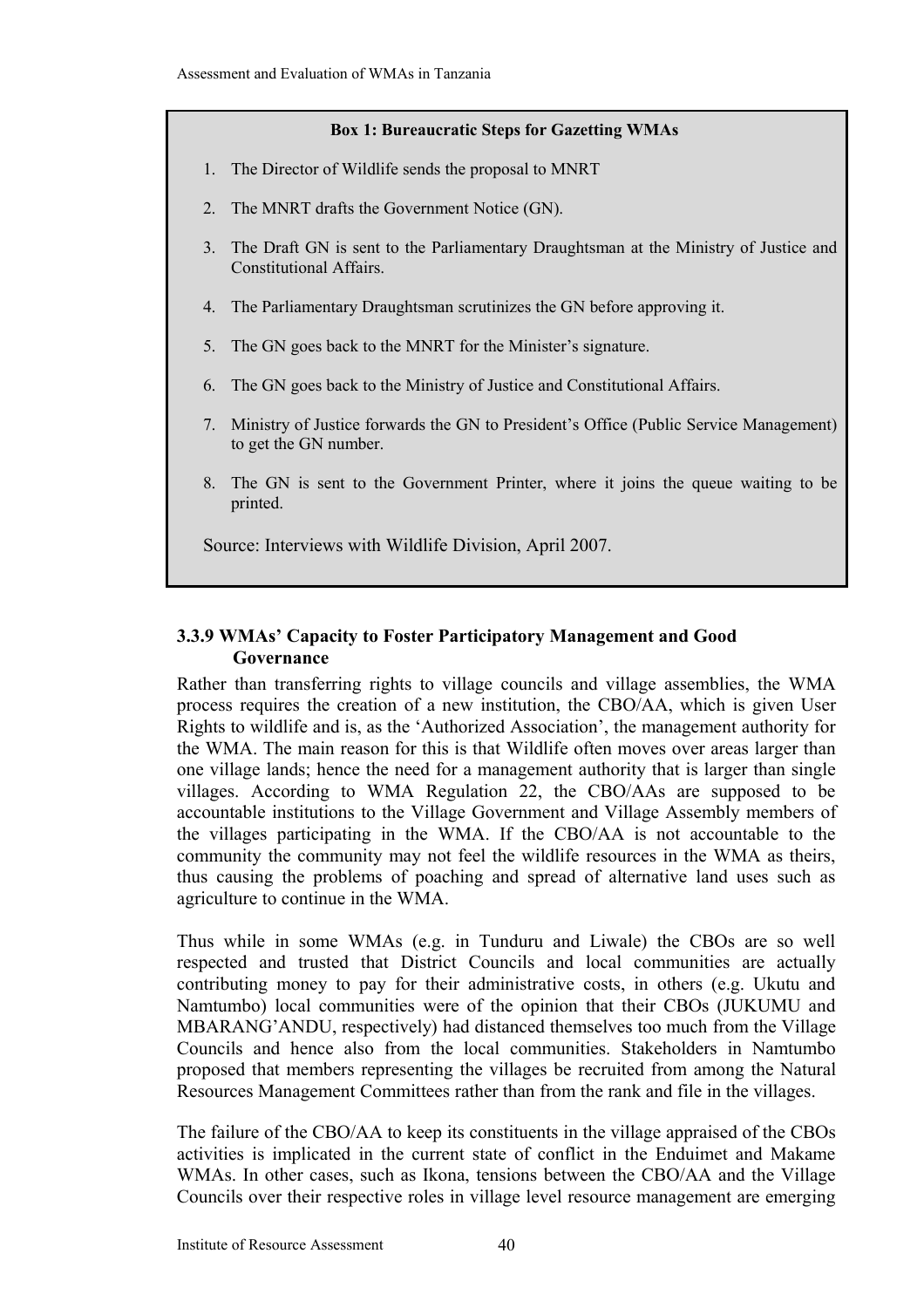(Mr. Jumanne, Nyakitono Village Chairman, pers. comm.). Even in more successful WMAs, potential problems are evident. In Ipole, for example, the CBO/AA's constitution calls for elections of the CBO management to be held every three years, but five years down the road, no second election has been held. Although this may be justified by the fact that the CBO has only recently been given AA status, it nevertheless underscores the grey area of rights and responsibilities that govern CBO/AA operations and lines of accountability.

According to the WMA Guidelines, the following institutions are mentioned as the main players in the management of WMAs:

- Authorised Association
- Village Council
- Village Assembly
- District Council
- District Natural Resources Advisory Board
- Wildlife Division
- Ministry of Natural Resources and Tourism
- TANAPA; NCAA, TAWIRI
- Non Governmental Organisations

The Village Assembly is not mentioned in the Administrative Structure that appears in the Guidelines (see the organogram in the Guidelines). However, Regulation 41 (p.23) states: "An Authorised Association may subject to the approval of the village assembly surrender its user rights to the Director". According to the guidelines and regulations, once awarded with AA status, the CBO is answerable to the villagers that have formed the CBO. The CBO could form a separate committee/extension of the CBO to administer the AA status, i.e. this internal institution could form the economic wing of the CBO that may enter into agreements with potential investors for business relationships etc.

In a number of cases, the Evaluation Team established some tensions that resulted from power struggle between the CBOs and the village councils. This tension can be cited as one of the threats facing the AAs, and they can be illustrated by the following quotation from the Wami Mbiki Society Project Document: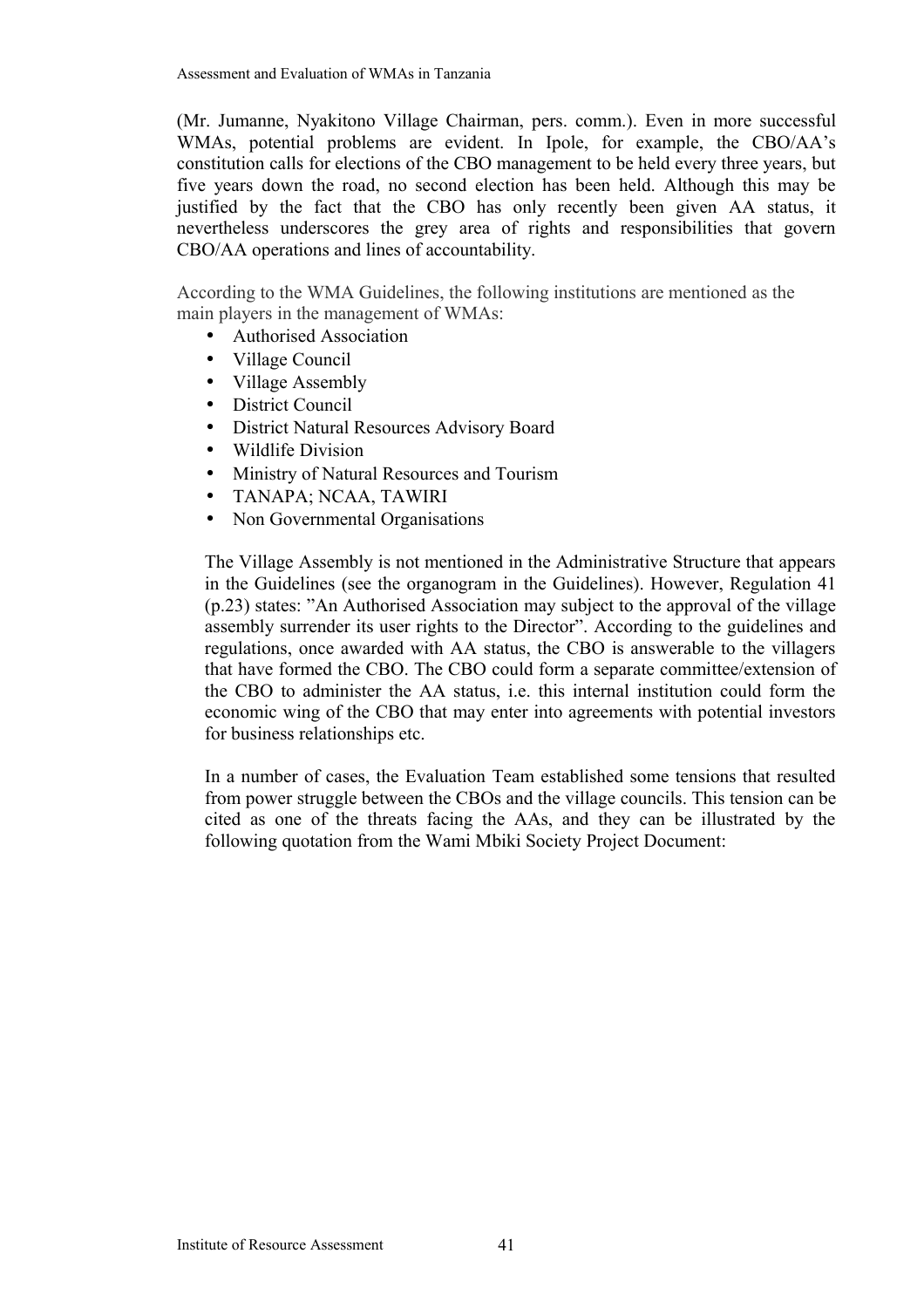### **Box 2: Power Relations in Wami-Mbiki Pilot WMA**

The foundation of WMS are the 24 villages with approximately 65,000 inhabitants. The overall decision making body in the village, the Village Assembly, elects two representatives to the Wami Mbiki Society Council, also known as the "Baraza". Among its 48 members, the Baraza elects a Chairman, Vice Chairman, Secretary and Treasurer as the Central Committee. The Baraza also elects an Executive Committee with 12 members of which the WMS Chairman, Vice Chairman, Secretary and Treasurer are members. From its members the EC can elect representatives for Sub-Committees, Project Steering Committees overseeing project cooperation, Joint Venture Agreements with private sector, and District Natural Resource Advisory Bodies. During the Baraza a number of sub committees report to the Council, who then report back to their respective Village Governments.

The WMS is governed by the WMS Constitution which was revised in 2005 to comply with the Wildlife Conservation (WMA) Regulations (2002) and is operating according to a WMS Strategy 2004-2014, a General Management Plan 2006-15 and a Business Plan.

All meetings of the WMS are obliged to report to the villages through the village representatives. A weak point in the earlier organizational structure of WMS however, has been the lack of a formal connection between the WMS and the Village Council. The 2005, revised WMS Constitution, now means that the Village Governments are obliged to include WMS matters in the Village Government and Village Assembly Agendas. In addition, WMS had no patron, and no Board of Trustees to champion their cause. This was resolved in 2005, and helped greatly to overcome some of the land hurdles the WMS was facing.

Source: Wami-Mbiki Phase 3 Project Document

The Ministry of Home Affairs is not mentioned in the Administrative Structure, but it plays a crucial role in the registration of the CBO**.** A community is required by law to register a Community Based Organisation not with Wildlife Division but with the Registrar of Associations, under the Ministry of Home Affairs. This process will give the CBO the right to form an AA in terms of the WMA regulations. During the fieldwork the consultants were informed that facilitators like Africare played a crucial role in assisting the WMAs in registering their CBOs.

The absence of the Distict Natural Resources Officer from the District Natural Resources Advisory Board was mentioned as a problem, as the DGO who is the secretary of the body is junior to the DNRO. However, according to WD the District Natural Resources Advisory Board is a technical body while the DNRO is not a technical officer of wildlife matters. Hence they have no right to be represented in the WMA administrative structure.

Different key informants kept on highlighting the powerful position of the Director of Wildlife vis-à-vis the WMAs. The power of the DW remains even after a CBO has fulfilled the stringent legal requirements for obtaining AA as outlined in the WMA regulations (land use plans, general management plans etc.). The AA still has to apply to the DW for acquisition of user rights over the wildlife in the WMA. User-rights allow the AA to undertake economic/business activities related to the utilization of animals (e.g. enter into an agreement with a commercial safari operator). However, the dilemma is that WD has the responsibility for monitoring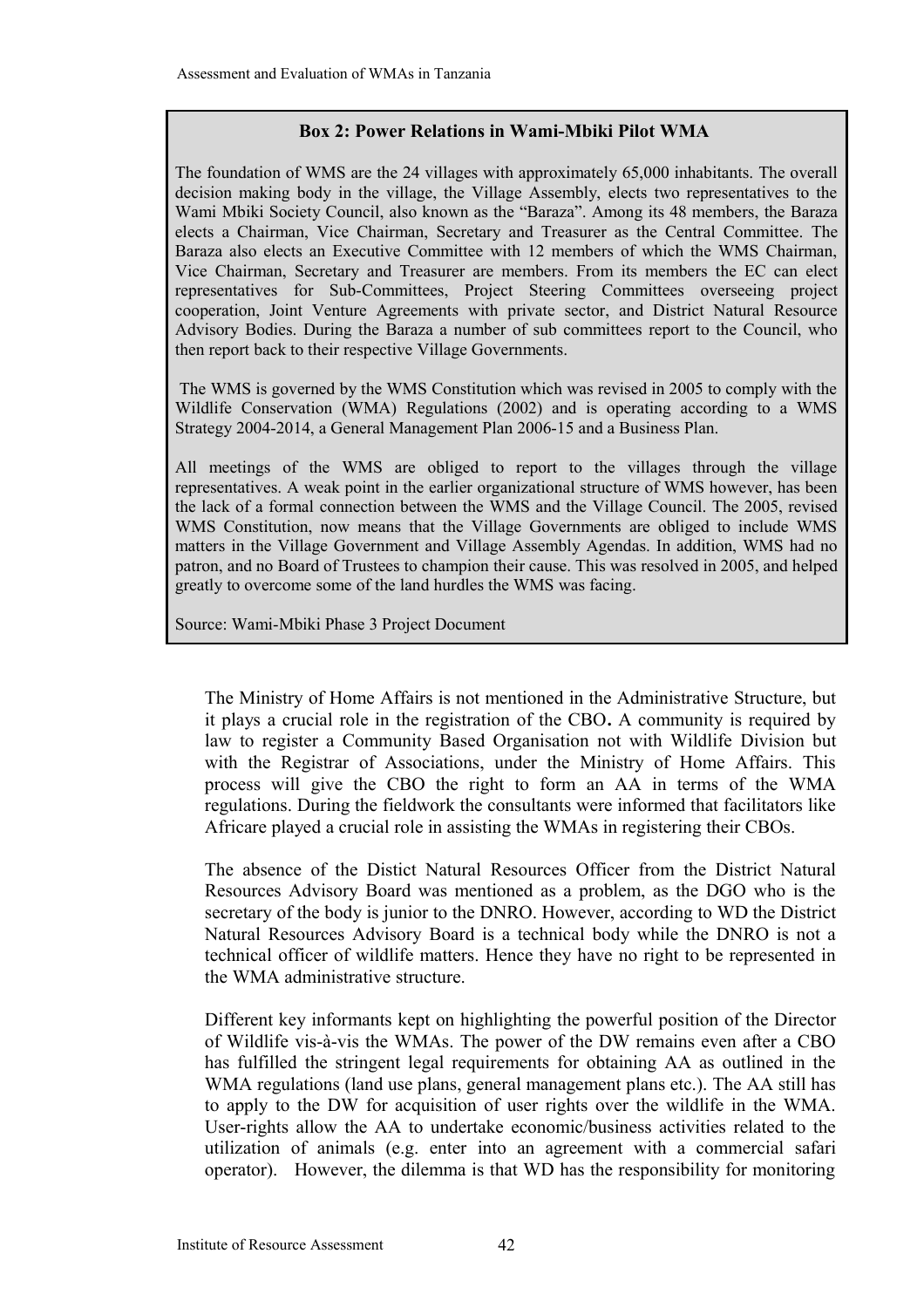the use of wildlife resources all over the country, and it is not easy just let go and hope that the resources will be utilised sustainably without some kind of control.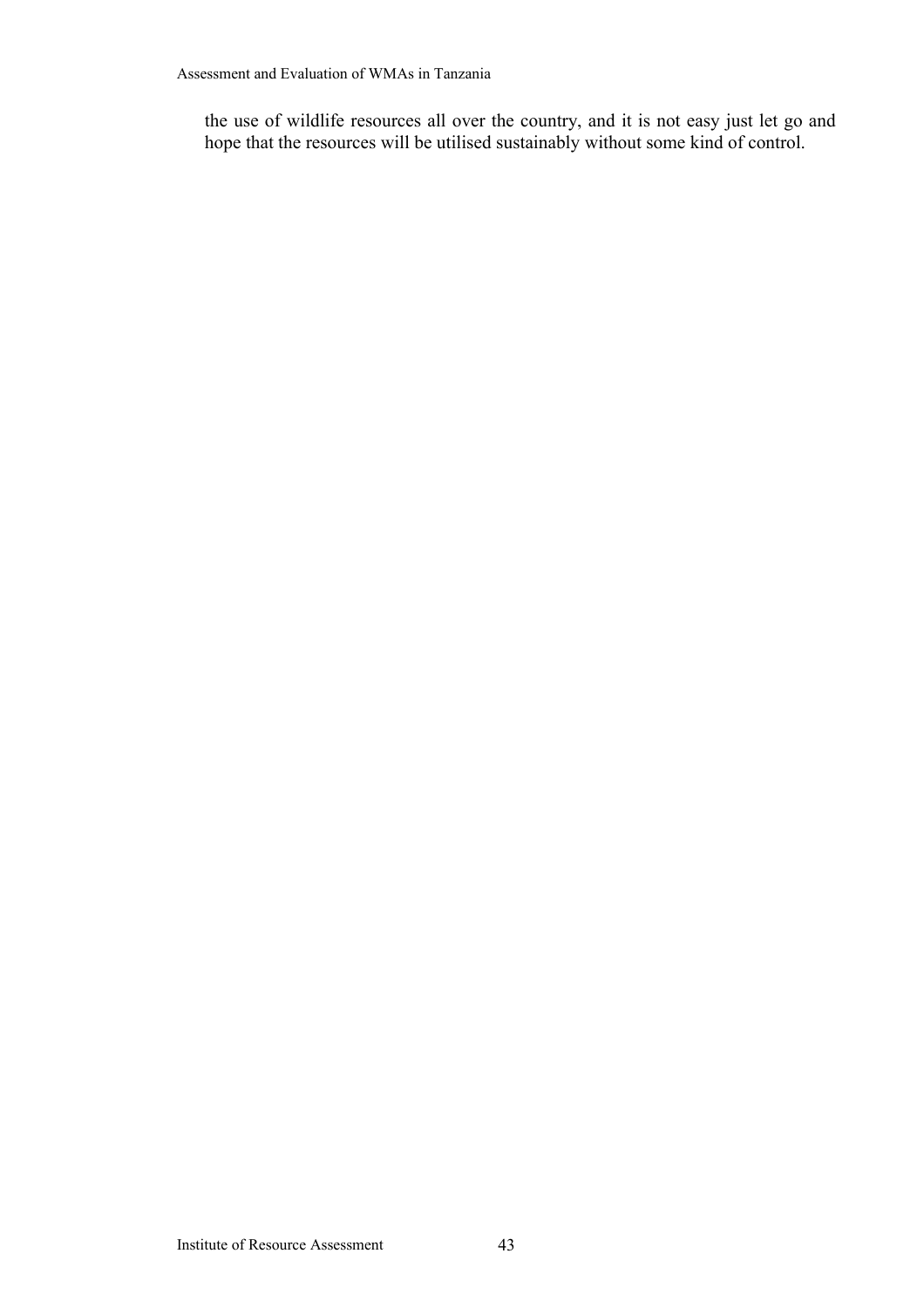



#### **Assessment of Performance of the 16 WMAs**

The status of the WMAs can be categorized into four groups. In the first category are those WMAs which have acquired AA status and User Rights. These are five and they include Ngarambe-Tapika (Rufiji District), Burunge (Babati District), Ikona (Serengeti District), Ipole (Sikonge District) and Uyumbu (Urambo District). The second category includes three pilot WMAs which have acquired AA status, but without User Rights. These three have applied for User Rights from Wildlife Division and they are yet to receive them. They include Wami-Mbiki (Bagamoyo, Mvomero and Morogoro Districts), Pawaga-Idodi (Iringa Rural District) and Enduimet (Longido District).

The third category includes five WMAs that have made significant progress, but are yet to finalize the formalization process. They are at different stages of the preparations for the formalisation process. The WMAs in this category are Ukutu (Morogoro District),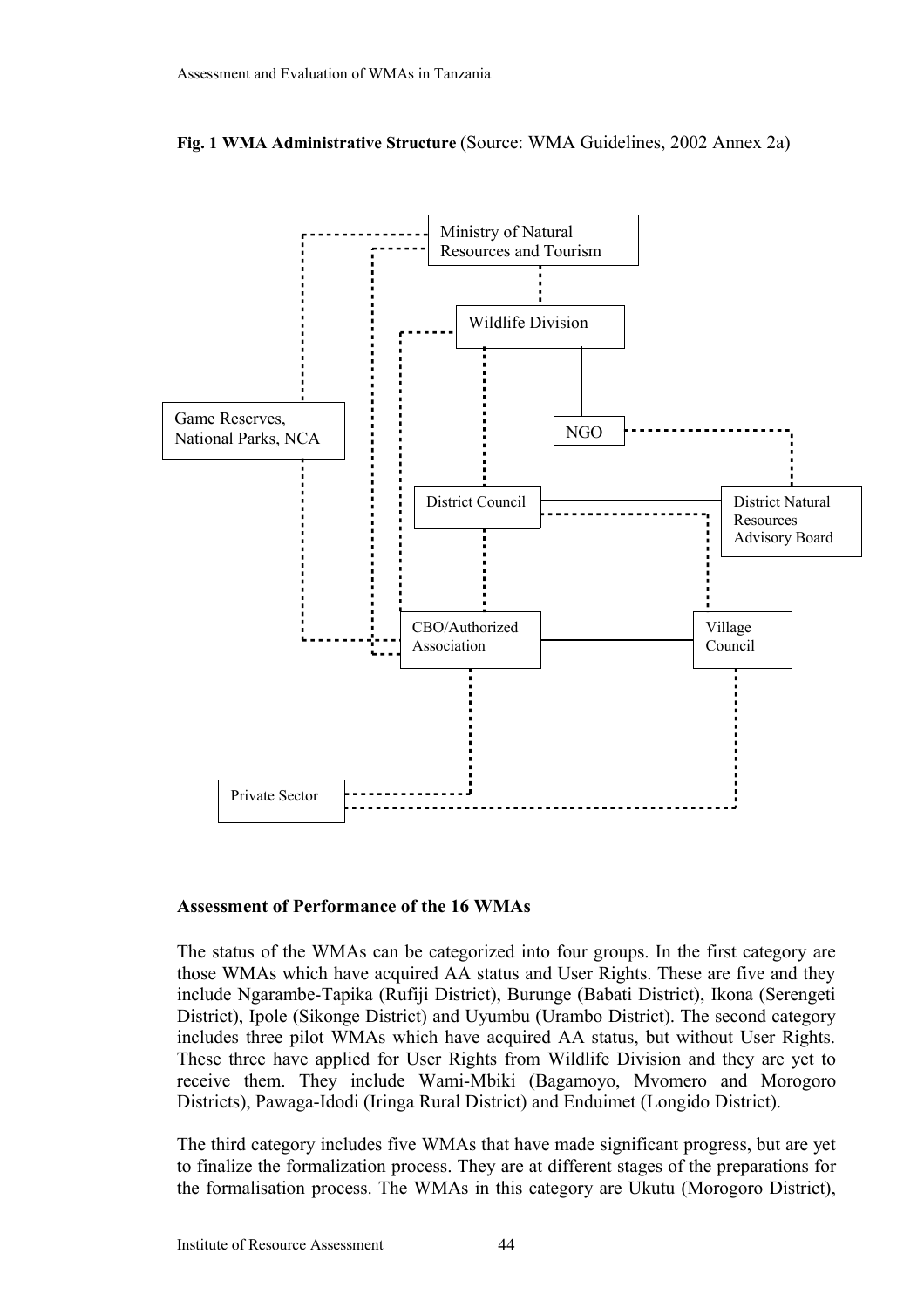Songea (Namtumbo District), Tunduru (Tunduru District), Liwale (Liwale District) and Makame (Kiteto District). The fourth and last category comprises of three pilot WMAs which have not accomplished much on the ground with regards to the WMA establishment process. These are Twatwatwa (Kilosa District), Loliondo (Loliondo District) and Tarime (Tarime District). The following Section provides a detailed profile of each of the 16 WMAs visited.

# **3.4.1 WMAs with AA and User Right status**

# **1. Burunge WMA - Babati District**

Initially the WMA had six villages, which were later increased to nine after three subvillages had been raised to the status of full-fledged villages. This WMA was gazetted in March, 2006, and has been facilitated by the African Wildlife Foundation (AWF) and Babati District Land Area Management Programme (LAMP), although the lead facilitator in terms of expertise has been the Babati District Game Officer.

Burunge WMA is of considerable conservation value because it occupies the land and migration corridors between Tarangire, Lake Manyara, and the adjacent Manyara Ranch. The WMA contains Lake Burunge, which is an important area for water birds such as greater and lesser flamingo and a range of ducks and shorebirds, and also hosts a large buffalo population that moves in and out of Tarangire. The Burunge WMA is highly heterogeneous ethnically, with mostly Wambugwe in the southern villages and a mixture of Waarusha and Maasai in Minjingu. There is also a significantly large migrant population who have recently settled in many of the villages lying along the main Arusha-Dodoma road (Nelson *et al.,* 2006).

The most prominent issue in the Burunge WMA after attaining the AA status and user rights is conflicts, which threatens the sustainability of the WMA. It is important to note that while the Burunge WMA covers an extensive area, only Minjingu and Vilima Vitatu villages are located on the main corridor between Lake Manyara and Tarangire National Parks, and thus contain some of the best wildlife land and most important conservation area in this WMA (Nelson *et al.,* 2006). Initially these two villages were planning to withdraw from participation in the WMA and their withdrawal would have a negative impact on both the WMA's earning capacity and on its conservation value within the overall Tarangire ecosystem. However, later on Vilima Vitatu village changed its mind from not joining the WMA and therefore only Minjingu is still persisting to come out of the WMA. The reasons that village leaders and other members of the community gave for their desire to withdraw include that:

- They never agreed to join in the WMA or reserve land for it.
- They have been conserving the forest even before the concept of WMA came in while other villages have degraded their natural resource and therefore have nothing to offer for a WMA.
- With two national parks (Lake Manyara and Tarangire) adjacent to them, they do not see the reason for setting aside more land for wildlife, and also fear that the WMA will be an avenue to effectively expand the land set aside in parks for wildlife.
- The Village leaders' claim not to recognize the signatures in the constitution. They argue that their signatures were forged.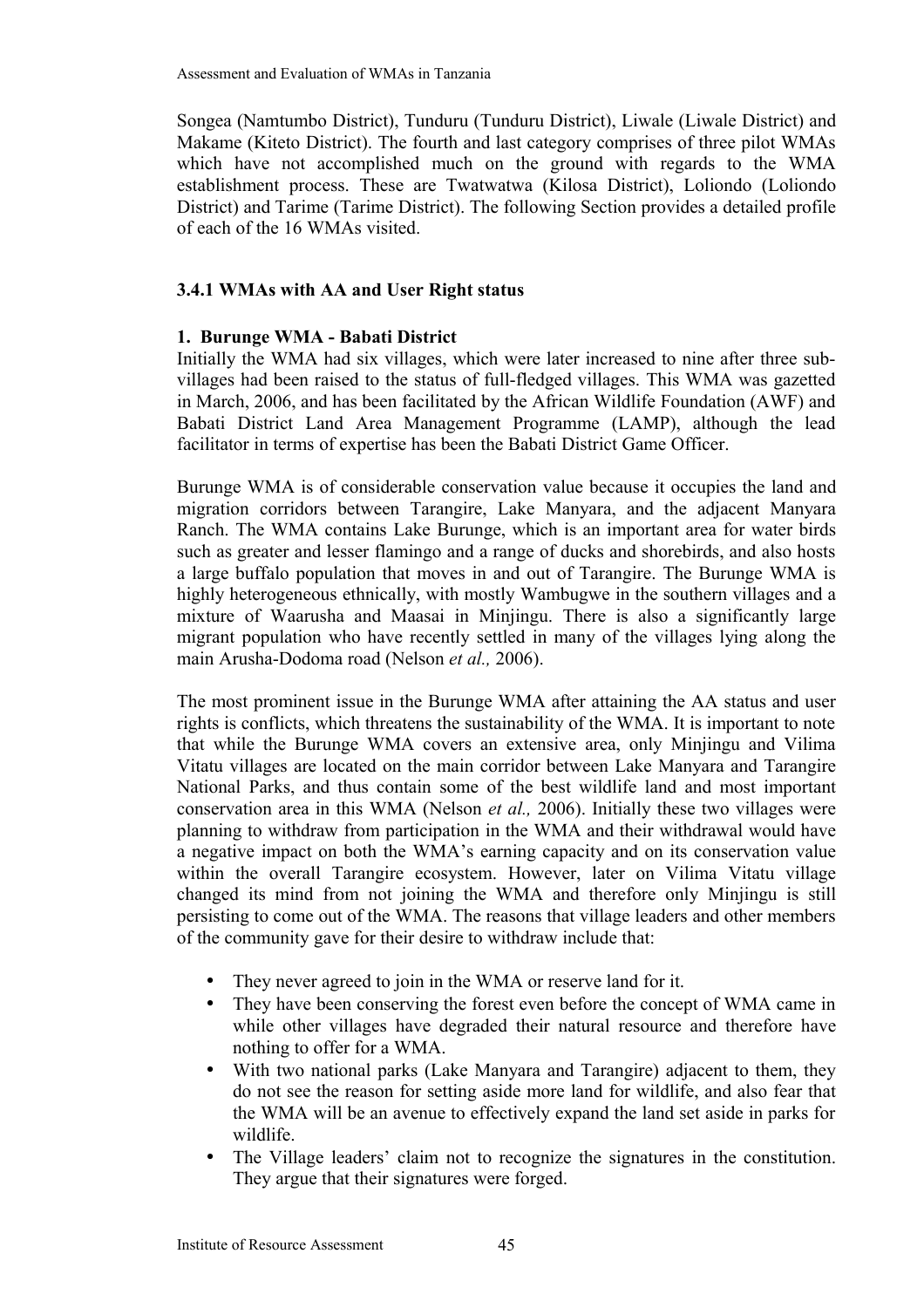However, our preliminary assessment shows that Minjingu village participated in whole process of forming the WMA, but they only fear about losing the prominent income they are currently earning. The village is gaining a big amount of money from the current investors and there are more promising investments in future. Also our literature review shows that villages of Mayoka, Magara, Sangaiwe and Mwada, earlier had conflicts with TANAPA with the perceptions like that TANAPA was intending to evict the villagers (Magara village), taking grazing lands (Sangaiwe village) and annexing land belonging to the villages like Mayoka. Nevertheless, these conflicts seem to have been resolved at the moment

#### **2. Ikona WMA - Serengeti District**

Ikona WMA is located in Ikoma Open Area. It is an area of land adjacent to Serengeti National Park in the Fort Ikoma area, and located between Ikorongo and Grumeti Game Reserves. The WMA comprises five villages: Robanda, Park Nyigoti, Nyichoka, Nyakitono-Makundusi, and Natta-Mbisso. The area is a key border zone to the Serengeti National Park, and much of the Serengeti-Mara wildebeest migration passes through the area in June-July on its way from southern Serengeti to the Maasai-Mara in Kenya. The area is also known for historically high levels of bush meat hunting, and has been a focus of efforts to prevent poaching in the Serengeti Ecosystem for many years (Nelson *et.al* 2006).

The Ikona WMA is facilitated by Frankfurt Zoological Society (FZS), in collaboration with Serengeti District Council, and has been under development since 1999. Also the Serengeti Region Conservation Programme (SRCP) with funding from NORAD assisted in the sensitization process.

The major concern in the area revolves around the relationship between the villages and the private investor, the Grumeti Game Reserves, which is the leaseholder for the hunting block that includes Ikona WMA. There have been conflicts between the villages in this area, particularly Robanda, and the hunting block leaseholder as a result of the former entering into contract with photographic investors in the latter's block leasehold. Also this conflict has been exacerbated by the fact the Robanda villagers have a feeling that their village has to be relocated.

Indeed, because of this perception there is bitterness and mistrust for visitors in the village, especially researchers/consultants. During this review mission the Robanda villagers were hesitant o talk to the Evaluation Taeam because they presumed that the visit was in the same spirit of trying to establish reasons to evacuate them. Even after visiting them for a second day, which was mutually agreed upon, between the Review Team and the villagers, they changed their minds and refused to talk to the team. Another complaint is that the human-wildlife conflict is high because of Ikorongo Game Reserve. Wild animals are destroying crops.

Nevertheless, the AA leadership agreed to talk to the Evaluation Team. It seems the main issue of concern here is centred on benefit sharing modalities among villages. Villages have contributed different land size to the WMA and the contributed land have different resources base in the respective villages. Robanda village has a notable resource base and has been benefiting from various investors and visitors to the village. There is a fear of loosing this income through the establishment of the WMA.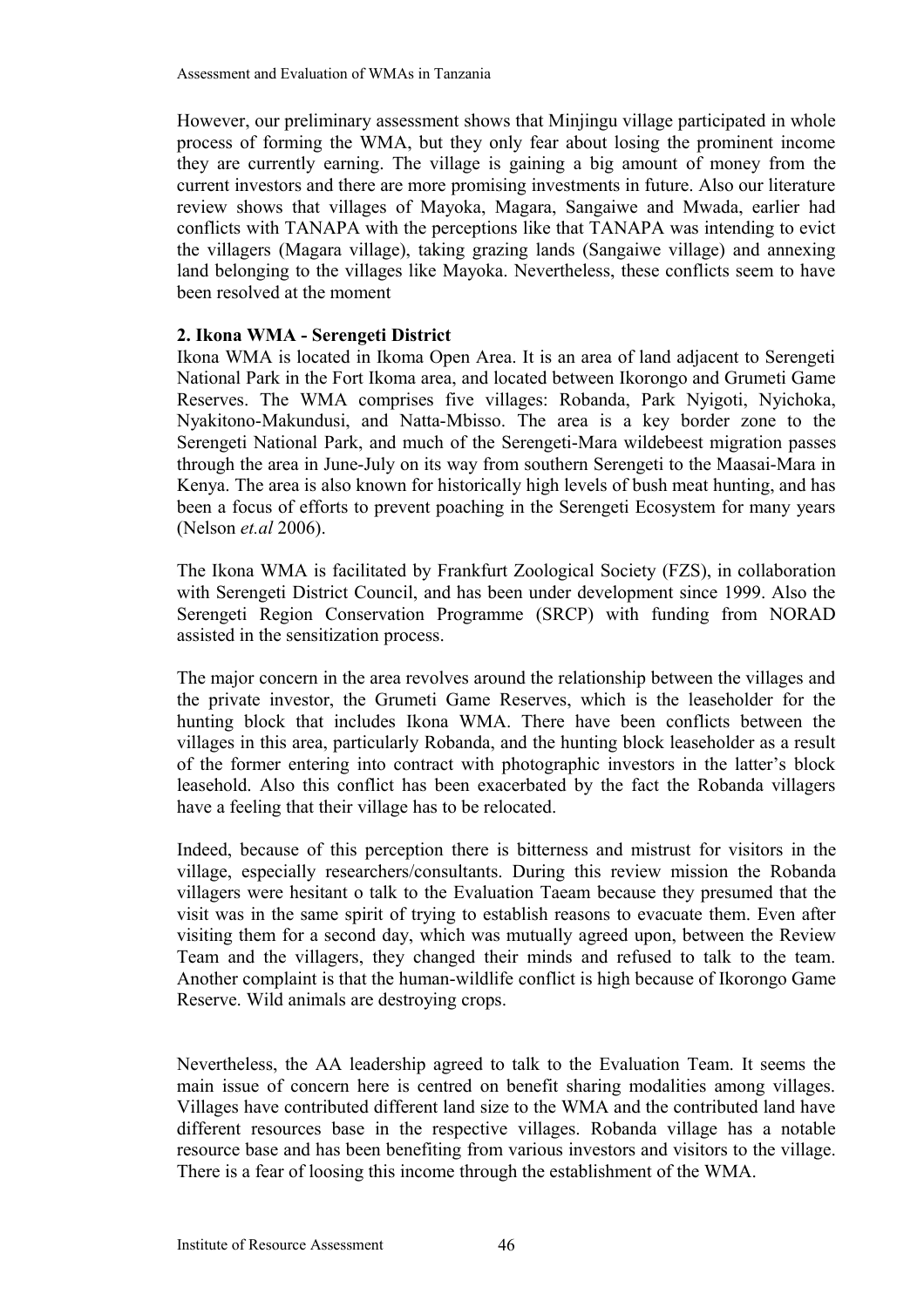On the other hand, discussions with the Grumeti Reserves Ltd administration indicated that their land-use in the concession is based on a high-income low impact strategy. The investor is willing to negotiate with the WMA in order to agree on the modalities of benefit sharing in a win-win situation from the investment but without hunting activities. The Grumeti Reserves Ltd targets to collect income from tourists from around the world who are coming to experience nature, excellent scenic value and tranquillity.

The lodge rates range from USD 1,300 per head per night and the whole profit has to remain in the area for poverty alleviation and conservation. Grumeti Reserves Ltd is also getting frustrated because of many investors who are allowed to invest in their hunting block concession without their knowledge and according to them these investors are paying nothing to the ecosystem conservation effort. They cite companies like Thompson, Zahara and Single Safaris as doing nothing to wildlife conservation but are exploiting individual benefits. Their plea to the government is for the latter to protect investors according to the prevailing policies and laws.

# **3. Ipole WMA – Sikonge District**

Ipole WMA is located in Sikonge District, Tabora Region, and is composed of four villages (Utimule, Ipole, Msuva, and Idekamiso) with a total of 8,808 residents. All the four villages are located in Ipole Ward. Majority of the residents are Wanyamwezi with other tribes coming from Usukuma, Buha, Unyaturu and Ufipa.

Ipole WMA covers 2,500 sq. km. of village land, much of which was formerly under Ugunda GCA. The Ipole WMA lies adjacent to Ugalla Game Reserve. This WMA therefore has one of the largest land area compared to other WMAs. As part of the process of creating this WMA, the Ugunda GCA was de-gazetted and the land was formally transferred to villages as village land.

The Ipole WMA was legally formed through a gazettement order issued on March 31, 2006, conferring AA status on the CBO JUHIWAI.

The Ipole WMA has one designated hunting block, and the hunting operator who was granted the Ugunda GCA concession has remained operational in the area, with limited relationship to the CBO or WMA in general. Payments are made to the Wildlife Division as in the past, with no legal relationship to the CBO JUHIWAI or the villages.

Community Conservation activities in Ipole could be traced back to the period when the Ugalla Community Conservation Project was operational under Africare, and funded by USAID. This project also provided support to Ugalla Game Reserve and facilitated the formation of the nearby Uyumbu WMA in Urambo District. Africare focus has been on conservation and poverty alleviation. It began working with communities to develop WMAs in this area in 1999. By 2001, the JUHIWAI CBO formed by all the member villages was registered.

The wildlife resources in the area include animals like elephants, lions, zebras, buffaloes, warthogs, wild dogs, baboons, antelopes, hyenas, hippos, and giraffes. Ipole WMA is endowed with large reserves of honeybees that provide significant amount of honey to the villagers. This forest product is a major source of income to villagers.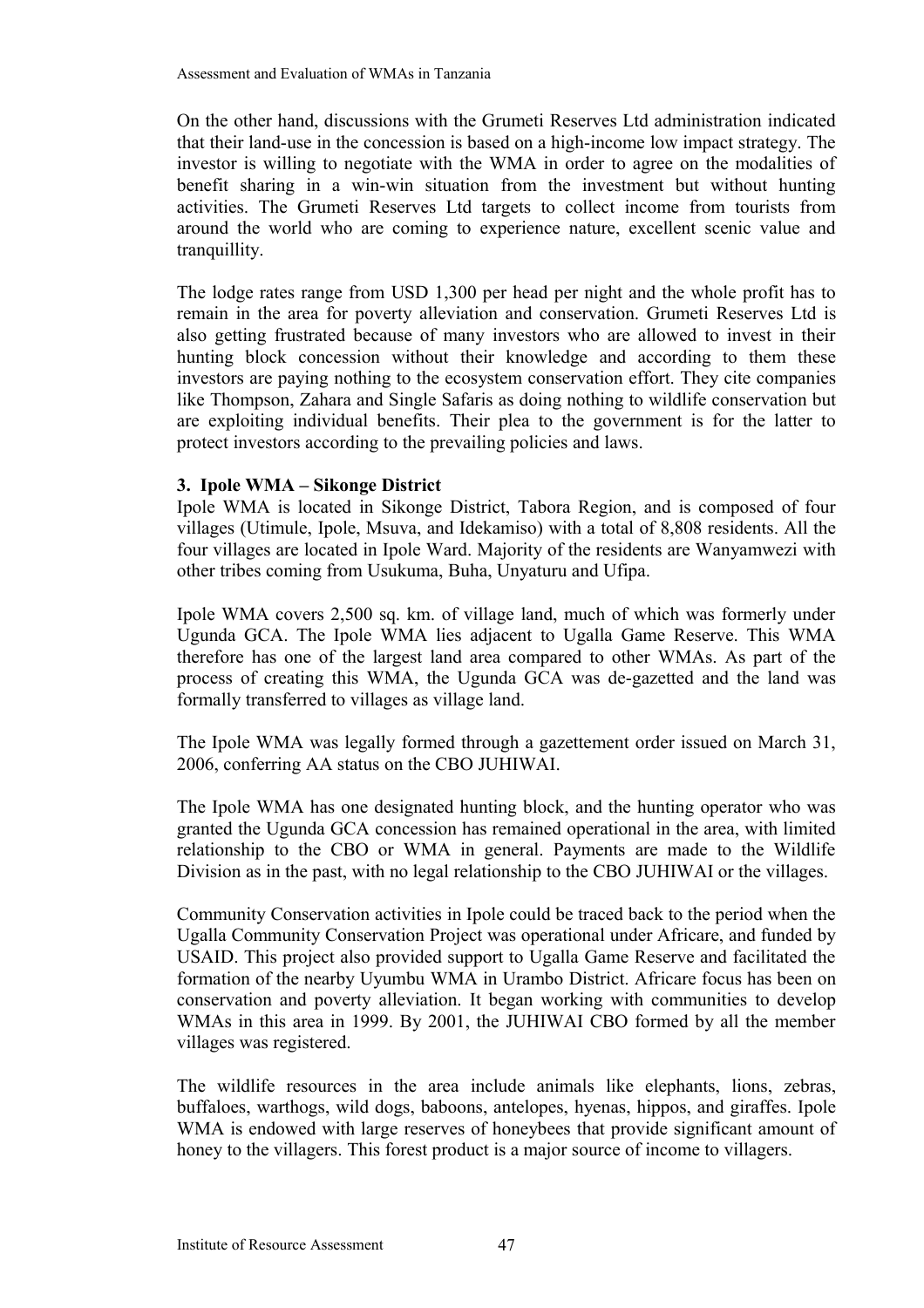The Ipole WMA has 36 VGS who are being supervised by the DGO. Currently, the VGS operate on voluntary basis and are not paid any salary. Communities reported a substantial recovery of wildlife in the WMA, including species characteristic of the miombo-floodplain mosaic such as topi, waterbuck, roan antelope, and sable antelope (Nelson *et.al* 2006). However, although the formation of the Ipole WMA has reportedly reduced poaching, relatively high levels of poaching for bush meat continues and is carried out by few people from the member villages (*ibid*).

On the other hand, the villagers are querying the whole process of establishing the WMA on a hunting block. Available information shows that the existing hunting leases will continue to run until 2009. This causes them to doubt whether or not their WMA will actually enable them to manage and benefit from the wildlife therein. Also there is a lot of forest encroachment. Most villagers enter into the forest and clear land for tobacco cultivation and ownership. This situation suggests a threat for the sustainability of this WMA should the expected economic gains fail to materialize, especially at the household level.

# **4. Uyumbu WMA - Urambo District**

Uyumbu WMA is located in Urambo District, Tabora Region, and is composed of four villages (Izimbili, Nsongolo, Izengabatogilwe, and Isongwa). The WMA development process started in 1998 with a funding from Africare. Initial activities undertaken included building capacity for VG officials, VGS, facilitating meetings. A Community Based Conservation named Uyumbu Wildlife Management Association (UWIMA) has been registered. The announcement appeared in the Government Gazzette of 30 November 2005, but the certificate was formally handed over on  $28<sup>th</sup>$  June 2006.

The wildlife resources in the Uyumbu WMA include elephant, lions, leopards, giraffe, buffalos, antelope, warthogs, wild pigs, dikdiks, monkeys, baboons, hare/rabbits, hyenas, and other minor species.

Although Uyumbu WMA has been gazetted, the community has yet to enter into contracts with investors. In order to benefit from tourist hunting, the WMA has to apply for a hunting block to be allocated in their WMA, and the Director of Wildlife must allocate it to an investor after an assessment of the potential of the area for Tourist Hunting purposes.

The WMA is one of the big producers of honey, but it is facing a serious problem of marketing. The WMA also borders villages that are in Uyui District. Initially, these villages were not members of the WMA and created an opening through which poachers passed to create harm to wildlife within the WMA. Efforts have been made to convince the villages in Uyui District to join the WMA, at least for security reasons.

# **5. Ngarambe-Tapika WMA – Rufiji District**

The WMA process started in the mid 1990s through the CBC programme. The WMA has 2 villages with an area of 13,339 sq.km of which 1,844 sq.km are gazetted forest reserves and 3,468 sq.km falls within the Selous Game Reserve. Out of the area of 81,996 ha, the village have proposed to set aside some 73,129 ha as wildlife management area. This is 93% of the total area of the two villages. This is a nonagricultural and non-settled land.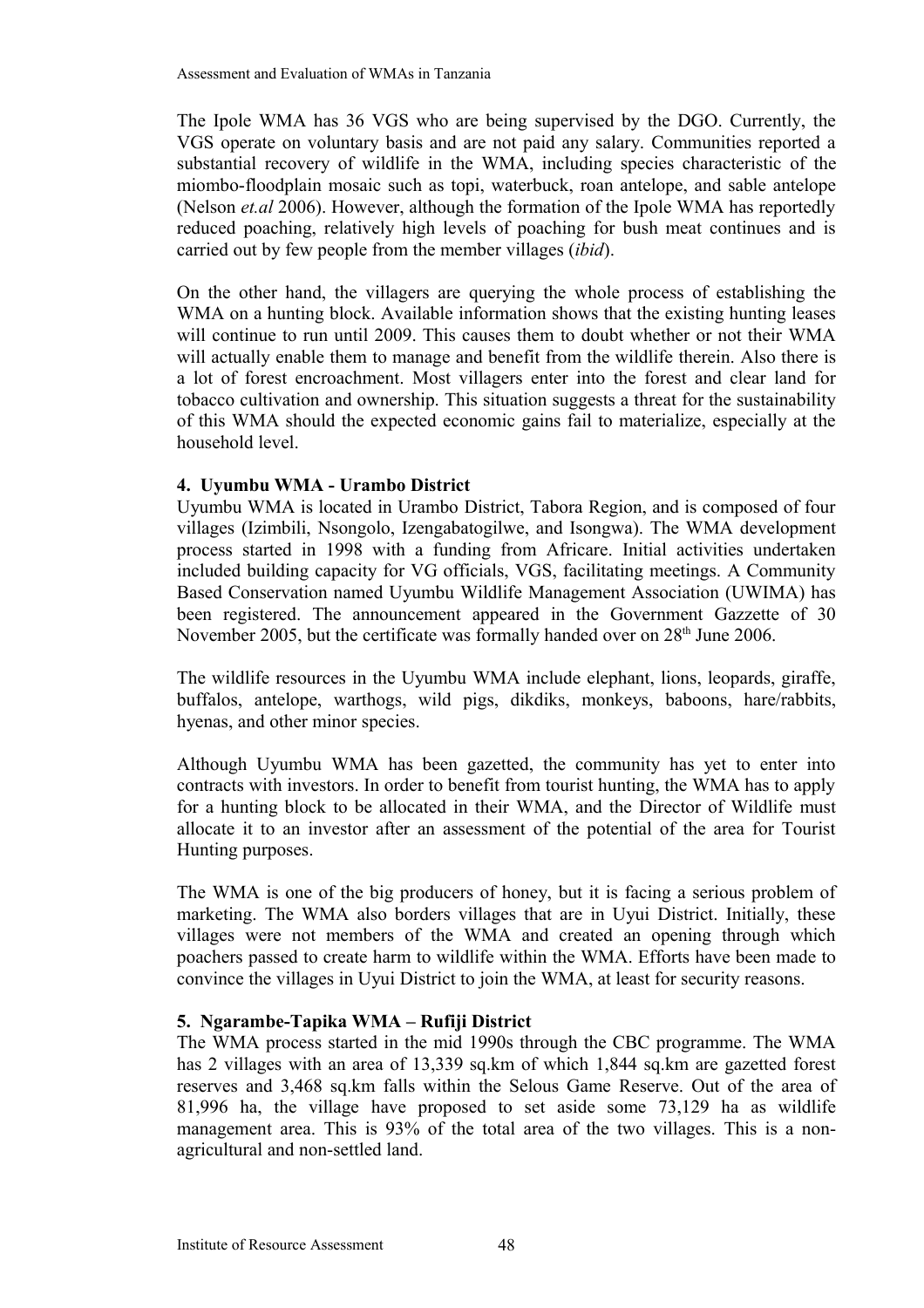The Ngarambe-Tapika WMA was initially funded by GTZ, which helped to build capacity for VG officials, VGS, facilitating meetings. Later on WWF came in and facilitated the WMA to the point of acquiring the AA and User Rights. Currently there is an investor who has informal arrangements with the AA. The investor has a hunting block license from the government. This agreement between the villages and the investor was supposed to expire when the WMA status was achieved.

At the time of the Evaluation, the following were yet to be accomplished:

- No legal contracts between AA and investors for using WMA resources but there was interim agreement before the establishment.
- Activities after attainment of AA and User Rights are not yet started. Skills are lacking on contractual agreement negotiations, entrepreneurship, administration, and bookkeeping.

During the discussion with villagers there was an argument that the income of people is declining because of increase in wildlife numbers which destroy crops. The villagers also are complaining that while the number of wildlife has increased in the WMA, the quota has remained the same for the two villages, which affects their livelihood.

# **3.4.2 WMAs with AA status but no User Rights**

### **1. Wami-Mbiki WMA – Bagamoyo, Morogoro and Mvomero Districts**

In terms of the number of people and villages, Wami-Mbiki WMA is the largest among all the pilot WMAs. It has 24 villages and about 65,000 people, spread over three districts in the two regions, Coast and Morogoro. The WMA itself comprises over 4,000 sq.km. of miombo woodland and plains with significant wildlife, fisheries, and forestry resources.

Since 1995 the Danish Hunters Association (DHA) with funding from DANIDA have been facilitating the people of 24 villages surrounding the  $2,500 \text{ km}^2$  core protection to form the Wami-Mbiki WMA. The Wami-Mbiki Society was formed in 2002 as the CBO for the area, and now manages an equipped and mobile anti-poaching unit that works hand in hand with 48 VGS.

The WMA has benefited from 2 phases of DANIDA support, which came to end in 2006. Currently an application has been submitted to DANIDA for phase 3 support, which aims to ensure that the WMA engages in economic activities, becomes commercial and that people begin to see benefits. Creating critical mass of understanding amongst 65,000 people in Wami-Mbiki, solving land conflict between neighbouring communities, and in particular between the community and the TPDF, has taken much time. This delayed the application for AA status, and compromised antipoaching and community development efforts.

Development Committees have been established in the 24 villages. These have been trained to formulate and oversee development projects. Up to late 2006 the WMS maintained an office in the core protection area, in Morogoro, and as the DANIDA support for phase 2 was coming to the end, the WMS was in the process of establishing 3 zonal offices. The CBO was staffed by a professional Secretariat, which ran the Society affairs, but at the time of the evaluation funds for paying this Secretariat had dried and the WMS could only afford to pay some allowances to the VGS.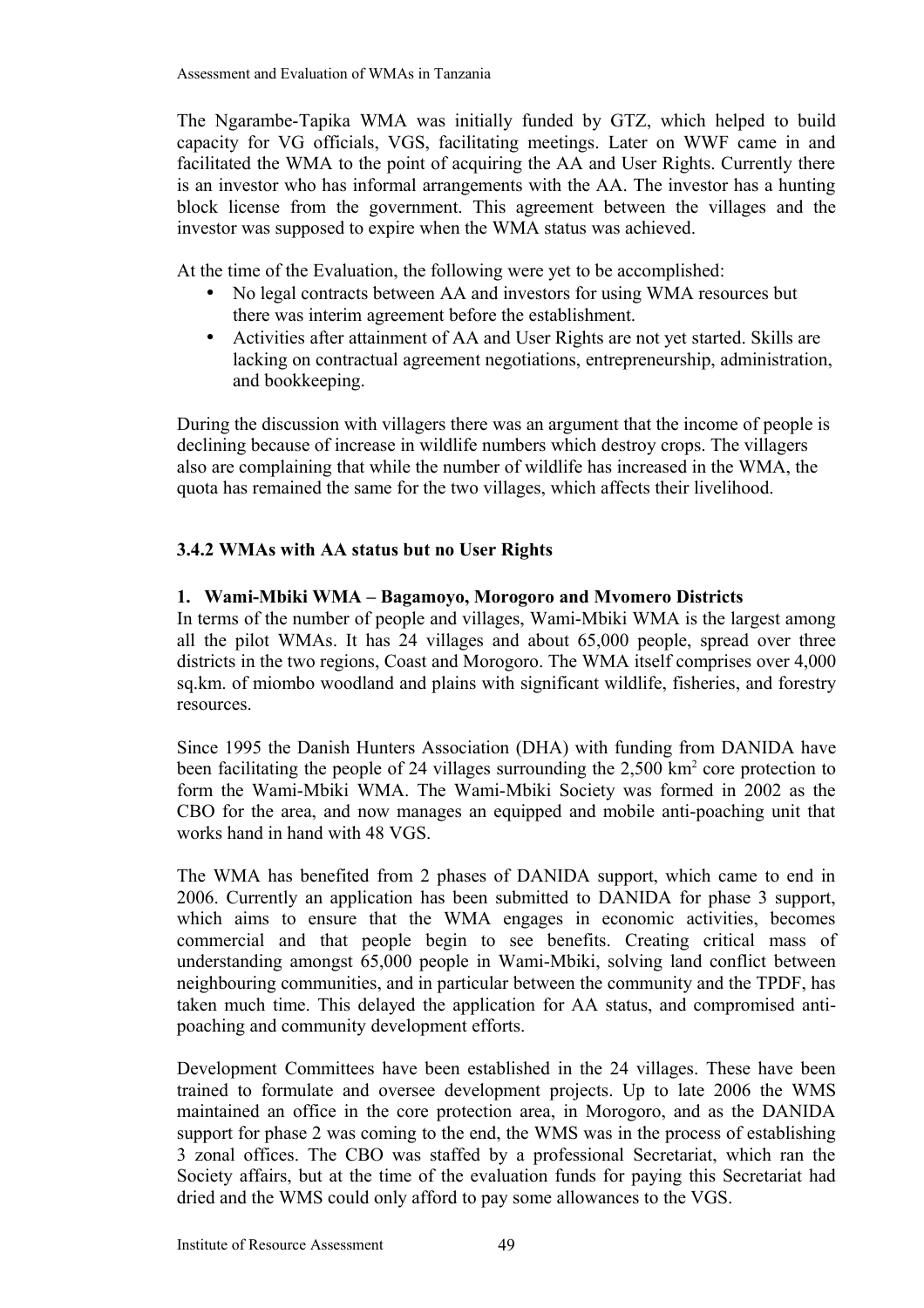A number of factors seem to indicate that awareness-raising efforts in Wami-Mbiki have been adequate. Nevertheless, the evaluation team was informed that a village close to the core protection area has refused to join the WMS, while another village, Lubungo, is set to join after the settlement of border conflicts with its neighbours. It was also established that, although LUPs for the first 24 villages have been completed, boundary problems still persist in villages like Kambala, which is settled by Maasai pastoralists and borders the Mtibwa Sugar Company. After dismantling the formed Dakawa Ranch, Mtibwa Company was allocated land which almost separated Kambala village from the WMA, denying the livestock keepers' access to the Wami River to water their livestock. Other villages with boundary disputes include Kidudwe, Mlumbilo and Mkono-wa-Mara.

Wildlife has reportedly increased as a result of increased investments in conservation and anti-poaching activities, to the point where commercial hunting may once again become a viable option in the area. The signs of increasing wildlife population is also signalled by increasing human-wildlife conflicts. According to information obtained from the WMS Advisor, anti-poaching efforts have seen wildlife populations grow 4 fold; also the WMS activities have seen a great reduction in tree cutting. The WMA hopes to develop a mixture of resource-based enterprises, including tourist hunting, photographic tourism, fishing, and forestry products sales. Also Wami-Mbiki WMA community expressed frustration at having spent a great deal of time conserving the resources in the WMA but not yet having significant tangible benefits from those efforts.

### **2. Pawaga-Idodi - Iringa Rural District**

The Pawaga-Idodi WMA covers about 776.65 sq.km, and involves 21 villages. The WMA initially was facilitated by DFID between 1997 and 2002. Later in 2004 WWF and WCS took over the facilitation role to support the MBOMIPA CBO, after DFID ended/stopped its facilitation. The main activities undertaken include building capacity for village government leaders and village game scouts. The Evaluation Team found evidence that awareness-raising efforts were adequate, as there were adequate meetings and presentations before the villagers adopted the WMA process. Local communities are conversant with the process. However, there are problems in trying to establish the distinction between investments related to the WMA and other investment on villages' land was unclear. In Tungamalenga village, this problem is causing resentment and some villagers are wondering if it was at all worthy for their village to continue being a member of MBOMIPA when even other investments on village land aimed for village income generation are considered to belong to the CBO.

The area is potential for investment and there are several investments already taking place in the area. However, most of these activities are undertaken without any EIAs, which may threaten the sustainability of the investments and the WMA in general.

There are signs of wildlife increasing as indicated by the easily seen and increased human-wildlife conflicts, especially in Tungamalenga village, which was visited by the Evaluation Team. There were a lot of complaints about the negative impact of the increased wildlife (especially elephants) in destroying farm crops and therefore affecting livelihoods.

# **3. Enduimet WMA - Longido District**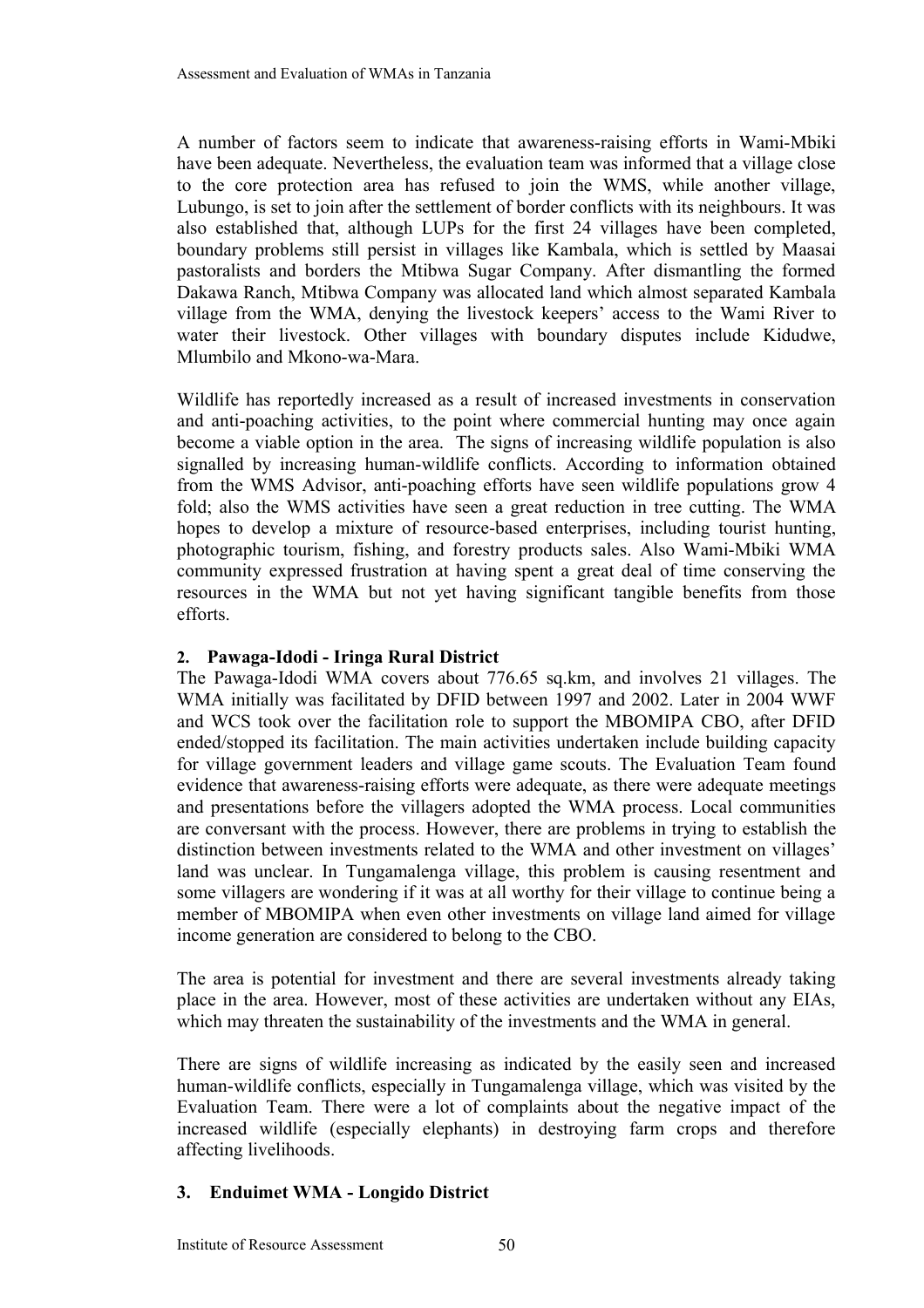Enduimet WMA lies in Ol Molog and Tinga Tinga Wards in the West Kilimanjaro Basin of Longindo District. The pilot WMA contains nine villages, and was originally conceived in 1997 following a wildlife survey conducted by elephant researchers and national and district wildlife authorities (Poole and Reuling, 1997). The WMA covers an area of 128,179ha, of which 86% has been set aside as a WMA. The area has a tourist hunting block. Other existing activities include photographing, camping, walking safaris, specialized bird watching and wildlife viewing.

The WMA faces several challenges. Sinya village has refused to join the WMA, partly because the village was already earning large revenues from non-consumptive tourism. This is the largest village in the proposed WMA, it is adjacent to the Kenyan border, and has an abundant population of large mammals such as elephant, giraffe, zebra, wildebeest, impala, and gazelle, much of which moves back and forth between Sinya and Amboseli National Park in Kenya. Sinya has developed photographic tourism enterprises in the village, starting around 1998, and by 2004 was earning about \$40,000 per annum from this tourism (Nelson *et al* 2006). Despite a study tour to MBOMIPA, Sinya village has not been convinced to join the WMA.

# **3.4.3 WMAs at Middle Stages of Development**

# **1. Ukutu WMA - Morogoro Rural District**

Ukutu WMA is one of the pioneers of CBC in Tanzania. In 1996, 22 villages in Ukutu were facilitated to form a CBO with the aim to introduce conservation and the sustainable utilisation of natural resources. According to Baldus *et al* (2004), this initiative was supported by the Wildlife Division, the District Council and GTZ under the Selous Conservation Programme. The CBO was registered under the name "Jumuiya ya Kuhifadhi na Matumizi Bora ya Maliasili Ukutu" (JUKUMU). The CBO fulfilled the requirements and became the first pilot WMA in country to apply for the AA status. However their application was rejected and over time they have been overtaken by other WMAs, which have managed to fulfil the conditions for formalisation.

Although the Ukutu WMA is facing a number of huddles before succeeding to pass the formalisation process, Baldus *et al* (2004) have listed the following achievements attained by the five WMA pilot areas that were being facilitated by GTZ:

- All participating villages have already prepared land use plans although not adhering to the National Land Use Planning (NLUP) guidelines and regulations.
- The villages have set aside areas for wildlife conservation but maps did not show the amount of land contributed to WMA by each village.
- Each pilot WMA around the Selous receives an annual hunting quota from the Wildlife Division: The revenue generated by the utilisation of the quotas is used for wildlife conservation and community development.
- On the job training of villagers and village leaders on management, accountability, awareness and sensitisation on CBC and WMA Regulations is ongoing and making excellent progress. Formal training of village game scouts has been carried out.
- Crop protection has been improved in all areas due to increased involvement of villages and their scouts.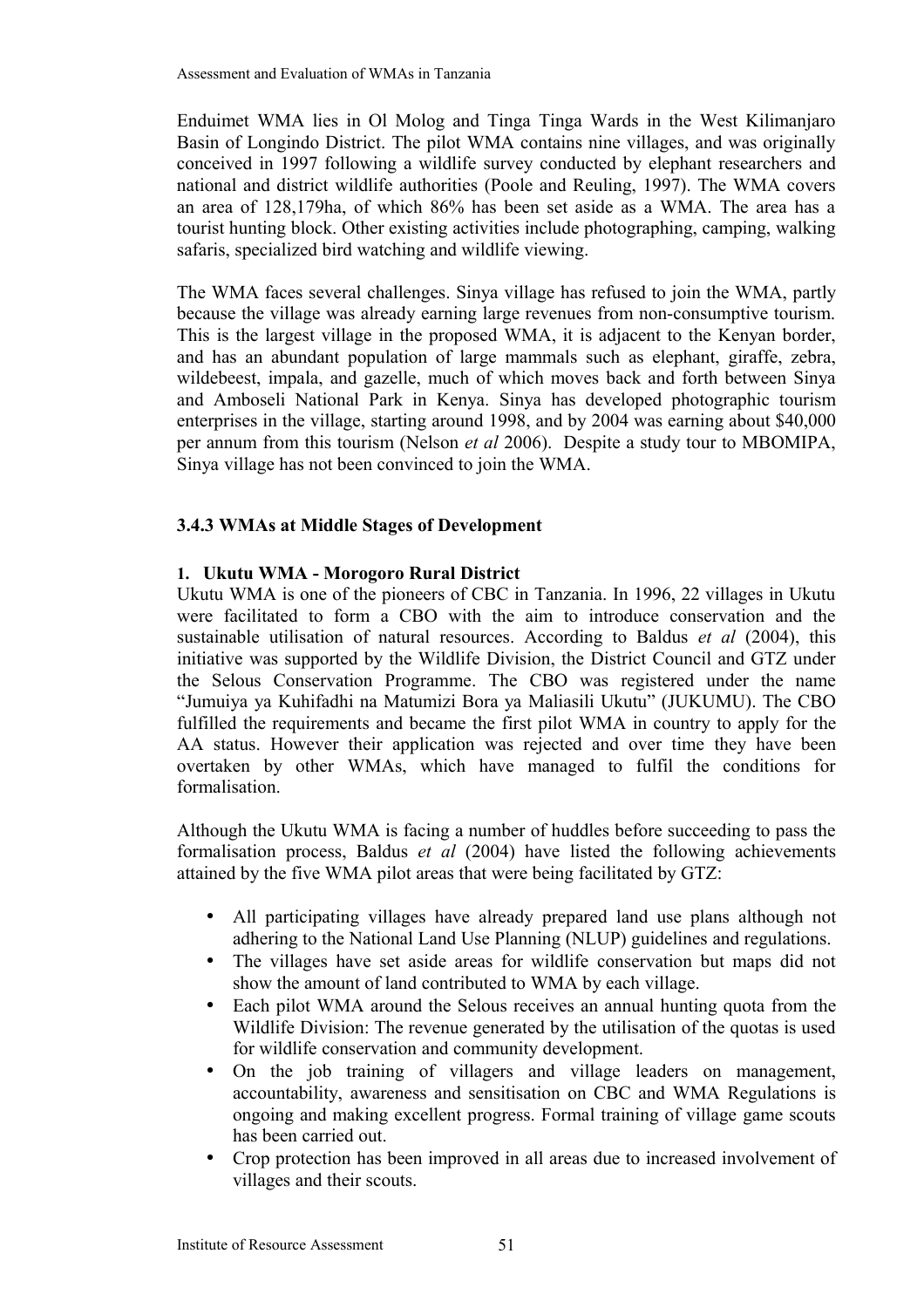- There are material benefits from the quota and in the case of 'Jukumu' from a hotel lease. Income would be increased more than tenfold, if the WMA would receive the full user rights and could tender or auction the hunting rights.
- Poaching has been reduced significantly and wildlife has come back to areas where it was absent before.

The Evaluation Team found evidence to show that there was adequate level of awareness-raising. Several meetings and presentations were made to raise awareness before the formation of the WMA. However, it was evident that some issues are not clarified in the JUKUMU constitution. For example, the distinction between investments related to the WMA and other investments on village land was unclear. In Kisaki village this problem caused resentment and some villagers wondered whether in is worthy for their village to continue in the WMA or better go their own way alone!

Ukutu did apply for AA but the application was sent back to enable the CBO in collaboration with member villages to correct the maps. The funds to undertake the job have been provided by the WD.

### **2. Makame WMA - Kiteto District**

Makame WMA is comprised of the three villages of Makame, Ndedo, and Ilkiushoibor in Kiteto District, Manyara Region. Makame WMA is located in a very remote area with poor road networks and social infrastructure. The WMA is a very important dispersal area for the Tarangire National Park. It is located in the southern Maasai Steppe southeast of Tarangire, it is a wildlife-rich area with large numbers of elephants, antelope, greater kudu, lions, and even wild dogs.

The WMA is ethnically homogeneous, comprised almost entirely of Maasai pastoralists. This WMA has been facilitated by AWF and the LAMP. This WMA has a CBO and village land use plans but there is no Resource Zone Management Plan. According to district authorities, funds and resources to accomplish the remaining work will be provided by the AWF.

It is hard to know with certainty the level of awareness and participation in this WMA. Despite the good attendance at the meeting with the Review Team, it was only the Maasai leaders who were talking. In spite the attempt to translate the discussion the majority of the villagers could not respond.

Unlike the other WMAs, the main objective of this WMA is to protect their livestock from wild animals, and economic motives is probably second or third ranked. The villagers believe that by forming a WMA, wildlife will increase, hence will provide satisfactory prey ground. In this way, their livestock will be protected from being attacked by wildlife.

#### **3. Songea WMA – Namtumbo District**

As part of the Selous Conservation Programme, the Songea WMA started in 1989 and it involves 7 villages. The member villages have formed a CBO known as MBARANG'ANDU. The WMA initially was funded by GTZ, which helped to form natural resource committee and training of VGS. GTZ pulled out in 2004. LUP and resource use management plans have been designed but not yet mapped. WD has set aside funds for the completion of their land use plans, the existing LUPs expired in 2006.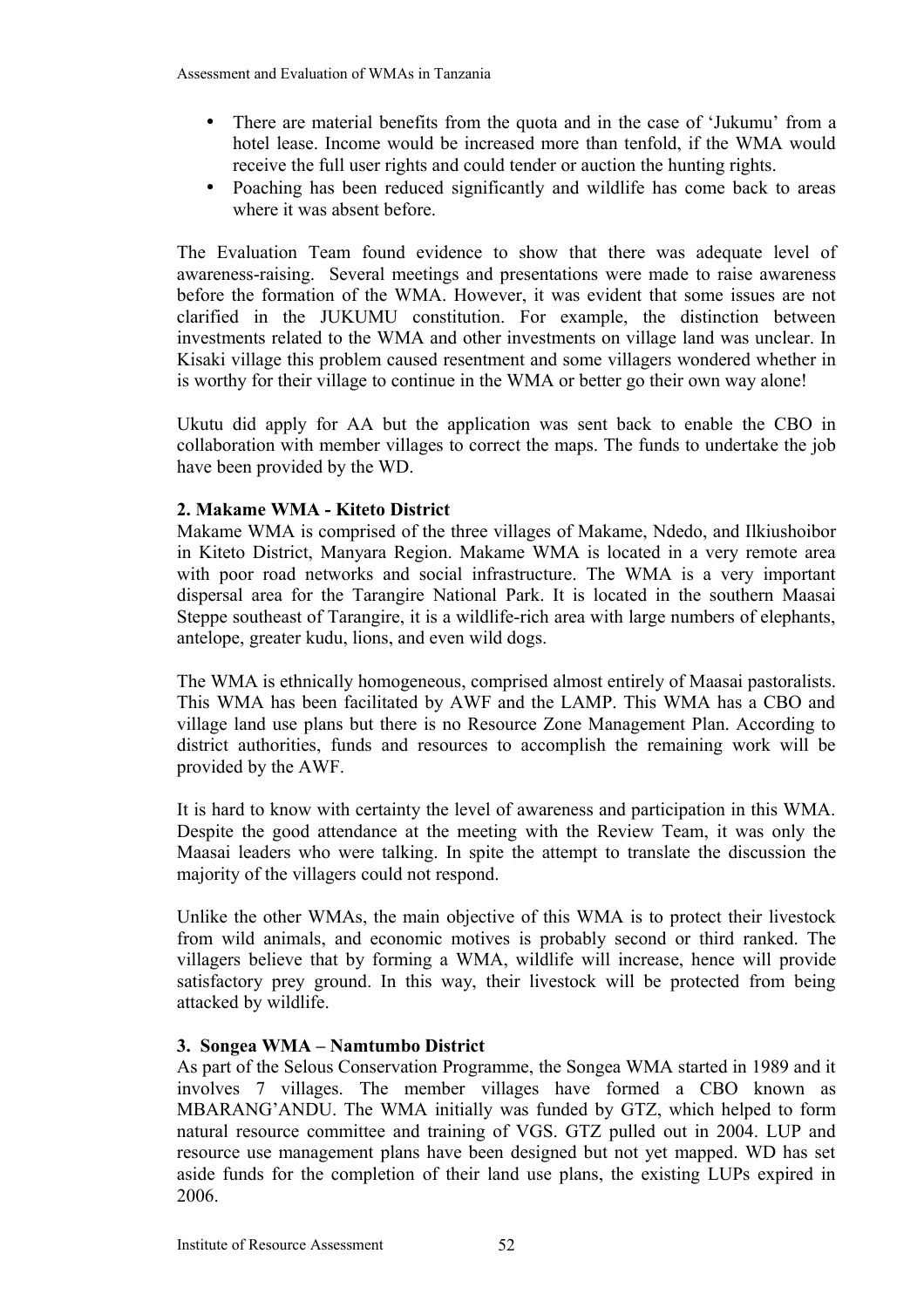One of the major threats of the WMA process in Namtumbo District is the prospects for minerals and exploration work has started by private investors. How the two activities (i.e. wildlife conservation and mineral prospecting) could be accommodated without causing conflicts is not clear.

The Evaluation Team was satisfied that awareness-raising efforts were adequate. Also, it was established that there are signs of wildlife increasing as indicated by the widely reported and increased human-wildlife conflicts.

The main motive for this WMA is improving livelihoods especially through increasing income from investors and available meat for consumption.

### **4. Tunduru WMA – Tunduru District**

The WMA process in Tunduru started in 2002 but the area was already part of the Selous Conservation Programme. The WMA has 10 villages. Like in the other WMAs surrounding the Selous Game Reserve, The WMA process in the Tunduru WMA was funded by GTZ, Tunduru District Council, and one of the members of the Board of Trustees, who is also a Councillor. Together, the three sources of funding have helped to build capacity for VG officials, VGS, facilitating meetings.

The Evaluation Team has established that awareness-raising among the communities is adequate. Member villages have managed to form and register a CBO named NALIKA which is active, and VGS have been appointed and trained. The Village Land Use Plans are available in all 10 villages, although not yet finalised. The AA application has been submitted; the CBO and District Council staff is working upon comments received from the WD with the funding from the District Council before re-submission for AA status consideration. The Resource Management Zone Plan has already been finalized by incorporating all required amendments

There are signs of increasing wildlife as indicated by the easily seen and increased human-wildlife conflicts.

The Review Team was informed that local communities are finding it difficult to understand their constitution because of the legal language used. There is therefore a need to translate the constitution into a simple and understandable language that will enable the local communities to understand what it means.

#### **5. Liwale WMA – Liwale District**

The WMA process in Liwale started in the mid 1990s. The WMA has 9 villages. It has formed a CBO known as MAGINGO. The WMA was formally funded by GTZ, which helped to build capacity for VG officials, VGS, facilitating meetings. GTZ facilitated maps drawing process although the maps produced did not meet the WD requirements. Major work is still needed to be able to meet the requirements. The local communities through their CBO are in a process of writing a proposal for funding to WD and other donors.

The Evaluation Team established that awareness raising activities in Liwale were adequate, and a CBO named MAGINGO has been registered. The VGS have been appointed and trained, but the land use plans have not been completed in all the villages. The GMP or RMZP has been done but the maps are not yet ready. The AA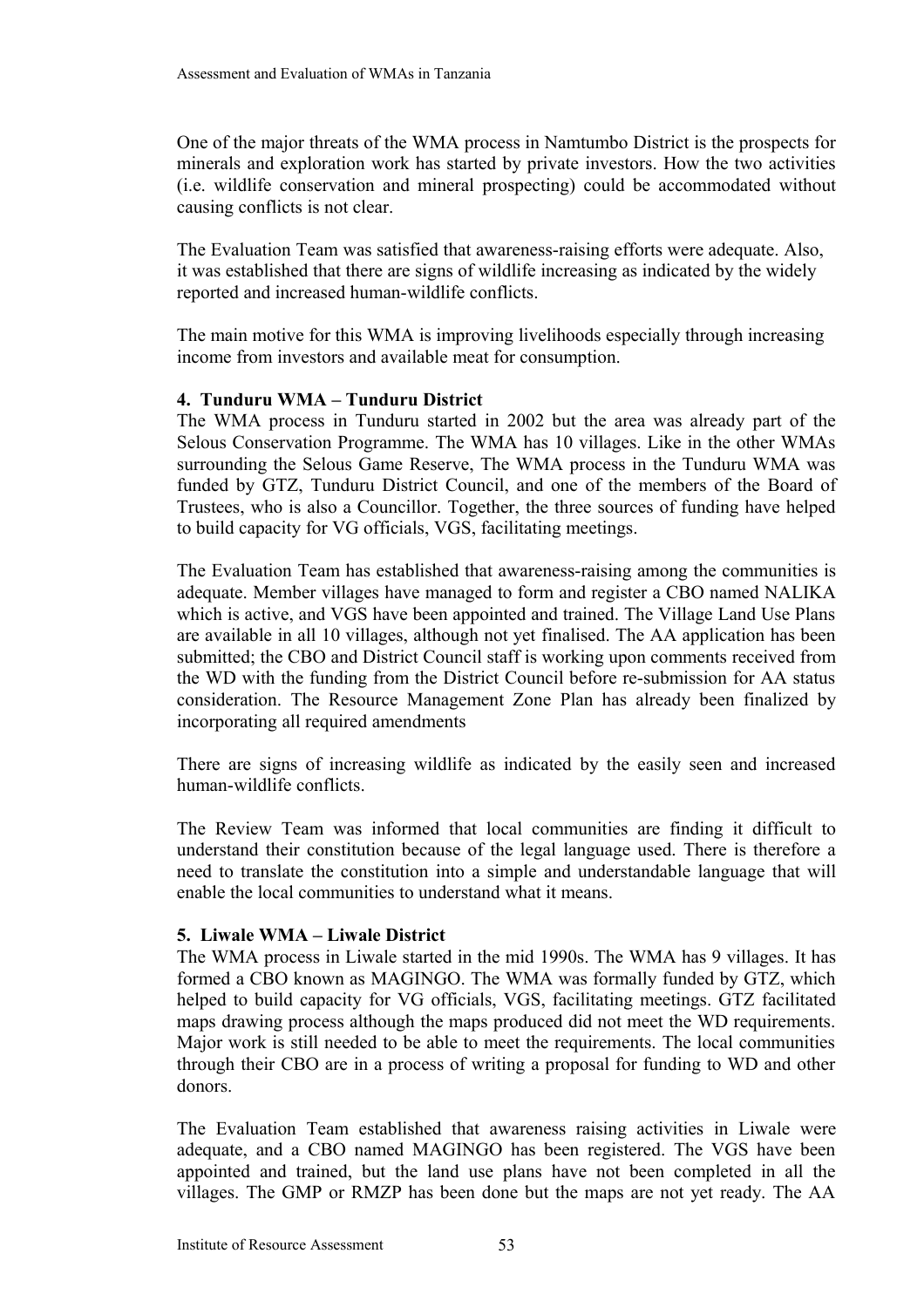application has been submitted, and comments received that require major re-work and funding. The source of funding for this activity is not yet established.

# **3.4.4 WMAs at initial stages of development**

# **1. Twatwatwa WMA – Kilosa District**

The activities to facilitate the formalisation of Twatwatwa WMA started in 1997 with the funding from Irish Aid. The WMA was proposed to have an area of 30,830ha and to involve 4 villages, namely Twatwatwa, Mbwade, Rudewa, Mbuyuni and Msowero. The Irish Aid helped the initial awareness raising campaigns, but it withdrew during the very early stages of the WMA establishment process and since then there is no external facilitation to the WMA. This is an area which has experienced a lot of conflicts between cultivators and livestock keeping communities, and late in 2000 about 30 people were killed in clashes between these communities, making it questionable whether they can really cooperate to manage the Twatwatwa WMA jointly.

The District Council wrote a letter to WD requesting for stopping the WMA activities until when the land use conflict between the pastoralists and cultivators is resolved. Until now there is no response from the district regarding this issue. Consequently, there are no activities that are going on to facilitate the formalization of the WMA.

During fieldwork for this assignment, the Evaluation Team could clearly see that the level of awareness is inadequate and tensions are still notable although awareness raising efforts were made with the previous village level leadership. The village leaders reported that some of the villagers who were trained to be VGS have now turned to be the leading poachers in the area. Since there is no facilitation, villagers are not in a position to manage the new wave of poaching alone.

# **2. Loliondo WMA - Ngorongoro District**

Loliondo is found in Loliondo Division in Ngorongoro District, Arusha Region. It was a former GCA and covers an area of 4,000 sq. km. This WMA is the most promising WMA both ecologically and economically. It is the richest WMA in terms of wildlife population. Other advantages are that it is thinly populated, semi-arid and therefore most appropriate for wildlife kind of land use. The Loliondo WMA borders the most potential SENAPA, NCAA and Maasai-Mara ecosystems. The most rewarding economic activities are tourist hunting and photographing.

Loliondo is one of the most challenging WMAs. The WMA has six villages, and three villages out of the six have rejected the idea of forming a WMA. These are Ololosokwani, Oloipai and Arashi. There are different reasons for rejecting the WMA formation. These include:

- Inadequate awareness raising.
- Tribal conflicts between the Sonjo and the Maasai.
- There are significant benefits at village level from the current investors $13$ .

Discussion with district authorities indicated that other problems with the Loliondo WMA include the uncertainty for investors regarding the whole issue of WMA. The area has many investors who, because of the uncertainty regarding the WMAs strategy, they are corrupting the communities not to accept the formation of the WMA.

<span id="page-59-0"></span><sup>&</sup>lt;sup>13</sup> Although a considerable part of income goes into individuals' pockets.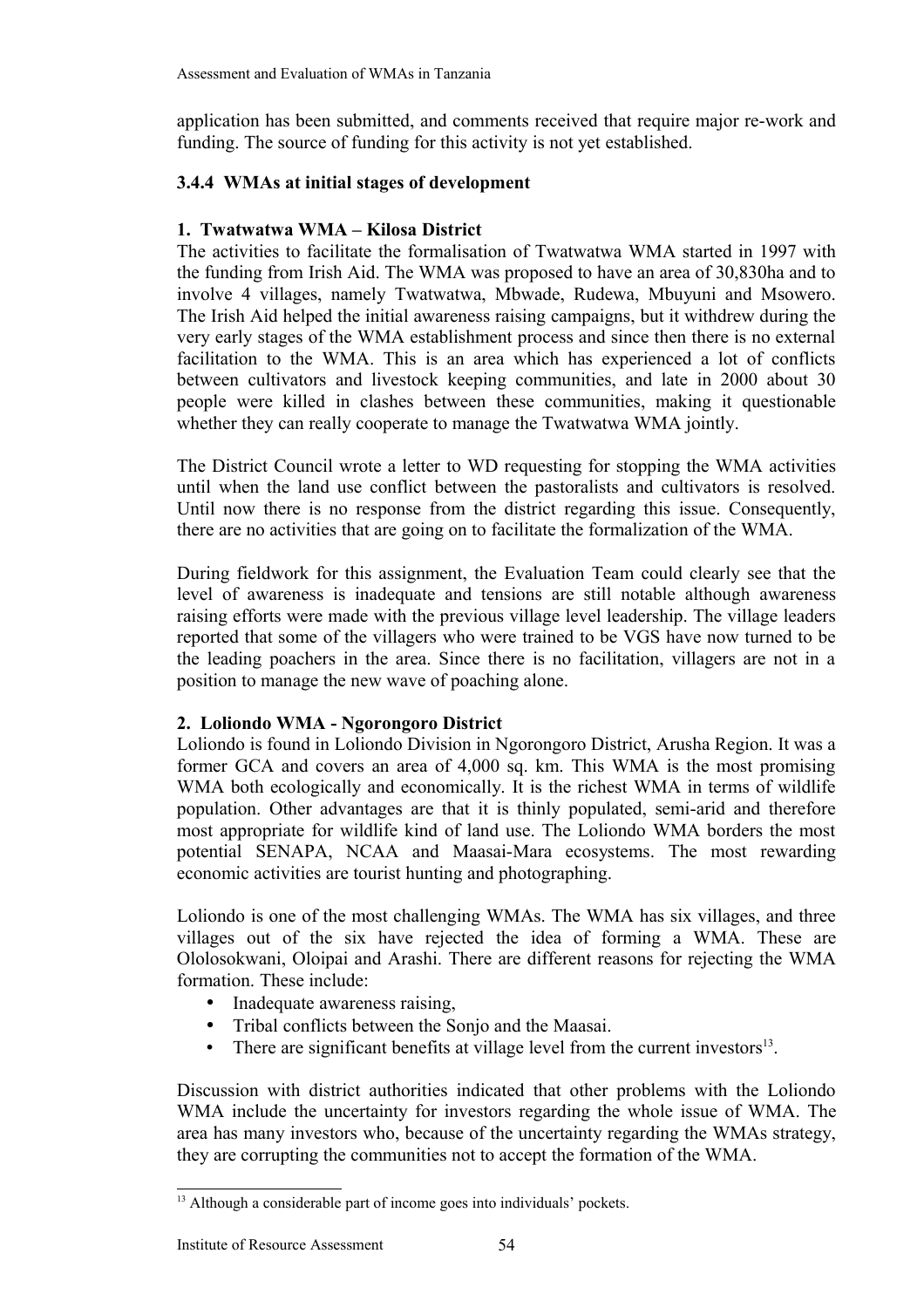In addition, there are strong counter-WMA establishment sentiments by individual investors and conflicting interests from many NGOs in the area. There are a lot of NGOs in the area, which are self-claimed activists for Maasai welfare. They have convinced the Maasai communities not to form the WMAs, because they are likely to lose. We were told that most of these NGOs are run by Maasai elites who are getting a lot of support from donors within the country and abroad. There is also a misconception that the formation of a WMA is just another mechanism of extending the SENAPA boundaries. People in the area still have fresh memories regarding the 1959 evacuation of the Maasai communities by the British colonial administration.

# **3. Tarime WMA – Tarime District**

This is another WMA that has made little progress in the process of forming a WMA. Most of the time local communities have been fighting between the two clans of the two villages, Gibaso and Mrito. The day we visited Gibaso village a number of VG leaders were not is a conducive situation to be able to talk. However, the VEO managed to talk to the Review Team and gave some useful insights. According to the VEO, villagers were resisting to join the WMA because SENAPA and Masai-Mara surround the village, which has increased human-wildlife conflicts.

Gibaso village has the largest population of livestock in the district and they argue to having limited land for grazing. However, a study tour to Ikona WMA by the village leadership has been quite successful. According to the VEO, 70% of the villagers in Gibaso now are accepting the idea of forming a WMA. He is confident that by July 2007 even the remaining 30% will accept the idea of forming a WMA in the two villages.

This information should, however, be taken with caution as the person we talked to was not sober and it was difficult to countercheck some of the information provided because of the time limitations. For example, the VEO indicated that the other village is willing to form a WMA but at the same time he was warning us not to discuss anything about socio-political relations between the two villages.

Table 4 provides a summary of the status of the 16 WMAs by district, facilitators and remaining tasks.

| Name of<br><b>WMA</b> | <b>District</b> | <b>Facilitators</b>                                    | <b>Status</b>                    | Remaining<br>tasks/Next                                                                                              | <b>Other comments</b>                                                                                                                                                                   |
|-----------------------|-----------------|--------------------------------------------------------|----------------------------------|----------------------------------------------------------------------------------------------------------------------|-----------------------------------------------------------------------------------------------------------------------------------------------------------------------------------------|
| Burunge               | Babati          | AWF and<br>LAMP,<br><b>District</b><br>Council<br>(DC) | Have<br>AA $\&$<br>User<br>Right | Capacity<br>building in EIA,<br>Governance,<br>contractual<br>skills, business<br>and<br>entrepreneurship<br>skills. | Minjingu village<br>wants to quit from<br>the WMA possibly<br>because of rich<br>resource base and<br>high level of<br>investors.<br>Most investments<br>are undertaken<br>without EIAs |

Table 4: The Status of the 16 WMAs by April, 2007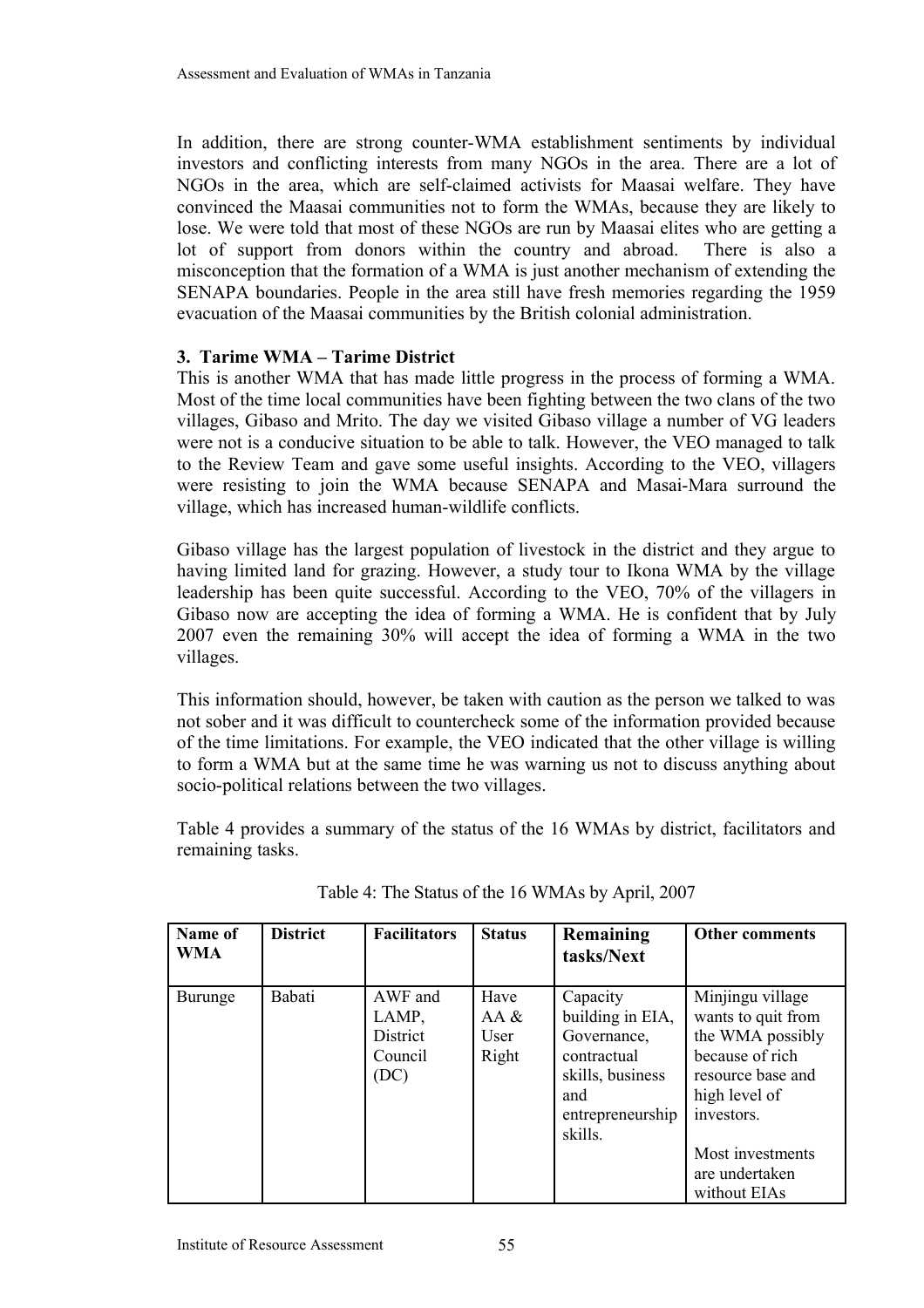| Ikona               | Serengeti                                        | FZS,<br>SRCP/<br>NORAD,<br>DC                              | Have<br>AA &<br>User<br>Right                  | Capacity<br>building in EIA,<br>Governance,<br>contractual<br>skills, business<br>and<br>entrepreneurship<br>skills. | Village is entering<br>into contracts with<br>other investors in<br>the Grumeti Game<br><b>Reserve Concession</b><br>land.<br>Most investments<br>are undertaken<br>without EIAs |
|---------------------|--------------------------------------------------|------------------------------------------------------------|------------------------------------------------|----------------------------------------------------------------------------------------------------------------------|----------------------------------------------------------------------------------------------------------------------------------------------------------------------------------|
| Ipole               | Sikonge                                          | Africare,<br>DC                                            | Have<br>AA &<br>User<br>Right                  | Capacity<br>building n EIA,<br>Governance,<br>contractual<br>skills, business<br>and<br>entrepreneurship<br>skills.  | Continue existence<br>of tourist hunter<br>causes doubt on the<br>ownership of the<br>WMA,<br>Forest<br>encroachment.<br>Threatens WMA<br>sustainability.                        |
| Uyumbu              | Urambo                                           | Africare,<br>DC                                            | Have<br>AA &<br>User<br>Right                  | Capacity<br>building in EIA,<br>Governance,<br>contractual<br>skills, business<br>and<br>entrepreneurship<br>skills. | High producer of<br>honey but limited<br>markets,<br>It borders a village<br>in Uyui district<br>which is not part of<br>the WMA                                                 |
| Ngarambe-<br>Tapika | Rufiji                                           | <b>GTZ</b> later<br><b>WWF</b><br>DC                       | Have<br>AA &<br>User<br>Right                  | Capacity<br>building in EIA,<br>Governance,<br>contractual<br>skills, business<br>and<br>entrepreneurship<br>skills  | No legal contracts<br>between AA and<br>existing investors<br>but only interim<br>agreement,<br>Activities after AA<br>are not yet started.                                      |
| Wami-<br>Mbiki      | Morogoro<br>Rural,<br>Mvomero<br>and<br>Bagamoyo | Danish<br>Hunters<br>Association/<br><b>DANIDA</b><br>DC   | Have<br>AA and<br>applied<br>for user<br>right | Capacity<br>building in EIA,<br>Governance,<br>contractual<br>skills, business<br>and<br>entrepreneurship<br>skills  | Increased wildlife,<br>Increased human-<br>wildlife conflicts,<br>Two villages have<br>boundary conflicts<br>and are yet to join<br>the WMA                                      |
| Pawaga-<br>Idodi    | Iringa Rural                                     | DFID later<br>WWF,<br>Wildlife<br>Conservation<br>Society, | Have<br>AA and<br>applied<br>for user<br>right | Capacity<br>building in EIA,<br>Governance,<br>contractual<br>skills, business<br>and<br>entrepreneurship<br>skills  | Un-clear benefit<br>sharing formulae for<br>village of different<br>land and resources<br>contribution to a<br>WMA (e.g.<br>Tungamalenga),<br>Increased wildlife,                |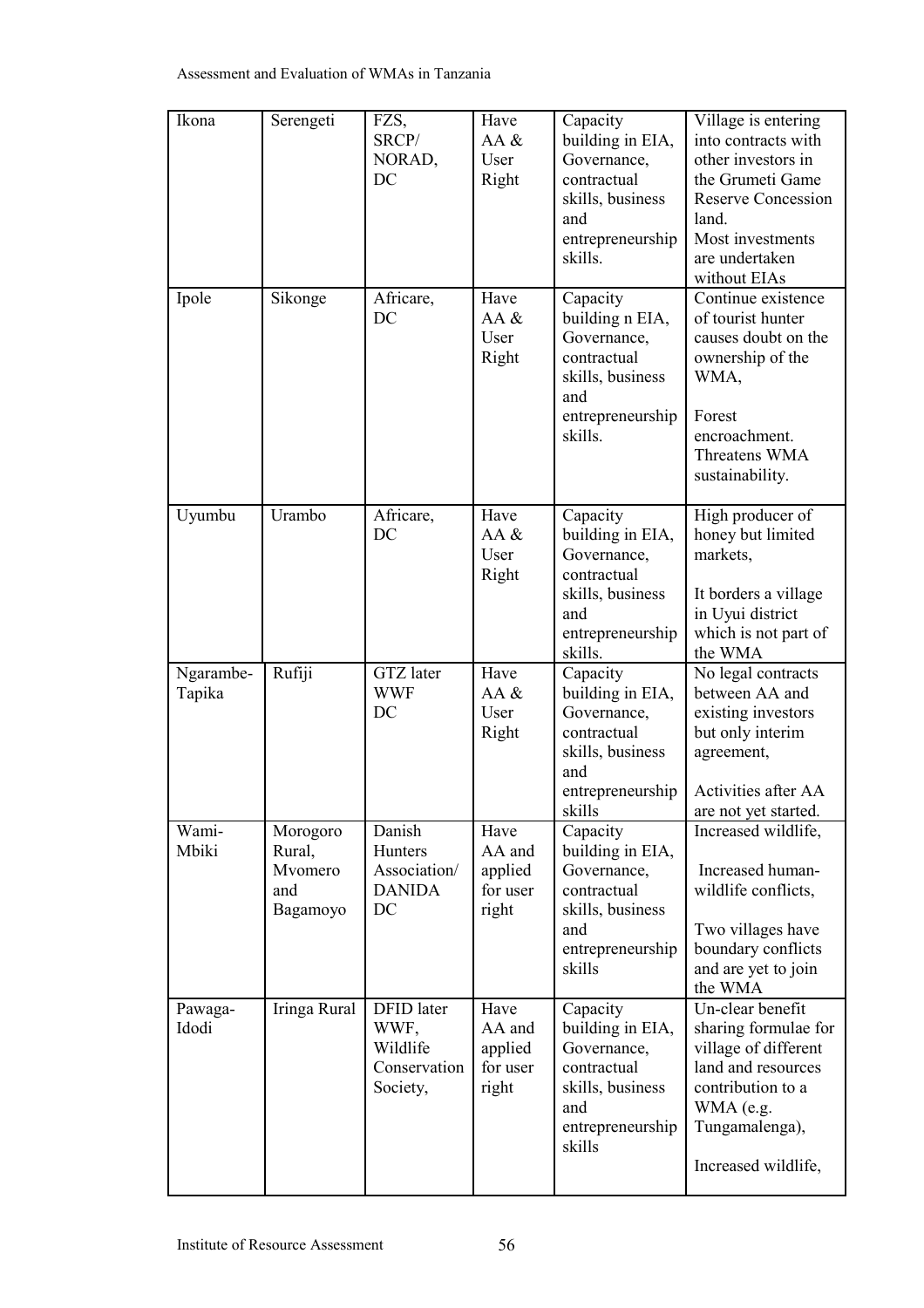|          |                   |                                |                                                |                                                                                                                                                                        | Increased human-<br>wildlife conflicts<br>which leads to<br>poverty.                                                                                                                                                                                                                                                                             |
|----------|-------------------|--------------------------------|------------------------------------------------|------------------------------------------------------------------------------------------------------------------------------------------------------------------------|--------------------------------------------------------------------------------------------------------------------------------------------------------------------------------------------------------------------------------------------------------------------------------------------------------------------------------------------------|
| Enduimet | Longido           | <b>AWF</b><br>DC<br><b>SNV</b> | Have<br>AA and<br>applied<br>for user<br>right | Capacity<br>building in EIA,<br>Governance,<br>contractual<br>skills, business<br>and<br>entrepreneurship<br>skills                                                    | Sinya village with<br>rich resources and<br>investors, has<br>refused to join the<br><b>WMA</b>                                                                                                                                                                                                                                                  |
| Ukutu    | Morogoro<br>Rural | GTZ later<br><b>WD</b><br>DC   | No AA                                          | Maps for both<br>LUP and<br>Resource Use<br>Management<br>Zones are not<br>yet completed-<br>WD has<br>facilitated the<br>remaining work,<br>but not yet<br>completed. | The CBO seem to<br>be above the VG in<br>terms of authority,<br>Un-clear benefit<br>sharing modalities<br>(e.g. Kisaki village),                                                                                                                                                                                                                 |
| Makame   | Kiteto            | <b>AWF</b><br>LAMP,<br>DC      | No AA                                          | Have LUP but<br>no maps for<br>resource use<br>management<br>zones-AWF will<br>facilitate                                                                              | Not clear level of<br>awareness as they<br>did not respond to<br>the Evaluation Team<br>except their leaders.                                                                                                                                                                                                                                    |
| Songea   | Namtumbo          | <b>GTZ</b> later<br><b>WD</b>  | No AA                                          | LUP and<br>Resource use<br>management<br>plans have been<br>designed but not<br>yet mapped.<br>WD will<br>facilitate the<br>remaining work                             | Prospects of<br>minerals and<br>exploration work by<br>private investors<br>raises a query on<br>how the two will be<br>accommodated<br>without causing<br>conflicts is not clear.<br>Loss of game meat<br>since the<br>establishment of a<br>CBO is a critical<br>issue and creates<br>hatred to the CBO,<br>There is a mistrust<br>of the CBO. |
| Tunduru  | Tunduru           | <b>GTZ</b><br>DC               | No AA                                          | Applied for AA<br>but rejected,<br>The LUPs are<br>available in all<br>villages, but not<br>yet finalised the<br>GMP or RMP.                                           | Increased wildlife,<br>Increased human-<br>wildlife conflicts.                                                                                                                                                                                                                                                                                   |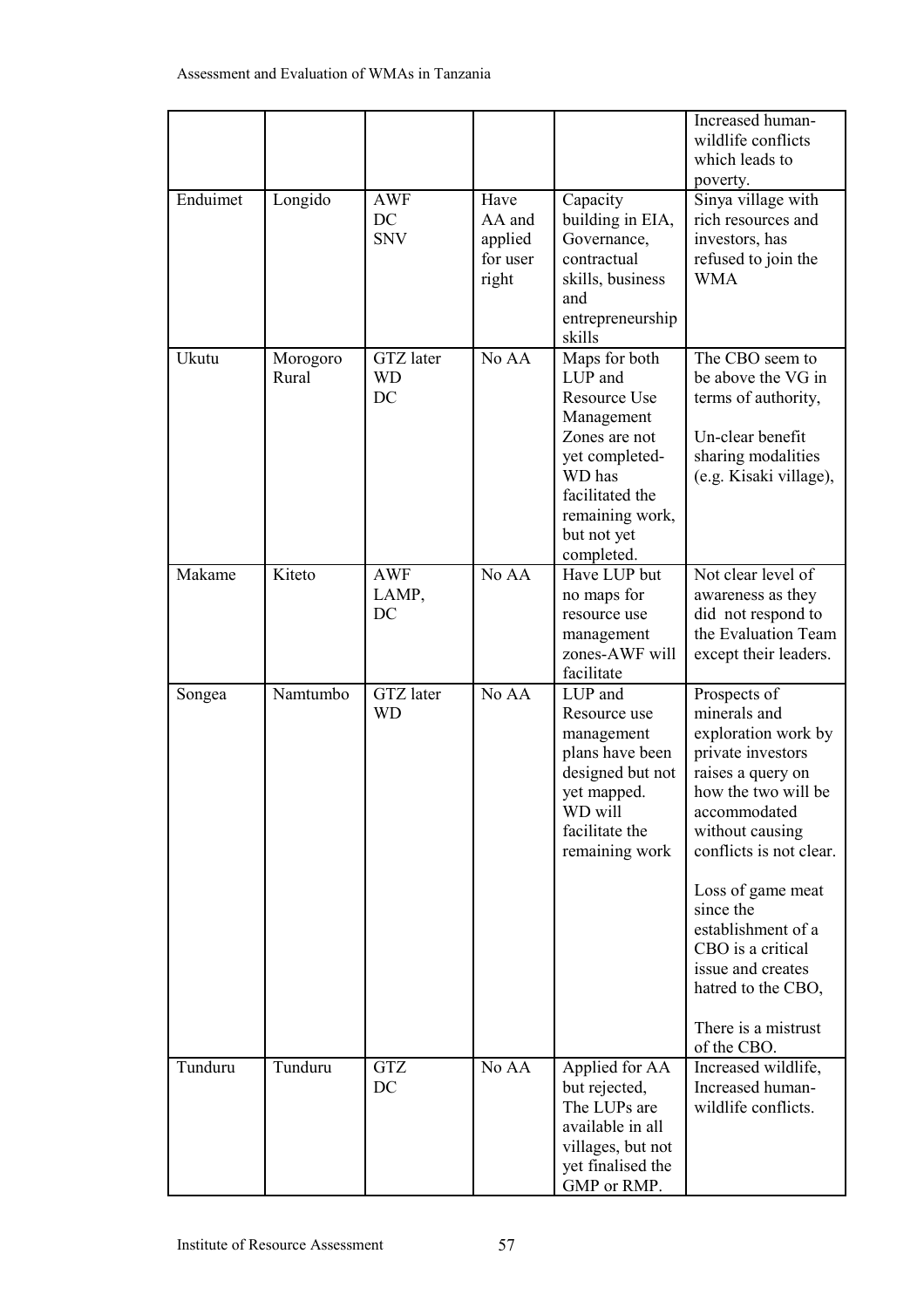| Liwale    | Liwale     | <b>GTZ</b><br>DC | No AA                    | Applied for AA<br>but returned<br>with major re-<br>work and<br>funding. The<br>source of<br>funding for this<br>activity is not<br>yet established.<br><b>GMP</b> or RMP<br>has been done<br>but the maps are<br>not yet ready. | They are frustrated<br>by the<br>Un-ending WMA<br>authorisation<br>process.                                                                                                                                                                                                                                 |
|-----------|------------|------------------|--------------------------|----------------------------------------------------------------------------------------------------------------------------------------------------------------------------------------------------------------------------------|-------------------------------------------------------------------------------------------------------------------------------------------------------------------------------------------------------------------------------------------------------------------------------------------------------------|
| Twatwatwa | Kilosa     | Irish Aid<br>DC  | No AA                    | Very little work<br>on the ground,<br>no LUP, GMP,<br>inadequate<br>awareness                                                                                                                                                    | Seem to have<br>cultural mistrust.<br>VGS have<br>turned<br>into poachers.<br>institutional<br>N <sub>o</sub><br>knowledge.<br>The<br>former<br>VG<br>were<br>trained<br><b>WMA</b><br>on<br>strategy, while the<br>current leadership is<br>not aware.                                                     |
| Loliondo  | Ngorongoro | <b>FZS</b><br>DC | N <sub>o</sub><br>CBO/AA | Very little work<br>on the ground,<br>no LUP, GMP,<br>inadequate<br>awareness                                                                                                                                                    | Half of the villages<br>have rejected the<br>formation of WMA,<br><b>Investors and NGOs</b><br>seem to be not in<br>favour of the<br><b>WMAs</b><br>establishment<br>because of the<br>uncertainty,<br>The facilitator is not<br>trusted because of<br>the past legacy-<br>Masai evacuation<br>from SENAPA. |
| Tarime    | Tarime     | <b>WD</b>        | N <sub>0</sub><br>CBO/AA | Very little work<br>on the ground,<br>no LUP, GMP,<br>inadequate<br>awareness                                                                                                                                                    | Land use conflicts<br>and clan mistrust is<br>still a problem.<br>Limited land for<br>grazing                                                                                                                                                                                                               |

Source: Fieldwork Data and Literature Review

# **Evaluation of Level of Participation in Decision Making in the WMA Process**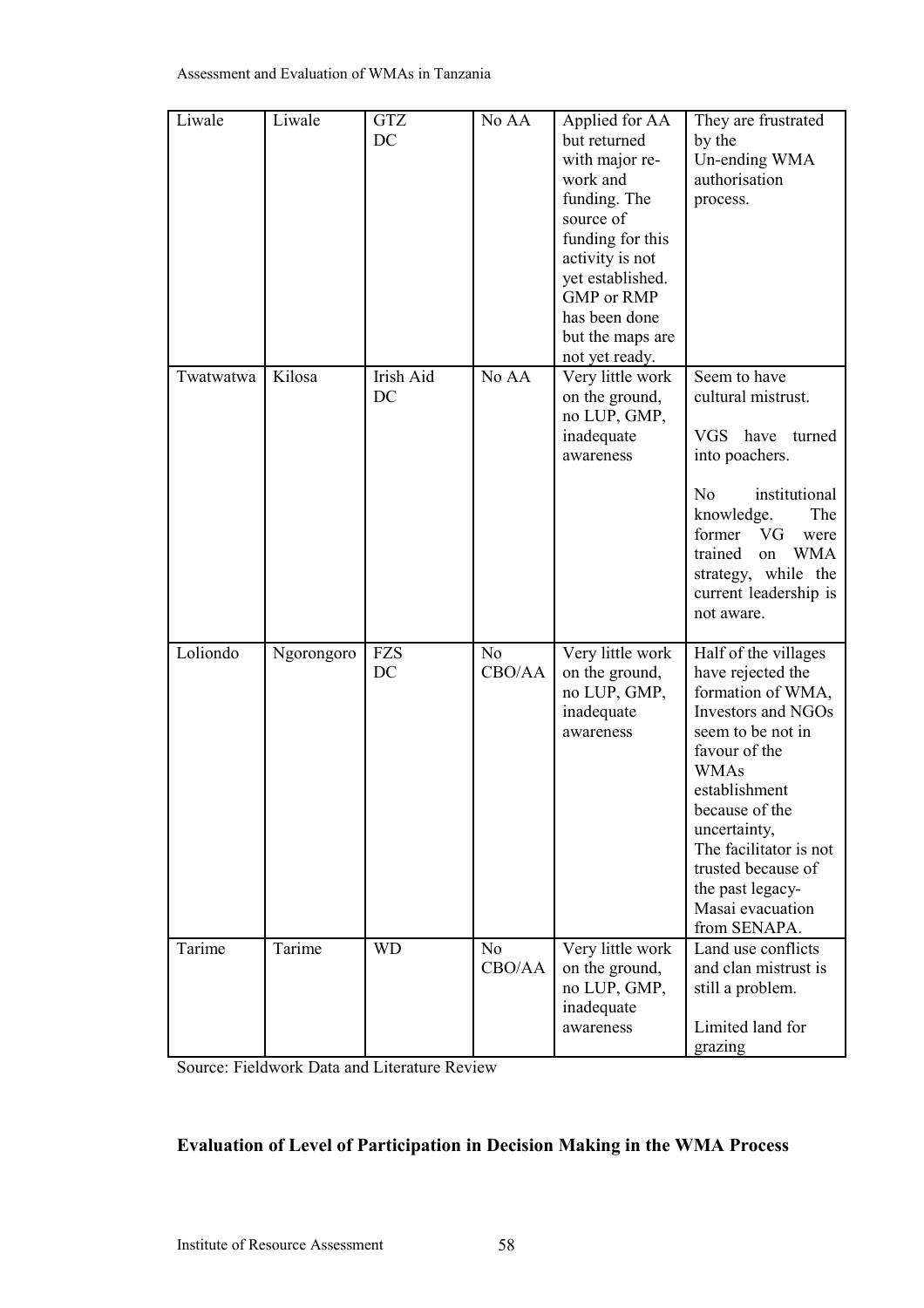Under this sub-section the Draft Report evaluates the level of participation in decision making in the WMA process as observed in the visited WMAs. The sub-section assesses participation in decision making, focusing on the description of the decision making process, how the local communities involved in decision making, and analyzing the different levels of participation by different social groups.

# **3.5.1 The participatory process in establishing and implementation of WMAs**

According to Oakley (1991) and Pimbert and Pretty (1994) participation in the development process can occur in seven different levels as summarized in Table 5 below.

| S/N            | <b>Levels of Participation</b>  | <b>Characterization</b>                                                                                                                                                                                                                                                                                                           |
|----------------|---------------------------------|-----------------------------------------------------------------------------------------------------------------------------------------------------------------------------------------------------------------------------------------------------------------------------------------------------------------------------------|
| $\mathbf{1}$   | Passive participation           | Participants only told of what will or has already<br>happened. Top-down flow of information.<br>Knowledge is privileged to professionals.                                                                                                                                                                                        |
| $\overline{2}$ | <b>Extractive participation</b> | information<br>Participants<br>provide<br>to<br>professionals/researchers via extractive research<br>methodologies. Participants not able to influence<br>outcomes.                                                                                                                                                               |
| 3              | Consultative participation      | Participants consulted on externally defined<br>problems and solutions. But not involved in final<br>decision-making.                                                                                                                                                                                                             |
| $\overline{4}$ | Participation by enticement     | Participants enticed by provision of material<br>incentives. Participation ends when incentives<br>end.                                                                                                                                                                                                                           |
| 5              | Functional participation        | Participants organize to fulfil predetermined<br>objectives. Done after major project decisions are<br>made.                                                                                                                                                                                                                      |
| 6              | Interactive participation       | Participants facilitated to take joint analysis of<br>problems, leading to joint solutions. Participants<br>enabled and empowered to joint actions.<br>Formation of<br>new local<br>institutions<br><sub>or</sub><br>strengthening existing ones. Participants with<br>stakes in maintaining emergent structures or<br>practices. |
| $\overline{7}$ | Self mobilization               | Empowered participants take joint analysis of<br>problems and take decisions independent of<br>external facilitation. May or may not challenge<br>existing inequitable distribution of wealth and<br>power.                                                                                                                       |

Table 5: Possible Levels of Participation in Development Projects

Source: Compiled from Oakley (1991) and Pimbert and Pretty (1994).

Ideally, the crucial objective in the successful implementation of the WMA concept is the initiation and eventual progression of participation towards levels 6 and 7 of this typology. From the observations in the field, however, it is obvious that the WMA process was initiated from above and it brought local communities into wildlife conservation mainly through promises of socio-economic benefits. But, as noted above, these promises have not so far been forthcoming due to the numerous, costly and often cumbersome procedural steps in the establishment of WMAs. Hence, despite the 8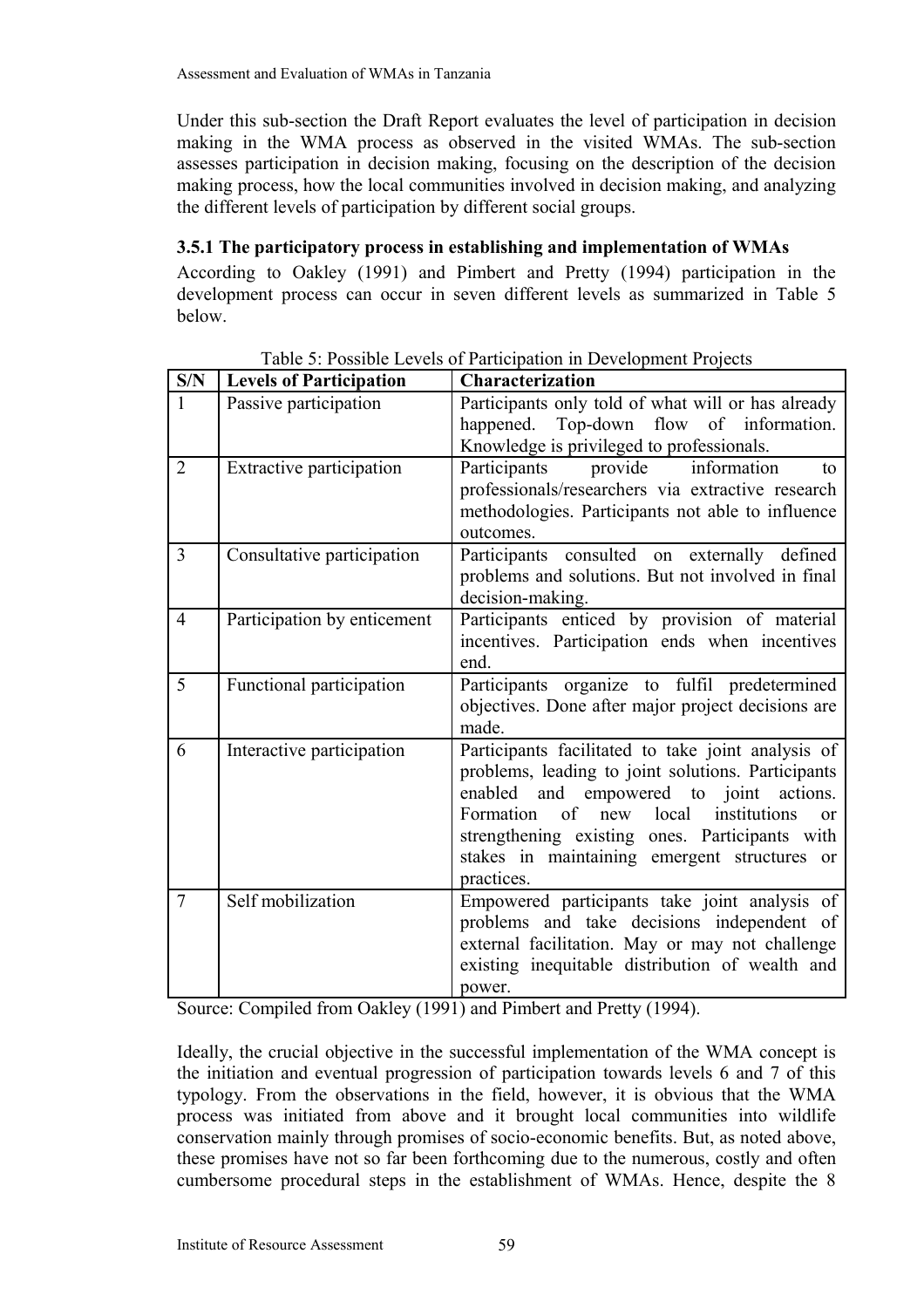WMAs which have acquired AA status and the 4 that have obtained User Rights, participation by local communities in the implementation of the WMA concept remains dangerously stuck at level 4 of the Oakley/Pimbert & Pretty typology.

# **3.5.2 The decision making process in establishing and implementation of WMAs**

The process of decision making in establishing and implementation of a WMA begins when, according to the Ministry of Natural Resources and Tourism (2003), the Village Council recommends to the Village Assembly what village land should be used to form a WMA. After deliberations the Village Assembly may then decide to form a WMA on the proposed land. Several adjacent villages must then form a representative Community Based Organization (CBO), which has a constitution and is registered with the Ministry of Home Affairs.

The number of village representatives to a particular CBO varies according to the number of member villages. It, however, ranges between 2 representatives in MBOMIPA, to 6 representatives in NALIKA, Tunduru. Gender and age representations have also been taken on board in most of the CBOs. For example, the Constitution of the AA of Wami-Mbiki clearly stipulates in this respect that "The CBO Council shall be made up of 2 representative volunteers from each of the Member Villages, encouraging that at least 5 of the total number are of a different gender" (p.14). Nevertheless, reality from the field shows that, despite the well intended attempt to attain gender balance in representation, women are yet to be well represented in CBOs. This is for well known historical reasons.

The CBO meets after quarterly to deliberate on issues of concern to the WMA. It also holds an Annual Meeting to report on income and expenditure of the CBO and discuss on the budget of the coming year. While the village representatives to the CBO link the CBO to the Village Council and often take back the CBO quarterly meetings' deliberations, Village Chairpersons and Village Executive Officers of each member village are usually invited to participate in the annual meetings as ex-officio members.

At the national level, however, the CBO has no power to decide anything regarding the utilization of wildlife in a WMA without the express approval of the Director of Wildlife, including getting an AA status and a User Right for the utilization of wildlife. To get a User Right the CBO has to prepare Village Land Use Plans including the proposed WMA. This has to be done by Village Councils and Village Assemblies in accordance with the provisions of the Village Land Act of 1999 and following the National Land Use Planning Guidelines. The District Council advises the CBO on the preparation of these plans.

After that the CBO composes a General Management Plan, or as an interim measure (for up to five years), a Resource Management Zone Plan. This plan zones the uses of different resources within the village lands and within the proposed WMA. The above steps completed, the CBO can now apply to become an AA, which means that the Director of Wildlife and the Minister formally gazette the WMA if they approve the application.

After the WMA is gazetted, the benefit flows from the wildlife are developed through the concerned AA applying to the Director for User Rights to the wildlife or applying to the Director to have a hunting block designated in the WMA in case it is suitable for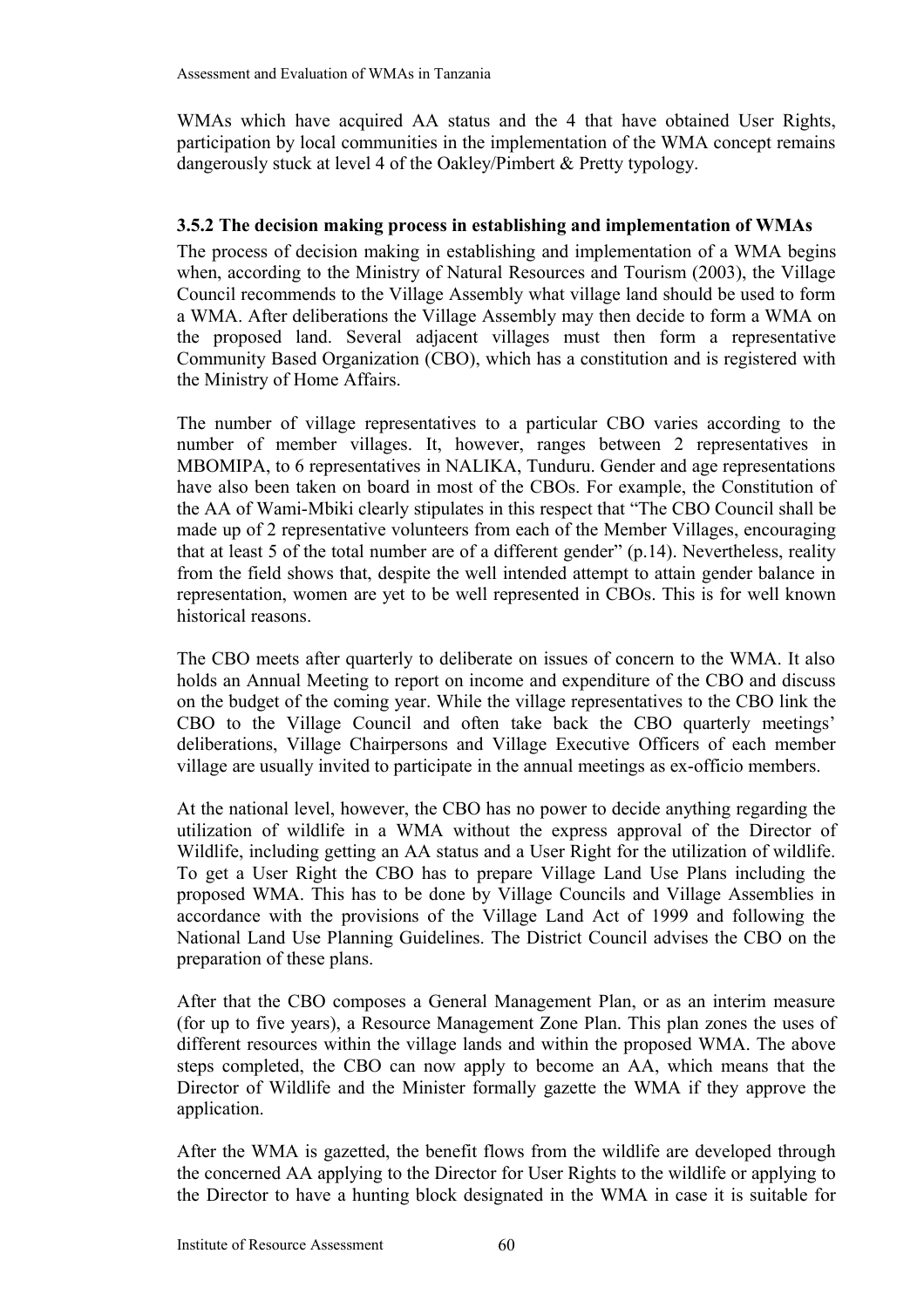Tourist Hunting; but after an AA gets the user right it is authorised to enter into contracts with investors.

# **3.5.3 Opinions of stakeholders and local communities**

Opinions of stakeholders and local communities on issues of participation in decisionmaking regarding the implementation of WMAs vary between WMAs. Generally, however, many observers believe that, apart from the representation provided for at the CBO and village levels, there is little or no participation at all by local communities in decision making in the utilization of wildlife in a WMA. Despite the 1998 Wildlife Policy calls for giving the communities full mandate for managing wildlife in the WMAs, in a number of areas the rights of the CBO for making management decisions are restricted. The Director of Wildlife and the Minister have absolute power in this respect.

The most notable restriction of CBO managerial authority lies in the issue of utilizing the wildlife in the WMAs through tourist hunting activities. The WMA Regulations establish that the CBO does not have authority for granting hunting rights in the WMAs, which remain under the authority of the Director of Wildlife. The Director of Wildlife also chooses the investor in such hunting blocks according to established procedures for allocating tourist hunting concessions within the Wildlife Division.

Such provisions greatly curtail the ability of the CBO to develop private joint ventures based on tourist hunting in the WMA, as the CBO cannot choose its own investors, and cannot use such important management tools such as putting out a tender for its hunting block, which might increase prices of the WMA's wildlife substantially over time. These restrictions are critical because in many parts of the country outside of the northern circuit, tourist hunting is clearly the most significant commercial opportunity for converting wildlife into community revenues through the WMA process (Nelson *et al,* 2006).

The restrictions in the regulations also curtail the opportunities for hunting operators to develop contractual partnerships with the WMA communities, as they become accountable partly to the Wildlife Division and partly to the CBO. Thus overall, the design of the WMAs as provided in the WMA Regulations is one that gives communities limited rights for wildlife management decisions in the WMAs, with important decision-making authority being retained at the Wildlife Division and Ministerial levels.

As observed by one study (Nelson *et al,* 2006) a main driver of this confusion is the complexity of the WMA Regulations and the fact that the WMA is presented as a community-owned initiative, but in fact key powers are not given to the communities. It is argued that due to the limited nature of the rights conferred on the CBO, and the degree of control over investments in WMAs maintained by the Director of Wildlife, the CBO will be in many ways dependent upon the Wildlife Division for all key management decisions. This may make the CBO accountable to a great extent to the Wildlife Division rather than to its village constituents.<sup>[14](#page-66-0)</sup>

<span id="page-66-0"></span><sup>14</sup> For example, according to Regulation 22(l) an AA cannot engage competent experts in any task in the WMA without previously seeking and obtaining the approval of the Director of Wildlife.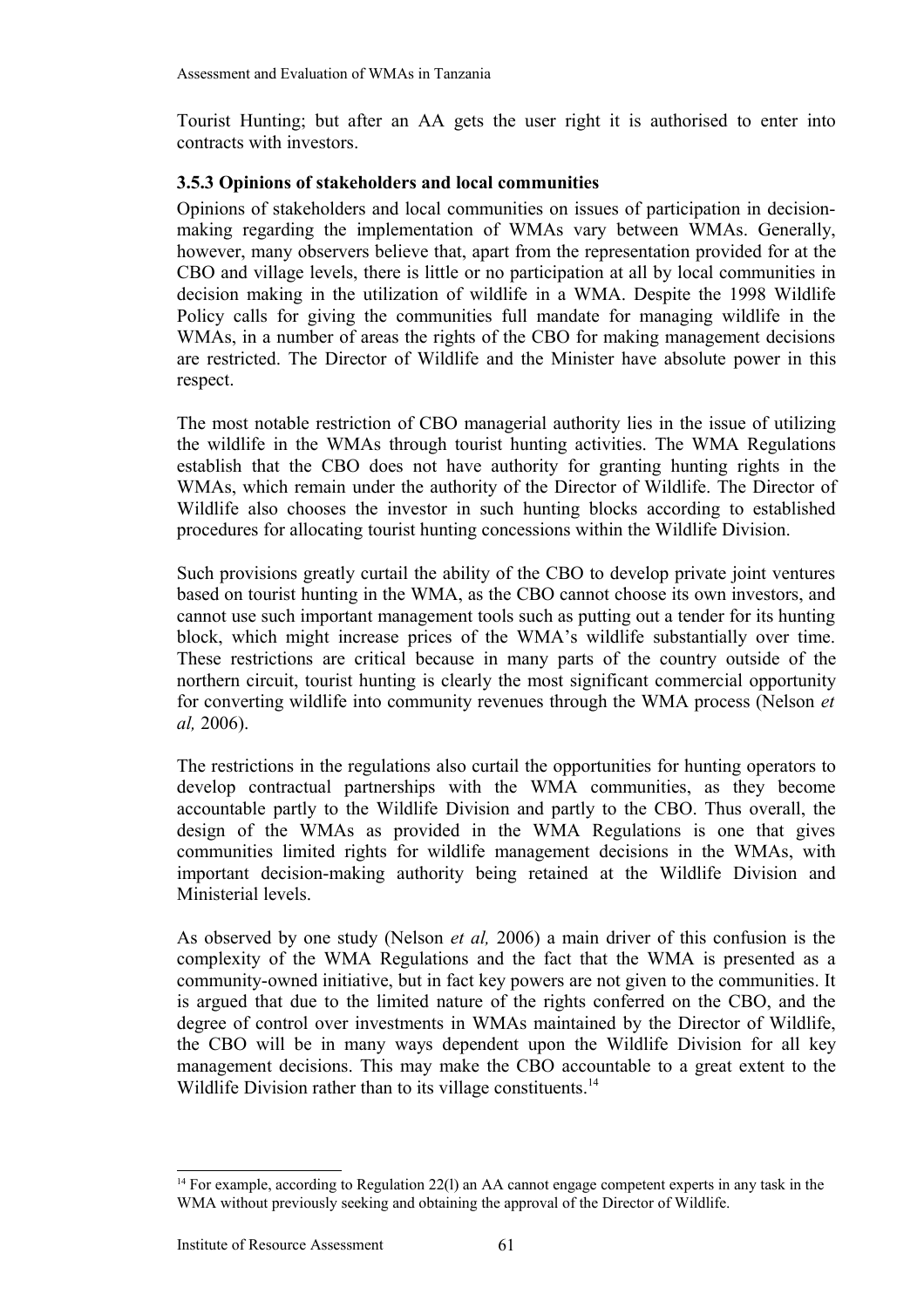### **Examination of Relationships and Linkages Between Various Stakeholders in the Implementation of WMAs**

According to the WMA Guidelines (2002) and Regulations (2005), several institutions are mentioned as the main players in the management of WMAs. At the local level, these include the Authorised Association, the Village Council, the Village Assembly, the District Council and the District Natural Resources Advisory Board. At the national level they include the Wildlife Division, the Ministry of Natural Resources and Tourism, TANAPA, NCAA, and TAWIRI, Non Governmental Organisations (NGOs). (Fig.1). The rights, responsibilities and linkages between each of these institutions and to other stakeholders in the implementation of WMAs are outlined below.

### **3.6.1 The Village Council**

According to Regulation 21(a) to 21(h) the Village Council (VC) has several responsibilities in the management of WMAs. These responsibilities include providing land for designation of a WMA, preparing village land use plans, coordinating natural resources activities at village level and formulating natural resources management bylaws.

Other responsibilities include approving mechanisms for benefit sharing among member villages, monitoring of the activities of the AA and report to the Village Assembly (VA) and the District Council, and ensuring that there exists a secure and favourable business environment in a WMA. Lastly, the VC is expected to ensure that the AA implements relevant sector policies while entering into agreements with the VC and the private sector.

### **3.6.2 The Authorised Association**

In the context of the WMA process an AA is "a community-based organization whose primary objective is to conserve wildlife resources for the benefit of local community members ordinarily residing in that particular area, and given the mandate by the Director to do so on village land" (p.6). Both the Guidelines (2002:15), Regulations 22, 36, 37 and 38 outline the functions of the AA to include acquiring User Rights through preparation of a 5-year General Management Plan (GMP) or Resource Management Zone Plan (RMZP) and submission of the same to the Director of Wildlife for approval. Other administrative functions include entering into agreement with the VC on the management of a WMA, managing a WMA in accordance with existing GMP/RMZP and the current Regulations, and cooperating with the Director of Wildlife and the authorities of TANAPA and the NCAA in the management of a WMA. Others are maintaining proper records and providing quarterly, semi-annual and annual reports to the VA, acquiring and disposing of the AA's property, recruiting and training some of the AA staff, and engaging competent experts in any task assigned by the AA, with the approval of the Director of Wildlife previously sought and obtained as and when required.

Other responsibilities relate to maintaining ecological integrity of a WMA. These include reviewing the GMP/RMZP of the WMA, recruiting and training of Village Game Scouts (VGS) in accordance with the relevant Regulations, lobbying and providing a supportive role in the making of wildlife conservation by-laws of member villages, undertaking basic resource monitoring in accordance with the provisions of the Regulations and submitting the data to the wildlife management authorities, and proposing quota to the District Natural Resources Advisory Board. Others include protecting biodiversity resources, supporting control of problem animals, issuing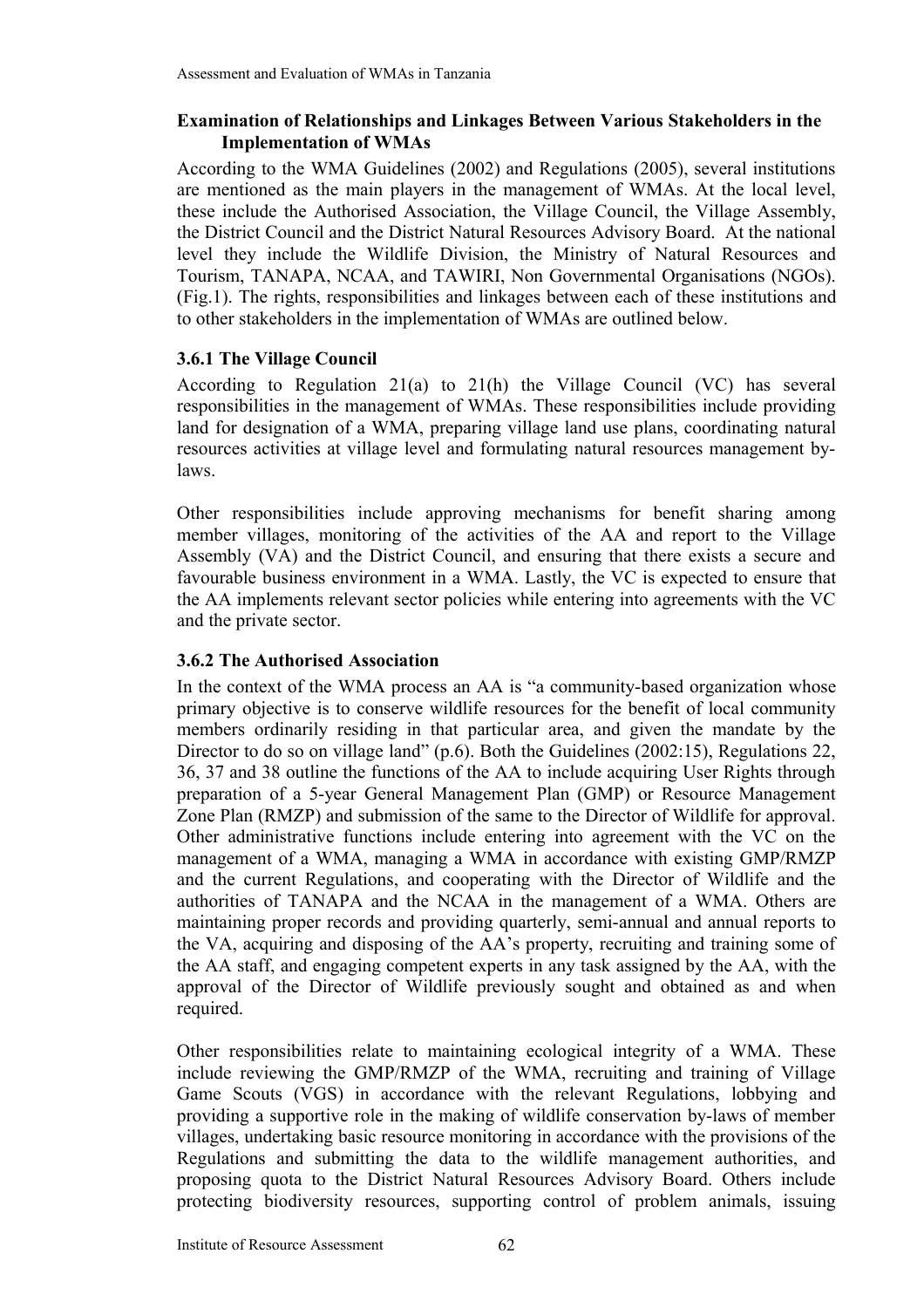permits for utilizing resources in a WMA, and keeping government trophies in safe custody.

Functions related to wildlife business include negotiating and entering into contractual agreements regarding the utilization of resources and investment in a WMA, seeking authorization of investment from the VA, overseeing investment and development activities, collecting and remitting fees to relevant authorities and managing finances according to the laid down procedures. And lastly, the AA has the responsibility of developing and implementing mechanism for equitable benefit sharing between the AA and member villages.

Three observations can be made in relationship to these responsibilities/functions:

(a) The Regulations have given the AA a mixed bag of responsibilities which require vast capacity, experience and skills to manage the various physical, ecological, financial and human resources inherent in the relevant WMAs. However, observations in the field show that these institutions are generally weak in human capital; lacking in both technical capacity and skill to take off and later manage their resources and operate successfully. As pointed out by one study (International Resources Group, 2000), there is a glaring gap in skills such as obtaining access to market information and making decisions based on such information, accessing capital to finance community wildlife enterprises, good entrepreneurship, how to form community-private sector partnerships, and how to negotiate and enter into joint ventures.

The role of facilitators in this respect needs to be clearly defined. Organizing a Facilitators Meeting on this issue by the Wildlife Division is imperative. The resultant capacity building programmes should be based on local needs assessments as the one done by Gamassa *et al.* (2005). They should also consider how opportunities can be created for local communities to exercise and practice the skills obtained to alleviate poverty at the household level in simple, cheap and sustainable ways.

- (b) The Regulations tend to contradict themselves with regard to when the CBO/AA should produce a GMP/RMZP. While Regulations 36 and 37 outline the functions of the AA to include acquiring User Rights through preparation of a 5-year GMP or RMZP and submission of the same to the Director of Wildlife for approval, Regulation 6 gives this mandate to the registered CBO. Recent practice has in fact used the latter definition and approach. There is need to harmonize these rather confusing Regulations.
- (c) The overall control over the WMA process maintained by the Director of Wildlife is absurdly evident in Regulation 22 where the AA cannot even engage competent experts in any task assigned by the AA without *the approval of the Director of Wildlife* previously sought and obtained as and when required (emphasis added). There is need to devolve such administrative decisions to intermediate institutions such as the District Council or the District Natural Resources Advisory Board.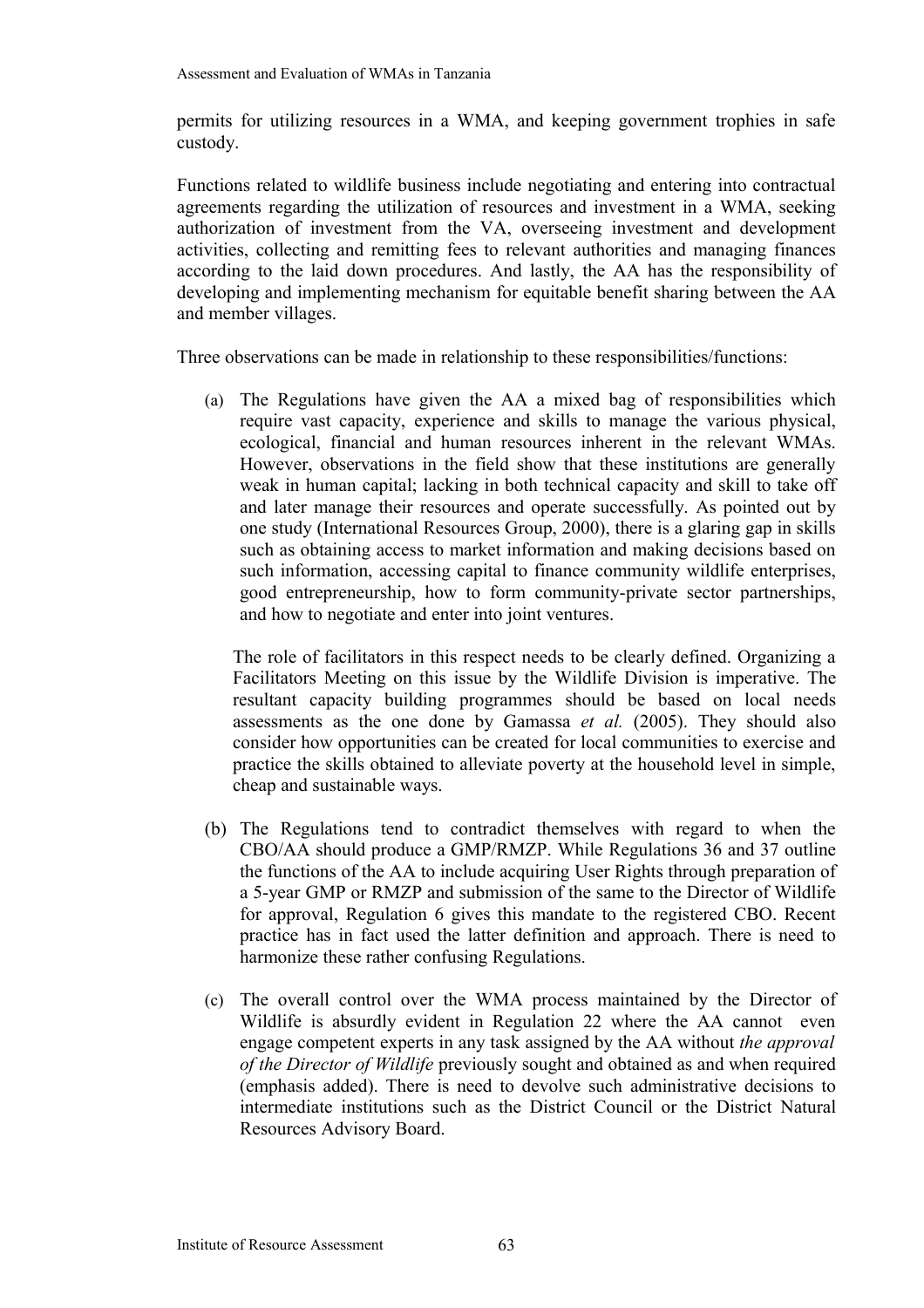# **3.6.3 The Village Assembly**

Despite its obvious importance as the highest democratic institution in village governance, the VA is not mentioned in the official Administrative Structure that appears in the Guidelines (Fig. 1). Apart from the role of vetting village representatives to the CBO, the VA has also not been assigned with any responsibilities as are the Village Council and the AA. Thus although Regulation 41 states that: "An Authorized Association may subject to the approval of the village assembly surrender its user rights to the Director" (p. 21), in general the VA remains a tertiary institution that is just reported to by the Village Council and the AA.

# **3.6.4 The District Council**

Both Guidelines (2002) and Regulations (2005) place an important role on the District Council, via the District Game Officer (DGO), as a primary facilitator for the implementation of the WMA concept in Tanzania. In this respect Regulation 26 outlines 9 facilitation responsibilities, including facilitation of application by a CBO to become an AA and to establish a WMA, establishment and facilitation of the District Natural Resources Advisory Board to carry out its functions, and to link the AA and the Director of Wildlife on issues specified in the Regulations.

Legal functions include approving of village natural resources by-laws, advising and giving guidance on the village Land Use Plans, monitoring enforcement of wildlife laws in and outside WMAs, monitoring investments in the WMAs, and issuing resident hunting licenses to AAs. The District Council also has the responsibility of conducting problem animal control in collaboration with the relevant AAs.

# **3.6.5 The District Natural Resources Advisory Board**

This is an advisory Board established at the district level by the District Council. It is established according to Regulation 27 for matters relating to the coordination and administration of WMAs in the district. Regulation 28 spells out the composition of the District Natural Resources Advisory Board (DNRAB). Generally, it should comprise of no more than 12 members, including:

- District Commissioner (Chair),
- District Executive Director (Member),
- District Game Officer (Secretary),
- District Land Officer (Member),
- District Forestry Officer (Member),
- District Community Development Officer (Member),
- District Fisheries Officer (Member),
- District Planning Officer (Member), and
- Representative from AA.

Where applicable:

- Representative from a Game Reserve (Member),
- Representative from a National Park (Member),
- Representative from Ngorongoro Conservation Area Authority (Member), and
- Other co-opted experts resident in the district.

Where a WMA comprises more than one district, as is the case with Wami-Mbiki, the officials mentioned above meet and decide who will sit on the Board. Co-opted experts have no voting powers, but the Regulations do not say whether these are over and above the 12 mandatory members or not.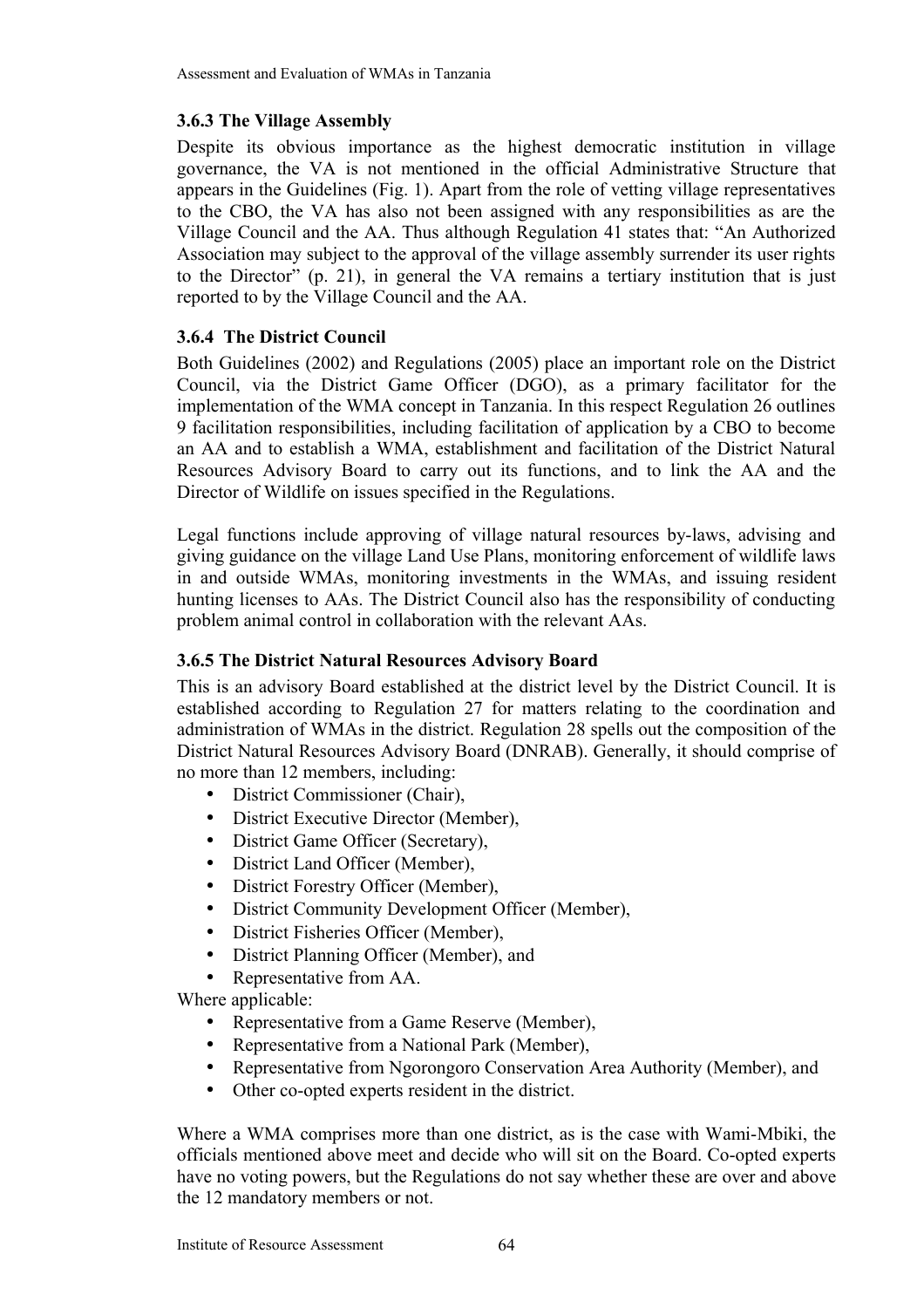The absence of the District Natural Resources Officer (DNRO) from the Board was mentioned by several stakeholders as an unfortunate omission that emphasized the sectoral approach of the WMA process, and hence led to slowing down the implementation of the WMA concept in districts such as Morogoro and Namtumbo. It has been argued that as the overseer of the natural resources portfolio in the district the DNRO's role is more overarching than the DGO and should thus be incorporated in the Board as the secretary. The DGO could remain as a simple member like the other line officials from forestry, fisheries, etc.

The absence from the DNRAB of elected representatives to the political institutions within and outside the district was another glaring omission pointed out by the stakeholders. Political will has remained a constant refrain in the success of implementation of the WMA concept. Proper use of political representatives to push the agenda of WMA has proved to be productive in several areas (e.g. MBOMIPA, NALIKA, etc). It was recommended, therefore, that local MPs and/or Councillors be incorporated in the DNRAB.

The functions of DNRAB are outlined by Regulation 30 (p. 20). They include acting as a forum for arbitration and conflict resolution, providing and coordinating provision of technical and legal advice to the AA, especially in relation to contractual undertakings by the AA. Other responsibilities include scrutinizing proposed quotas from the AA and forwarding them to the Director of Wildlife with recommendations. And lastly, the Board appraises the District Council Standing Committee on Natural Resources on the deliberations of its meetings.

# **3.6.6 The Wildlife Division**

Regulation 31 outlines the responsibilities of the Director of Wildlife. They include facilitating the initiation process for the designation and gazettement of WMAs, entering into contractual agreements or MoU with AAs on the management of WMAs, and overseeing the performance of the AA in the management and conservation of the WMAs, and determining the continuation of a particular WMA. Other responsibilities of the Director of Wildlife include setting and allocating animal quotas and approving of prospective investors in the WMAs, designating WMAs as tourist hunting blocks and issuing permits for tourist hunting.

In the maintenance of ecological integrity in the WMAs the Director of Wildlife has the responsibility of providing support in the protection (including anti-poaching activities) and utilization of natural resources, supporting resource monitoring, evaluation and inventory development trends, and supporting problem animal control.

In capacity building in the WMAs the Director of Wildlife has the responsibility of supporting training of VGS by developing a syllabus and setting standards for training in all institutions providing training in wildlife conservation.

As already observed elsewhere, the Director of Wildlife has absolute control over the WMA process, including utilization and protection of natural resources other than wildlife (Regulation 31(j)). Different key informants kept on highlighting the powerful position of the Director of Wildlife vis-à-vis the WMAs. The power of the Director of Wildlife remains even after a CBO has fulfilled the stringent legal requirements for obtaining AA as outlined in the WMA Regulations. The Evaluation Team encountered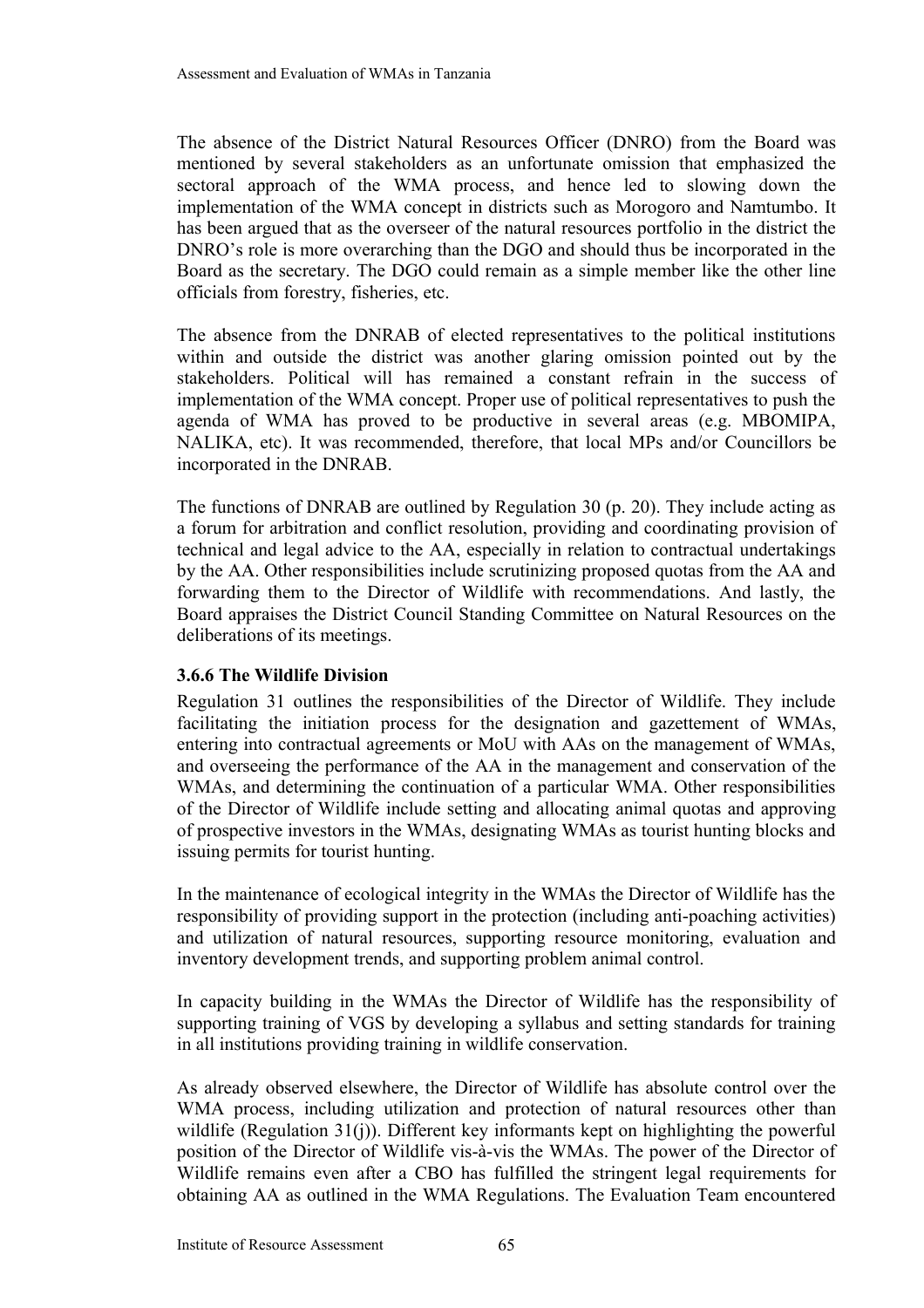a lot of frustration in the WMAs that have already acquired AA about the continued delays in granting User Rights, while those that had recently acquired User Rights did not know what to do with them.

# **3.6.7 The Ministry of Natural Resources and Tourism**

Regulation 32 outlines the responsibilities of the Minister responsible for natural resources and tourism in the implementation of the WMA process. The responsibilities include declaring WMAs by notice in the Gazette, declaring a CBO to become an AA, approving a duly registered NGO to provide financial and technical assistance to the AA. And finally, if need be, to de-gazette a WMA. All of these are done in consultation with the Director of Wildlife.

The Regulations are, however, silent on the role of two other ministries in the implementation of the WMA process. The first one is the Ministry of Home Affairs which plays a crucial role in the registration of CBOs**.** A community is required by law to register a CBO not with Wildlife Division but with the Registrar of Associations, under the Ministry of Home Affairs. This process will give the CBO the right to form an AA in terms of the WMA regulations. The other is the Ministry of Justice and Constitutional Affairs which deals with legal details of gazettement or de-gazettement of WMAs. Inadequate coordination between the three ministries has often led to bureaucratic inertia that has delayed the implementation of the WMA process.

### **3.6.8 Government Facilitating Institutions**

TANAPA and the NCAA have been identified by the Regulations as important facilitators in the implementation of the WMA process. Regulation 33 states, in this respect, that where applicable the two institutions shall consult and cooperate with the Director of Wildlife in facilitating the designation and development of WMAs, participating in the DNRAB, supporting resource monitoring and inventory, supporting in anti-poaching activities and problem animal control. The Regulations are, however, silent on the role of research institutions like TAWIRI and Mweka College of Wildlife, especially in supporting resource monitoring and inventory.

#### **3.6.9 Non-Governmental Facilitating Organizations**

The role of NGOs, both local and international, in facilitating the implementation of the WMA process is not very well spelt out in the Regulations. However, according to Regulation 32 the Minister responsible for natural resources and tourism can "approve a duly registered NGO to provide financial and technical assistance to an AA". Indeed during the fieldwork the Evaluation Team were informed that facilitators like WWF, Africare, AWF, GTZ, et cetera, had played a crucial role in assisting the WMAs from registering their CBOs to the acquisition of User Rights.

Post-User Rights capacity building remains perhaps the most daunting task that awaits these organizations. The Wildlife Division should be pro-active enough to engage these and other relevant NGOs in laying down a flexible capacity building programme for those WMAs that have attained User Rights.

#### **4.0 ANALYSIS AND DISCUSSION OF THE FINDINGS**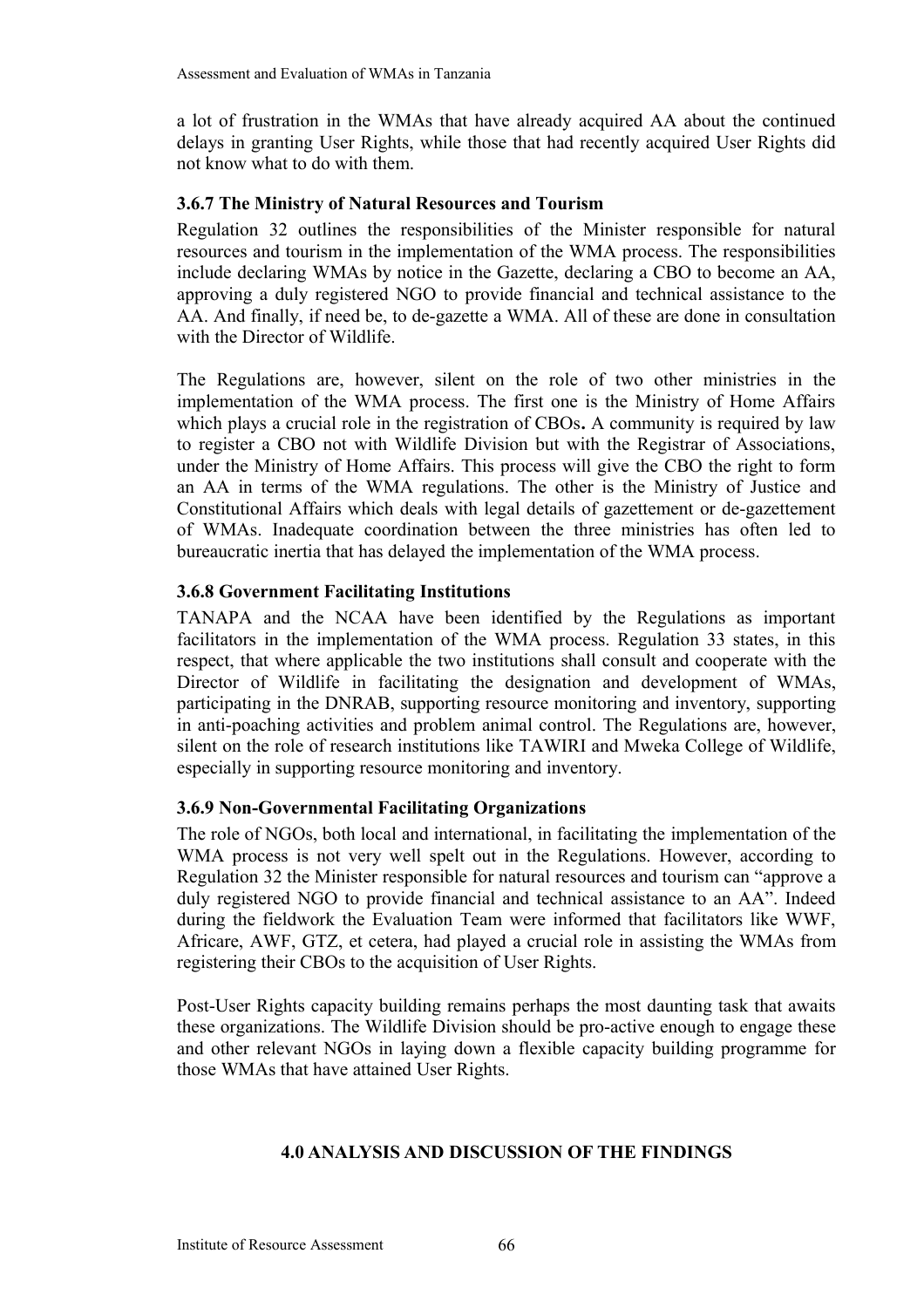The main objectives of this assignment were to evaluate the implementation of the process to establish a WMA; to evaluate the design of the pilot phase for the WMA looking at the extent to which the design has facilitated the implementation of WMAs, and to identify factors that can enhance sustainability of WMAs. Hereunder the Report provides an analysis and discussion of the findings outlined above in line with these objectives. For the sake of brevity the analysis and discussion will dwell mainly on the prominent issues that require some recommendations for action, as much discussion on the other issues has been done while presenting the results in the previous sections.

#### **4.1 The Design of the Pilot Phase for the WMA**

Three major issues have arisen in this context and need to be further commented upon hereunder. These are the sectoral approach in design of the WMA process, the complexity of Guidelines and Regulations governing the WMA process, and the responsibilities and functions given by the Guidelines and Regulations to the CBO/AAs.

## **4.1.1 The sectoral approach of WMAs**

It has already been noted in the previous sections that the focus of Regulations is on wildlife management only, while the areas set aside for WMAs may have other resources such as forests, water, minerals, and land, which could equally contribute to poverty alleviation. It has been argued, therefore, for an integrated approach to the management of these resources and to the formation of resource management teams at the AA, district and national levels.

On the other hand, and more important, there are also different socio-economic conditions and cultural lines that need to be properly understood as they demand different approaches to planning. The case of zoning out livestock grazing from the WMAs is a case in point. While it has been acceptable in villages with little livestock such as those of Ukutu and Ngarambe-Tapika, it is unthinkable among the Maasai livestock keepers of villages in the Enduimet, Loliondo and Makame WMAs. To them livestock grazing has always been compatible with wildlife conservation. In fact the latter has been deliberately encouraged in pastoralist rangelands to protect livestock from predators; as they will have enough food from the teeming wildlife.

Elsewhere, the perception of benefits from wildlife conservation has been taken by planners to be uniform whereas it is place specific. As clearly demonstrated by cases in communities living around the SGR in Namtumbo, Tunduru, and Liwale, bush meat has always been the key value that wildlife provides to the villagers. Probably due to lack of livestock in this part of Tanzania, and certainly because of participation in CBC since the late 1980's, bush meat had become a very important livelihood ingredient, as opposed to the financial benefits from wildlife espoused by the designers of the WMA process. Obviously, the designers of the process overlooked this culturally differentiated perception and ignored bush meat as an important benefit from wildlife conservation.

## **4.1.2 Comments on the Guidelines and Regulations**

In line with the above, it is evident that the Guidelines and Regulations are generally too detailed and complex. Whereas both field observations and comments by various stakeholders demonstrate an understanding of the need for specificity which is demanded by many of the challenges to community-based management which the Guidelines and Regulations are designed to address, including the tendency of investors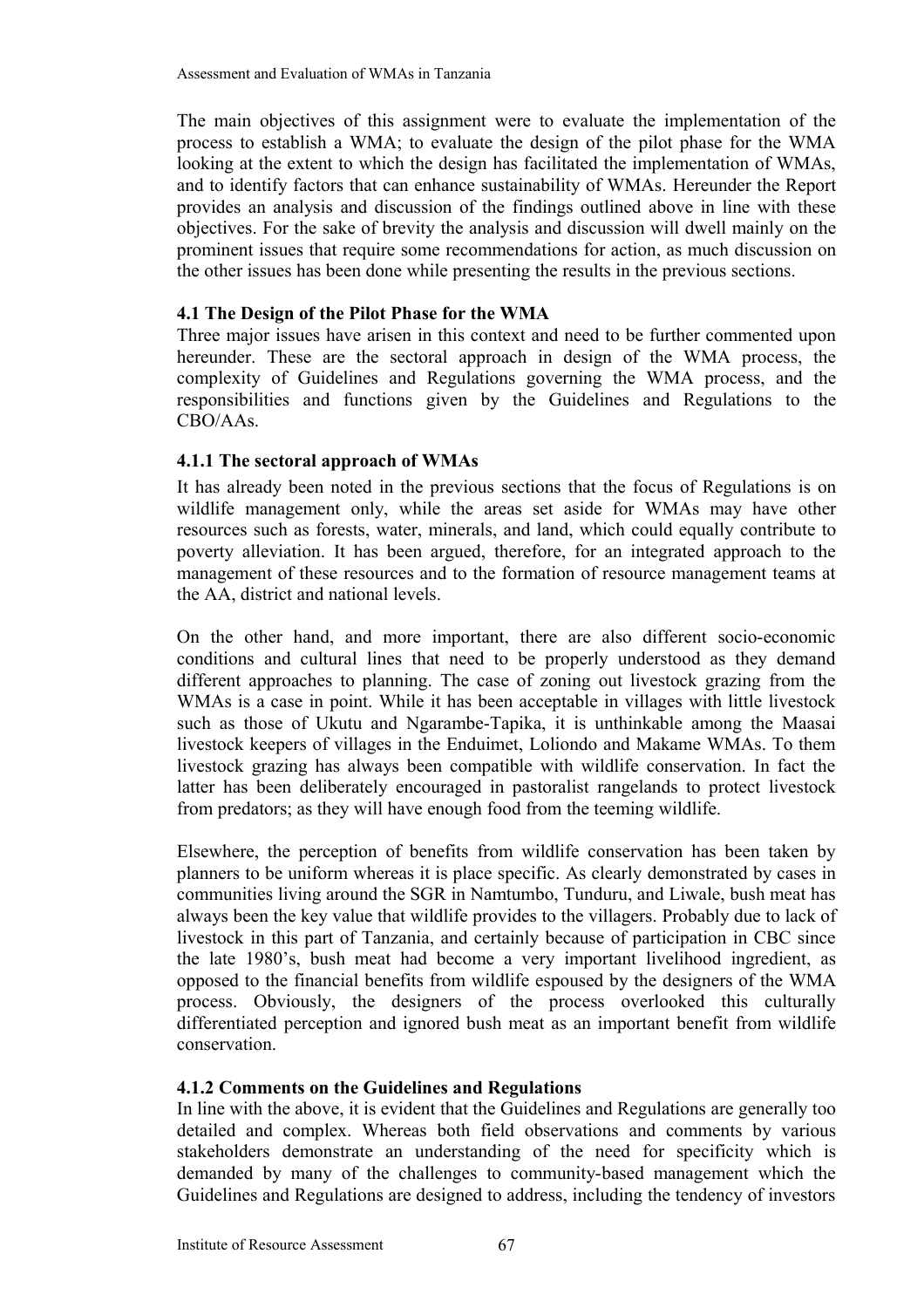to slip through legislative loopholes to the disadvantage of community stakeholders (Dr. Kahurananga, pers. comm.), it is also noted that too much detailed centralized control may act to reduce the options available to communities and dampen the potential for innovation.

Walsh (2001) and other observers have pointed out, for example, that there is a danger the procedures outlined in the Guidelines and Regulations for establishing WMAs may discourage communities by their cost and bureaucratic complexity, and raises the fear that WMAs will only be formed in areas where significant external support can be obtained, since many game-rich communities are among the poorest and most underdeveloped in other respects. These fears have in fact been vindicated during this evaluation exercise.

Apart from the complexity discussed above, some Regulations tend to contradict each other. This is the case, for example with regard to when the CBO/AA should produce a GMP/RMZP. While Regulations 36 and 37 outline the functions of the AA to include acquiring User Rights through preparation of a 5-year GMP or RMZP and submission of the same to the Director of Wildlife for approval, Regulation 6 gives this mandate to the registered CBO. As already pointed out, recent practice has in fact used the latter definition and approach. Such conflicting Regulations need to be harmonized if only to rid them of the confusions and ease their implementation.

#### **4.1.3 CBO/AA responsibilities/functions**

The Regulations have given the AA a mixed bag of responsibilities which require vast capacity, experience and skills to manage the various physical, ecological, financial and human resources inherent in the relevant WMAs. However, observations in the field show that these institutions are generally weak in human capital; lacking in both technical capacity and skill to take off and later manage their resources and operate successfully. As pointed out by one study (International Resources Group, 2000), there is a glaring gap in skills such as obtaining access to market information and making decisions based on such information, accessing capital to finance community wildlife enterprises, good entrepreneurship, how to form community-private sector partnerships, and how to negotiate and enter into joint ventures.

The role of facilitators in this respect needs to be clearly defined. Organizing a Facilitators Meeting on this issue by the Wildlife Division is imperative. The resultant capacity building programmes should be based on local needs assessments as the one done by Gamassa *et al.* (2005). They should also consider how opportunities can be created for local communities to exercise and practice the skills obtained to alleviate poverty at the household level in simple, cheap and sustainable ways.

The overall control over the WMA process maintained by the Director of Wildlife is absurdly evident in Regulation 22 where the AA cannot even engage competent experts in any task assigned by the AA without *the approval of the Director of Wildlife* previously sought and obtained as and when required (emphasis added). There is need to devolve such administrative decisions to intermediate institutions such as the District Council or the District Natural Resources Advisory Board.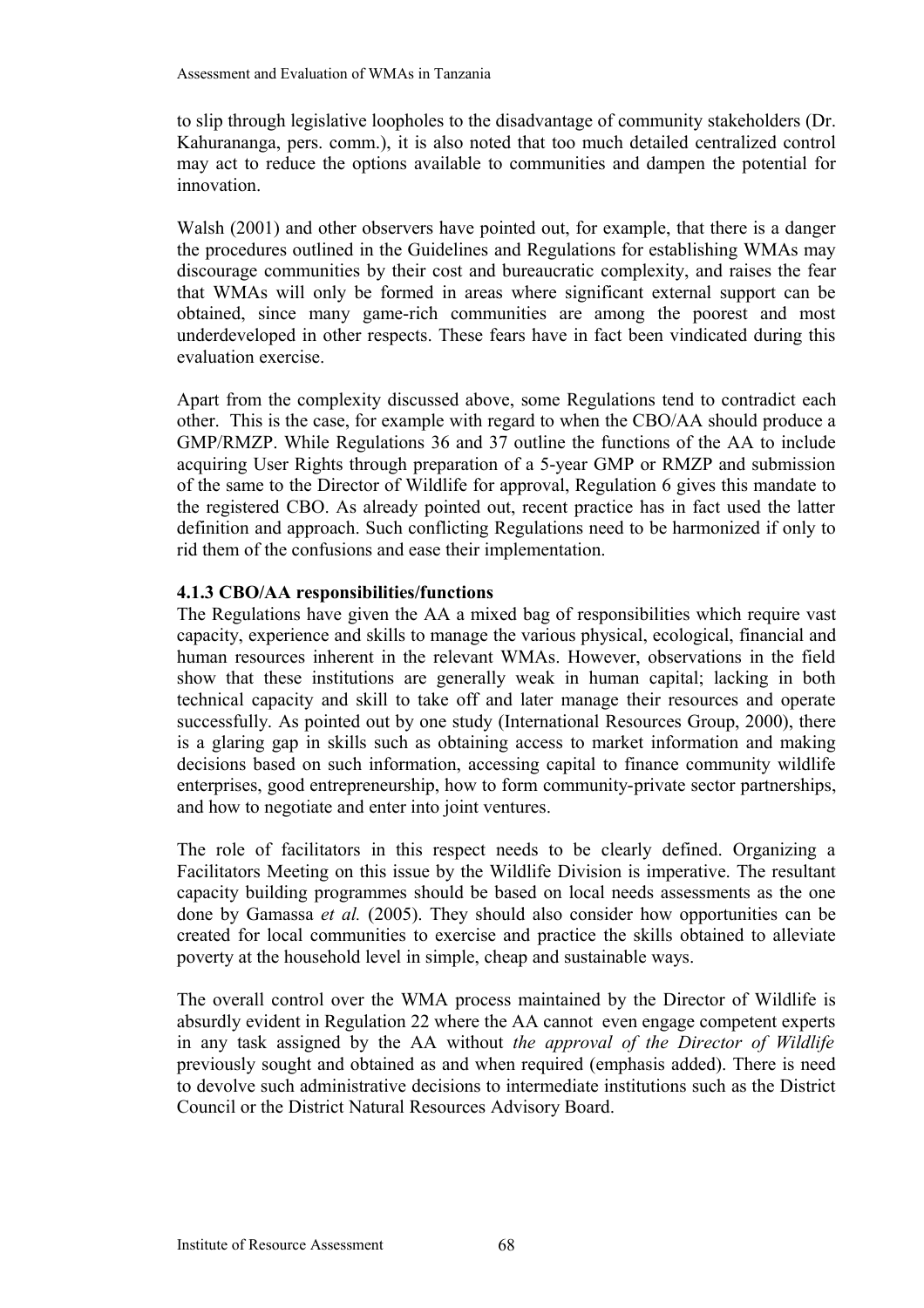## **4.2 The Implementation of the Process to Establish a WMA**

#### **4.2.1 Conflicting policies and legislation**

A major issue in this part of the evaluation has been conflicting policies and regulations. As already pointed, not only is the approach to the establishment of the WMAs focused on wildlife management and utilization, the Wildlife Policy and subsequent legislation are not in tandem - and sometimes even conflict – with other policies and legislation such as the Land Acts, Forest Policy and Forest Act, Tourism Act, the Local Government Act, et cetera. Such lack of harmonization of policies and legislation has made harmonization of the management and exploitation of the natural resources inherent in a WMA riddled with uncertainties and conflicts, as has been the case of forest resources in Ipole and Uyumbu WMAs, or the licencing of mineral exploration in the Songea pWMA.

Another example of conflicting policies and regulations is illustrated by the situation in Robanda, where photo-tourism investors are licensed and have been allowed to invest in a Tourist Hunting Block of another investor. Here the village leadership has used the Village Land Act to allow photo-tourism activities to take place as licensed by the Director of Tourism through issuance of a Tourism Agent (TALA). Meanwhile, the WD has designated the same area as a hunting block and given a hunting concession to another investor. Hence, there is a need to harmonise all the community-based conservation initiatives that sometimes fall in the same geographical area so as to ensure, in an integrative way, optimal community benefits and cost effectiveness.

Moreover, it has also been noted that the Wildlife Policy (1998), WMA Guidelines (2002) and Regulations (2004) are not as yet supported by principal legislation. The Wildlife Act 1974 is yet to be amended to accommodate these new developments.

#### **4.2.2 Bad experience with history**

Another area of contention has been in areas with a recent history of conflict over land alienation for parks and game reserves. Such bad experience with land alienation has probably contributed substantially to the lack of progress on the establishment of WMAs in areas such as Tarime and Loliondo. As already pointed out, the past tensions between wildlife authorities and protected area managers, on the one hand, and adjacent local communities, on the other, need to be understood and accepted by facilitators, and ways to resolve the resultant conflicts found. The case of Burunge WMA and Loliondo where there are strong counter-WMA establishment sentiments by individual investors and conflicting interests from many NGOs in the areas need not be dismissed by facilitators. Innovative and flexible ways need to be devised to raise awareness among the local communities and make the WMA option a more attractive and viable economic venture.

#### **4.2.3 Role of non-governmental facilitating organizations and the private sector**

The role of NGOs, both local and international, in facilitating the implementation of the WMA process is not very well spelt out in the Regulations. However, according to Regulation 32 the Minister responsible for natural resources and tourism can "approve a duly registered NGO to provide financial and technical assistance to an AA". Indeed during the fieldwork the Evaluation Team were informed that facilitators like WWF,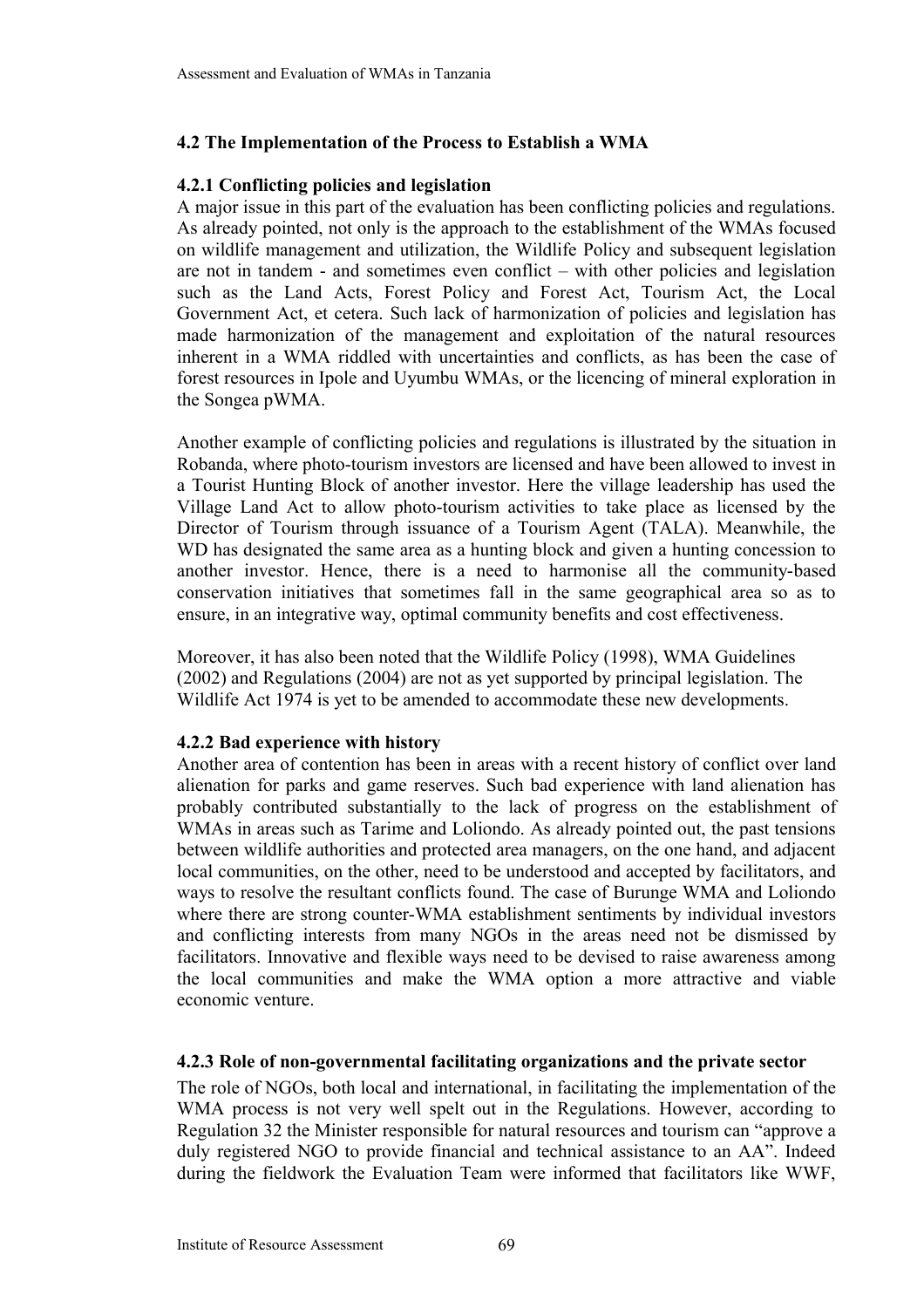Africare, AWF, GTZ, et cetera, had played a crucial role in assisting the WMAs from registering their CBOs to the acquisition of User Rights.

Post-User Rights capacity building remains perhaps the most daunting task that awaits these organizations. The Wildlife Division should be pro-active enough to engage these and other relevant NGOs in laying down a flexible capacity building programme for those WMAs that have attained User Rights.

## **4.3 Factors that can Enhance Sustainability of WMAs**

Instead of relying solely on the resources (and whims) of the donors, the WD should take a more pro-active role in the facilitation and rollout of WMAs. The current initiatives of allocating a percentage of the tourist hunting fees to the WMA formation process are appreciable. However, other possible avenues of funding need to be explored. Inclusion of other players such as TANAPA, NCAA and the Tanzania Wildlife Protection Fund (TWPF) is encouraged. The TWPF was established by the Act of Parliament, which also stipulated its mode of revenue collection. Besides wildlife protection, TWPF supports other activities that strengthen the protection of wildlife throughout the country. TWPF may, therefore, become a window of opportunity for the AAs to benefit from the support of wildlife protection activities in and outside WMAs.

#### **4.3.1 Governance and participatory management**

Thus while in some WMAs (e.g. in Tunduru and Liwale) the CBOs are so well respected and trusted that District Councils and local communities are actually contributing money to pay for their administrative costs, in others (e.g. Ukutu and Namtumbo) local communities were of the opinion that their CBOs (JUKUMU and MBARANG'ANDU, respectively) had distanced themselves too much from the Village Councils and hence also from the local communities. Stakeholders in Namtumbo proposed that members representing the villages be recruited from among the Natural Resources Management Committees rather than from the rank and file in the villages.

The failure of the CBO/AA to keep its constituents in the village appraised of the CBOs activities is implicated in the current state of conflict in the Enduimet and Makame WMAs. In other cases, such as Ikona, tensions between the CBO/AA and the Village Councils over their respective roles in village level resource management are emerging (Mr. Jumanne, Nyakitono Village Chairman, pers. comm.). Even in more successful WMAs, potential problems are evident. In Ipole, for example, the CBO/AA's constitution calls for elections of the CBO management to be held every three years, but five years down the road, no second election has been held. Although this may be justified by the fact that the CBO has only recently been given AA status, it nevertheless underscores the grey area of rights and responsibilities that govern CBO/AA operations and lines of accountability.

## **4.3.2 Provisions for villages to opt out of WMA**

WMA Regulations and Guidelines conflict with Village Land Act. A village that decides to opt out (e.g. Minjingu) is not allowed to take back the land that was contributed to the WMA. This can result in the village that opts out to sabotage the WMA, or if forced in a "marriage of convenience" the village may not support the WMA process as expected. There is a need to find mechanisms to reward and encourage the well-endowed villages, either to remain in or join the WMAs.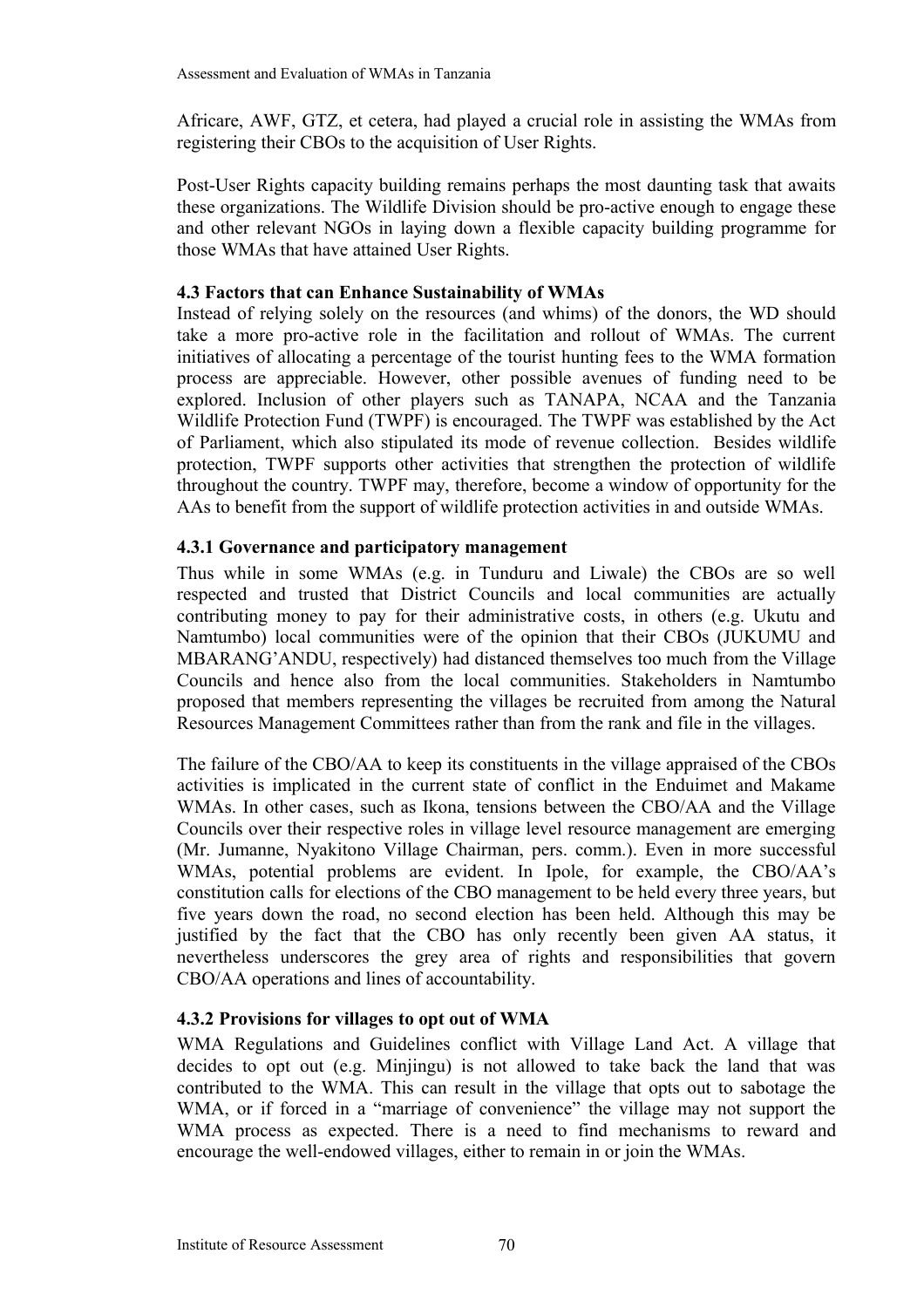## **4.3.3 Capacity-building after attainment of AA and granting of User Rights**

One of the main issues emerging after the WMAs have attained an AA status and resource user rights, is capacity building. Generally there is poor governance with little transparency and accountability. Most of the villages lack transparency in income and expenditures. WMA do not have business and strategic plans to manage the WMAs and run business.

While many villagers in WMAs have high expectations on raising incomes, most of these expectations lie on the revenues coming from investors through royalties and taxes. Such money is mainly for community projects development (e.g. schools, health facilities, roads, water etc), but will have little impact on household incomes and livelihoods. At household level, entrepreneurship skills to tap benefits of the upcoming WMAs investment opportunities (e.g. employment, SMEs, SACCOS, etc) is lacking. Such skills are important to improve income and livelihood at household level. It should be noted that even if the income from WMAs will provide social services such as schools and health centres, people must have income to pay for school fees, uniforms, books and treatment charges. People also need income to improve their livelihoods including good houses, assets, quality and quantity food etc. All these have to come through individual efforts to raise money at household using WMAs emerging opportunities.

## **4.3.4 The cost of increased wildlife – who should pay?**

In almost all the pilot WMAs visited the number of wildlife was seen to have increased. This is a positive achievement as one of the objectives of the WMAs policy is to conserve wildlife. As pointed out, increased wildlife may lead into increased village incomes for community services (schools, health services and roads) and household income. On the other hand, however, increased wildlife has had negative impact in some of the WMAs. Wildlife (especially elephants, baboons, monkeys wild pigs) have increased and they destroy crops. According to villagers, this contributes to poverty at household levels. Crop destruction by animals is more obvious in WMAs such as MBOMIPA and Tunduru. Also, the DED for Bagamoyo District mentioned the problem, observing that the destruction has been high, and that the district does not have the capacity to compensate the villagers whose crops have been destroyed. Increased Wildlife is also threatening lives of the people surrounding WMA.

In some WMAs, there have been initiatives to address the problem such as chasing of wildlife or applying some of the traditional methods e.g. burning of elephant dung. However, this may only mean more work to already overburdened farmers. There should be mechanisms of control of problem animals in the established WMAs.

## **4.3.5 Investments in WMAs and EIA**

While the WMAs are a likely to attract investments, the knowledge and/or awareness of EIA/SEA and its role for sustainable development are not there. This has started bringing negative impacts in some of the WMAs. For example, a swimming pool constructed at one of the tented camps in Pawaga-Idodi has been attraction centre for wildlife, which threatens lives of tourists and local communities. EIA was not undertaken for this development. In many areas visited projects are developed without undertaking EIAs.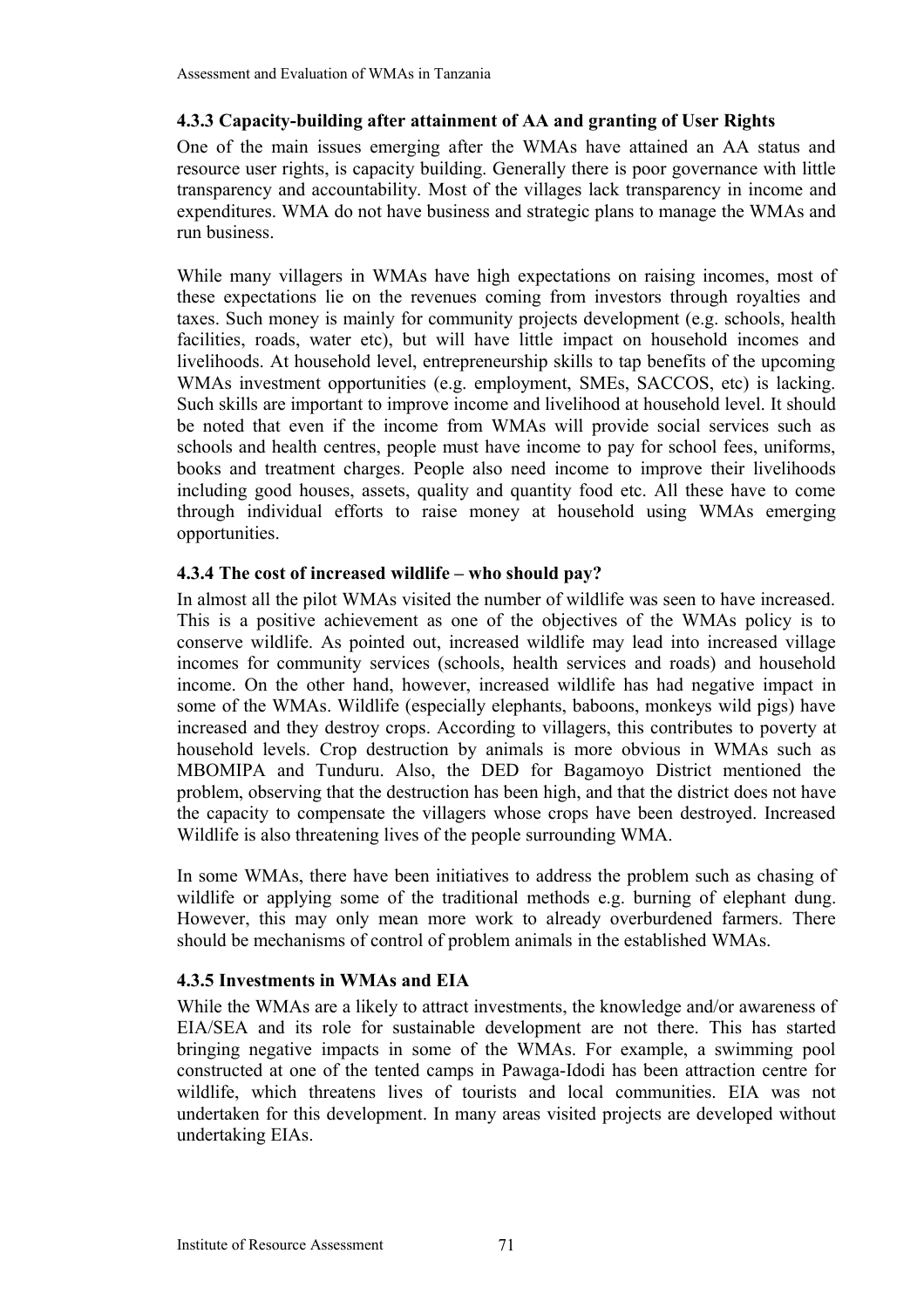## **4.3.6 Resource endowment, benefit sharing and formation of WMAs**

Our findings show that villages with rich wildlife and/or potential for investors are either refusing to join in forming WMAs or they are intending to withdraw. This is the case of Ololosokwan, Oloipai and Arashi in Loliondo pilot WMA, Minjingu in Burunge WMA, Tungamalenga, in Pawaga-Idodi WMA, and Sinya in Enduimet WMA.

Another issue is about benefit sharing among villages with different land size contributed to the WMAs or with different resource base. Villagers propose that income from investments outside WMAs should not be transacted through the AA account (e.g. Kisaki village, Ukutu WMA). Also villages which are just outside the WMAs should be getting more share than others because they are the most impacted by the wildlife e.g. more investments but also more risks of threatening lives.

The most prominent issue in the Burunge WMA after attaining the AA status and user rights is conflicts, which threatens the sustainability of the WMA. It is important to note that while the Burunge WMA covers an extensive area, only Minjingu and Vilima Vitatu villages are located on the main corridor between Lake Manyara and Tarangire National Parks, and thus contain some of the best wildlife land and most important conservation area in this WMA (Nelson *et al.,* 2006). Initially these two villages were planning to withdraw from participation in the WMA and their withdrawal would have a negative impact on both the WMA's earning capacity and on its conservation value within the overall Tarangire ecosystem. However, later on Vilima Vitatu village changed its mind from not joining the WMA and therefore only Minjingu is still persisting to come out of the WMA. The reasons that village leaders and other members of the community gave for their desire to withdraw include that:

- They never agreed to join in the WMA or reserve land for it.
- They have been conserving the forest even before the concept of WMA came in while other villages have degraded their natural resource and therefore have nothing to offer for a WMA.
- With two national parks (Lake Manyara and Tarangire) adjacent to them, they do not see the reason for setting aside more land for wildlife, and also fear that the WMA will be an avenue to effectively expand the land set aside in parks for wildlife.
- The Village leaders' claim not to recognize the signatures in the constitution. They argue that their signatures were forged.

However, our preliminary assessment shows that Minjingu village participated in whole process of forming the WMA, but they only fear about losing the prominent income they are currently earning. The village is gaining a big amount of money from the current investors and there are more promising investments in future. Also our literature review shows that villages of Mayoka, Magara, Sangaiwe and Mwada, earlier had conflicts with TANAPA with the perceptions like that TANAPA was intending to evict the villagers (Magara village), taking grazing lands (Sangaiwe village) and annexing land belonging to the villages like Mayoka. Nevertheless, these conflicts seem to have been resolved at the moment.

The major concern in the area revolves around the relationship between the villages and the private investor, the Grumeti Game Reserves, which is the leaseholder for the hunting block that includes Ikona WMA. There have been conflicts between the villages in this area, particularly Robanda, and the hunting block leaseholder as a result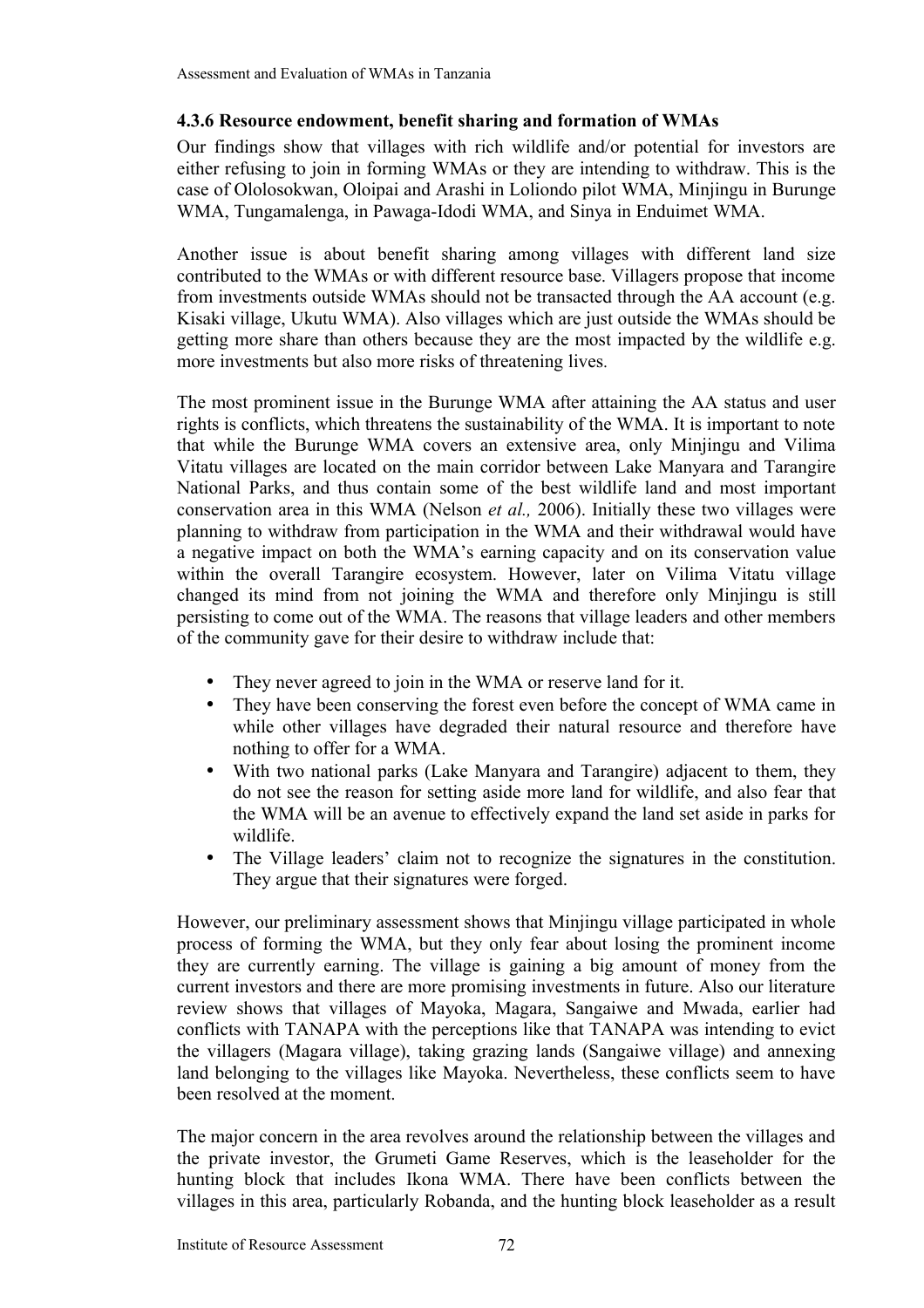of the former entering into contract with photographic investors in the latter's block leasehold. Also this conflict has been exacerbated by the fact the Robanda villagers have a feeling that their village has to be relocated.

Indeed, because of this perception there is bitterness and mistrust for visitors in the village, especially researchers/consultants. During this review mission the Robanda villagers were hesitant o talk to the Evaluation Taeam because they presumed that the visit was in the same spirit of trying to establish reasons to evacuate them. Even after visiting them for a second day, which was mutually agreed upon, between the Review Team and the villagers, they changed their minds and refused to talk to the team. Another complaint is that the human-wildlife conflict is high because of Ikorongo Game Reserve. Wild animals are destroying crops.

However, although the formation of the Ipole WMA has reportedly reduced poaching, relatively high levels of poaching for bush meat continues and is carried out by few people from the member villages (*ibid*).

On the other hand, the villagers are querying the whole process of establishing the WMA on a hunting block. Available information shows that the existing hunting leases will continue to run until 2009. This causes them to doubt whether or not their WMA will actually enable them to manage and benefit from the wildlife therein. Also there is a lot of forest encroachment. Most villagers enter into the forest and clear land for tobacco cultivation and ownership. This situation suggests a threat for the sustainability of this WMA should the expected economic gains fail to materialize, especially at the household level.

## **4.4 Strengths, Weaknesses, Opportunities and Threats to the WMA Process**

Key issues from the experiences of the WMAs visited centre on matters of institutional design, facilitation, and benefit sharing. Table 5 below presents a SWOT analysis of the WMA process based on these matters.

| S/N           | <b>Strengths</b>                                                                            | Weaknesses                                                                                                                                   | <b>Opportunities</b>                                                                                                                          | <b>Threats</b>                                                                                                                                    |
|---------------|---------------------------------------------------------------------------------------------|----------------------------------------------------------------------------------------------------------------------------------------------|-----------------------------------------------------------------------------------------------------------------------------------------------|---------------------------------------------------------------------------------------------------------------------------------------------------|
| $\mathbf{1}$  | Widespread<br>community<br>acceptance<br>of<br>the<br><b>WMA</b> Concept                    | of<br>Lack<br>a<br>new<br>Wildlife<br>Act<br>to<br>support the Wildlife<br>Policy (1998), WMA<br>Guidelines (2002) and<br>Regulations (2004) | communities<br>Many<br>experienced<br>with<br>CBC<br>investments,<br>joint<br>ventures, and<br>village land leases for<br>wildlife management | WMAs establishment<br><i>is</i><br>time<br>process<br>consuming,<br>costly;<br>needing a high level of<br>expertise in areas like<br>LUP and RMZP |
| 2             | Wildlife<br>Supportive<br>Policy (1998), WMA<br>Guidelines (2002) and<br>Regulations (2004) | wildlife<br>of<br>Parts<br>related policies and<br>legislation being in<br>conflict with other<br>policies and laws of<br>the land           | A number of pilot<br>WMAs have attained<br>AA status and granted<br>Rights;<br>User<br>can<br>serve as role models<br>for others              | Dependence<br>$\alpha$<br>donors/external<br>funding threatening<br>sustainability                                                                |
| $\mathcal{E}$ | ecologically<br>Many<br>for<br>viable<br>areas<br>WMA<br>possible<br>establishment          | Inadequate<br>coordination between<br>the MNRT, Ministry<br>of Home Affairs, and<br>the Ministry of Justice<br>Constitutional<br>and         | Some<br>private<br>already<br>investors<br>operating in the pilot<br>WMAs; ready to do<br>business<br>with<br>the                             | Private<br>investors<br>acquiring or investing<br>on land in villages or<br>surrounding<br>areas<br>prospective WMAs                              |

**Table 5: SWOT Analysis of the WMA Process**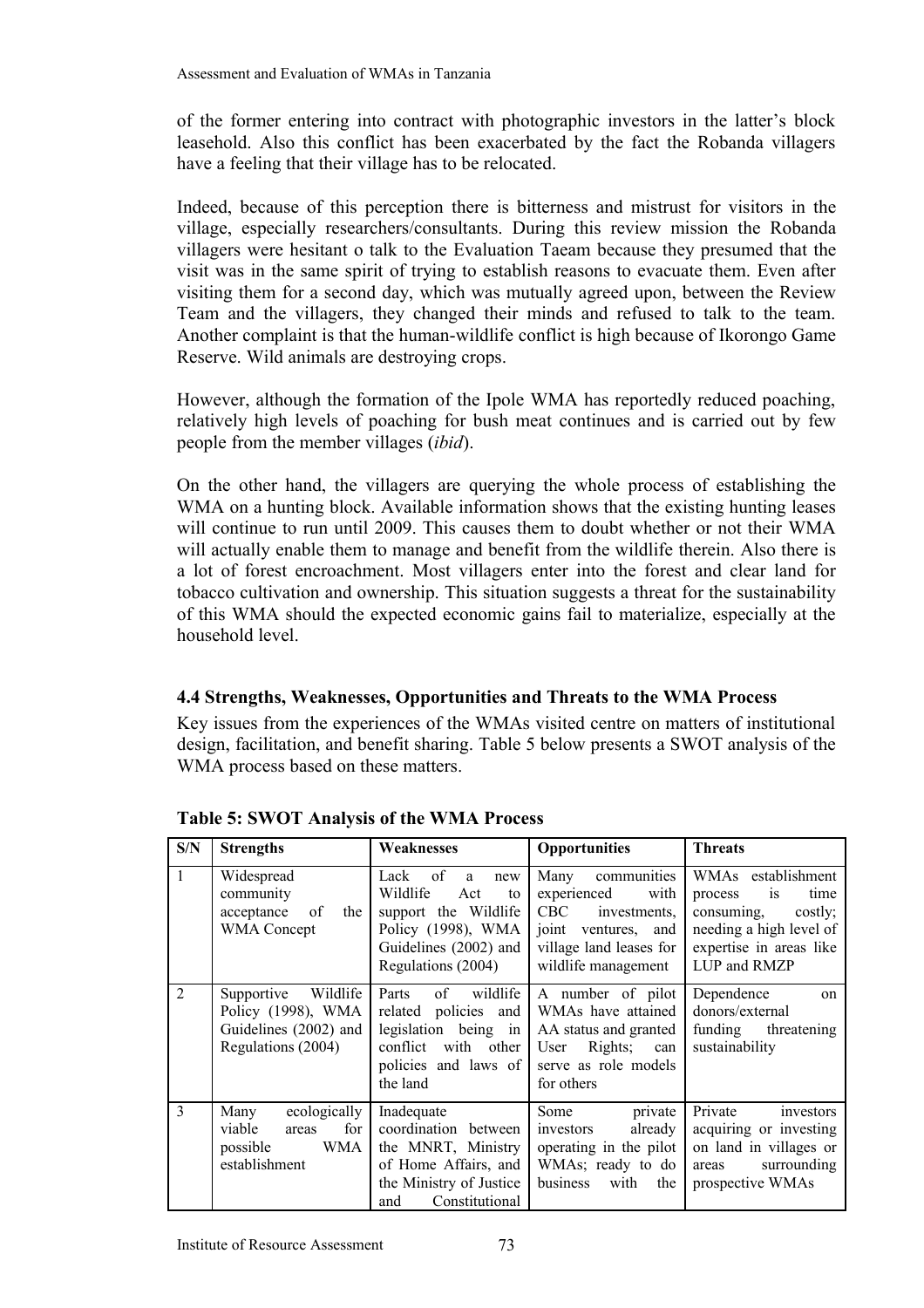|                |                                                                                                                                                                                                        | Affairs has often led<br>to bureaucratic inertia<br>that has delayed the<br>implementation of the<br>WMA process | CBOS/AAs     |                                                                                                                                                                                                             |
|----------------|--------------------------------------------------------------------------------------------------------------------------------------------------------------------------------------------------------|------------------------------------------------------------------------------------------------------------------|--------------|-------------------------------------------------------------------------------------------------------------------------------------------------------------------------------------------------------------|
| $\overline{4}$ | institutions<br>Many<br>(TANAPA, NCAA,<br>Local Govt., NGOs,<br>identified<br>$etc.$ )<br>and<br>ready to<br>act<br><b>as</b><br>important facilitators<br>in the implementation<br>of the WMA process | Lack of a fully staffed<br>and budgeted WMA<br>Project Management<br>Unit at WD                                  | $\mathbf{r}$ | Ambiguity<br>over<br>benefit-sharing<br>between<br>the<br>Government and<br>the<br>CBOs/AAs                                                                                                                 |
| 5              | overall control<br>The<br>the<br><b>WMA</b><br>over<br>process maintained by<br>Director<br>the<br>of<br>Wildlife                                                                                      | of<br>Sidelining<br>the<br>Private Sector in the<br>implementation of the<br><b>WMAs</b>                         |              | The AAs are generally<br>in<br>weak<br>human<br>capital; lacking in both<br>technical capacity and<br>skill to take off and<br>the<br>later<br>manage<br>WMA resources and<br>operate successfully.         |
| 6              |                                                                                                                                                                                                        | Lack of flexible post-<br>User Rights capacity<br>building                                                       |              | Initiation of the WMA<br>process from<br>above<br>local<br>bringing<br>and<br>communities<br>into<br>wildlife conservation<br>through promises of<br>benefits<br>far<br><sub>SO</sub><br>not<br>forthcoming |

## **4.5 Lessons Learned**

From the foregoing analysis and discussion of strengths, weaknesses, opportunities and threats to the WMA design and implementation process, we can draw up at least nine major lessons, as follows:

- 4.5.1 The process of establishing WMAs is long and cumbersome. This does in many ways not only discourage communities by the resultant cost and bureaucratic complexity, but also lead to successful WMAs being formed only in areas with significant external support. The capital-intensive nature of activities like land use planning, natural resource management zoning, numerous consultative meetings in WMAs with many villages, and patrols make implementation of the WMA concept difficult indeed without donor support. Hence, continued facilitation is imperative in the whole process of establishment of WMAs.
- 4.5.2 Recent history of conflict over land alienation for parks and game reserves has contributed substantially to the lack of progress on the establishment of WMAs in areas such as Tarime and Loliondo.
- 4.5.3 Capacity building is the main issue emerging after the WMAs have attained an AA status and resource User Rights. All such WMAs do not have business and strategic plans to manage the WMAs and run business.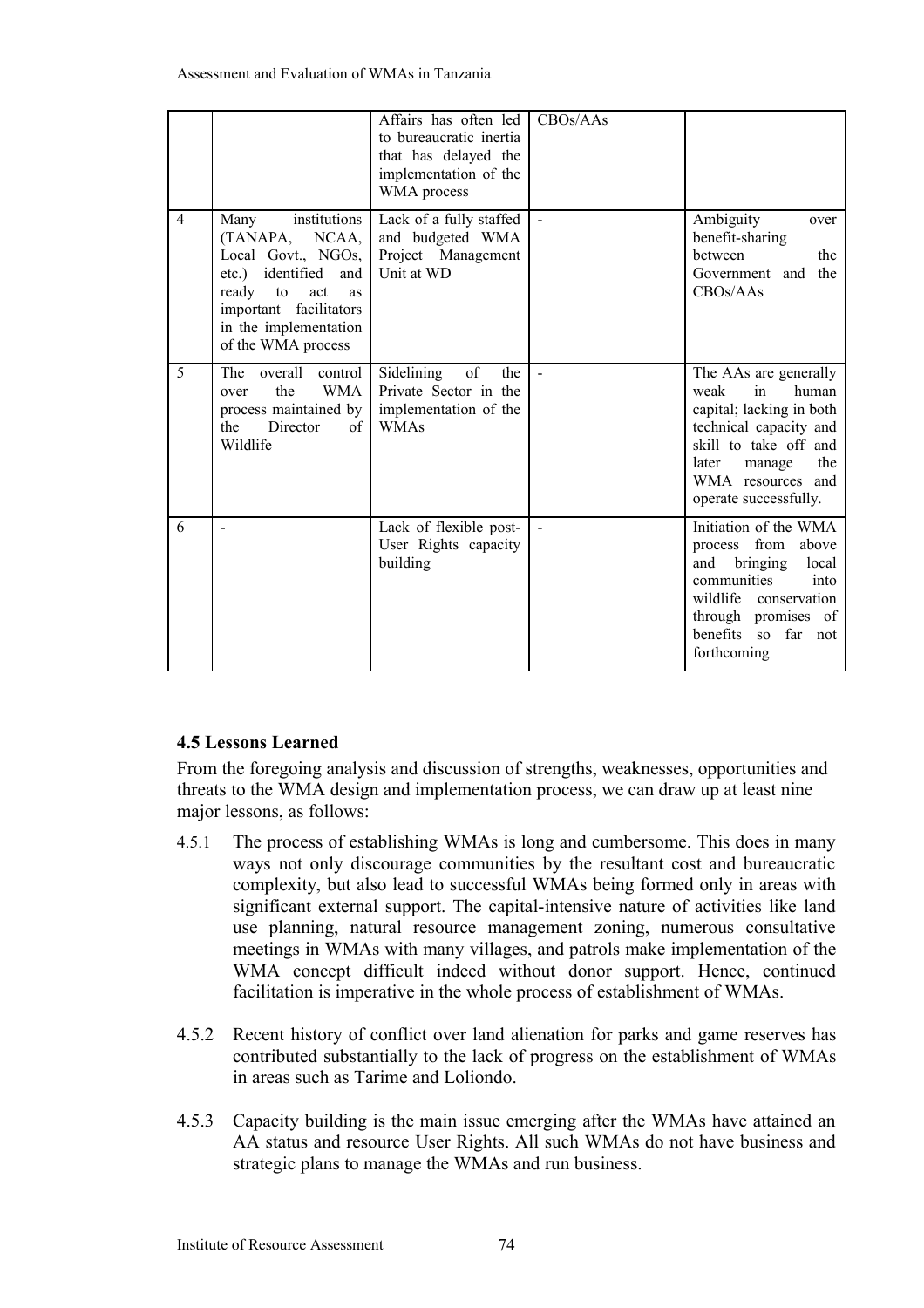- 4.5.4 Poor governance with little transparency and accountability is the general condition of many of the local level institutions. In some villages CBOs have distanced themselves too much from the Village Councils and hence also from the local communities. On the other hand, some of the Village Councils lack transparency in income and expenditures.
- 4.5.5 In villages with rich wildlife and/or potential for investors there are strong anti-WMA establishment sentiments often fostered by individual investors and conflicting interests from some NGOs. Innovative and flexible ways need to be devised by facilitators to raise awareness among the local communities and promote the WMA option as a more attractive and viable economic venture.
- 4.5.6 Benefit sharing between the Central Government and the local communities, and between villages with different land sizes contributed to the WMAs or with different resource bases, is still not so well defined.
- 4.5.7 The focus of Regulations on wildlife management ignores the importance of other resources such as forests, water, minerals, and land, which could as well contribute to poverty alleviation. The situation calls for an integrated approach to the management of these resources and to the formation of resource management teams at the AA, district and national levels.
- 4.5.8 Lack of harmonization of policies and legislation has made harmonization of the management and exploitation of the natural resources inherent in a WMA riddled with uncertainties and conflicts, as has been the case of forest resources in Ipole and Uyumbu WMAs, or the licencing of mineral exploration in the Songea pWMA.
- 4.5.9 WMAs are not homogeneous. There are different socio-economic conditions and cultural lines within and between WMAs that need to be properly understood as they each demand different approaches to planning.

## **4.6 Best Practices**

Although none of the 16 pilot WMAs had been operational by the time of this Evaluation, there are a few best practices that need to be documented.

- 4.6.1 In the WMAs that had earlier on participated in CBC programmes/projects around the SGR, presence of demonstrable benefits to communities in the form of legal access to game meat and revenue derived from sale of quotas in WMAs has given an extra impetus to the process of establishing the WMAs. So has been the case in areas where individual villages had benefited from private tourist hunting and photographic safari companies that had entered into local agreements to provide development support to adjacent villages as in Western Serengeti (e.g. Robanda village in Ikona). WMAs such as the Pawaga-Idodi WMA in Iringa District managed by the MBOMIPA association, have been able to earn income by selling wildlife quotas to resident hunters.
- 4.6.2 Commitment at the macro or meso level is crucial for establishing vibrant links between the micro and the macro. Wildlife Division has involved local government authorities in planning and implementation of WMA programmes. In this case local government's commitment is demonstrated through direct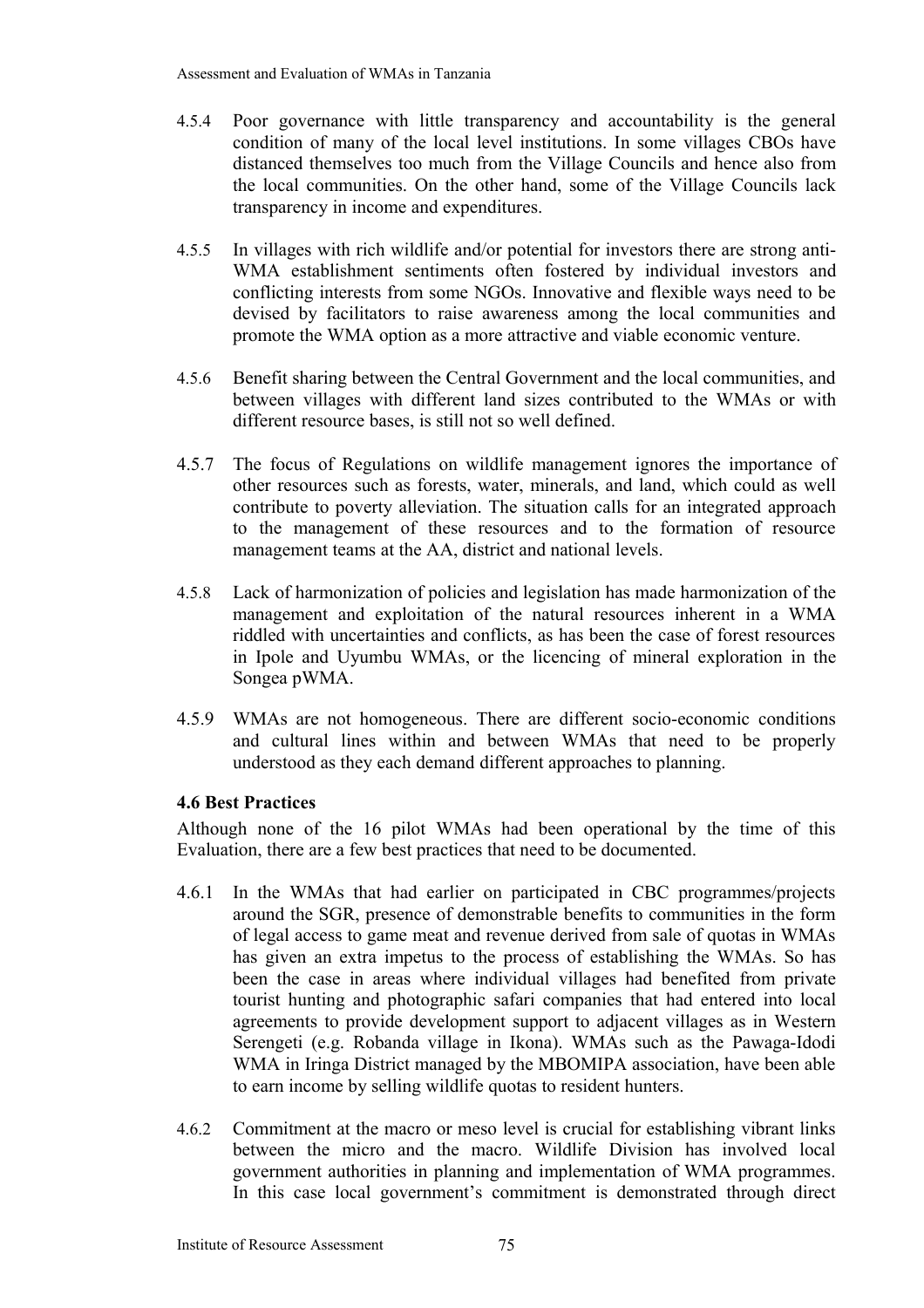participation and through the institutionalization of the Wildlife Division /Local Government relationship. As already pointed out earlier on, most of WMA interventions have been scaled up to the meso level vis-à-vis the District Strategic Action Plans so as to ensure conformity and avoid duplication of activities. Meso level institutions, e.g. the DGO, DCDO, etc., have also done the district level training, received feedback and given out recommendations for improvement. This relationship needs to be enhanced and promoted.

4.6.3 Though not very well spelt out in the Regulations, the role of NGOs, both local and international, in facilitating the implementation of the WMA process has in many cases been exemplary. Facilitators like WWF, Africare, AWF, GTZ, et cetera, have played a crucial role in assisting the WMAs from registering their CBOs to the acquisition of User Rights. This Government/CSO relationship also needs to be enhanced and promoted.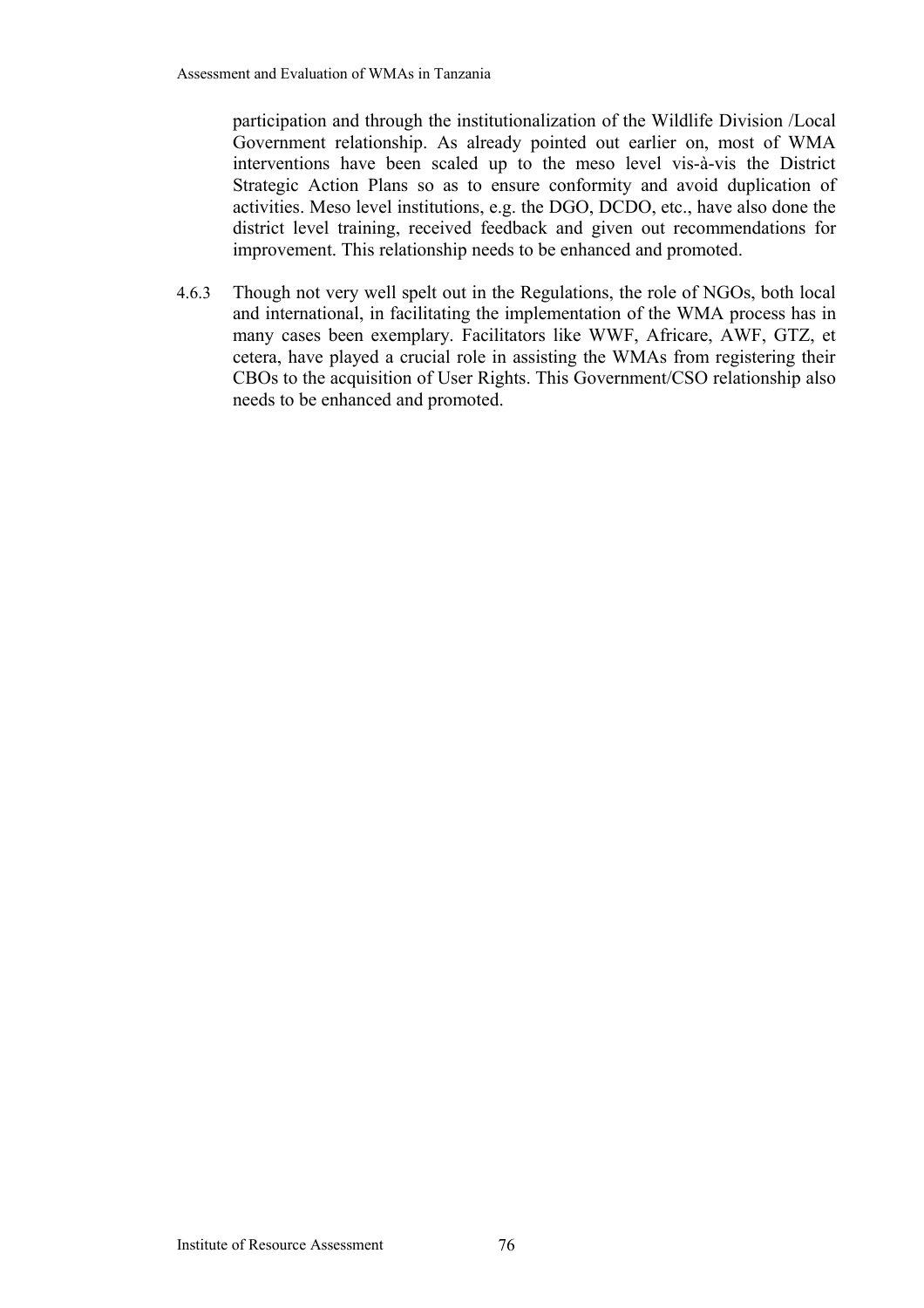#### **5.0 THE WAY FORWARD**

After all is said and done, the Report hereunder suggests the way forward for development of WMAs and for the overall policy initiative in Tanzania bearing in mind national policies and laws, and stakeholders' views and concerns given during this Evaluation. The following recommendations for improving the WMA process focus on the three objectives of this assignment, as follows:

## **5.1 Recommendations for Improved Implementation of the Process to Establish a WMA**

- In order to ensure effective implementation and roll out of the WMA process, it is recommended that there should be a fully staffed and budgeted WMA Project Management Unit at WD.
- In order to ensure that the Wildlife Policy (1998), WMA Guidelines (2002) and Regulations (2004) are supported by a principal legislation, it is recommended that the new Wildlife Act be finalised as soon as possible.

## **5.2 Recommendations for the Design of the Pilot Phase for the WMA**

- Harmonizing wildlife policies and legislation with the Land Acts, Forest Act, and Tourism Act, the Local Government Act and the Local Government Reform Programme and other laws of the land so as to minimize resource use conflicts.
- Harmonizing the management of the natural resources inherent in a WMA call for an integrated approach to ensure optimal benefits and cost effectiveness. Hence, there is a need to harmonise these community based conservation initiatives which sometimes fall in the same geographical area (e.g. forest resources in Ipole and Uyumbu WMAs).
- In order to reduce bureaucracy and accelerate the process of establishing WMAs, applications by CBOs for AA status, User Rights and hunting blocks should be combined.
- The conflicting Regulations need to be harmonized to rid them of the confusions and ease their implementation.

## **5.3 Recommendations for Enhanced Sustainability of WMAs**

- Put in place a flexible post-User Rights capacity building programme, based on local needs assessments of the AAs and the communities in general, as these institutions are weak in human capital; lacking in both technical capacity and skill to take off and later manage their resources and operate successfully.
- In order to clearly define the role of facilitators in this respect a Facilitators Meeting should be organized on this issue by the Wildlife Division. The resultant capacity building programmes should be based on local needs assessments.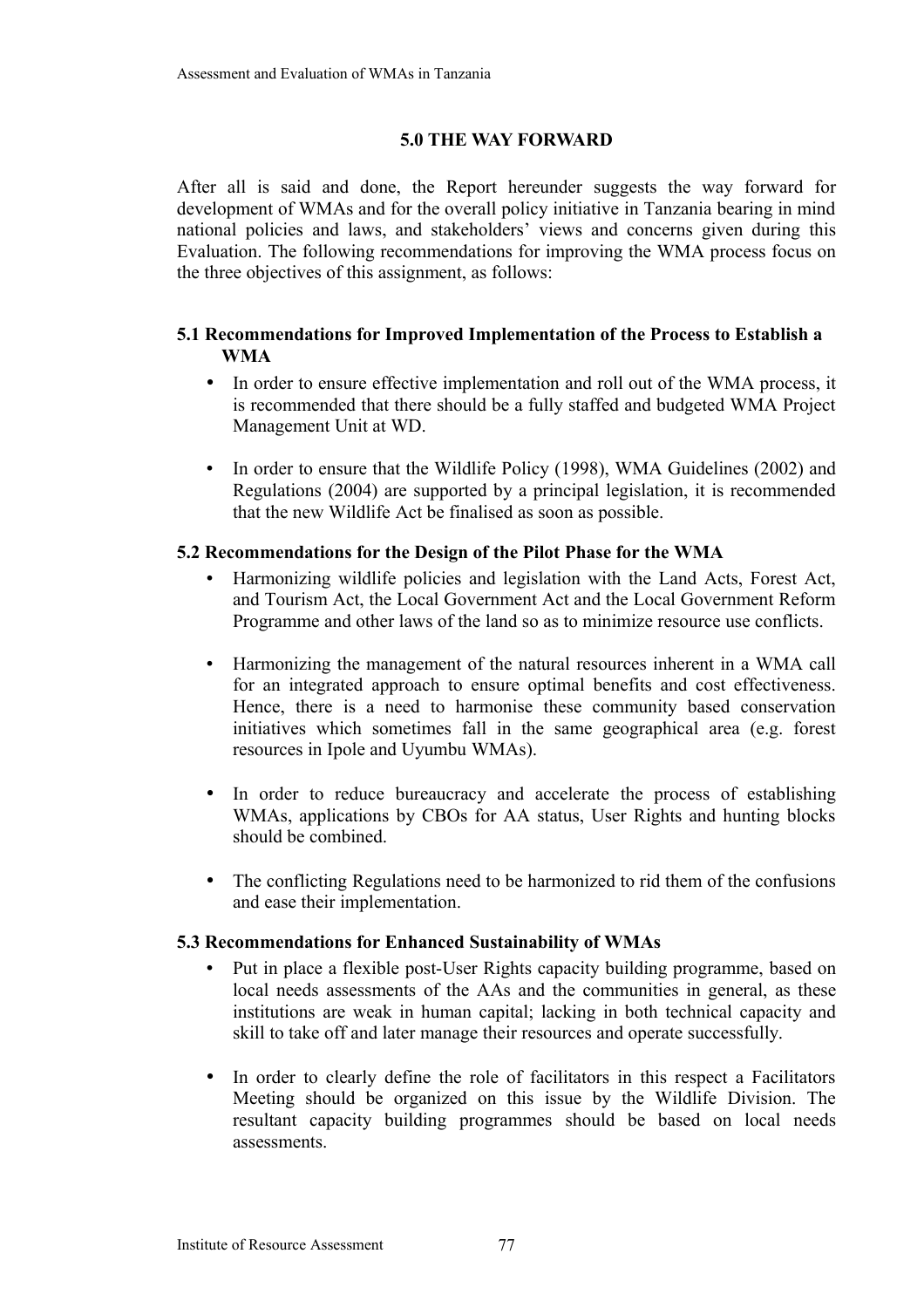- Opportunities should be created for local communities to exercise and practice the skills obtained to alleviate poverty at the household level in simple, cheap and sustainable ways.
- Strengthen the WMA Regulations by clarifying the issue of benefit-sharing and granting communities' greater control over wildlife utilization activities such as tourist hunting and photo tourism.
- Instead of relying solely on the resources (and whims) of the donors, the WD should take a more pro-active role in the facilitation and roll-out of WMAs. The current initiatives of allocating a percentage of the tourist hunting fees to the WMA formation process are appreciable. However, other possible avenues of funding need to be explored. Inclusion of other players such as TANAPA, NCAA and the Tanzania Wildlife Protection Fund (TWPF) is encouraged.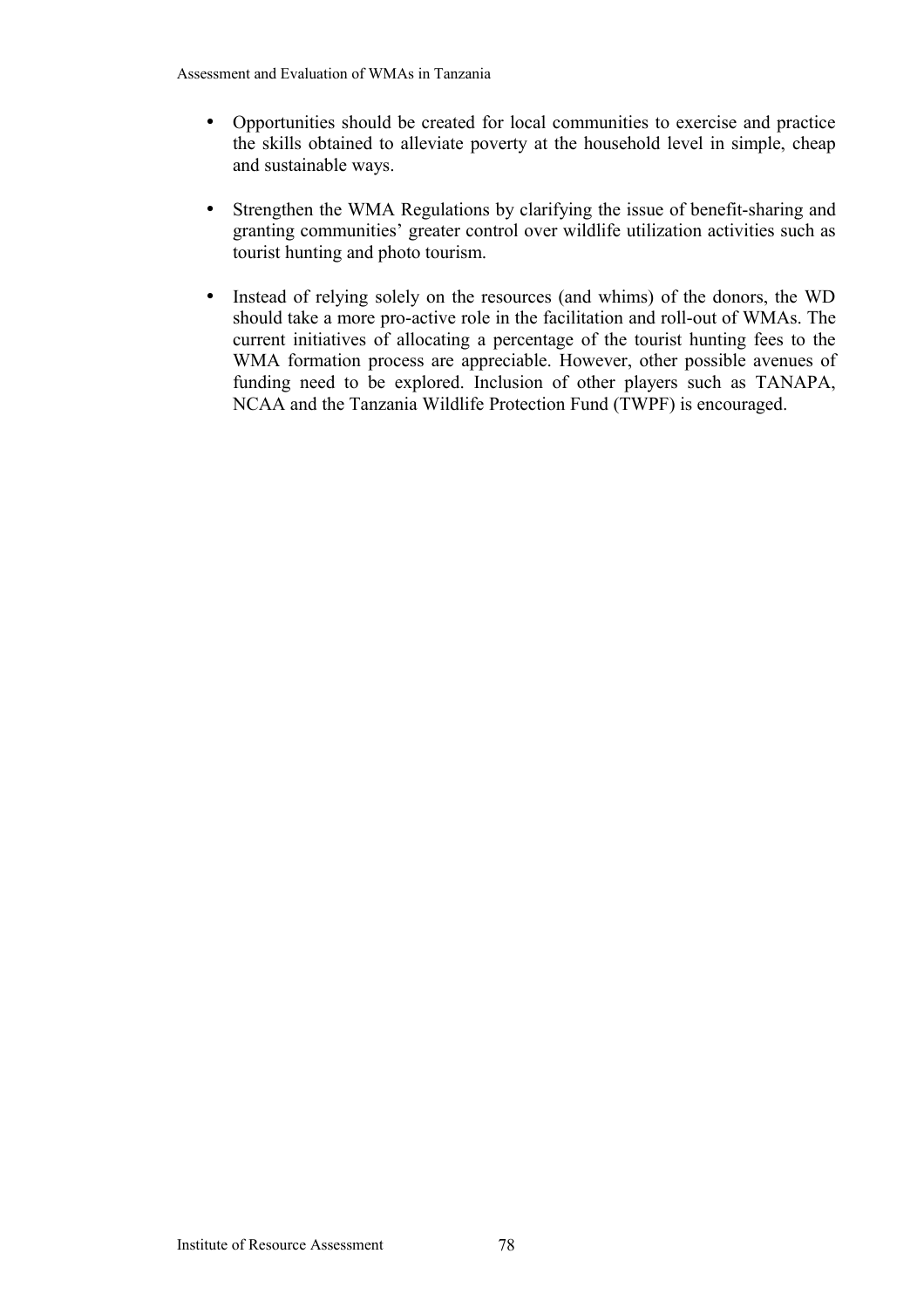## **REFERENCES**

- Akunaay, M.; F. Nelson; and E. Singleton 2003. "Community Based Tourism in Tanzania: Potential and Perils in Practice. Paper Presented at the Second Peace Through Tourism Conference, 7th – 12th December 2003.
- Baldus, R 2006. Case Study: The Crucial Role of Governance in Ecosystem Management - Results and Conclusions of the Selous Conservation Programme, 1987-2003. Paper Presented to the Serengeti Conference, Seronera, 2006.
- Baldus, R.D. and A.E. Cauldwell 2004. "Tourist Hunting and its Role in Development of Wildlife Management Areas in Tanzania". Paper Presented at the Sixth International Game Ranching Symposium, Paris July 6th to 9th.
- Baldus, R.D., D.T. Kaggi and P.M. Ngoti. 2004. Community based conservation (CBC): Where are we now? Where are we going? *Miombo* **27**: 3,7,10.
- Baldus, R.D. and L. Siege. 2001. *Experiences with Community Based Wildlife Conservation in Tanzania*. Tanzania Wildlife Discussion Paper No. 29. Dar es Salaam: Wildlife Division and GTZ.
- Baldus, R.D., H. Krischke, V. Lyamuya, and I.F. Ndunguru. 1994. *People and Wildlife: Experiences from Tanzania*. Selous Conservation Programme Discussion Paper No. 16.Dar es Salaam: SCP.
- Booth, V., G. Nangale and H. Majamba. 2000. Procedures for Communities to Enter into Joint Ventures in WMAs. Prepared for the Ministry of Natural Resources and Tourism, Wildlife Division with support from EPIQ/Tanzania.
- Christophersen, K., and G. Jambiya. 2002. Economic Opportunities in the Wami-Mbiki Wildlife Management Area. Report Prepared for the Danida.
- Christophersen, K., R. Hagen, and G. Jambiya. 2000. Economic Opportunities in Wildlife Management Areas. Prepared for the Ministry of Natural Resources and Tourism, Wildlife Division with support from EPIQ/Tanzania.
- Dickinson, D. 2005. Anger over Tanzanian hunting rights. *BBC News*, April 14, 2005:http://news.bbc.co.uk/1/hi/world/africa/440375.stm
- Gamassa, D.M.; F. Shechambo and K.R. Majinge (2005) Training Needs Assessment for Wildlife Management Areas Actors in Tanzania. Report Prepared for the Wildlife Division, Ministry of Natural Resources and Tourism.
- Gastorn, K.G. (2003). The Legal Environment for Tourist Investments on Village Land Outside Wildlife Management Areas.
- International Resources Group, 2000. Community Based Conservation Experience in Tanzania: An Assessment of Lessons Learned. Report prepared for USAID/Tanzania by International Resources Group, Washington, DC, USA. August, 2000.
- Kallonga, E. Nelson, R. and F. Stolla 2003. WMA's and Beyond: Options and Opportunities for Community-Based Natural Resources Management in Tanzania. Report on a Workshop held in Arusha, May 6-7, 2003.
- Kessy; J.F.; A.A.K. Mvungi and V. Runyoro 2004. Indicators and Monitoring Plans for Wildlife Management Areas in Tanzania. Report Prepared for the Wildlife Division, Ministry of natural Resources and Tourism, with Support from USAID and WWF (T) Program.
- Kulindwa, K; Z.; Mvena and V. Runyoro 2003. Baseline for the Proposed Pilot Wildlife Management Areas (WMA). Main Report Submitted to the Ministry of Natural Resources and Tourism.
- Lundgren, C., M. Sommerlatte, and C. Mlingwa. 2000. Draft Policy Guidelines for Game Farming and Ranching in Tanzania. Prepared for the Ministry of Natural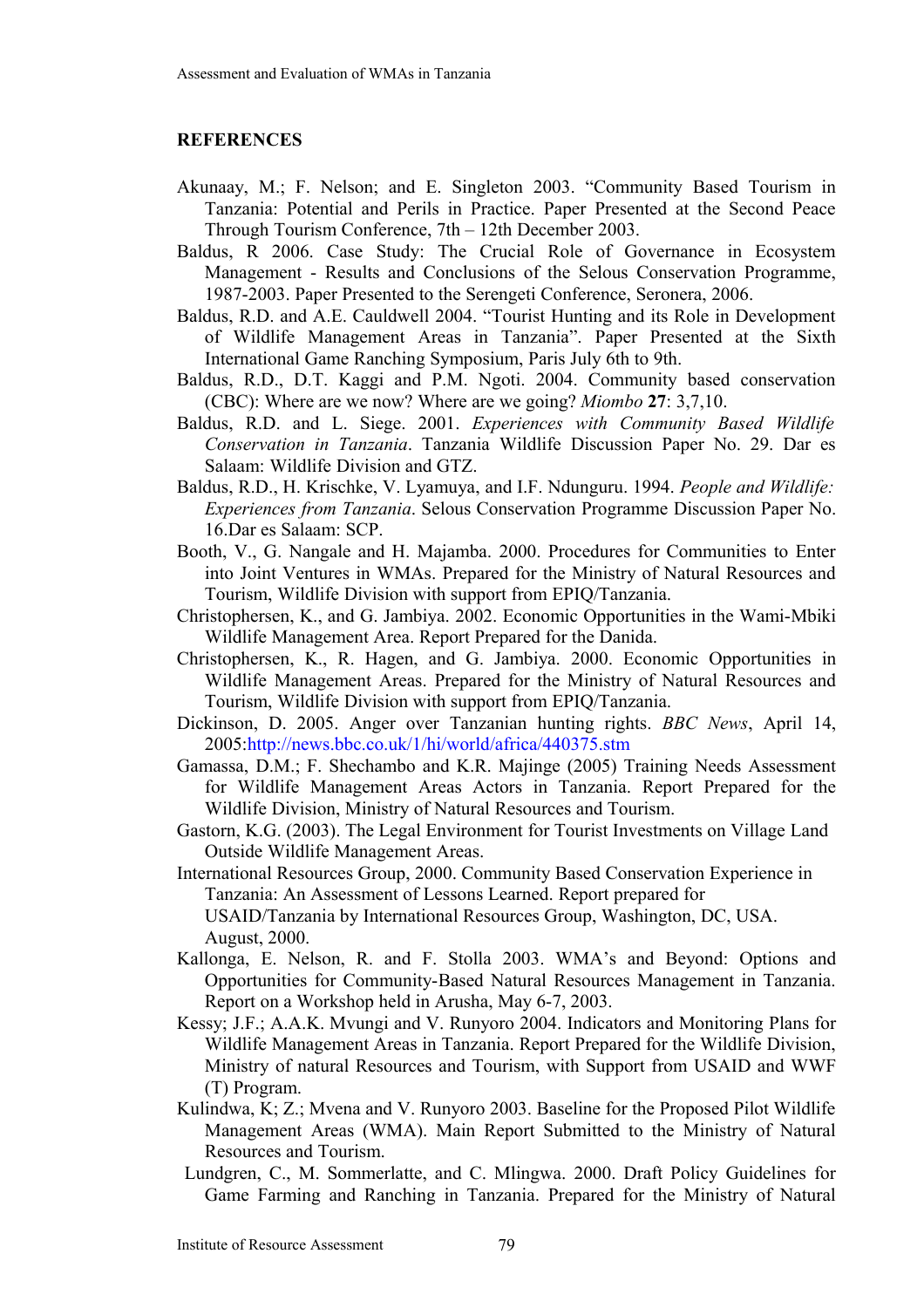Resources and Tourism, Wildlife Division with support from EPIQ/Tanzania and GTZ.

- Mabugu, R. and P. Mugoya 2001. Financing, Revenue-Sharing, and Taxation Issues in Wildlife Management Areas. Prepared for Wildlife Division, Ministry of Natural Resources and Tourism andUSAID/Tanzania.
- Majamba, H. 2000. Legal Aspects of the Draft Guidelines for Wildlife Management Areas (WMAs). Prepared for the Ministry of Natural Resources and Tourism, Wildlife Division with Support from EPIQ/Tanzania.
- Malemari, L.; Madulu, N.F. and Isinika 2003. Baseline Study in Uyumbu, Ipole and Wami-Mbiki WMAs. Main Report Submitted to the Ministry of Natural Resources and Tourism.
- Maganga, S.L; F. Magayane; and E. Senkondo 2003. Baseline Information of Pilot Wildlife Management Areas in Tanzania. Report Submitted to the Ministry of Natural Resources and Tourism.
- Mung'ong'o, C.G. 2005. Man and Beast at Crossroads: An Analysis of the Human– Wildlife Conflicts in Western Serengeti, Tanzania. *Utafiti: Journal of the Faculty of Arts and Social Sciences* 6(1). (June).
- Mung'ong'o, C.G.; A. Mwakaje and A. Kijazi 2003. Baseline Survey of the Eastern Pilot Wildlife Management Areas. Report Submitted to the Ministry of Natural Resources and Tourism.
- Ndunguru, I. and R. Hahn 1998. Participatory Process of Organizing Effective Community Based Groups. The World Bank/WBI's CBNRM Initiative [\(http://srdis.ciesin.colombia.edu/cases/tanzania-015.html\)](http://srdis.ciesin.colombia.edu/cases/tanzania-015.html).
- Nelson, F., E. Sulle and P. Ndoipo 2006. Wildlife Management Areas in Tanzania. A Status Report and Interim Evaluation prepared for the Tanzania Natural Resource Forum. Final Draft.
- Oakley, P. 1991. Projects with People. Cambridge (UK): Blackwells.
- Pimbert, M.P. and J.N. Pretty 1994. Participation, People and the Mangement of National Parks and Protected Areas: Past Failures and Future Promise. London: UNRISD, IIED and WWF. Mimeo.
- Poole, J. and M. Ruelling. 1997. A Survey of Elephants and Other Wildlife of the West Kilimanjaro Basin, Tanzania. Unpublished Report.
- Tanzania National Parks 2002. Brief Report on Current Status of Corridors and Dispersal Areas in Kilimanjaro, Arusha, Tarangire and Lake Manyara National Parks*.*
- United Republic of Tanzania, 2003. Reference Manual for Implementing Guidelines for the Designation and Management of Wildlife Management Areas (WMAs) in Tanzania. Dar es Salaam: Ministry of Natural Resources and Tourism, Wildlife Division.
- United Republic of Tanzania, 2002. The Wildlife Conservation (Wildlife Management Areas) Regulations. Dar es Salaam: Ministry of Natural Resources and Tourism, Government Printer.
- United Republic of Tanzania, 2001. Community-based Forest Management Guidelines. Dar es Salaam: Ministry of Natural Resources and Tourism, Forestry and Beekeeping Division.
- United Republic of Tanzania, 1998. The Wildlife Policy of Tanzania. Dar es Salaam: Ministry of Natural Resources and Tourism, Government Printer.
- Walsh, M. T. 2001. "The Wildlife Conservation Act 1974, and the Wildlife Policy of Tanzania: The Place of Local Communities". Paper Commissioned by EPIQ/Tanzania and Presented to a Workshop to Review the Wildlife Conservation Act 1974, Wildlife Division, MNRT, Arusha, 21-23 February 2001.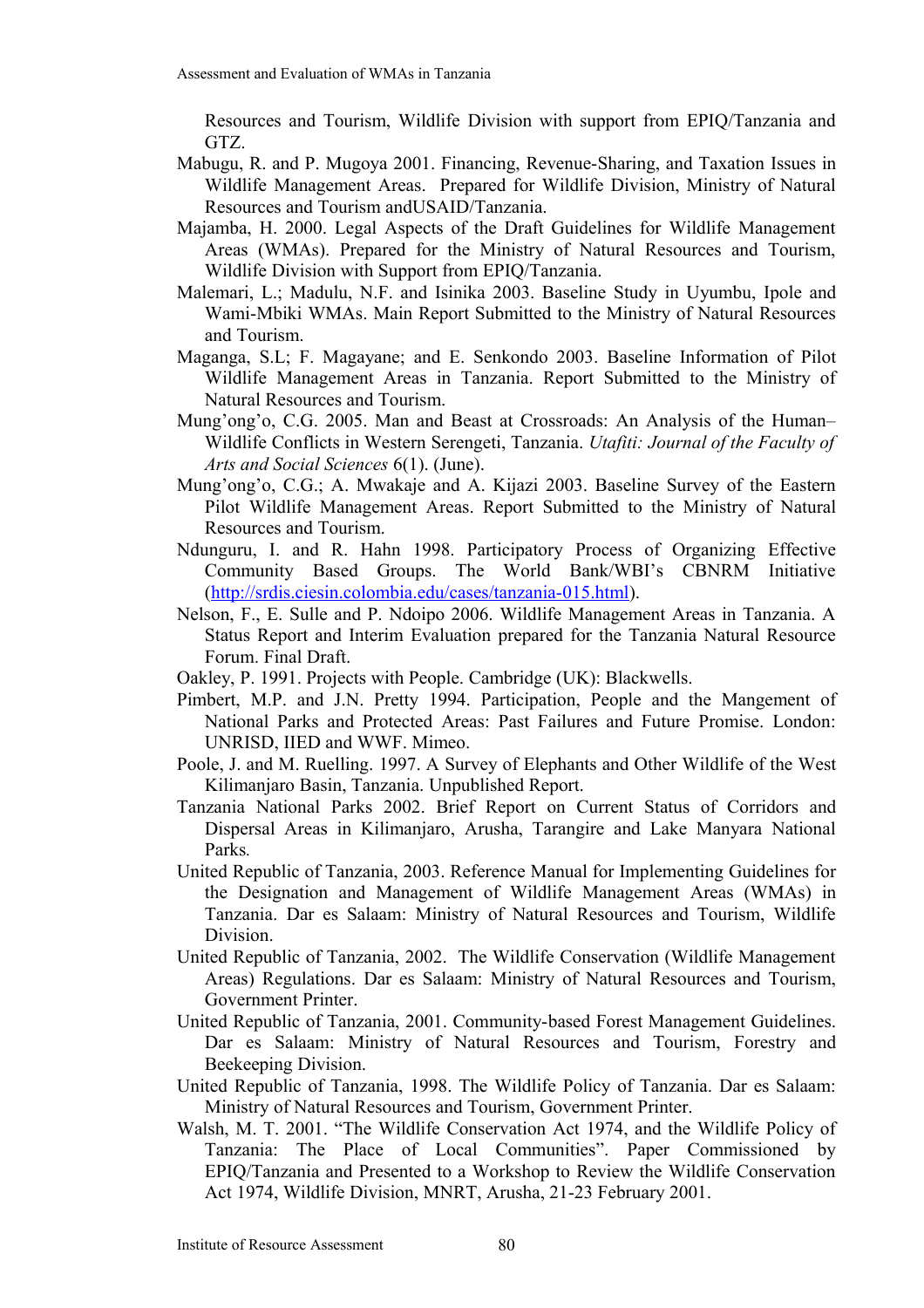- Wildlife Sector Review Task Force. 1995a. A Review of the Wildlife Sector in Tanzania. Volume 1: Assessment of the Current Situation. Dar es Salaam: Ministry of Tourism, Natural Resources and Environment.
- Wildlife Sector Review Task Force. 1995b. *A Review of the Wildlife Sector in Tanzania. Volume 2: Possible Future Options*. Dar es Salaam: Ministry of Tourism, Natural Resources and Environment.
- Yanda, P.Z.; I.S. Kikula; R.B.B. Mwalyosi and C.G. Mung'ong'o 2005. The Status of Game Controlled Areas as a Basis for the Establishment of Wildlife Management Areas in Tanzania. The Case of Arusha Region. Final Report Submitted to the Ministry of Natural Resources and Tourism.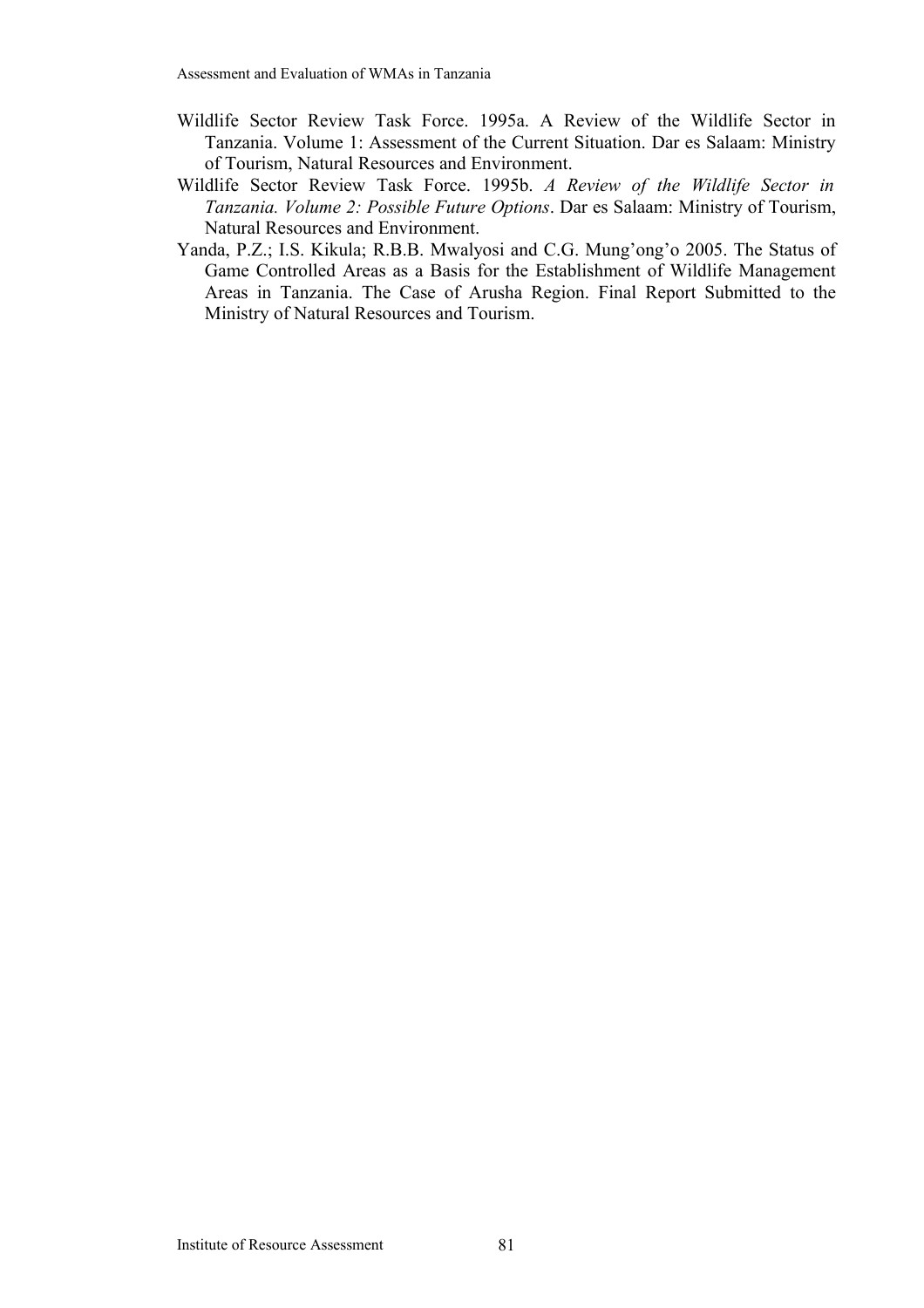#### **ANNEXES**

#### **Annex 1: Terms of Reference for the Assignment**

#### **1.0 . Background**

The Government of Tanzania is committed to effectively managing the wildlife resources for the benefit of its citizens. In 1998 the Government adopted the Wildlife Policy of Tanzania (WPT). The WPT identified has listed challenges facing the wildlife sector, some of which pertains to local communities' participation in wildlife conservation as follows:

- a) To conserve areas with great biological diversity which are representative of the major habitats of Tanzania;
- b) To promote involvement of local communities participation in wildlife conservation in and outside the protected network;
- c) To integrate wildlife conservation with rural development;
- d) To enhance recognition of intrinsic value of wildlife to rural people;

The WPT urges the adoption of best practices (sustainable development) for wildlife management in Tanzania. In December 2002, the Government issued the WMA Regulations (2002), which identify 16 areas that are referred to as pilot WMA where the Regulations are applied. The pilot WMAs are governed by among others laws, the Wildlife Conservation Act of 1974, the Village Land Act, 1999 and Local Government Act (District Authorities) 1982. Collaborators in the management of pilot WMAs are: the Authorized Association, the Communities in the pilot WMAs, the Wildlife Division, District Councils and other wildlife sector institutions such as TANAPA, NCAA and TAWIRI. Other partners include private sector and NGOs such as WWF, AWF, and FZS. Development partners such as USAID, GTZ and Danida have support the Government in this initiative.

WMAs represent a paradigm shift from the traditional state run conservation initiatives to one that is based on and developed by the people themselves. The WMA process therefore is a cutting edge initiative that is pioneering the development of Community Based Natural Resource Management (CBNRM), in particular wildlife management in Tanzania.

#### **The overall goal:**

Secured and productive wildlife outside core protected areas.

#### **Main objective:**

To conserve and manage wildlife outside wildlife protected areas, in view to maintain environmental quality and improve livelihoods.

#### **The strategy:**

To devolve management responsibility of wildlife outside wildlife protected areas to village communities through establishment of WMAs.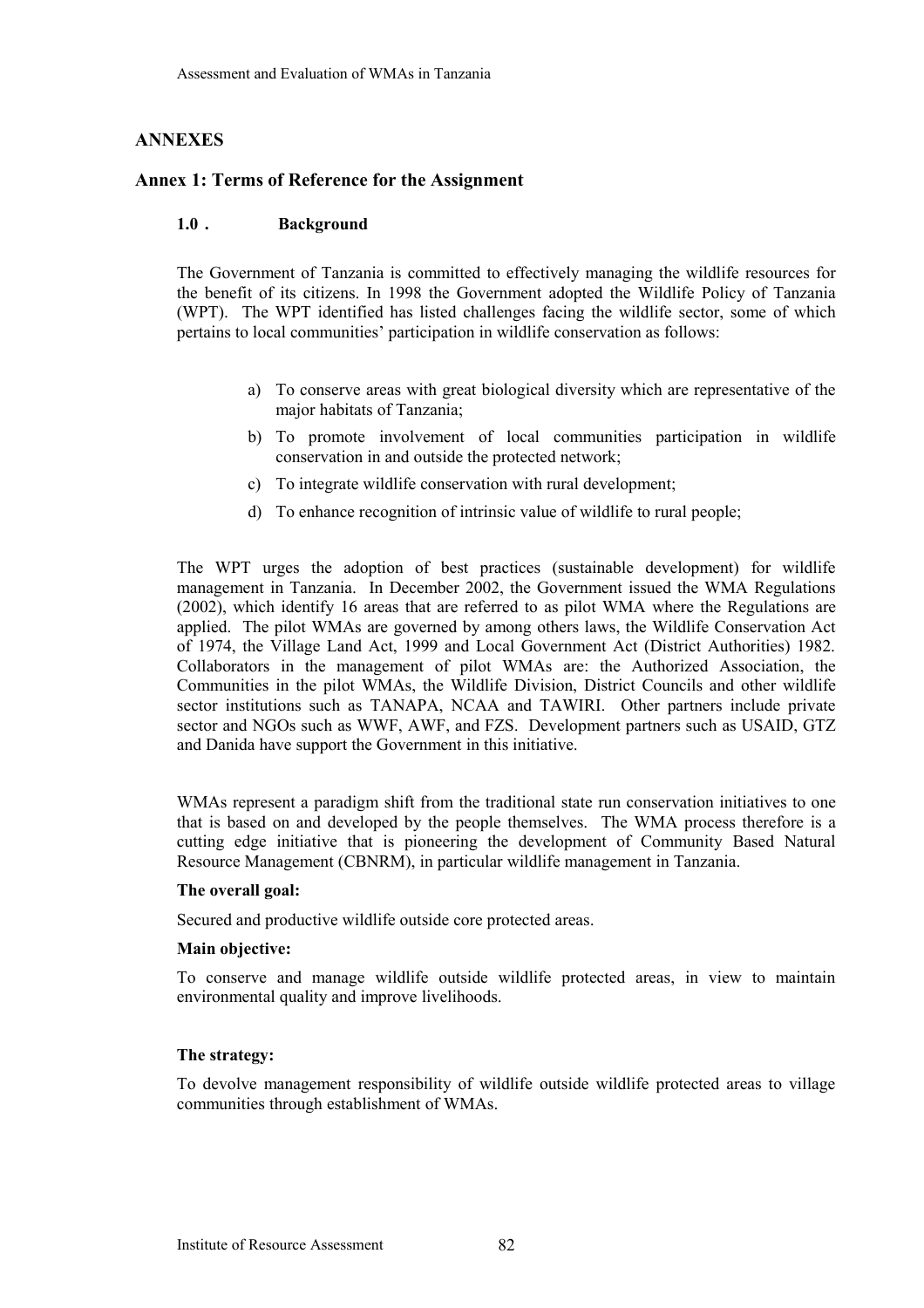In so doing the following WPT objectives are being addressed which are:

- a) To promote conservation of wildlife and its habitats outside core areas (National Parks, Game Reserves, Ngorongoro Conservation Area) by establishing WMAs.
- b) To transfer management of WMA to local communities thus taking care of corridors, migration routes and buffer zones, and ensure that local communities obtain substantial tangible benefits from wildlife conservation
- c) To crate enabling environment, which will ensure that legal and sustainable wildlife, schemes directly benefit local communities.

According to the WMA regulations pilot WMAs are to be assessed after the lapse of 36 months since the Regulations came to force. The Government for eight months extended this period. The pilot WMAs are now due for assessment as from 1st September 2006. Further, through enforcement of the WMA regulations, the Government has gazetted 4 pilot WMAs of Tapika-Ngarambe, Ipole, Uyumbu and Burunge and their Community-based Organizations (CBOs) have been given Authorized Association status.

Based on the aforementioned, the Government is now undertaking a detailed assessment and evaluation to explore lessons learned in order to provide road map for WMA implementation in Tanzania.

#### **The main objectives of this assignment are as follows**:

- a) To evaluate the implementation of the process to establish a pilot WMA
- b) To evaluate the design of the pilot phase for the WMA looking at the extent to which the design has facilitated the implementation of WMAs
- c) To identify factors that can enhance sustainability of WMAs.

#### **2.0. Activities**

The consultants will perform the following activities but not limited to:

- Review relevant information pertaining to operationalization of WMA concept (including National policies, laws, guidelines and various reports and studies generated to enable initiation and implementation of WMAs)
- Assess the efficiency of the pilot WMA development process
- Assess factors that have enabled 4 pilot WMA attain formalization process against those that have not and highlight on the positive lessons from these 4 pilot WMAs
- Assess the performance of the 16 pilot WMAs in establishing WMA as per regulations focusing on design of the piloting phase, extent it has fostered participatory management and good governance and its impact on conservation and local livelihoods and issues of sustainability.
- Evaluate the level of participation in decision-making in the pilot WMA process
- Examine the relationship and linkages between village communities, CBO, private sector, facilitators and government at all levels in the implementation of pilot WMAs
- Determine strengths, weaknesses, opportunities and threats to WMAs based on ecological, economic, social, legal, including governance and cultural aspects.
- Document lesson learned and best practices
- Provide recommendations on operationalization of WMA concept in Tanzania

Suggest way forward for development of WMAs and for the overall policy initiative in Tanzania bearing in mind national policies and laws, and stakeholders' views and concerns.

• Document challenges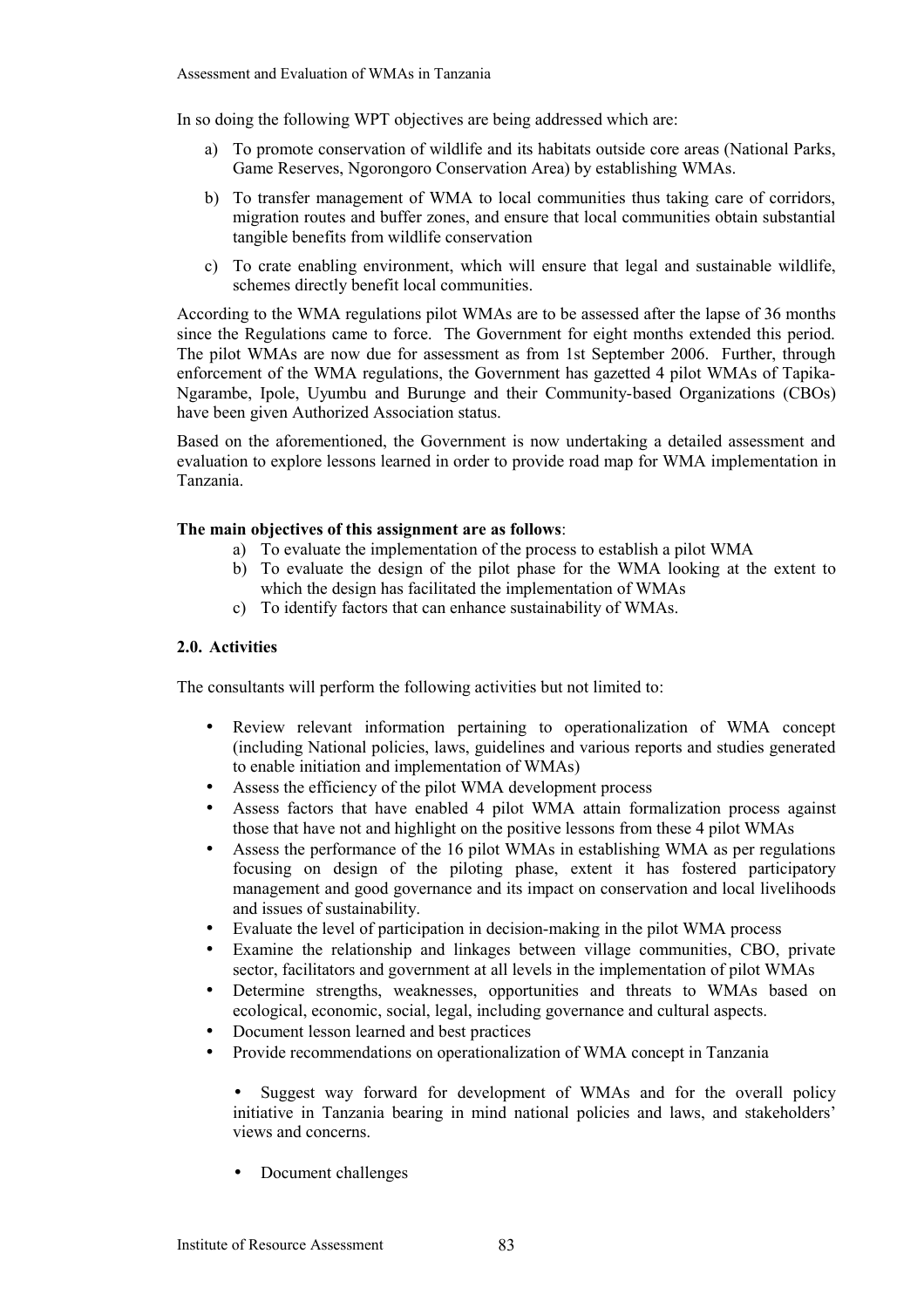#### **4.0. Methodology**

- a) Conduct preliminary consultations with key stakeholders to generate further issues of concern to be added to the terms of reference
- b) Involve sufficiently all stakeholders in pilot WMA operationalization including but not limited to District Councils, Facilitators, Donor Community, Wildlife Division, Villagers, CBOs, private sector (including hunting and tourism industry), Associations, Academicians and Members of Parliament in relevant areas. Observe gender.
- c) Assess the 16 pilot WMAs.
	- d) Present an inception report to stakeholders' meeting to be organized by WD detailing the following:
	- i. Interpretation of the Terms of Reference
	- ii. Additional issues of concern to the terms of reference
	- iii. Methodologies of how the work will be conducted
	- iv. Outline of the report
- e) Incorporate comments from stakeholders' meeting on the inception report

f) Present draft findings to stakeholders' workshop to be organized by WD, WWF, and other partners.

- g) Incorporate comments from the WD and other stakeholders
- h) Provide the list of stakeholders consulted and their comments.
- i) Provide list of the reviewed literature.

#### **5.0. Expected deliverables**

- a) Inception report including the detailed work plan and issues raised above to be discussed by in stakeholders' meeting before commencement of the fieldwork.
- b) Submit Five (5) hard copies and five (5) soft copies (CDs) of the Revised Inception report to WD and WWF respectively before commencement of the fieldwork.
- c) Five (5) hard copies and five (5) soft copies (CDs) of the draft report to be submitted to the Wildlife Division for discussion with stakeholders
- d) Five (5) hard copies and five soft of the final report to be submitted to the Wildlife Division and similar number of copies to be submitted to WWF.

#### **6.0. Expertise required**

Competent individuals or institutions with proven knowledge and experience in CBNRM issues in general and WMA issues in particular in Tanzania, with experience in these matters for more than 5 years.

WD will provide resource person to work with the team.

#### **7. Time frame**

The assignment must be completed within 90 calendar days as from  $1<sup>st</sup>$  September 2006.

#### **8.0 Oversight.**

The Wildlife Division (WD) is responsible for the implementation of the Wildlife Policy of Tanzania and is responsible for this assignment. WWF is responsible for facilitating implementation of this "Wildlife Policy Programme" under USAID support, in collaboration with WD and other donors and facilitators. WWF will facilitate this evaluation process. The Consultants will therefore report to the Director of Wildlife and work very closely with WWFs' NRM Policy Implementation Programme Coordinator.

9.0. Illustrative budget (to be provided by the selected consultant in the financial proposals)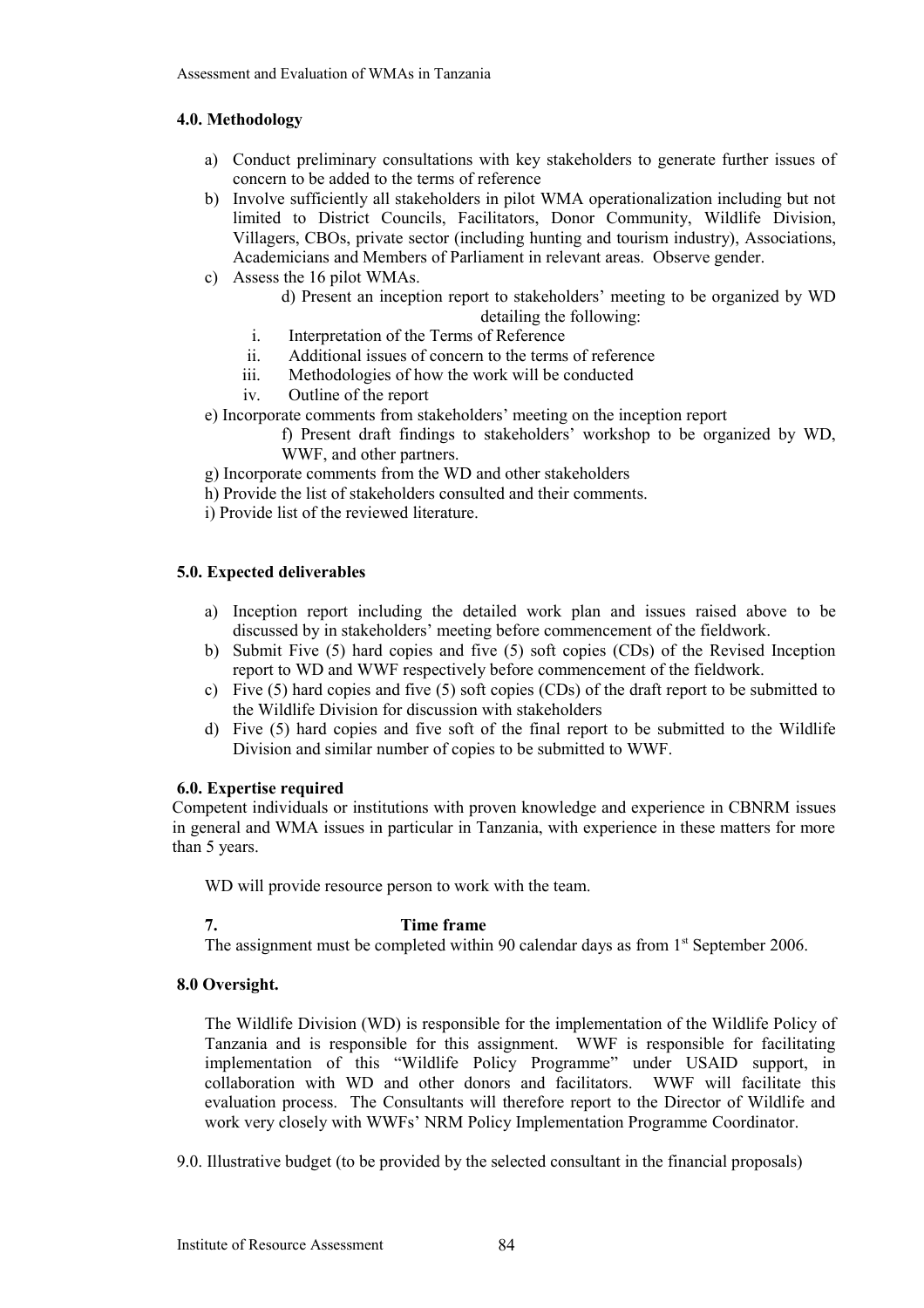# **Annex 2: Field Work Schedule for the Assessment and Evaluation Team**

| Date                       | <b>Districts</b>                        | Names of WMA                                                                    |  |
|----------------------------|-----------------------------------------|---------------------------------------------------------------------------------|--|
| 16 Jan 2007                | Travel to Morogoro                      |                                                                                 |  |
| 16 Jan 2007                | Mvomero                                 | Wami-Mbiki                                                                      |  |
| 17 Jan 2007<br>18 Jan 2007 | Morogoro                                |                                                                                 |  |
| 19 Jan 2007                | Morogoro                                | Ukutu                                                                           |  |
| 20 Jan 2007                | Kilosa                                  | Twatwatwa                                                                       |  |
| 21 Jan 2007                | Travel to Iringa                        |                                                                                 |  |
| 22 Jan 2007                | Iringa                                  | Pawaga-Idodi                                                                    |  |
| 23 Jan 2007                |                                         |                                                                                 |  |
| 23 Jan 2007                | <b>Travel to Songea</b>                 |                                                                                 |  |
| 24 Jan 2007<br>25 Jan 2007 | Namtumbo                                | Songea                                                                          |  |
| 25 Jan 2007                | <b>Travel to Tunduru</b>                |                                                                                 |  |
| 25 Jan 2007                | Tunduru                                 | Tunduru                                                                         |  |
| 26 Jan 2007                | <b>Travel to Liwale</b>                 |                                                                                 |  |
| 27 Jan 2007                |                                         |                                                                                 |  |
| 27 Jan 2007<br>28 Jan 2007 | Liwale                                  | Liwale                                                                          |  |
| 29 Jan 2007                | Travel to Rufiji                        |                                                                                 |  |
| 29 Jan 2007                | Rufiji                                  | Ngarambe-Tapika                                                                 |  |
| 30 Jan 2007                |                                         |                                                                                 |  |
| 30 Jan 2007                | Travel to Dar es Salaam                 |                                                                                 |  |
| 01 Feb 2007                | Bagamoyo                                | Wami Mbiki: Discussions with District<br>Council Officials                      |  |
| 02 Feb 2007                | Bagamoyo                                | Compilation of Field Data from the Southern                                     |  |
| 05 Feb 2007                |                                         | and Western Zones and Preparation of                                            |  |
| 06 Feb 2007                | <b>Travel to Tabora</b>                 | Progress Report                                                                 |  |
|                            |                                         |                                                                                 |  |
| 07 Feb 2007<br>08 Feb 2007 | Tabora (Could not<br>travel to Sikonge) | Ipole: Discussions with Sikonge<br>1.<br>district officials, Africare and Ipole |  |
|                            |                                         | informants in Tabora                                                            |  |
|                            |                                         | Uyumbu: Discussions with Urambo<br>2.                                           |  |
|                            |                                         | district officials and Uyumbu                                                   |  |
|                            |                                         | informants in Tabora                                                            |  |
| 8 Feb 2007                 | Travel to Urambo                        |                                                                                 |  |
| 08 Feb 2007                | Urambo                                  | Uyumbu                                                                          |  |
| 09 Feb 2007<br>09 Feb 2007 | Travel to Dar es Salaam                 |                                                                                 |  |
|                            |                                         |                                                                                 |  |

| Date                                    | <b>Districts</b> | Names of WMA |
|-----------------------------------------|------------------|--------------|
| 22 March 2007   Kiteto<br>23 March 2007 |                  | Makame       |
| 23 March 2007                           | Travel to Arusha |              |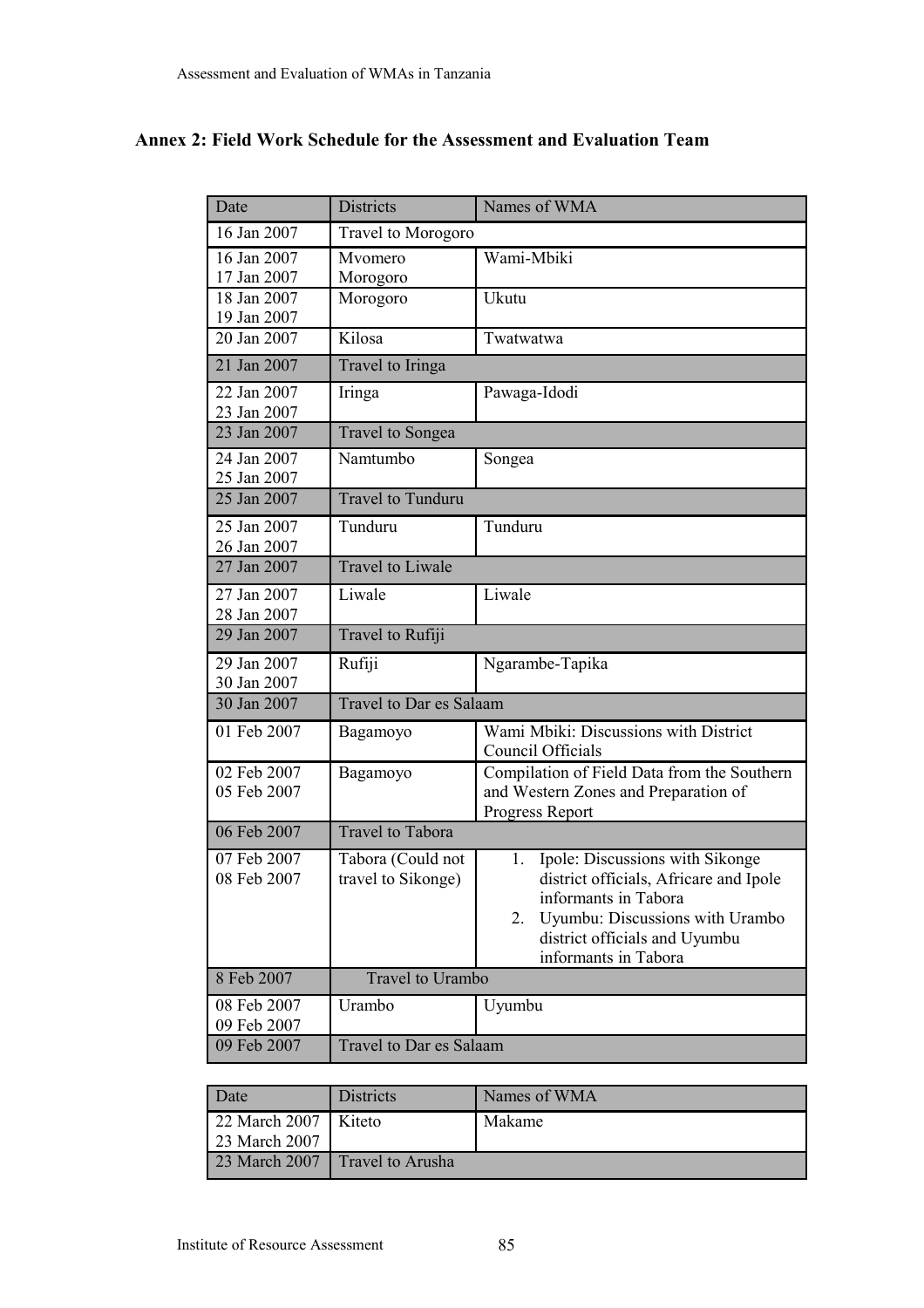| 24 March 2007<br>25 March 2007 | Monduli                     | Endimet                                |
|--------------------------------|-----------------------------|----------------------------------------|
| 26 March 2007                  | Arusha                      | <b>Consultations with Stakeholders</b> |
| 26 March 2007                  | Travel to Babati            |                                        |
| 27 March 2007<br>28 March 2007 | Babati                      | <b>Burunge</b>                         |
| 28 March 2007                  | <b>Travel to Ngorongoro</b> |                                        |
| 28 March 2007<br>29 March 2007 | Ngorongoro                  | Loliondo                               |
| 29 March 2007                  | Travel to Mugumu            |                                        |
| 30 March 2007                  | <b>Travel to Tarime</b>     |                                        |
| 30 March 2007                  | Tarime                      | Tarime                                 |
| 31 March 2007<br>1 April 2007  | Serengeti                   | Ikona                                  |
| 01 April 2007                  | <b>Travel to Arusha</b>     |                                        |
| 02 April 2007                  | Travel to Dar es Salaam     |                                        |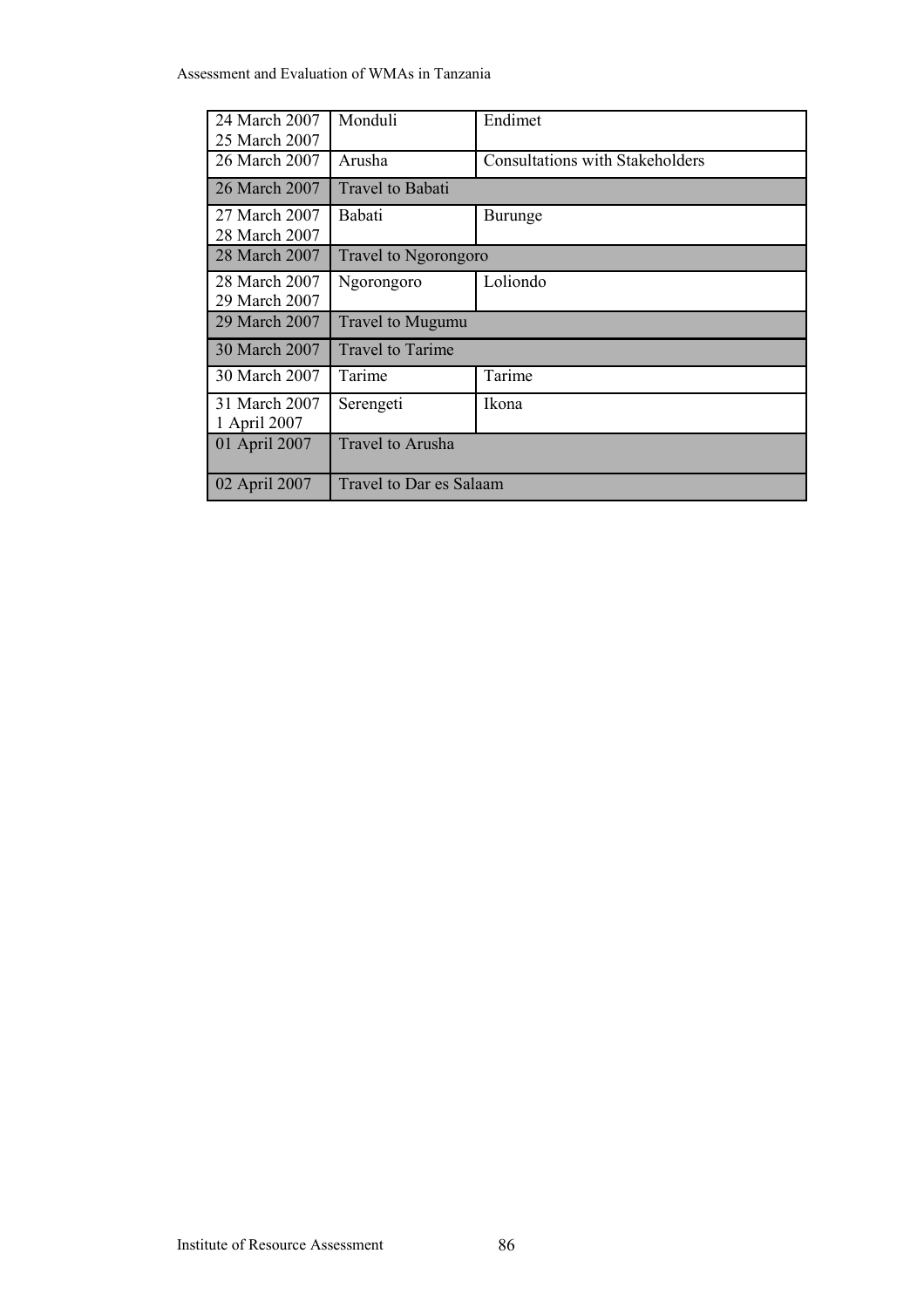## **Annex 3: List of Stakeholders Consulted**

- DANIDA (Danish Hunters Association)
- USAID
- GTZ
- Africare
- WWF
- Wildlife Division (WD)
- Wildlife Conservation Society of Tanzania (WCST)
- Sable Mountain Lodge
- WCS Officials, Iringa
- Selous-Niassa Wildlife Corridor Project
- Likuyu-Sekamaganga Training Centre
- Selous Game Reserve
- Ugalla Game Reserve
- AWF
- TAWIRI
- TANAPA
- NCAA
- TNRF
- Ikoma Bush Camp
- Grumeti and Ikorongo Game Reserves
- **SRCP**
- Frankfurt Zoological Socety
- **SHENI**
- Councilors
- DCs: Namtumbo; Liwale, Tunduru, Urambo, Kiteto
- DEDs: Morogoro Rural; Mvomero; Tunduru; Rufiji; Bagamoyo, Urambo, Kiteto, Monduli, Tarime, Ngorongoro
- DNROs: Morogoro Rural; Myomero; Tunduru; Liwale; Sikonge; Urambo, Tarime, Ngorongoro
- DFO: Kilosa District
- DGOs. Morogoro Rural; Mvomero; Kilosa; Iringa Rural; Namtumbo; Tunduru; Rufiji; Bagamoyo, Monduli, Babati, Ngorongoro
- Villagers (Village Council): Kambala; Kisaki; Mbwade; Twatwatwa; Tungamalenga; Likuyu-Sekamaganga; Mchomoro; Namwinyo; Barikiwa, Chimbuko; Ngarambe; Ndendo, Tingatinga, Minjingu, Gibaso, Robanda
- Wami-Mbiki Society
- JUKUMU Society
- MBOMIPA Society
- Mbarang'andu Society
- NALIKA Society
- MAGINGO Society
- MUNGATA Society
- JUHIWAI Society
- UWIMA Society
- JUHIBU Society
- IKONA Society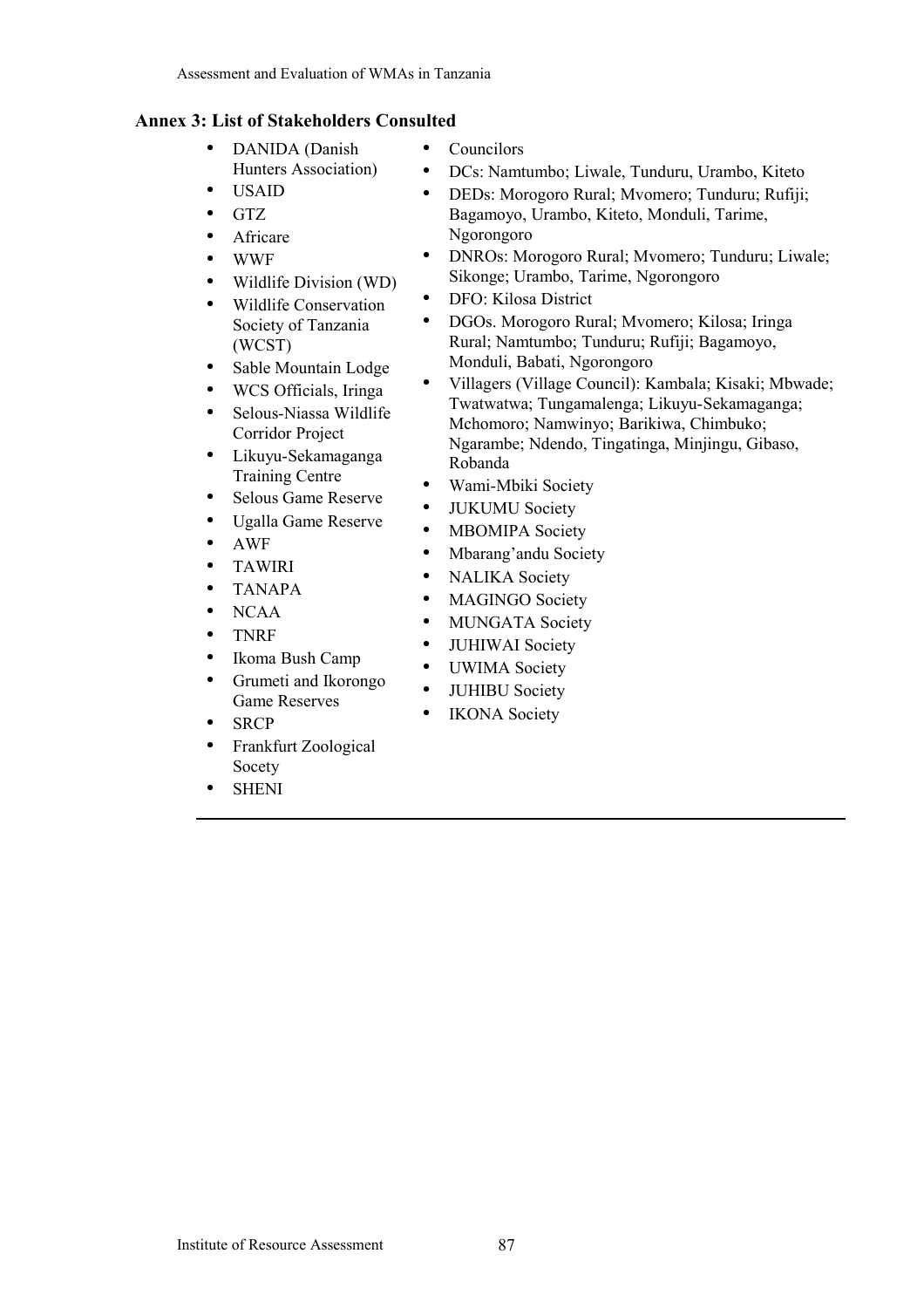| <b>Date</b> | Institution                             | <b>People Met</b>        | <b>Position</b>                                             |
|-------------|-----------------------------------------|--------------------------|-------------------------------------------------------------|
| 3/1/2007    | <b>WD</b>                               | M. Zacharia              | Principal Game Officer                                      |
|             |                                         | W. Minja                 | Pilot/Senior Game Officer                                   |
|             |                                         | E. Sungusia              | Game Officer                                                |
|             | <b>WCST</b>                             | L. Malemari              | Coordinator/ CEO                                            |
|             |                                         | P. Nyiti                 | <b>Conservation Officer</b>                                 |
| 5/1/2007    | <b>WWF</b>                              | Dr. Mwageni              | Director, WWF Tanzania TPO                                  |
|             |                                         | Steven Mariki            | <b>Conservation Director</b>                                |
|             |                                         | George Jambiya           | Policy Officer                                              |
|             |                                         | Hussein Sosovele         | NRM Policy Implementation Coordinator                       |
|             |                                         | Wilhelm Kiwango          |                                                             |
| 01-Sep-07   | <b>USAID</b>                            | Kajuni                   |                                                             |
|             | DANIDA/Danish<br>Hunters<br>Association | Kahana Lukumbuzya        | Programme Officer                                           |
| 17/1/2007   | DED-Morogoro                            | I. Mushi                 | District Game Officer (DGO)                                 |
|             |                                         | A. Malango               | District Land, Environment and Natural Resources<br>Officer |
|             |                                         | Eng. Anna Mwahalemebe    | District Executive Director (Morogoro)                      |
| 17/1/2007   | DED-Mvomero                             | T. Macha                 | District Natural Resources Officer (DNRO)                   |
|             |                                         | Abel Mamboleo            | District Game Officer (DGO)                                 |
| 17/1/2007   | DED-Morogoro                            | A. Malango               | District Land, Environment and Natural Resources<br>Officer |
| 18/1/2007   | DED-Mvomero                             | T. Macha                 | District Natural Resources Officer (DNRO)                   |
|             |                                         | Abel Mamboleo            | District Game Officer (DGO)                                 |
|             |                                         | Kiyungi                  | Chairman, Mvomero District Council                          |
|             |                                         | Sanyangwa                | DED-Mvomero                                                 |
|             |                                         | Koita                    | Chairman, Wami-Mbiki Society                                |
| 18/1/2007   | Wami-Mbiki<br>Society                   | John D. Balarin          | Techical Advisor, Wami-Mbiki Society                        |
|             |                                         | Remi                     | Secretary, WMS                                              |
| 18/1/2007   | Kambala Village                         | Jumanne Salum            | <b>VEO</b>                                                  |
|             |                                         | Said Ole Mones           | Chairman (Development Committee)                            |
|             |                                         | Papayai Rijuwa           | Member, Village Government                                  |
|             |                                         | Kaya Rijuwa              | Member, Village Government                                  |
|             |                                         | Isaya Kumbuni            | Member, Village Government                                  |
|             |                                         | Kandurui Chukuri         | Village Advisor                                             |
|             |                                         | Kashu Moreto             | Village Chairman                                            |
| 19/1/2007   | <b>JUKUMU Society</b><br>(Ukutu WMA)    | Ramadhani Iddi Kibali    | Chairman                                                    |
|             |                                         | Abdul Kizua              | Secretary                                                   |
|             |                                         | Athmani O. Zingizi       | Committee Member, JUKUMU Society                            |
|             |                                         | Zamoyoni Zuberi          | Committee Member, JUKUMU Society                            |
|             |                                         | Josephina Damasi         | Committee Member, JUKUMU Society                            |
|             |                                         | Athuman Masseneka        | Committee Member, JUKUMU Society                            |
|             |                                         | Hashim Mnemo             | Committee Member, JUKUMU Society                            |
|             |                                         | Riziki Kitangu           | <b>Board Member</b>                                         |
|             |                                         | Nassoro A. Mbande        | Accountant                                                  |
|             |                                         | Rashid Holea             | Committee Member, JUKUMU Society                            |
|             |                                         | Haji M. Kizunge          | Committee Member, JUKUMU Society                            |
| 19/1/2007   | Kisaki<br>(UKUTU<br>pilot<br>WMA)       | Village Abdalla Burukutu | Village Chairman                                            |
|             |                                         | Yolam Daimoni            | Member, Village Government                                  |
|             |                                         | <b>Sultan Diwinge</b>    | Villager                                                    |
|             |                                         | Ally Mgonzi              | Member, Village Government                                  |
|             |                                         | Hatibu Hengo             | Villager                                                    |
|             |                                         |                          |                                                             |

# **Annex 4: List of People Met**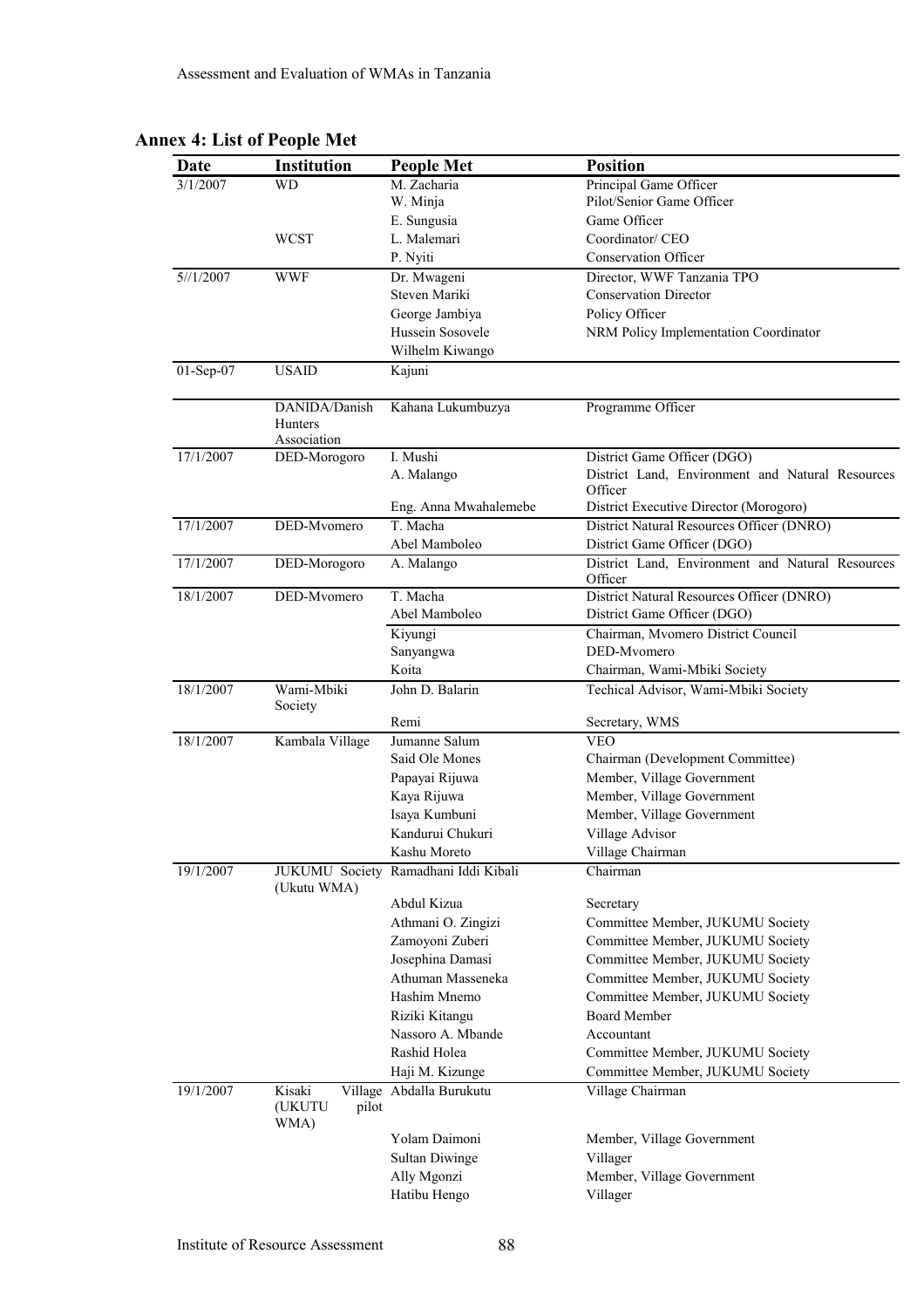|           |                                      | Miraji Mwenga              | Villager                                                  |
|-----------|--------------------------------------|----------------------------|-----------------------------------------------------------|
|           |                                      | Ismail Swalehe Ng'anji     | Villager                                                  |
|           |                                      | Maua Abdala Kitogo         | Villager                                                  |
|           |                                      | Fakihi Natosa              | <b>VEO</b>                                                |
|           |                                      | Shaaban Mgohamwelu         | Village Chairman                                          |
|           |                                      | Halid Holeta               | Member, Village Government                                |
| 19/1/2007 | Sabble<br>Lodge                      | Mountain Hassan Mwinyijuma | <b>Acting Manager</b>                                     |
| 20/1/2007 | Kilosa<br>Council                    | District Celaphin Mgala    | Ag. District Natural Resources Officer                    |
|           |                                      | Nestory Makale             | District Game Officer (DGO)                               |
| 20/1/2007 | Mbwade<br>(Twatwatwa<br>WMA)         | Village Ally Shaaban Mkawa | Village Game Scout / Chairman, Environmental<br>Committee |
|           |                                      | Mauya Mkoruga              |                                                           |
|           |                                      | Kikole Kiringa             |                                                           |
|           |                                      | Karaita Seketo             | Sub-village Chairman (Madoto Ranch)                       |
|           |                                      | Msamau Ndega               | Church Elder                                              |
|           |                                      | <b>Edward Ngeke</b>        | Village Chairman                                          |
|           |                                      | Mananguni Makata           | Villager (Parakuyo)                                       |
|           |                                      | Moses Sikeita              | Church Leader                                             |
| 20/1/2007 | Twatwatwa                            | Lekaleng'o Kibasisi        | Village Chairman                                          |
|           | Village                              |                            |                                                           |
|           |                                      | Petro Mkamilo              | <b>VEO</b>                                                |
|           |                                      | Mwananguri Makale          |                                                           |
|           |                                      | Shanga Kisambi             |                                                           |
| 21/1/2007 | Iringa<br>Council                    | District Ngomelo           | Principal Wildlife Officer                                |
|           |                                      | I. Kimaro                  | District Game Officer (DGO)                               |
| 22/1/2007 | District Kawili<br>Iringa<br>Council |                            | District Administrative Officer (DAS)                     |
|           |                                      | Hante                      | District Land and Environment Officer (Ag. DED)           |
| 22/1/2007 | <b>MBOMIPA</b><br>Society            | Josephat Kisanyage         | Secretary - MBOMIPA                                       |
|           |                                      | Leonard Chengula           | Ass. Chairman                                             |
|           |                                      | Zakaria Lutangilo Ndondole | <b>VEO</b>                                                |
|           |                                      | Ndelwa                     | Village Chairman                                          |
| 23/1/2007 | Tungamalenga<br>Village              | Zakaria Lutangilo Ndondole | <b>VEO</b>                                                |
|           |                                      | Raphael Mbembati           | Member, Village Government                                |
| 23/1/2007 | Wildlife<br>Conservation<br>Society  | Mr. Mbano                  |                                                           |
|           |                                      | Peter Kopolelo             |                                                           |
|           |                                      | Alloys Mpinga              |                                                           |
| 24/1/2007 | Namtumbo                             | Nalimi Madata              | District Wildlife Officer (DWO)                           |
|           | District                             |                            |                                                           |
|           |                                      | Rudolf Hann                | Project Advisor (SNWC)                                    |
|           |                                      | David Stepher Mgala        | Chairman - CBO                                            |
|           |                                      | Ali Kombo                  | Secretary - CBO                                           |
|           |                                      | Saiba Sanane               | Tresurer - CBO                                            |
| 24/1/2007 | MBARANG'AND<br>U                     | David Stepher Mgala        | Chairman - CBO                                            |
|           |                                      | Ali Kombo                  | Secretary - CBO                                           |
|           |                                      | Saiba Sanane               | Tresurer - CBO                                            |
| 24/1/2007 | DC-Namtumbo                          | Gabriel Kimolo             | District Commissioner                                     |
| 24/1/2007 | Sekamaganga-<br>Likuyu<br>Taining    | John Msela                 | Principal                                                 |
|           | Centre                               |                            |                                                           |
|           |                                      | Johnson Kanankila          |                                                           |
|           |                                      | Jacob Ulomi                |                                                           |
| 24/1/2007 | Likuyu                               | Rashidi Mabukusela         | Village Chairman                                          |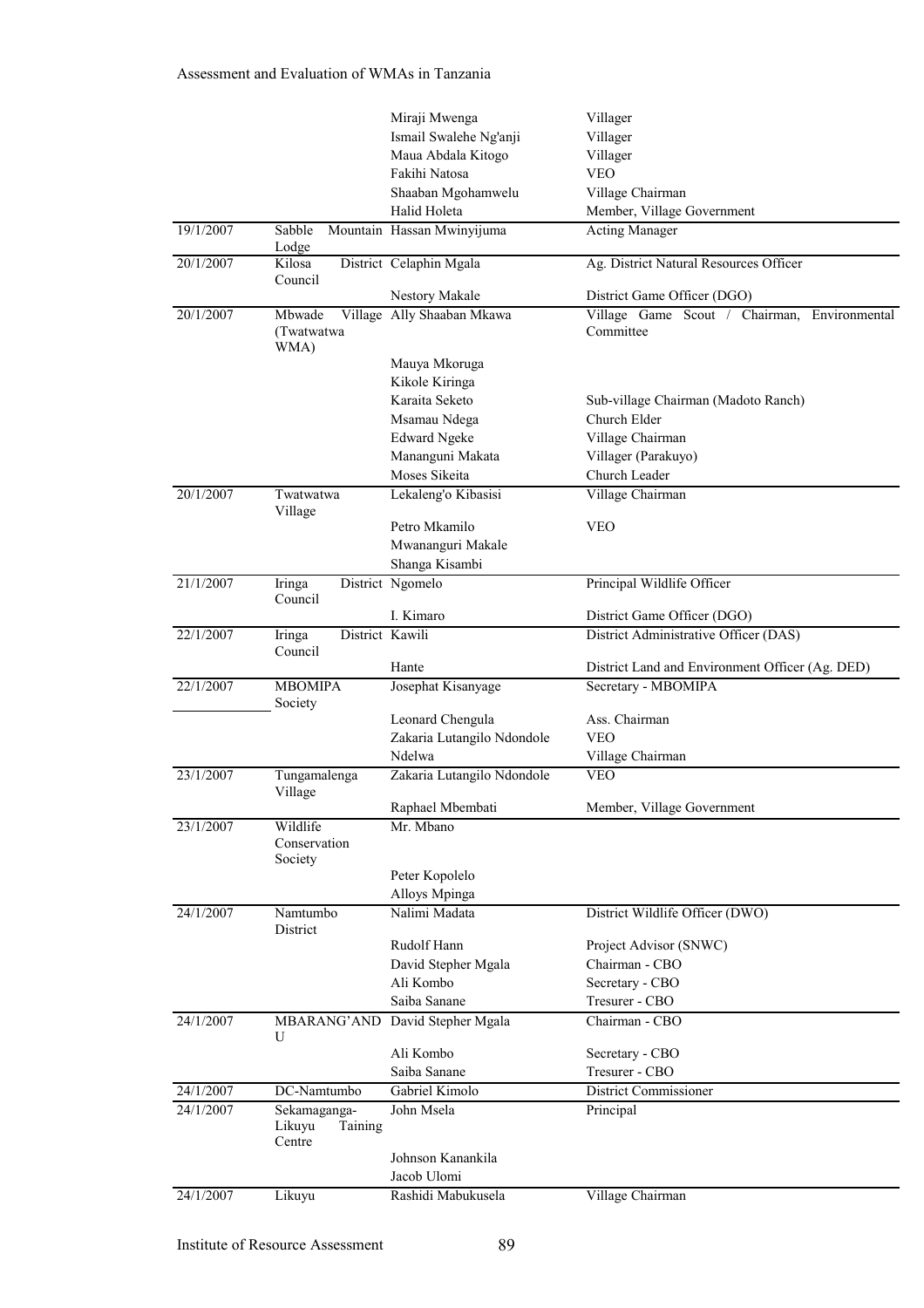|           | Sekamaganga<br>Village        |                                    |                               |
|-----------|-------------------------------|------------------------------------|-------------------------------|
|           |                               | Aidani M. Ponero                   | V.E.O.                        |
|           |                               | Zaina Faraji                       | Secretary                     |
|           |                               | Saidi Likoyega                     | Member                        |
|           |                               | Faraji Kaiwembe                    | Member                        |
|           |                               | Awanu Kuyeweleka                   | Village Chairman              |
|           |                               | Hassan Mgaya                       | Member                        |
|           |                               | Ally Kimiba                        | Member                        |
|           |                               | Twomba Mamjongi                    | Member                        |
|           |                               | Hasani Makitu                      | Member                        |
|           |                               | Faraji Alshamu                     | Primary School Headteacher    |
|           |                               | Abdallah Haule                     | Member                        |
|           |                               | Hasani Kindamba                    | Member                        |
|           |                               | Hasan Kiwichilo                    | Member                        |
|           |                               | Nasibu Ponera                      | Member                        |
|           |                               | Juma S. Kindamba                   | Member                        |
| 24/1/2007 | Namtumbo                      | Nalimi Madata                      | District Game Officer         |
|           |                               | Rudoff Hann                        | Advisor - SNNC                |
|           |                               | David Stephen Mgata                | Chairman - MBARANG' ANDU CBO  |
|           |                               | Ali Komba                          | Secretary - MBARANG' ANDU CBO |
|           |                               | Saiba Sanane                       | Treasurer - MBARANG' ANDU CBO |
| 25/1/2007 | Mchomoro Village Issa Lutumbo |                                    | Village Chairman              |
|           |                               | Abedi H. Kikwata                   | Member                        |
|           |                               | Yusufu Maji                        | Member                        |
|           |                               | Rashidi A. Malamaye                | Soldier                       |
|           |                               | Shaziri Adamu                      | Member                        |
|           |                               | Ramadhani Hatibu                   | Farmer                        |
|           |                               | Yusuph Mohamed                     | Farmer                        |
|           |                               | Chande Hashimu                     | Farmer                        |
|           |                               | Salum Mashaka                      | Farmer                        |
|           |                               | Saidi Hamisi                       | Farmer                        |
|           |                               | Hamisi Salumu                      | Farmer                        |
|           |                               | Hasani Kalimu                      | Farmer                        |
|           |                               | Nasoro Saidi<br>Hassani A. Kitunda | Farmer                        |
|           |                               | Bakari Omari                       | Farmer                        |
|           |                               | Rashidi Saidi                      | Farmer                        |
|           |                               | Abdala Abed                        | Farmer<br>Farmer              |
|           |                               | Mohamedi Amiri                     | Secretary - CCM Party         |
|           |                               | Rashidi Nasoro                     | Member                        |
|           |                               | Mustafa Gomuno                     | Member                        |
|           |                               | Issah I. Kitunda                   | Member                        |
|           |                               | Selemani A. Ponera                 | Farmer                        |
|           |                               | Amila C.F.                         | Farmer                        |
|           |                               | Kado Khatifu                       | Farmer                        |
|           |                               | Mohamedi Mgaya                     | Farmer                        |
|           |                               | Hassan Kifaru                      | Member                        |
|           |                               | Salimu Mbahiya                     | Member                        |
|           |                               | Hassan Nihuka                      | Member                        |
| 25/1/2007 | Tunduru                       | Eng. Mrema                         | Ag. DED Tunduru               |
|           |                               | Brown Kanjenje                     | Beekeeping Officer            |
|           |                               | Ebahada Halla                      | Environment Officer           |
|           |                               | Dickon Koishwa                     | District Game Officer         |
| 26/2/2007 | Diistrict Office              | A. Mnali                           | District Commissioner         |
|           | Namwinyo Village              | Omari Mohamedi                     | Village Chairman              |
|           |                               | Kazi ya Mungu                      | Farmer                        |
|           |                               | Juma Kulima                        | Member                        |
|           |                               | Jaffari Mohamedi                   | Member                        |
|           |                               |                                    |                               |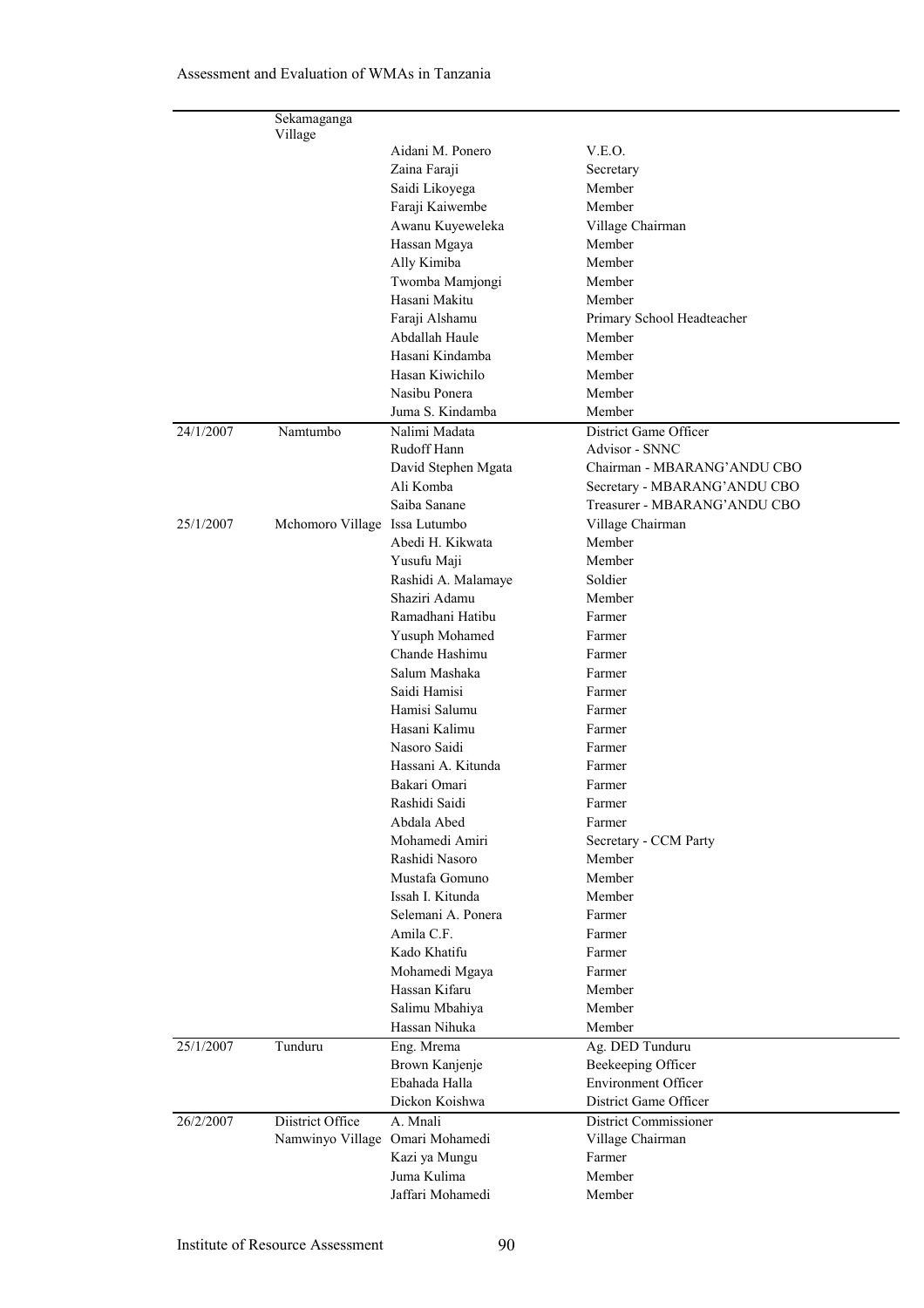|           |                        | Hassani Mchopa       | Member                       |
|-----------|------------------------|----------------------|------------------------------|
|           |                        | Halifa Sefu          | Member                       |
|           |                        | Hassani R. Masudi    | Member                       |
|           |                        | Saidi M. Mango       | Member                       |
|           |                        | Salum Msoza          | Member                       |
|           |                        | Yusufu Kachekura     | Member                       |
|           |                        | Upepo Salim          | Member                       |
|           |                        | Kasimu Halfa         | Member                       |
|           |                        | Anoti Bakari         | Member                       |
|           |                        | Abdala Rashidi       | Farmer                       |
|           |                        | Mohamedi Sefu        | Member                       |
|           |                        | Selemali Matembo     | Member                       |
|           |                        | Mzee Mpelula         | Member                       |
|           |                        | Ally M. Alendo       | Member                       |
|           |                        | Mohamedi Nassoro     | Member                       |
|           |                        |                      | Member                       |
|           |                        | Omary A. Mpelula     | Member                       |
|           |                        | Hasani Mkachekula    |                              |
|           |                        | Musa B.Kaondo        | Member                       |
|           |                        | Mohamedi S. Thabiti  | Member                       |
|           |                        | Sadiki Mtuma         | Member                       |
|           |                        | Omary Mikila         | Member                       |
|           |                        | Rashidi Mohamedi     | Member                       |
|           |                        | Hamisi Isumaili      | Member                       |
|           |                        | Ibadi Masese         | Member                       |
|           |                        | Issa M. Abdala       | Member                       |
|           |                        | Rajabu Rajabu        | Member                       |
|           |                        | Saidi M. Matemanga   | Member                       |
|           |                        | Nambanga R.H.        | Chairman                     |
|           |                        | Kazembe Said Kazembe | Member                       |
|           |                        | Zuberi Omari Ngoma   | <b>VEO</b>                   |
|           |                        | Saidi M. Matemanga   | Member                       |
|           |                        | Halla E.S.           | UDEM - Co                    |
|           |                        | Saidi Issa Ally      | <b>VEO</b>                   |
| 27/1/2007 | <b>Liwale District</b> | Anna Magowa          | $\overline{DC}$              |
|           |                        | Nasoro Mzui          | <b>DFO</b>                   |
|           |                        | Francis Rusungula    | <b>DGO</b>                   |
|           |                        | Abasi Kiganja        | CBO Member                   |
|           |                        | Issa Mwembe          | Ag. Assistant Chairman - CBO |
| 281/2007  | Chimbuko Village       | Abilai Ahamadi Ndawa | Village Chairman             |
|           | Barikiwa Village       | Ally M. Kamuna       | Village Chairman             |
|           | Magingo CBO            | Issa Mwembe          | <b>Assistant Secretary</b>   |
|           | Chimbuko Village       | Sadiki J.C.          | Member                       |
|           |                        | Abdalah Hika         | Member                       |
|           |                        | Kaimu Mandandu       | Member                       |
|           |                        | Abdalah Makaktau     | Member                       |
|           |                        | Mwazana Chite        | Member                       |
|           |                        | Mohamed Mandadu      | Member                       |
|           |                        | Ally Mwanda          | Member                       |
|           |                        | Hassani Ngumbila     | Member                       |
|           |                        |                      |                              |
|           |                        | Habibu Kijambilo     | Member                       |
|           |                        | Kibunda Mnoche       | Member                       |
|           |                        | Esha Linyamanda      | Member                       |
|           |                        | Hemedi Libihi        | Member                       |
|           |                        | Saidi Mangitu        | Member                       |
|           |                        | Kassimu Kwima        | Member                       |
|           |                        | Omary Maganja        | Member                       |
|           |                        | Sofia Upinde         | Member                       |
|           | Barikiwa Village       | Hasani Lwamba        | Member                       |
|           |                        | Hashimu Mapui        | Member                       |
|           |                        |                      |                              |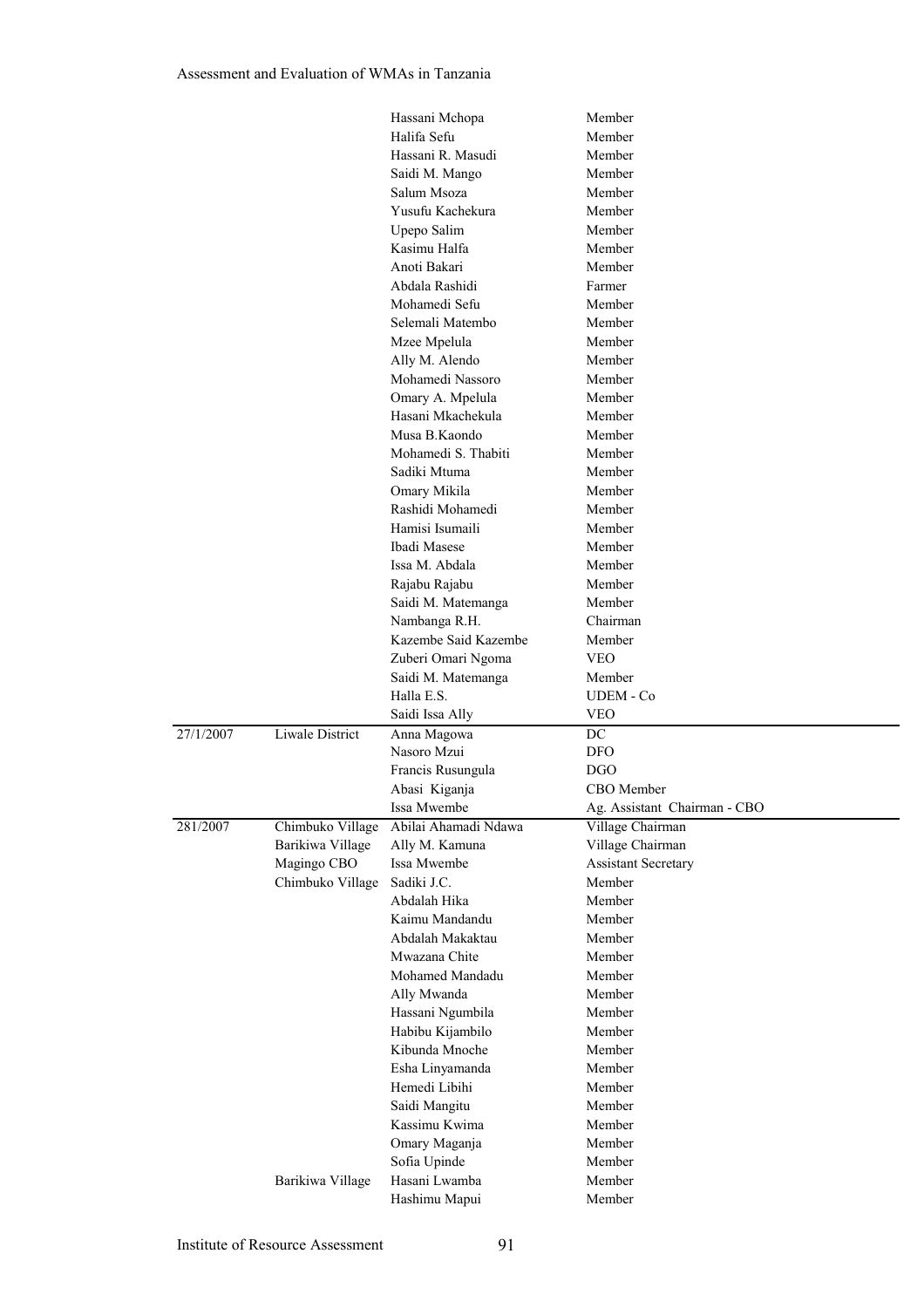|              |                            | Nassoro Kapanya         | Member                                         |
|--------------|----------------------------|-------------------------|------------------------------------------------|
|              |                            | Abbas Kiganja           | Member, Magingo CBO                            |
|              |                            | Kasimu Kamuna           | Member, Magingo CBO                            |
|              |                            | Abeid Onela             | Member, Magingo CBO                            |
|              |                            | Sofia Kilemba           | Member                                         |
|              |                            | Amina Kiganja           | Councilllor (Special Seats)                    |
|              |                            | Mohamed Ndengwike       | Member - Natural Resources                     |
|              |                            | Mikidadi Bambaku        | Councillor                                     |
| 29/1/2007    | Utete                      | Jackson John            | <b>DGO</b>                                     |
|              |                            | Juma Mkungure Ohi       | <b>Assistant Game Officer</b>                  |
| 30/1/2007    | Ngarambe<br>$\overline{a}$ | Salum Mkere             | Chairman - MUNGATA                             |
|              | Tapika WMA                 |                         |                                                |
|              | <b>MUNGATA AA</b>          | Yasini Mkuku            | Secretary                                      |
|              |                            | Salumu K. Njenge        | <b>Assistant Secretary</b>                     |
|              |                            | S.K. Mjombe             | Member                                         |
|              |                            | Elewani Mayolo          | Member                                         |
|              |                            | Asha Makumba            | Member                                         |
|              |                            | Amadi Moftah            | <b>VGS</b>                                     |
|              |                            | Hashimu Nyanile         | <b>VGS</b>                                     |
|              |                            | Ally S. Miwili          | <b>VGS</b>                                     |
|              |                            | Hamza S. Marunda        | <b>VGS</b>                                     |
|              |                            | Hashim A. Nambara       | <b>VGS</b>                                     |
|              |                            | Seif S. Muba            | Member                                         |
|              |                            | Ramadhani Kibuki        | <b>VGS</b>                                     |
|              |                            | Kidawa Kibuki           | Accountant                                     |
|              |                            | Salim H. Malendenda     | Soldier                                        |
| 30/1/2007    | Ngarambe Village           | Hamisi Mandandu         |                                                |
|              |                            | Kawaida A. Mayoro       | <b>VEO</b>                                     |
|              |                            | Zainabu S. Miwili       | Member                                         |
|              |                            | Adam S.Kapimilila       | Member                                         |
|              |                            | Amina M. Chwembi        | Member                                         |
|              |                            | Ally Moh. Kibuka        | Chairman                                       |
|              |                            | Zahia A. Mima           | Member                                         |
|              |                            | Edwina d. Kinawilo      | Member                                         |
|              | Selous                     | Game Ashraf Juma Shenda | Ag. Sector Warden                              |
|              | Reserve                    |                         |                                                |
| $07$ -Feb-07 | Tabora Region              | Byarugabe T.P.L.        | Community Development                          |
|              | Sikonge                    |                         | Natural Resources Officer                      |
|              | Council                    | District Kasola, H.     |                                                |
|              |                            | Morice Siwango          | <b>DGO</b>                                     |
|              | Urambo District            | Adam H. Malunkwi        | Chairman                                       |
|              |                            | Hellen Richard Kaniji   | Secretary - UWIMA                              |
|              |                            | Said Hamisi Membele     | Chairman - UWIMA - CBO                         |
|              |                            | Henry Uboya             | Rep. Beekeeping Officer                        |
|              |                            | Doto Mbogo Makelemo     | Farmer                                         |
|              |                            | Zabron L. Donge         | Natural Resources Officer                      |
|              | Africare                   | Shidumu Mawe            | Coordinator - Community Landscape Conservation |
|              |                            |                         | Project                                        |
|              |                            | Eliya Mgalihya          | FCO - Mpanda                                   |
|              |                            | Linus Salema            | FCO - Africare Sikonge                         |
|              |                            | Edward L. Massawe       | FCO - Africare Urambo                          |
|              |                            | Jabiri Nassaro          | Facilitator                                    |
|              |                            | Reuben D.Kassanda       | Chairman - JUHIWAI - Ipole                     |
|              |                            | Hassan M. Kasonta       | Facilitator                                    |
|              |                            | Mwamvua Saidi           | Secretary - JUHIWAI Ipole Community            |
|              |                            | T.P.K. Byarugaba        | Community Development Officer                  |
|              |                            | Morice K. Siwango       | Forestry Officer                               |
|              |                            | Hawethu S.Kasola        | Natural Resources Officer                      |
|              |                            | Linus A.Salema          | FCO - Africa Sikonge                           |
|              |                            |                         |                                                |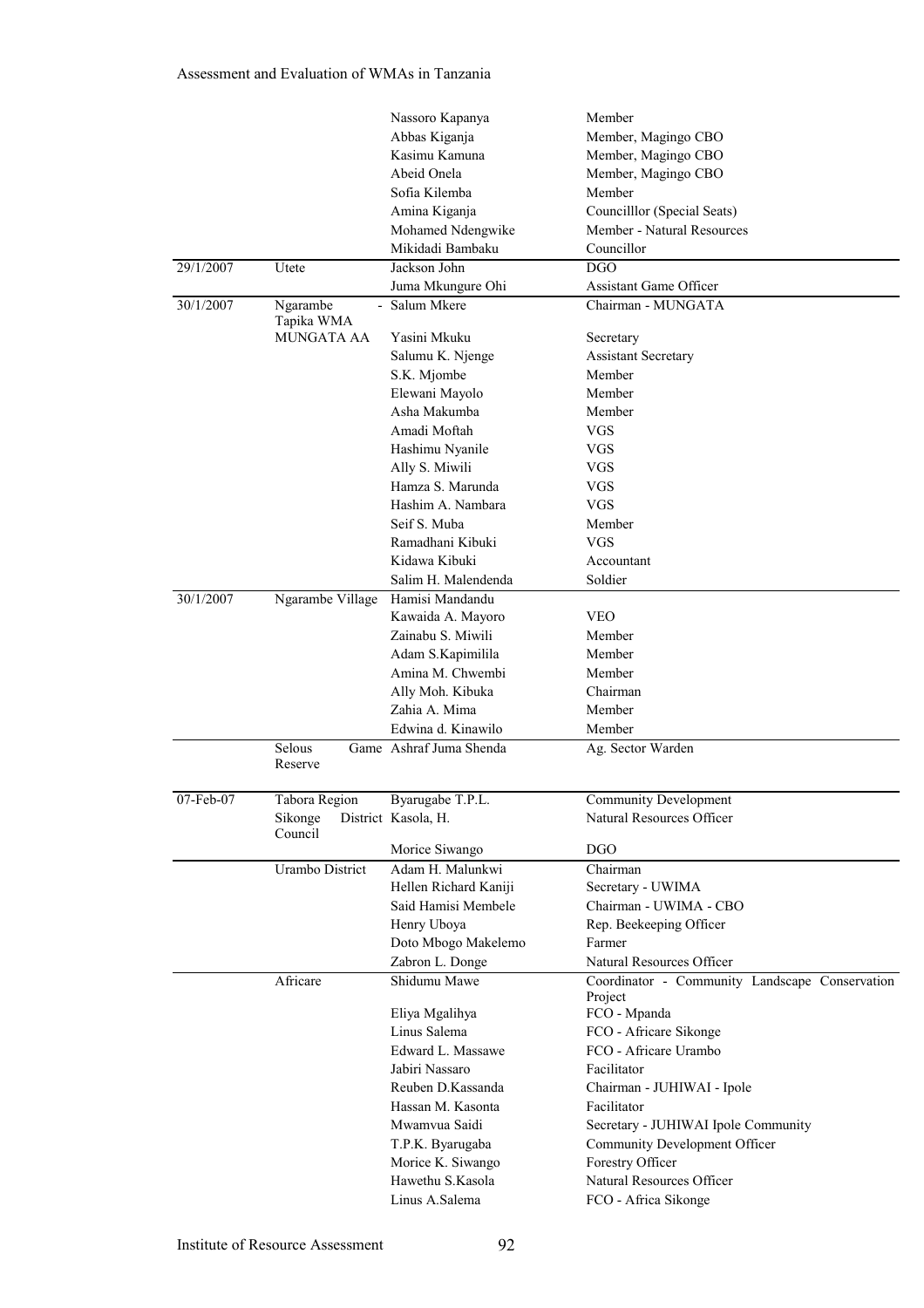|           |                  | Adam H. Malunkwi      | Chairman - Uyumbu                  |
|-----------|------------------|-----------------------|------------------------------------|
|           |                  | Hellen Richard        | Secretary - UWIMA, Uyumbu          |
|           |                  | Awadhi Mayazi         | DNRO - Mpanda                      |
|           |                  | Christopher Sizyo     | Chairman - BOT JUHIWAI             |
|           |                  | Elya Mahiliyo         | FCO - Africare Mpanda              |
|           |                  | K.M. Kachelema        | <b>TACODEA</b>                     |
|           |                  | Mussa Kasya           | Member JUHIWAI                     |
|           |                  | Edward L. Chanawe     | FCO - UCLCP URN                    |
|           |                  | Said Membele          | Chairman - UWIMA                   |
|           |                  | Henry H. Uboya        | Secretary - UWIMA                  |
|           |                  | Dotto Mbogo Makelemo  | Member                             |
|           |                  | Zabroni L. Donge      | Natural Resources Officer - Urambo |
| 08-Feb-07 | Uyumbu Village   | Adam H. Malunkwi      | <b>VEO</b>                         |
|           | Izimbi Village   | Nasibu M. Mdumla      | Chairman                           |
|           | Issongwa Village | Rashidi S. Bihogora   | Chairman                           |
|           | Issongwa Village | Hamidu Usantu         | Chairman - Land and Environment    |
|           | Issongwa Village | Ally I. Kayege        | <b>VEO</b>                         |
|           | Issongwa Village | Malando M. Malando    | Member                             |
|           | Nsogolo Village  | Jumanne Kitemo        | Member                             |
|           | Nsogolo Village  | Mashaka H. Ismaki     | Member                             |
|           | Nsogolo Village  | Hamisi M. Malunuwi    | <b>VEO</b>                         |
|           |                  | Fundikira Mussa       | Member                             |
|           |                  | Omari K. Maganga      | Member                             |
|           |                  | Mamunywa Hussein      | Member                             |
|           |                  | Ramanedi Nasolo       | Member                             |
|           |                  | Subiani H. Mhamadi    | Member                             |
|           |                  | Salumu Saidi          | Member                             |
|           |                  | Laurent Kalawe        | Member                             |
|           |                  | Ernest A. Mualas      | Member                             |
|           | Izimbili Village | Haruna I. Kaombwe     | V.G.S                              |
|           |                  | Daudi John            | V.G.S                              |
|           |                  | Bushiri Haruna        | V.G.S                              |
|           |                  | Edwuni Masau          | FCO - UCKP Urambo                  |
|           |                  | Zabron L. Donge       | Natural Resources Officer          |
| 23/3/2007 | Ndendo Village   | Meliyo N.Sanini       | <b>VEO</b>                         |
|           |                  | Hussein Maingwa       | Member                             |
|           |                  | Ngunyinyi Lekilepo    | Member                             |
|           |                  | Patimayo Singarde     | Member                             |
|           |                  | Martini Lembutwa      | Member                             |
|           |                  | Lengohoge Ndipoya     | Member                             |
|           |                  | Teyan Lyamala         | Member                             |
|           |                  | Nemburas Lemuharo     | Member                             |
|           |                  | Nakwatikya Parsiato   | Member                             |
|           |                  | Musumba Mokole        | Member                             |
|           |                  | Leyani Bakari         | Member                             |
|           |                  | Kileli Kanunga        | Member                             |
|           |                  | Nerenyu Siaiti        | Member                             |
|           |                  | Baraka Sabukulukunya  | Member                             |
|           |                  | Yassi Kambaine        | Member                             |
|           |                  | Leilelai Taleki       | Member                             |
|           |                  | Moses Lemunge         | Member                             |
|           |                  | Lazaro Ninayai        | Member                             |
|           |                  | Laipelani Loloisologi | Member                             |
|           |                  | Kerai Tiriakoni       | Member                             |
|           |                  | Nailoji Ng'ushani     | Member                             |
|           |                  | Maingwa Tiriakoni     | Member                             |
|           |                  | Tikaine Lailupa       | Member                             |
|           |                  | Kilimbei Tikoi        | Member                             |
|           |                  | Marambwi Ngaibani     | Member                             |
|           |                  |                       |                                    |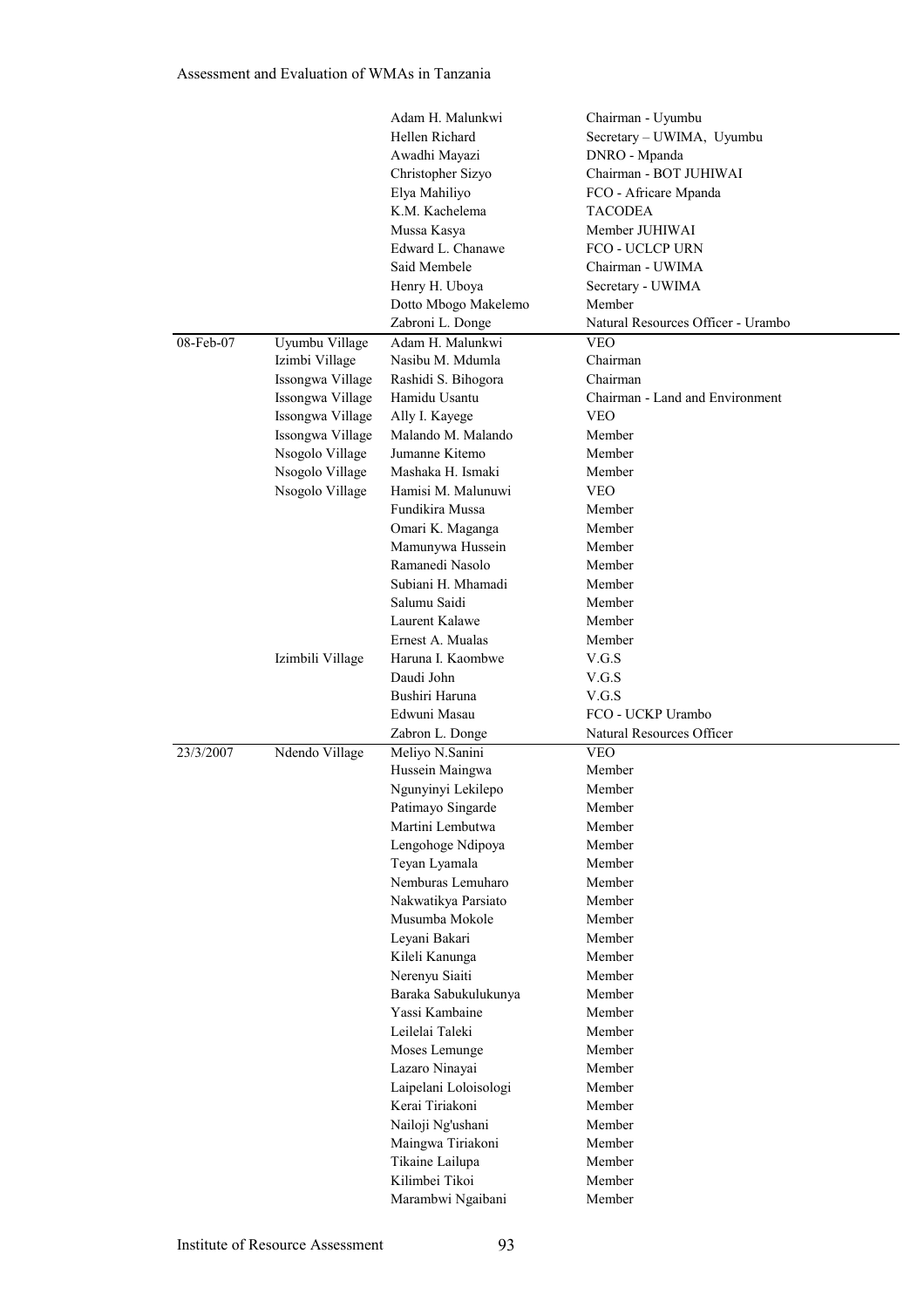|           |                        | Lesikani Tikoi                  | Member                            |
|-----------|------------------------|---------------------------------|-----------------------------------|
|           |                        | Leyam Tiriakon                  | Member                            |
|           |                        | Kisota Mainga                   | Member                            |
|           |                        | Ngadege Paulo                   | Member                            |
|           |                        | Neiyai Ndito                    | Member                            |
|           |                        | Noa Paulo                       | Member                            |
|           |                        | Oning'oi Beleti                 | Member                            |
|           |                        | Ngirumu Kibya                   | Member                            |
|           |                        | Olendulingo Lerateti            | Member                            |
|           |                        | Meiju Lengohoje                 | Member                            |
|           |                        | <b>Emanuel Lembulis</b>         | Member                            |
|           |                        | Kurunju Tikoi                   | Member                            |
|           |                        | Oltapwai Mamela                 | Member                            |
|           |                        | Michael Mainga                  | Member                            |
|           |                        | Koronyo Sewa                    | Village Chairman                  |
|           |                        | Kamwane D.N.                    | Secretary                         |
| 26/3/2007 | TAWIRI - Arusha        | James Kahurananga               | Programme Director                |
|           |                        | Steven Kiruswa                  | Director, Maasai Steppe Heartland |
|           |                        | Mercy Kyamba                    | Legal Officer                     |
|           | TANAPA- Arusha         | Anna Grace Kyoma                | Manager, Outreach Programme       |
|           |                        | Sekela Mwangote                 | Programme Assistant               |
|           | TAWIRI-Arusha          | Dr. Mduma                       | Director-General                  |
|           |                        | J. Kaaya                        | Principal Game Officer            |
|           |                        | M. Mwita                        | Researcher                        |
|           | Monduli District       | I Munisi                        | <b>DED</b>                        |
|           |                        | Mawanja                         | <b>DGO</b>                        |
| 27/3/2007 | <b>Babati District</b> | David Holela<br>N. Macokecha    | $\overline{DC}$<br><b>DGO</b>     |
|           | Mwada                  | Village Omari Bakari            | Village Chairman                  |
|           | Council                |                                 |                                   |
|           |                        | Daniel Clement                  | Ag. VEO - Mwada                   |
|           |                        | John Mongoda                    | Member                            |
|           |                        | Jastin Mshana                   | Member                            |
|           |                        | Elias Augustino                 | Member                            |
|           |                        | Casmiri Minja                   | Member                            |
|           |                        | Swalehe Ismaili                 | Member                            |
|           |                        | Prospa Mbisha                   | Member                            |
|           |                        | Saidi Mukya                     | Member                            |
|           |                        | Richard Masunya                 | Member                            |
|           |                        | Andason Munuo                   | Member                            |
|           |                        | Patrick P. Monjare              | Member                            |
|           |                        | Anatalia Daniel                 | Member                            |
|           |                        | Theresia Wilibrold              | Member                            |
|           |                        | Hilaria Aloyce                  | Member                            |
|           |                        | Adam H. Ipingika                | Ward Councillor - Mwada           |
|           |                        | Anastazia Augustino             | Ward Councillor (Special Seats)   |
| 27/3/2007 | <b>JUHIBU AA</b>       | Noah L. Teveli<br>Tadey W. Gway | Speaker                           |
|           |                        | Tatu R.Chimbalambala            | Secretary<br>Treasurer            |
|           |                        | Magadalena P.Motambi            | Secretary Speaker                 |
|           |                        | Ramadhani Ismail                | Member                            |
|           |                        | Augustino Peter                 | Chairman                          |
|           |                        | Renatus Bruno                   | Secretary                         |
| 27/3/2007 | Minjingu Village       | Israel Saitoti                  | Village Chairman                  |
|           |                        | Omary Garamet                   | Member                            |
|           |                        | Mariam Tolaga                   | Member                            |
|           |                        | Marwa Saiboku                   | Member                            |
|           |                        | Walter Monya                    | Member                            |
|           |                        | Wilson Sangayo                  | Member                            |
|           |                        |                                 |                                   |